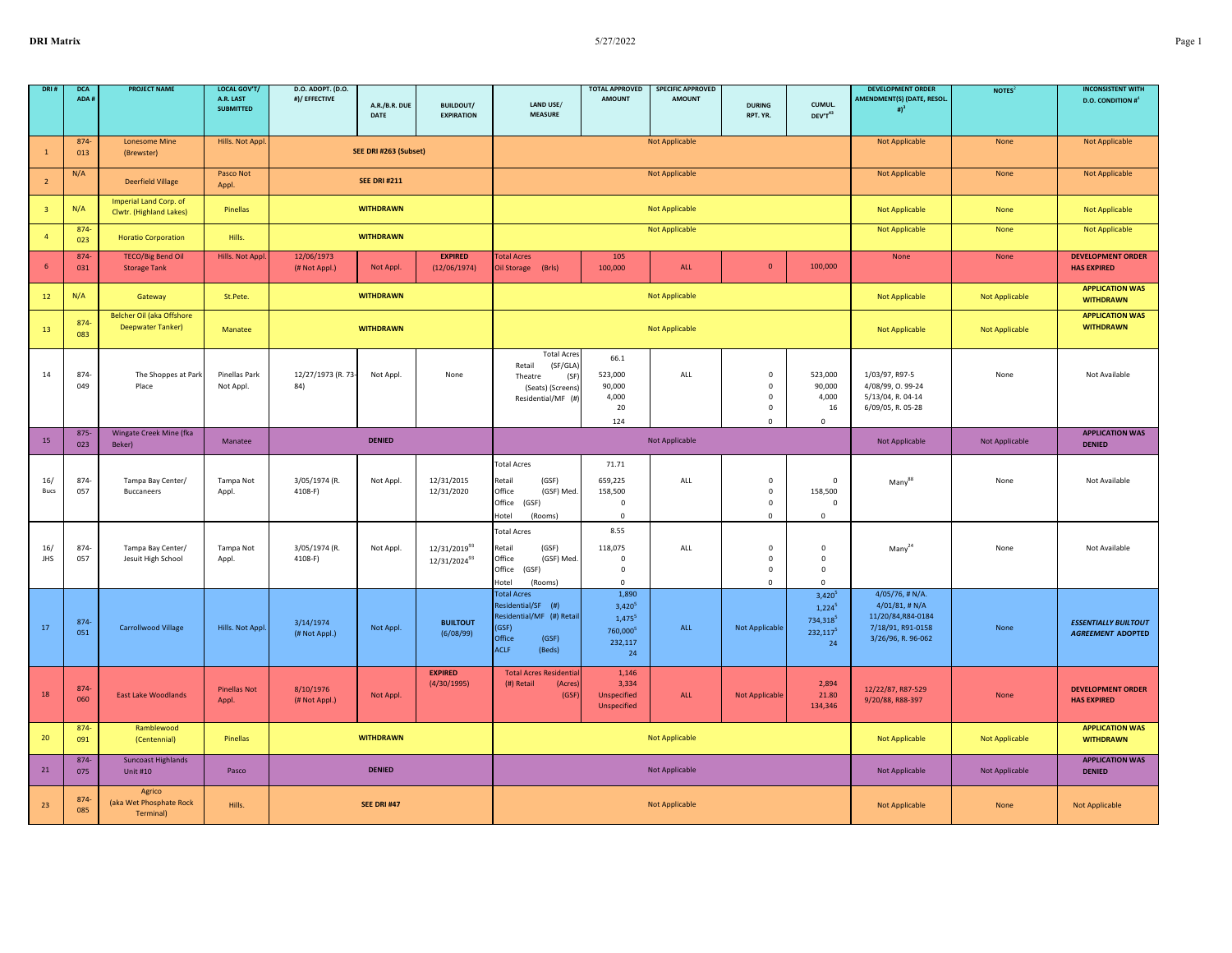|    | <b>DCA</b><br>ADA# | <b>PROJECT NAME</b>                                                      | <b>LOCAL GOV'T</b><br>A.R. LAST<br><b>SUBMITTED</b> | D.O. ADOPT. (D.O.<br>#)/ EFFECTIVE | A.R./B.R. DUE<br>DATE | <b>BUILDOUT/</b><br><b>EXPIRATION</b>          | LAND USE/<br><b>MEASURE</b>                                                                                             | <b>TOTAL APPROVED</b><br><b>AMOUNT</b>                                                 | <b>SPECIFIC APPROVED</b><br><b>AMOUNT</b> | <b>DURING</b><br>RPT. YR.    | CUMUL.<br>DEV'T43                                                | <b>DEVELOPMENT ORDER</b><br>AMENDMENT(S) (DATE, RESOL.<br># $)^3$                        | NOTES <sup>2</sup>                                | <b>INCONSISTENT WITH</b><br><b>D.O. CONDITION #</b> <sup>4</sup> |
|----|--------------------|--------------------------------------------------------------------------|-----------------------------------------------------|------------------------------------|-----------------------|------------------------------------------------|-------------------------------------------------------------------------------------------------------------------------|----------------------------------------------------------------------------------------|-------------------------------------------|------------------------------|------------------------------------------------------------------|------------------------------------------------------------------------------------------|---------------------------------------------------|------------------------------------------------------------------|
| 24 | 874-<br>122        | <b>Tarpon Lake Village</b><br>(aka Lansbrook)                            | Pinellas<br>5/13/04<br>(Not Appl.)                  | 3/18/1975<br>(# Not Appl.)         | Not Appl.             | <b>EXPIRED</b><br>(11/01/2006)<br>12/31/2009   | <b>Total Acres Residential</b><br>Retail<br>(GSF)                                                                       | 4,000<br>8,230<br>205,750                                                              | ALL                                       | 254<br>9,016                 | 6,775<br>179,163                                                 | $Many^{41}$                                                                              | 10/08/85, -60.00 AC,<br>Pinellas Co. School Board | <b>Not Applicable</b>                                            |
| 26 | 874-<br>110        | <b>Lake Padgett Pines</b>                                                | Pasco Not<br>Appl.                                  | 4/23/1974<br>(# Not Appl.)         | Not Appl.             | <b>EXPIRED</b><br>(12/31/1997)<br>(12/31/1999) | <b>Total Acres Residential</b><br>(# )<br>Retail<br>(GSF)<br>Office<br>(GSF)<br>(Acres)<br>ndustrial                    | 3,355<br>8.880<br><b>Not Specified</b><br><b>Not Specified</b><br><b>Not Specified</b> | ALL                                       | <b>Not Applicable</b>        | <b>Not Available</b>                                             | $3/27/84$ , #N/A<br>5/15/84, R84-118<br>11/10/92, R93-60<br>4/12/97, R97-191             | Date Uncertain, - 521.682 AC<br>to SWFWMD         | <b>DEVELOPMENT ORDER</b><br><b>HAS EXPIRED</b>                   |
| 27 | 874<br>098         | FP&L Oil Storage (aka Port<br>of Manatee)                                | Manatee Not<br>Appl.                                | 5/21/1974<br>(# Not Appl.)         | Not Appl.             | None                                           | <b>Total Acres</b><br>Oil Storage<br>(Brls)                                                                             | 46.32<br>1,000,000                                                                     | ALL                                       | Not Available                | 1,000,000                                                        | None                                                                                     | None                                              | Not Available                                                    |
| 28 | 874-<br>100        | <b>East Lake Square</b><br><b>Shopping Mall</b>                          | Hills. Not Appl                                     | 5/24/1974<br>(# Not Appl.)         | Not Appl.             | <b>EXPIRED (3/10/2003</b><br>3/10/2003         | <b>Total Acres</b><br><b>Retail</b><br>(GSF)<br>(Parking)                                                               | 106<br>1,050,000<br>5,252                                                              | ALL                                       | $\mathbf{0}$<br>$\mathbf{0}$ | 1,006,932<br>5,030                                               | $10/10/79$ , # N/A<br>10/05/83, R83-0128<br>3/10/98, R. 98-058                           | None                                              | <b>Not Available</b>                                             |
| 29 | 874-<br>120        | <b>Regency Park Mall (fka</b><br><b>Brandon Reg. Shopping</b><br>Center) | Hills. Not Appl                                     | 7/24/1974<br>(# Not Appl.)         | Not Appl.             | <b>EXPIRED</b><br>(3/21/1999)<br>(3/21/2001)   | <b>Total Acres</b><br>(GSF)<br>Retail<br>Office<br>(GSF)                                                                | 101<br>441,546<br>35,000                                                               | <b>ALL</b>                                | Not Applicable               | 421,961<br>16,000                                                | 3/16/83, R83-0017<br>12/11/84, R84-0201<br>3/03/85 R85-260& R85-261<br>4/12/94, R94-0091 | None                                              | <b>DEVELOPMENT ORDER</b><br><b>HAS EXPIRED</b>                   |
| 31 | 874-<br>111        | <b>Kingsford Mine</b>                                                    | Hills.                                              |                                    | SEE DRI #263 (Subset) |                                                |                                                                                                                         |                                                                                        | <b>Not Applicable</b>                     |                              |                                                                  | Not Applicable                                                                           | <b>Not Applicable</b>                             | <b>Not Applicable</b>                                            |
| 33 | 874<br>124         | Dominion<br>(aka WG Development)                                         | Hills.                                              |                                    | <b>WITHDRAWN</b>      |                                                |                                                                                                                         |                                                                                        | Not Applicable                            |                              |                                                                  | <b>Not Applicable</b>                                                                    | Not Applicable                                    | <b>APPLICATION WAS</b><br><b>WITHDRAWN</b>                       |
| 35 | 874<br>137         | <b>Bayonet Point</b><br><b>Shopping Mall</b>                             | Pasco Not<br>Appl.                                  | 7/23/1974<br>(# Not Appl.)         | Not Appl.             | None                                           | <b>Total Acres</b><br>(GSF)<br>Retail<br>(MF#) Hotel<br>Residential<br>(Rooms)<br>Office<br>(GSF)<br>Theatre<br>(Seats) | 115<br>524,409<br>500'<br>$123$ <sup>7</sup><br>$07$<br>0 <sup>7</sup>                 | ALL                                       | Not Available                | 162,901<br>$\mathbf 0$<br>$\mathsf 0$<br>$\mathbf 0$<br>$\Omega$ | 10/23/84, R85-14<br>2/11/86, R86-120<br>1/24/12, R. 12-94                                | None                                              | Not Available                                                    |
| 36 | $875 -$<br>031     | <b>Boot Ranch</b>                                                        | Pinellas                                            |                                    | <b>WITHDRAWN</b>      |                                                |                                                                                                                         |                                                                                        | <b>Not Applicable</b>                     |                              |                                                                  | <b>Not Applicable</b>                                                                    | Not Applicable                                    | <b>APPLICATION WAS</b><br><b>WITHDRAWN</b>                       |
| 37 | 874-<br>143        | Carriage Hill Mall                                                       | Largo                                               |                                    | <b>SEE DRI #156</b>   |                                                |                                                                                                                         |                                                                                        | Not Applicable                            |                              |                                                                  | Not Applicable                                                                           | Not Applicable                                    | <b>Not Applicable</b>                                            |
| 38 | $875 -$<br>007     | Sugar Creek                                                              | Pasco Not<br>Appl.                                  | 10/22/1974<br>(# Not Appl.)        | Not Appl.             | None                                           | <b>Total Acres Residential</b><br>(#) Retail<br>(Acres)<br>(GSF)                                                        | 613<br>1,949<br>11<br>Unspecified                                                      | ALL                                       | Not Available                | 752<br>$\mathbf 0$<br>$\mathbf 0$                                | 9/27/77, # N/A<br>7/07/81, R81-130<br>6/17/03, R03-180                                   | 12/77, -273.0 AC to<br>Century 1st National Bank  | Not Available                                                    |
| 39 | 875<br>004         | <b>Gulfview Square Mall</b>                                              | Pasco                                               |                                    | <b>SEE DRI #215</b>   |                                                |                                                                                                                         |                                                                                        | <b>Not Applicable</b>                     |                              |                                                                  | <b>Not Applicable</b>                                                                    | Not Applicable                                    | <b>Not Applicable</b>                                            |
| 40 | $875 -$<br>025     | North Lake Village                                                       | St.Pete                                             |                                    | <b>WITHDRAWN</b>      |                                                |                                                                                                                         |                                                                                        | Not Applicable                            |                              |                                                                  | <b>Not Applicable</b>                                                                    | Not Applicable                                    | <b>APPLICATION WAS</b><br><b>WITHDRAWN</b>                       |
| 41 | 875-<br>020        | Bloomingdale                                                             | Hills. Not Appl.                                    | 1/23/1975<br>(# Not Appl.)         | Not Appl.             | <b>BUILTOUT</b><br>(1/13/09)                   | <b>Total Acres Residential</b><br>(#)<br>Retail<br>(GSF)                                                                | 2,425<br>5,619<br>653,000                                                              | ALL                                       | Not Applicable               | 5,054<br>500,659                                                 | 12/22/82, # N/A<br>5/24/85, R85-0219<br>1/11/94, R94-0011<br>5/26/98, R98-114            | 12/22/82, +465 AC                                 | <b>ESSENTIALLY BUILTOUT</b><br><b>AGREEMENT ADOPTED</b>          |
| 42 | $875 -$<br>023     | Wingate Creek Mine S/D<br>(fka Beker S/D)                                | Manatee                                             |                                    | <b>SEE DRI #95</b>    |                                                |                                                                                                                         |                                                                                        | <b>Not Applicable</b>                     |                              |                                                                  | <b>Not Applicable</b>                                                                    | <b>Not Applicable</b>                             | <b>Not Applicable</b>                                            |
| 43 | $875 -$<br>024     | <b>Trout Creek</b>                                                       | Pasco                                               |                                    | <b>WITHDRAWN</b>      |                                                |                                                                                                                         |                                                                                        | Not Applicable                            |                              |                                                                  | <b>Not Applicable</b>                                                                    | Not Applicable                                    | <b>APPLICATION WAS</b><br><b>WITHDRAWN</b>                       |
| 44 | $875 -$<br>038     | <b>Harbor Ventures</b>                                                   | <b>Manatee Not</b><br>Appl.                         | 11/13/75<br>(# Not Appl.)          | Not Appl.             | <b>ABANDONED</b><br>(6/14/1994)                |                                                                                                                         |                                                                                        | <b>Not Applicable</b>                     |                              |                                                                  | 6/14/94, R. 94-165                                                                       | None                                              | <b>DEVELOPMENT ORDER</b><br><b>WAS ABANDONED</b>                 |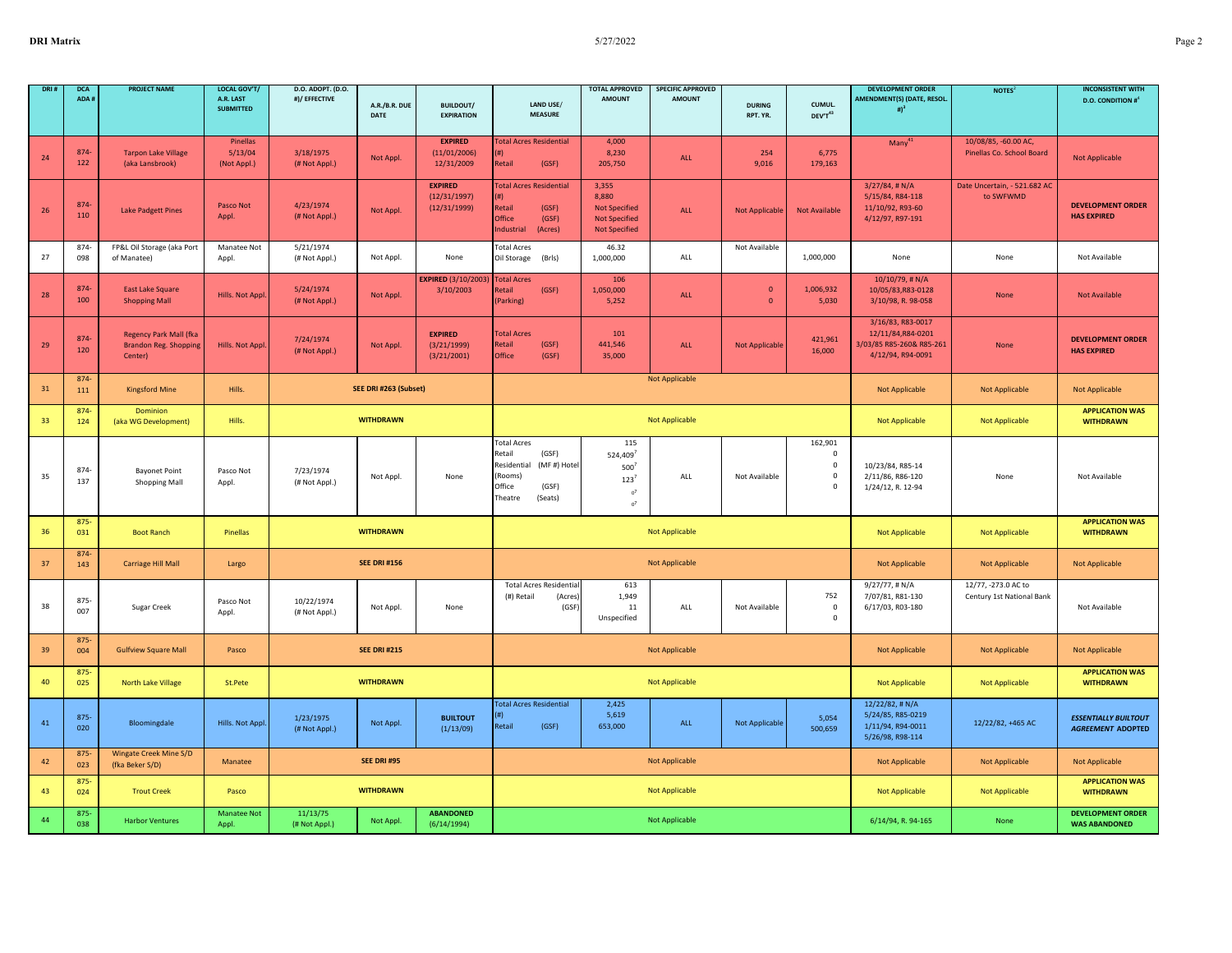| DRL1 | <b>DCA</b><br>ADA# | <b>PROJECT NAME</b>                                      | LOCAL GOV'T/<br>A.R. LAST<br><b>SUBMITTED</b> | D.O. ADOPT. (D.O.<br>#)/ EFFECTIVE                                | A.R./B.R. DUE<br>DATE                        | <b>BUILDOUT/</b><br><b>EXPIRATION</b> | <b>LAND USE/</b><br><b>MEASURE</b>                                                                                                                                | <b>TOTAL APPROVED</b><br><b>AMOUNT</b>                               | <b>SPECIFIC APPROVED</b><br><b>AMOUNT</b> | <b>DURING</b><br>RPT. YR. | CUMUL.<br>DEV'T43                 | <b>DEVELOPMENT ORDER</b><br>AMENDMENT(S) (DATE, RESOL.<br># $)^3$                                                                                                            | NOTES <sup>2</sup>    | <b>INCONSISTENT WITH</b><br><b>D.O. CONDITION #</b> <sup>4</sup> |
|------|--------------------|----------------------------------------------------------|-----------------------------------------------|-------------------------------------------------------------------|----------------------------------------------|---------------------------------------|-------------------------------------------------------------------------------------------------------------------------------------------------------------------|----------------------------------------------------------------------|-------------------------------------------|---------------------------|-----------------------------------|------------------------------------------------------------------------------------------------------------------------------------------------------------------------------|-----------------------|------------------------------------------------------------------|
| 45   | $875 -$<br>042     | Spoonbill Bay (aka<br>Perico Bay)                        | <b>Bradenton Not</b><br>Appl.                 | 5/28/1975<br>(# Not Appl.)                                        | Not Appl.                                    | None                                  | <b>Total Acres Residential</b><br>'#1<br>Retail<br>(GSF)<br>(Acres)                                                                                               | 546<br>1,512<br>40,000<br>5.9                                        | ALL                                       | Not Available             | 850<br>$\,$ 0<br>$\mathbf 0$      | $3/11/87$ , # N/A                                                                                                                                                            | None                  | None                                                             |
| 46   | $875 -$<br>039     | <b>Sunset Lakes/</b><br>Highlands                        | Pasco Not<br>Appl.                            | 6/03/1975<br>(# Not Appl.)                                        | Not Appl.                                    | <b>EXPIRED</b><br>(6/03/1984)         | <b>Total Acres Residential</b>                                                                                                                                    | 2,281<br>2,782                                                       | ALL                                       | <b>Not Applicable</b>     | 120                               | 12/28/82, R83-41-A                                                                                                                                                           | None                  | <b>DEVELOPMENT ORDER</b><br><b>HAS EXPIRED</b>                   |
| 47   | 875<br>044         | Agrico S/D (aka Agrico<br>Storage<br><b>Facilities</b> ) | Hills. Not Appl                               | 3/27/1974<br>(R. 74-5/DRI #23)<br>7/16/1975<br>(R. 75-12/DRI #47) | Not Appl.                                    | <b>EXPIRED</b><br>(4/01/1988)         | <b>Total Acres</b><br>Mining (Acs./Tons) Oil<br>Stor.(Acs./Barls.)<br>Storage <sup>6</sup> (Acs./Tons)<br>Storage <sup>7</sup> (Acs./Tons)<br>PhosAcid (Acs./Gal) | 8 / 195,000<br>5/140,000<br>4 / 50,000<br>4 / 40,000<br>N/A/ 105,000 | ALL                                       | <b>Not Applicable</b>     | <b>Not Available</b>              | 10/09/74(# N/A)<br>9/06/78 (#N/A)<br>11/26/90 (#N/A)<br>$9/02/81$ (#N/A)<br>8/18/82 (#N/A)<br>3/25/86, R.86-0053                                                             | None                  | <b>DEVELOPMENT ORDER</b><br><b>HAS EXPIRED</b>                   |
| 48   | $875 -$<br>062     | <b>Turtle Lakes</b>                                      | Pasco                                         |                                                                   | <b>WITHDRAWN</b>                             |                                       |                                                                                                                                                                   |                                                                      | <b>Not Applicable</b>                     |                           |                                   | <b>Not Applicable</b>                                                                                                                                                        | Not Applicable        | <b>APPLICATION WAS</b><br><b>WITHDRAWN</b>                       |
| 49   | N/A                | Phillips Phosphate Min<br>(now CMI)                      | Manatee                                       |                                                                   | <b>WITHDRAWN</b>                             |                                       |                                                                                                                                                                   |                                                                      | Not Applicable                            |                           |                                   | Not Applicable                                                                                                                                                               | <b>Not Applicable</b> | <b>APPLICATION WAS</b><br><b>WITHDRAWN</b>                       |
| 50   | 875<br>060         | <b>Borden Big Four Mine</b><br>(AMAX)                    | Hills.                                        |                                                                   | <b>SEE DRI #80</b>                           |                                       |                                                                                                                                                                   |                                                                      | <b>Not Applicable</b>                     |                           |                                   | <b>Not Applicable</b>                                                                                                                                                        | Not Applicable        | <b>APPLICATION WAS</b><br><b>WITHDRAWN</b>                       |
| 51   | 876<br>005         | <b>Hillsborough Regional</b><br><b>Service Center</b>    | <b>Hills. Not Appl</b>                        | 2/24/1976 (0.<br>$6319-A$                                         | Not Appl.                                    | <b>EXPIRED</b><br>(12/31/1976)        | <b>Total Acres</b><br>Retail<br>(GSF)<br>(Acres)                                                                                                                  | 6.1<br>608,160<br>6.1                                                | ALL                                       | <b>Not Applicable</b>     | 608,160<br>6.1                    | 4/27/76, O. 6360-A                                                                                                                                                           | None                  | <b>DEVELOPMENT ORDER</b><br><b>HAS EXPIRED</b>                   |
| 52   | 876-<br>004        | <b>Four Corners Mine</b><br>(Grace)                      | Manatee<br>Hills.                             |                                                                   | <b>SEE DRI #198</b><br>SEE DRI #263 (Subset) |                                       |                                                                                                                                                                   |                                                                      | Not Applicable                            |                           |                                   | Not Applicable                                                                                                                                                               | <b>Not Applicable</b> | Not Applicable                                                   |
| 53   | 876<br>019         | Port Sutton Petroleum<br><b>Storage Facility</b>         | Hills. Not Appl                               | 10/28/1976<br>(# Not Appl.)                                       | Not Appl.                                    | None                                  | Total Acres Storage <sup>8</sup><br>Acres)<br>(Barrels)                                                                                                           | 9.94<br>10<br>770,000                                                | ALL                                       | Not Available             | 10<br>620,000                     | None                                                                                                                                                                         | None                  | Not Available                                                    |
| 54   | N/A                | Keentown-Whidden<br><b>Transmission Line</b>             | Manatee/<br>Hardee/DeSoto                     | 8/15/1978<br>(# Not Appl.)                                        | Not Appl.                                    | None                                  | Total Acres 240Kv Pwr.                                                                                                                                            | Not Available 37<br><b>Miles</b>                                     | <b>ALL</b>                                | <b>Not Available</b>      | 37 Miles                          | None                                                                                                                                                                         | None                  | <b>DEVELOPMENT HAS BEEN</b><br><b>COMPLETED</b>                  |
| 55   | 877<br>009         | <b>USF Mass Seating</b><br>Facility                      | <b>Tampa Not</b><br>Appl.                     | 7/12/1977<br>(# Not Appl.)                                        | Not Appl.                                    | <b>EXPIRED</b><br>(1/12/1979)         | <b>Total Acres Arena (Seats)</b>                                                                                                                                  | 42<br>11,000                                                         | ALL                                       | <b>Not Applicable</b>     | 11,000                            | None                                                                                                                                                                         | <b>Not Applicable</b> | <b>DEVELOPMENT ORDER</b><br><b>HAS EXPIRED</b>                   |
| 56   | 878-<br>003        | <b>Forest Lake</b>                                       | Oldsmar                                       |                                                                   | <b>SEE DRI #111</b>                          |                                       |                                                                                                                                                                   |                                                                      | <b>Not Applicable</b>                     |                           |                                   | <b>Not Applicable</b>                                                                                                                                                        | Not Applicable        | <b>Not Applicable</b>                                            |
| 57   | N/A                | <b>Countryside Annexation II (U.S</b><br>Homes)          | Clearwater                                    |                                                                   | <b>WITHDRAWN</b>                             |                                       |                                                                                                                                                                   |                                                                      | <b>Not Applicable</b>                     |                           |                                   | <b>Not Applicable</b>                                                                                                                                                        | Not Applicable        | <b>APPLICATION WAS</b><br><b>WITHDRAWN</b>                       |
| 58   | 878<br>002         | <b>USF/Bayboro Harbor</b><br>Campus                      | St.Pete. Not<br>Appl.                         | 11/17/1977 (R. 77<br>1074)                                        | Not Appl.                                    | <b>EXPIRED</b><br>(11/17/1994)        | <b>Total Acres</b><br>School<br>(GSF)<br>(Students)                                                                                                               | 426,000<br>5,000                                                     | ALL                                       | Not Applicable            | 344,000<br>1,190                  | 4/02/92, 0.9-G                                                                                                                                                               | None                  | <b>DEVELOPMENT ORDER</b><br><b>HAS EXPIRED</b>                   |
| 59   | 877<br>008         | Apollo Beach/ Phase<br>$\mathbf{1}$                      | Hills. 12/05/05<br>(for RYs 2000-<br>05)      | 1979                                                              | Not Appl.                                    | 12/29/203087/93<br>4/29/203587/93     | <b>Total Acres Residential</b><br>(#) Commercial (GSF)<br>Office<br>(GSF)<br>Marina<br>(Slips)                                                                    | 3,100<br>2,429<br>870,464<br>140,000<br>86                           | ALL                                       | Not Available             | 1,495<br>399,376<br>28,306<br>N/A | 10/14/93, R.93-202<br>8/13/97, R. 97-169<br>3/23/99, R. 99-051<br>1/23/01, R. 01-009<br>9/25/01, R. 01-200<br>10/22/02, R.02-267<br>7/25/06, R. 06-146<br>8/11/20, R. 20-070 | None                  | RYs 2000-05 -<br>Multi-Year Submittal and no<br>TSM provided.    |
| 61   | 878<br>019         | <b>Duette Mine (Swift)</b>                               | Manatee                                       |                                                                   | <b>WITHDRAWN</b>                             |                                       |                                                                                                                                                                   |                                                                      | Not Applicable                            |                           |                                   | Not Applicable                                                                                                                                                               | <b>Not Applicable</b> | <b>APPLICATION WAS</b><br><b>WITHDRAWN</b>                       |
| 62   | 878<br>016         | <b>Tampa Airport Runway</b><br>Extension                 | Hills./Tpa. Not<br>Appl.                      | 7/21/1978<br>(# Not Appl.)                                        | Not Appl.                                    | <b>EXPIRED</b><br>(1/21/1980)         | Airport/Runway<br>Extension<br>(LF)                                                                                                                               | 0 <sup>22</sup><br>2,300                                             | ALL                                       | <b>Not Applicable</b>     | 2,300                             | None                                                                                                                                                                         | None                  | <b>DEVELOPMENT ORDER</b><br><b>HAS EXPIRED</b>                   |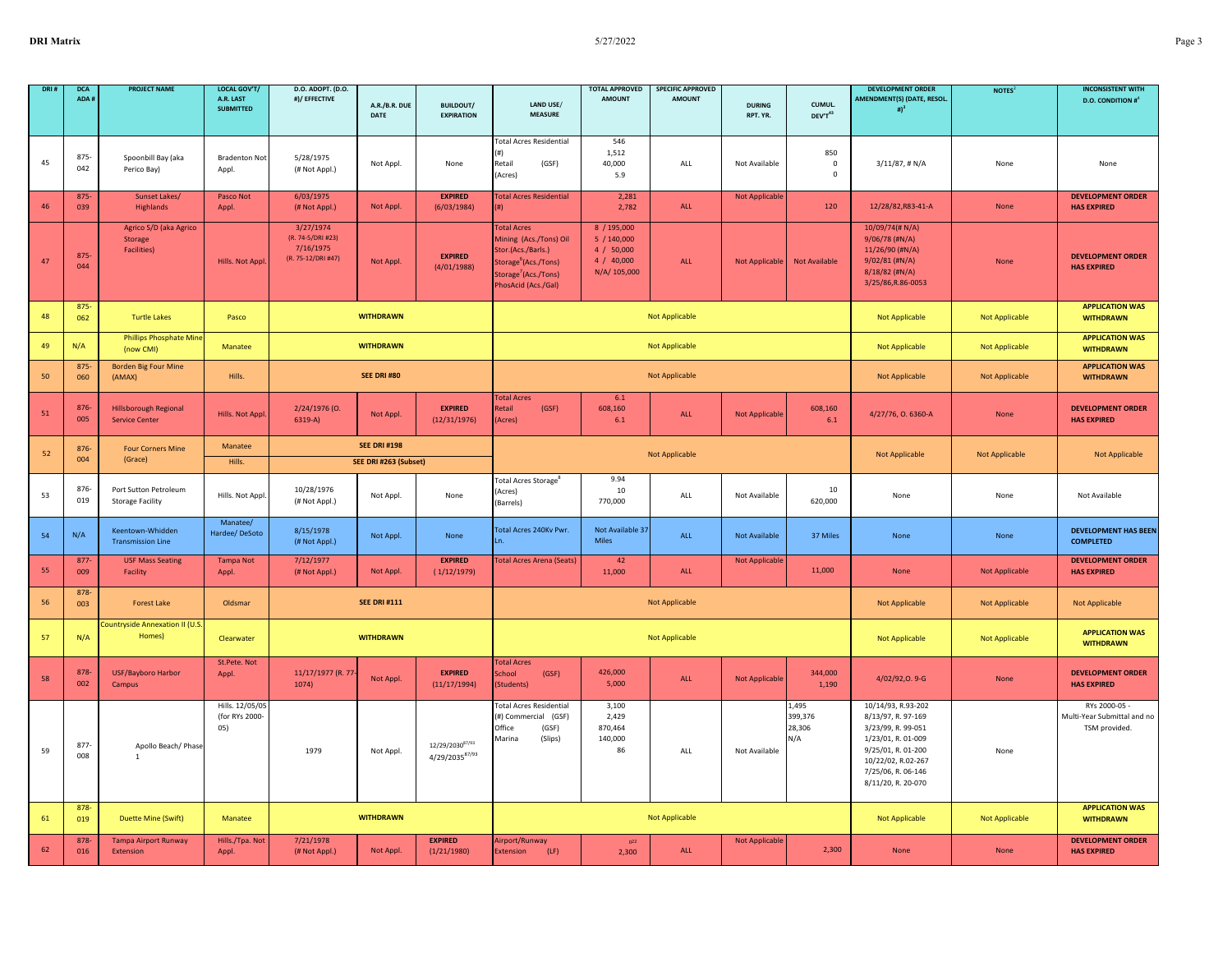| DRI#      | <b>DCA</b><br>ADA # | <b>PROJECT NAME</b>                          | <b>LOCAL GOV'T/</b><br>A.R. LAST<br><b>SUBMITTED</b> | D.O. ADOPT. (D.O.<br>#)/ EFFECTIVE                                     | A.R./B.R. DUE<br>DATE | <b>BUILDOUT/</b><br><b>EXPIRATION</b>                                      | LAND USE/<br><b>MEASURE</b>                                                                                                                                      | <b>TOTAL APPROVED</b><br><b>AMOUNT</b>           | <b>SPECIFIC APPROVED</b><br><b>AMOUNT</b>                                                           | <b>DURING</b><br>RPT. YR.                                                                         | CUMUL.<br>DEV'T43                                                                                | <b>DEVELOPMENT ORDER</b><br>AMENDMENT(S) (DATE, RESOL.<br># $)^3$ | NOTES <sup>2</sup>                                | <b>INCONSISTENT WITH</b><br><b>D.O. CONDITION #</b> <sup>4</sup>                           |
|-----------|---------------------|----------------------------------------------|------------------------------------------------------|------------------------------------------------------------------------|-----------------------|----------------------------------------------------------------------------|------------------------------------------------------------------------------------------------------------------------------------------------------------------|--------------------------------------------------|-----------------------------------------------------------------------------------------------------|---------------------------------------------------------------------------------------------------|--------------------------------------------------------------------------------------------------|-------------------------------------------------------------------|---------------------------------------------------|--------------------------------------------------------------------------------------------|
| 63        | 879-<br>009         | <b>Quad Block</b><br>Development             | <b>Tampa Not</b><br>Appl.                            | 5/10/1979 (R.<br>$5257-G$                                              | Not Appl.             | <b>EXPIRED</b><br>(5/10/1984)                                              | <b>Total Acres</b><br>Office<br>(GSF)<br>Retail<br>(GSF)<br>Hotel<br>(Rooms)                                                                                     | 5.57<br>730,000<br>44,000<br>500                 | ALL                                                                                                 | <b>Not Applicable</b>                                                                             | 5.57<br>730,000<br>44,000<br>500                                                                 | None                                                              | None                                              | <b>DEVELOPMENT ORDER</b><br><b>HAS EXPIRED</b>                                             |
| 64        | 880-<br>003         | <b>Tampa Bay Park (Phase</b><br>$\mathbf{I}$ | Tampa                                                |                                                                        | <b>SEE DRI #83</b>    |                                                                            |                                                                                                                                                                  |                                                  | <b>Not Applicable</b>                                                                               |                                                                                                   |                                                                                                  | <b>Not Applicable</b>                                             | <b>Not Applicable</b>                             | <b>Not Applicable</b>                                                                      |
| 65/<br>A1 | 880-<br>012         | Tampa Palms/Area 1                           | Tampa                                                | (DRI #79-19)<br>10/01/1980<br>4/18/1985<br>$(O. 8858-A)$<br>10/01/1980 | 10/01                 | <b>EXPIRED</b><br>(1993)                                                   | Residential/SF (#)<br>Residential/MF (#)<br>$($ #)<br>Res./Condos<br>Retail<br>(Sq. Ft.)<br>Office<br>(Sq. Ft.)                                                  | 1,665<br>1,060<br>264<br>203,875<br>22,000       | <b>ALL</b>                                                                                          | <b>Not Applicable</b>                                                                             | 1,665<br>1,060<br>264<br>203,875<br>22,000                                                       | $Many^{23}$                                                       | None                                              | <b>Not Applicable</b>                                                                      |
| 65/<br>A2 | 880-<br>012         | Tampa Palms/Area 2                           | Tampa                                                | (DRI #79-19)<br>10/01/1980<br>4/18/1985<br>$(O. 8858-A)$<br>10/01/1980 | 10/01                 | <b>EXPIRED</b><br>(2006)                                                   | Residential/SF (#)<br>Residential/MF (#)<br>Res./Condos<br>(# )<br>Retail<br>(Sq. Ft.)<br>Office<br>(Sq. Ft.)                                                    | 340<br>550<br>152<br>178,640<br>37,000           | ALL                                                                                                 | Not Applicable                                                                                    | 340<br>550<br>152<br>178,640<br>37,000                                                           | $Many^{23}$                                                       | None                                              | <b>Not Applicable</b>                                                                      |
| 65/<br>A3 | 880-<br>012         | Tampa Palms/Area 3                           | Tampa 5/08/15<br>(for '12-'14)                       | (DRI #79-19)<br>10/01/1980<br>4/18/1985<br>$(O. 8858-A)$<br>10/01/1980 | 10/01                 | $4/30/22^{68/87/}$<br>90/93/97<br>4/26/2768/87//<br>90/93/97               | Residential/SF (#)<br>Residential/MF (#) Retai<br>(Sq. Ft.) Sr. Housing<br>Asstd Living<br>(# )<br>Office<br>(Sq. Ft.<br>Warehouse (Sq. Ft.)<br>Hotel<br>(Rooms) | $413^{102}$<br>2,587102<br>$700,000^{102}$       | 413<br>2,587<br>558,213<br>$\mathbf 0$<br>$\mathbf 0$<br>$\mathbf 0$<br>$\mathbf{0}$<br>$\mathbf 0$ | 95<br>$\mathsf 0$<br>4,395<br>$\mathbf 0$<br>$^{\circ}$<br>$\mathbf 0$<br>$\Omega$<br>$\mathbf 0$ | 364<br>624<br>405,704<br>$\mathbf 0$<br>$\mathbf 0$<br>$\mathsf 0$<br>$\mathsf 0$<br>$\mathbf 0$ | $Many^{23}$                                                       | None                                              | RYs 2014-15 & 2015-16 -<br>Not Submitted.<br>RYs 2012-14 -Delinquent/<br>Multi-Yr. Report. |
| 65/<br>AA | 880-<br>012         | Tampa Palms/Area 4                           | Tampa<br>11/26/18                                    | (DRI #79-19)<br>10/01/1980<br>4/18/1985<br>$(O. 8858-A)$<br>10/01/1980 | 10/01                 | 8/31/2568/87/90/<br>93/97/98/99/136<br>8/29/3068/87/90/<br>93/97/98/99/136 | Residential/SF (#)<br>Residential/MF (#) Bus.<br>Comm (Sq. Ft.) Nghbd Cm<br>(Sq. Ft.)                                                                            | 422<br>951<br>174,120<br>38,107                  | ALL                                                                                                 | $\mathsf 0$<br>$\mathbf 0$<br>$\mathbf 0$<br>$\mathbf 0$                                          | 422<br>951<br>158,200<br>23,000                                                                  | $Many^{23}$                                                       | None                                              | RY 2017-18 -<br>None                                                                       |
| 66        | 880-<br>021         | Tara                                         | Manatee<br>11/16/16                                  | 11/13/1980<br>(# Not Appl.)<br>11/13/1980                              | 11/13B<br>(Even)      | 10/14/2364/93/95<br>7/99/136<br>10/14/23 <sup>64/93/95</sup><br>7/99/136   | <b>Total Acres Residential</b><br>(#) Retail/Office (GSF)<br>Hotel<br>(Rms.)<br>ALF<br>(Units)                                                                   | 1,137<br>2,719<br>320,024133<br>283133<br>130133 | ALL                                                                                                 | $\mathsf 0$<br>18,109<br>$\mathsf 0$<br>$\mathbf 0$                                               | 2,074<br>145,997<br>79<br>$\mathbf 0$                                                            | Many <sup>77</sup>                                                | None                                              | RYs 2014-16 - Not all Traffic<br>Monitoring Completed.                                     |
| 67        | N/A                 | <b>Pointe West</b>                           | Pasco                                                |                                                                        | <b>SEE DRI #90</b>    |                                                                            |                                                                                                                                                                  |                                                  | <b>Not Applicable</b>                                                                               |                                                                                                   |                                                                                                  | <b>Not Applicable</b>                                             | <b>Not Applicable</b>                             | <b>Not Applicable</b>                                                                      |
| 68        | 880-<br>025         | Cargill Riverview Facility                   | Hills. 11/12/19                                      | 9/17/1980 (R. 80-<br>20)                                               | 11/09                 | 12/31/2037                                                                 | Total Acres Gypsum Disp.<br>(Ac.)                                                                                                                                | 630<br>326                                       | ALL                                                                                                 | Ongoing                                                                                           | Ongoing                                                                                          | 10/09/01, R01-206                                                 | None                                              | RY 2018-19 - None                                                                          |
| 69        | 882-<br>001         | Seddon Island/ Harbor<br>Island              | Hills./Tpa.                                          |                                                                        | <b>SEE DRI #217</b>   |                                                                            |                                                                                                                                                                  |                                                  | Not Applicable                                                                                      |                                                                                                   |                                                                                                  | Not Applicable                                                    | Not Applicable                                    | Not Applicable                                                                             |
| 70        | 880-<br>022         | The Lakes                                    | Pasco                                                | 2/24/1981 (R. 81<br>64) 2/17/1981                                      | Not Appl.             | <b>ABANDONED</b><br>(1/09/1996)                                            | <b>Total Acres Residential</b><br>Retail<br>(GSF)                                                                                                                | 393<br>1,450<br>167,000                          | <b>Not Applicable</b>                                                                               | <b>Not Applicable</b>                                                                             | <b>Not Available</b>                                                                             | Many <sup>25</sup>                                                | None                                              | <b>DEVELOPMENT ORDER</b><br><b>WAS ABANDONED</b>                                           |
| 71        | 882<br>003          | <b>Tampa Financial Center</b>                | Hills.                                               | 2/11/1982 (0.<br>7780-A)                                               | Not Appl.             | <b>EXPIRED</b><br>(2/15/1992)                                              | <b>Total Acres</b><br>Office<br>(GSF)                                                                                                                            | 1.02<br>559,471                                  | ALL                                                                                                 | <b>Not Applicable</b>                                                                             | 555,620                                                                                          | None                                                              | <b>Last Annual Report</b><br>submitted on 2/13/92 | <b>DEVELOPMENT ORDER</b><br><b>HAS EXPIRED</b>                                             |
| 72        | 881-<br>021         | <b>Busch Gardens</b>                         | Tampa                                                |                                                                        | <b>SEE DRI #226</b>   |                                                                            |                                                                                                                                                                  |                                                  | <b>Not Applicable</b>                                                                               |                                                                                                   |                                                                                                  | <b>Not Applicable</b>                                             | <b>Not Applicable</b>                             | Not Applicable                                                                             |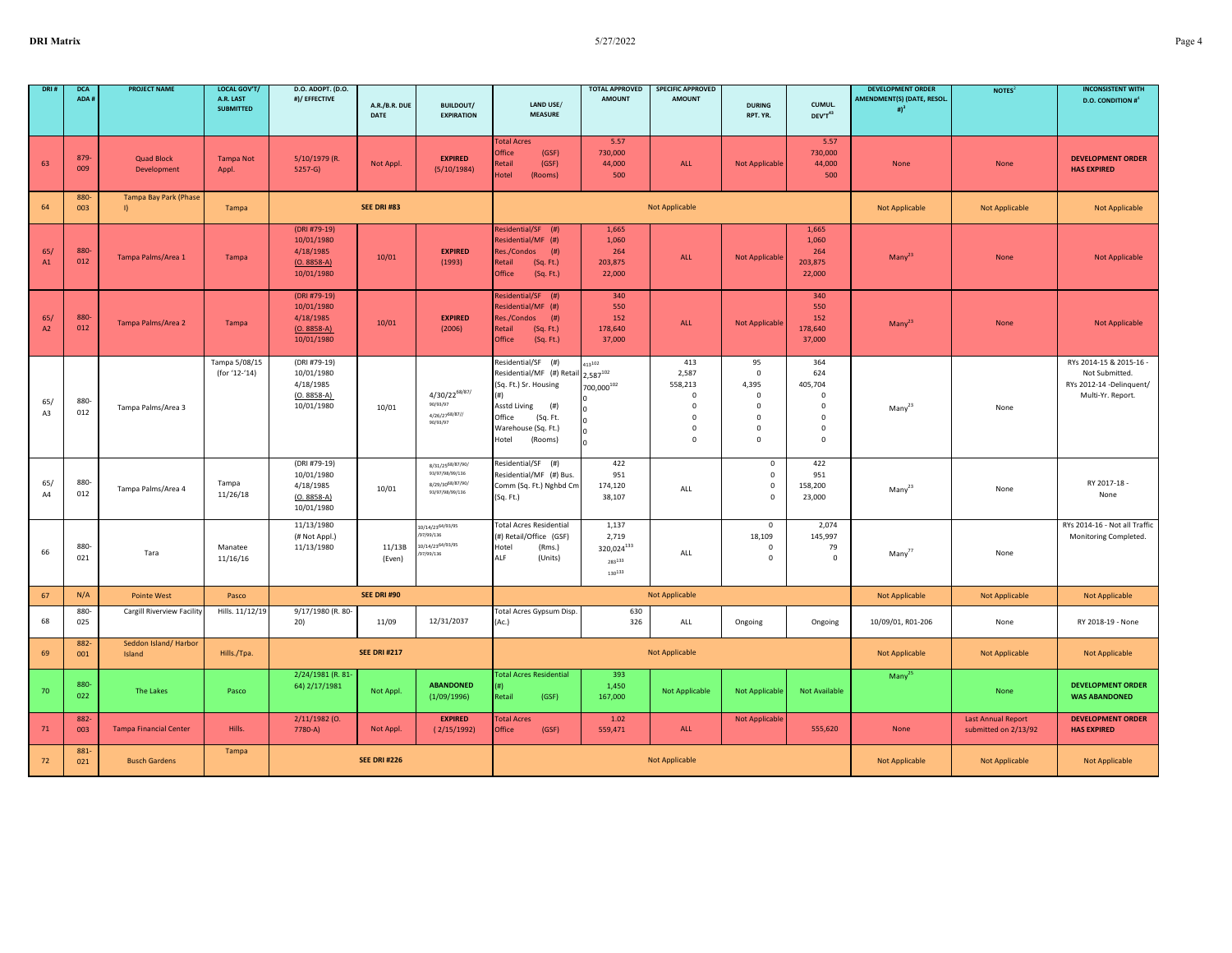| DRI: | <b>DCA</b><br>ADA # | <b>PROJECT NAME</b>                                                             | LOCAL GOV'T/<br>A.R. LAST<br><b>SUBMITTED</b> | D.O. ADOPT. (D.O.<br>#)/ EFFECTIVE      | A.R./B.R. DUE<br>DATE | <b>BUILDOUT/</b><br><b>EXPIRATION</b>                                   | LAND USE/<br><b>MEASURE</b>                                                                                                                                                                                                                         | <b>TOTAL APPROVED</b><br><b>AMOUNT</b>                                                                                      | <b>SPECIFIC APPROVED</b><br><b>AMOUNT</b>                                                                            | <b>DURING</b><br>RPT. YR.                                                                                                       | CUMUL.<br>DEV'T <sup>43</sup>                                                                                             | <b>DEVELOPMENT ORDER</b><br><b>MENDMENT(S) (DATE, RESOL</b><br># $)^3$                                                                                                                                                                    | NOTES <sup>2</sup>                          | <b>INCONSISTENT WITH</b><br><b>D.O. CONDITION #</b>                                                                                  |
|------|---------------------|---------------------------------------------------------------------------------|-----------------------------------------------|-----------------------------------------|-----------------------|-------------------------------------------------------------------------|-----------------------------------------------------------------------------------------------------------------------------------------------------------------------------------------------------------------------------------------------------|-----------------------------------------------------------------------------------------------------------------------------|----------------------------------------------------------------------------------------------------------------------|---------------------------------------------------------------------------------------------------------------------------------|---------------------------------------------------------------------------------------------------------------------------|-------------------------------------------------------------------------------------------------------------------------------------------------------------------------------------------------------------------------------------------|---------------------------------------------|--------------------------------------------------------------------------------------------------------------------------------------|
| 73   | 882<br>002          | <b>Summerfield Crossings</b>                                                    | Hills.<br>7/05/17                             | 1/22/1982<br>(# Not Appl.)<br>1/22/1982 | None                  | 12/05/23 <sup>87/93/97</sup><br>/98/99<br>12/05/2787/93/97<br>/98/99    | <b>Total Acres Residential/SF</b><br>(#) Residential/TH (#)<br>Residential/MF (#)<br>Res./Retirement (#)<br>Retail/Regnl (GSF)<br>Retail/Comty (GSF)<br>Retail/Nghbd (GSF)<br>Office/Tech (GSF)<br>Medical<br>(GSF)                                 | 1,886<br>3,87184<br>41784<br>$\mathbf 0$<br>105<br>760,000<br>306,800<br>182,000<br>568,800<br>21,24484                     | 3,87184<br>$417^{84}$<br>$\mathbf 0$<br>105<br>380,000<br>306,800<br>152,000<br>280,000<br>21,24484                  | 47<br>76<br>$\Omega$<br>$\Omega$<br>$\mathbf 0$<br>13,784<br>62,767<br>$\Omega$<br>$^{\circ}$                                   | 3,515<br>411<br>$\Omega$<br>105<br>314,346<br>145,097<br>113,209<br>4,035<br>0                                            | 8/10/93, R93-0161<br>8/08/00, R00-161<br>3/08/05, R. 05-059<br>2/12/13, R. 13-018<br>7/23/13, R13-120<br>7/23/13, R. 13-121<br>8/09/16, R. 16-107<br>5/09/17, R. 17-056<br>7/24/18, R. 18-071<br>8/16/18, R. 18-089<br>9/10/19, R. 19-115 | None                                        | RYs 2015-17 - Delinquent &<br>Multi-Yr. Report.<br>RY 2014-15 - Delinquent.                                                          |
| 74   | 882-<br>017         | River Ridge (fka<br>Pottberg)                                                   | Pasco<br>10/22/18                             | 6/22/1982 (R. 82-<br>115) 6/22/1982     | 6/22                  | 5/09/2159/87/93/<br>97/99/136<br>5/09/21 <sup>59/87/93/</sup><br>97/136 | <b>Total Acres Residential</b><br>Retail<br>(GSF)<br>Office<br>(GSF)                                                                                                                                                                                | 1,695<br>$2,114^{117}$<br>317,585 $^{117}$<br>113,208 $^{117}$                                                              | ALL                                                                                                                  | $\overline{4}$<br>$\mathbf 0$<br>$\Omega$                                                                                       | 1,962<br>94,748<br>0                                                                                                      | Many <sup>33</sup>                                                                                                                                                                                                                        | None                                        | RY 2017-18 - None                                                                                                                    |
| 75   | 881<br>022          | <b>Seven Springs</b>                                                            | Pasco Not<br>Appl.                            | 11/10/1981 (R. 82-19)<br>11/10/1981     | Not Appl.             | <b>EXPIRED</b><br>(12/31/1998)                                          | <b>Total Acres Residential</b>                                                                                                                                                                                                                      | 325<br>863                                                                                                                  | ALL                                                                                                                  | <b>Not Applicable</b>                                                                                                           | 837                                                                                                                       | 1/23/90, R. 90-10<br>10/02/90, R. 91-09<br>6/25/96, R.96-236                                                                                                                                                                              | Last Annual Report submitted<br>on 11/02/98 | <b>DEVELOPMENT ORDER</b><br><b>HAS EXPIRED</b>                                                                                       |
| 76   | N/A                 | <b>Gardinier Gypsum</b><br><b>Disposal Site</b>                                 | Hills.<br>8/19/99                             |                                         | <b>SEE DRI #242</b>   |                                                                         |                                                                                                                                                                                                                                                     |                                                                                                                             | <b>Not Applicable</b>                                                                                                |                                                                                                                                 |                                                                                                                           | <b>Not Applicable</b>                                                                                                                                                                                                                     | <b>Not Applicable</b>                       | <b>Not Applicable</b>                                                                                                                |
| 77   | 882-<br>010         | <b>Heritage Pines</b><br>(fka Timber Pines South and<br><b>Beacon Villages)</b> | Pasco<br>8/02/06                              | 7/06/1982 (R. 82-<br>128) 7/06/1982     | 7/06                  | <b>EXPIRED</b><br>(12/31/2005)<br>12/31/2005                            | <b>Total Acres Retirement</b><br>SFA (#) Nurs. Hm<br>(Beds) Retail<br>(GSF)                                                                                                                                                                         | 640<br>1,445<br>140<br>45,000                                                                                               | ALL                                                                                                                  | 162<br>$\mathbf 0$<br>$\mathbf{0}$                                                                                              | 1,035<br>$\mathbf{0}$<br>$\mathbf 0$                                                                                      | Many <sup>3t</sup>                                                                                                                                                                                                                        | None                                        | RY 2005-06 -<br><b>Development Order</b><br>expired 12/31/05.                                                                        |
| 78   | 882<br>033          | Tampa Downtown<br>Development                                                   | Tampa 12/22/17<br>(for '15-'17)               | 5/05/1983 (O.<br>8249-A)<br>6/02/1983   | 1/01B<br>(Even)       | 9/18/202259/98/<br>99/136<br>$9/17/2024^{59/98/}$<br>99/136             | <b>Total Acres Residential</b><br>(#) Hotel<br>(Rooms)<br>Office/Gen.<br>(GSF)<br>Office/Gov't (GSF)<br>Retail<br>(GSF)<br>Indust/Wrhs (GSF) Non-<br>Pub. As. (GSF)<br>Pub.Asmbly (Seats) Boat<br>Slips<br>(Wet)<br>(Wet/Dry) Univ./College<br>(# ) | 500<br>$4,093^{11}$<br>4,19<br>8,360,472 <sup>13</sup><br>1,081,505<br>1,321,18<br>302,000<br>469,000<br>28,75<br>120<br>7! | $4,000^{11}$<br>3,500<br>6,018,73613<br>1,000,000<br>900,000<br>250,000<br>469,000<br>24,314<br>7'<br>7 <sup>2</sup> | 758<br>520<br>395,000<br>$\mathbf 0$<br>71,000<br>$\mathbf 0$<br>$\mathbf 0$<br>$\Omega$<br>$\mathbf 0$<br>$\Omega$<br>$\Omega$ | 2,356<br>3,451<br>3,196,829<br>949,901<br>214,228<br>$\mathbf 0$<br>469,000<br>24,314<br>$\mathbf 0$<br>36<br>$\mathbf 0$ | 3/01/88, 0.88-76<br>9/23/93, 0.93-145<br>1/06/00, 0. 2000-4<br>11/30/00, 2000-328<br>12/16/04, 2004-296                                                                                                                                   | None                                        | RYs 2015-17 - Delinquent.<br>Multiple Year Report.<br>RY 2014-15 - Delinquent.<br>RYs 2011-14 - Delinquent.<br>Multiple Year Report. |
| 79   | 882-<br>022         | <b>Beacon Woods East</b>                                                        | Pasco                                         |                                         | <b>SEE DRI #203</b>   |                                                                         |                                                                                                                                                                                                                                                     |                                                                                                                             | <b>Not Applicable</b>                                                                                                |                                                                                                                                 |                                                                                                                           | <b>Not Applicable</b>                                                                                                                                                                                                                     | <b>Not Applicable</b>                       | Not Applicable                                                                                                                       |
| 80   | $875 -$<br>060      | Big Four Mine S/D<br>(Mobil/IMC)                                                | Hills.<br>8/01/20                             | 4/14/1982<br>(# Not Appl.)<br>4/18/1982 | 7/31                  | 5/04/201159<br>5/04/201159                                              | <b>Total Acres</b><br>Mining<br>(Acres)                                                                                                                                                                                                             | 6,100<br>5,940                                                                                                              | ALL                                                                                                                  | $\mathbf 0$                                                                                                                     | 4,166                                                                                                                     | 9/23/92, R92-0243<br>10/8/96, R 96-256<br>4/24/01, R. 01-089                                                                                                                                                                              | None                                        | RY 2019-20 - None                                                                                                                    |
| 81   | N/A                 | <b>Country Village</b>                                                          | Pasco                                         |                                         | <b>WITHDRAWN</b>      |                                                                         |                                                                                                                                                                                                                                                     |                                                                                                                             | <b>Not Applicable</b>                                                                                                |                                                                                                                                 |                                                                                                                           | <b>Not Applicable</b>                                                                                                                                                                                                                     | <b>Not Applicable</b>                       | <b>APPLICATION WAS</b><br><b>WITHDRAWN</b>                                                                                           |
| 82   | N/A                 | <b>Tampa Terminal</b>                                                           | Tampa                                         |                                         | <b>WITHDRAWN</b>      |                                                                         |                                                                                                                                                                                                                                                     |                                                                                                                             | <b>Not Applicable</b>                                                                                                |                                                                                                                                 |                                                                                                                           | <b>Not Applicable</b>                                                                                                                                                                                                                     | <b>Not Applicable</b>                       | <b>APPLICATION WAS</b><br><b>WITHDRAWN</b>                                                                                           |
| 83   | 885-<br>023         | Tampa Bay Park, Phase<br>11 & 111                                               | Tampa<br>5/30/03                              | 11/10/1981 (0.<br>7819-A)<br>1/31/1990  | Not Appl.             | <b>BUILTOUT</b><br>(8/21/03)                                            | <b>Total Acres</b><br>Office<br>(GSF)                                                                                                                                                                                                               | 35<br>1,101,20058                                                                                                           | ALL                                                                                                                  | Not Applicable                                                                                                                  | Not<br>Available                                                                                                          | Many <sup>58</sup>                                                                                                                                                                                                                        | None                                        | <b>ESSENTIALLY BUILTOUT</b><br><b>AGREEMENT ADOPTED</b>                                                                              |
| 84   | 885-<br>033         | Westchase (fka Thomas<br>Ranch)                                                 | Hills. 10/27/08                               | 6/15/1987 (R. 87-0195)<br>6/15/1987     | 6/15                  | 6/01/2013<br>6/01/2017                                                  | <b>Total Acres Residential</b><br>(#)<br>Retail<br>(GSF)<br>Office<br>(GSF)<br>(GSF)<br>Day Care                                                                                                                                                    | 1,451<br>3,650<br>349,000<br>240,000<br>0                                                                                   | $\mathsf{ALL}$                                                                                                       | $\mathbf 0$<br>$\mathbf{0}$<br>0<br>$\mathsf 0$                                                                                 | 3,546<br>78,315<br>49,205<br>13,520                                                                                       | 4/25/89, R. 89-098<br>7/14/92, R. 92-165<br>3/22/94, R. 94-076<br>4/11/95, R. 95-082<br>7/28/98, R. 98-150<br>11/08/98, R.98-234                                                                                                          | None                                        | <b>NO ANNUAL REPORT</b><br><b>SUBMITTED SINCE RY 2007</b><br>08<br>RY 2007-08 - Delinquent<br>Annual Report.                         |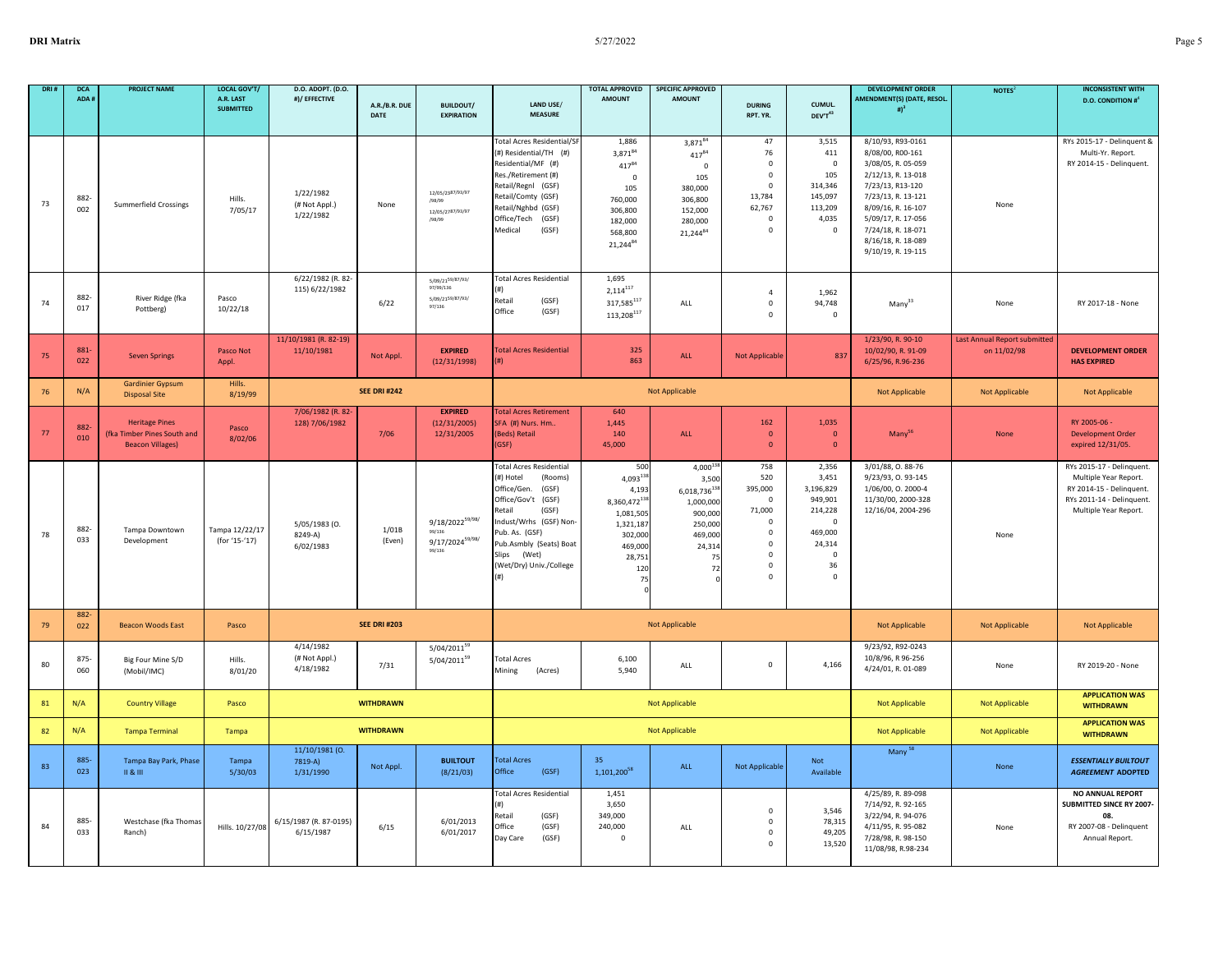| DRI: | <b>DCA</b><br>ADA # | <b>PROJECT NAME</b>                                    | <b>LOCAL GOV'T/</b><br>A.R. LAST<br><b>SUBMITTED</b> | D.O. ADOPT. (D.O.<br>#)/ EFFECTIVE        | A.R./B.R. DUE         | <b>BUILDOUT/</b>                         | LAND USE/                                                                                                                                                                                                     | <b>TOTAL APPROVED</b><br><b>AMOUNT</b>                                                                            | <b>SPECIFIC APPROVED</b><br><b>AMOUNT</b>                                                 | <b>DURING</b>                                                                                                 | CUMUL.                                                                                         | <b>DEVELOPMENT ORDER</b><br>AMENDMENT(S) (DATE, RESOL.<br>$\#$ <sup>3</sup>                                                                          | NOTES <sup>2</sup>                                     | <b>INCONSISTENT WITH</b><br><b>D.O. CONDITION #</b>     |
|------|---------------------|--------------------------------------------------------|------------------------------------------------------|-------------------------------------------|-----------------------|------------------------------------------|---------------------------------------------------------------------------------------------------------------------------------------------------------------------------------------------------------------|-------------------------------------------------------------------------------------------------------------------|-------------------------------------------------------------------------------------------|---------------------------------------------------------------------------------------------------------------|------------------------------------------------------------------------------------------------|------------------------------------------------------------------------------------------------------------------------------------------------------|--------------------------------------------------------|---------------------------------------------------------|
|      |                     |                                                        |                                                      |                                           | <b>DATE</b>           | <b>EXPIRATION</b>                        | <b>MEASURE</b>                                                                                                                                                                                                |                                                                                                                   |                                                                                           | RPT. YR.                                                                                                      | DEV'T43                                                                                        |                                                                                                                                                      |                                                        |                                                         |
| 85   | 874-<br>013         | Brewster S/D (aka IMCF/<br>Lonesome Mine)              | Hills.                                               |                                           | SEE DRI #263 (Subset) |                                          |                                                                                                                                                                                                               |                                                                                                                   | <b>Not Applicable</b>                                                                     |                                                                                                               |                                                                                                | <b>Not Applicable</b>                                                                                                                                | Not Applicable                                         | Not Applicable                                          |
| 86   | 882-<br>018         | <b>Interstate Business Park</b>                        | Hills.<br>6/14/05                                    | 5/19/1982 (# N/A)<br>5/19/1982            | Not Appl.             | <b>BUILTOUT</b><br>(10/25/2005)          | <b>Total Acres Industrial</b><br>(GSF)<br>Office<br>(GSF)<br>Hotel<br>(Rooms)<br>Restaurant (GSF)                                                                                                             | 137<br>1,266,823<br>230,609<br>257<br>2,700                                                                       | ALL                                                                                       | <b>Not Applicable</b>                                                                                         | <b>Not</b><br>Available                                                                        | 9/21/83, R. 83-113<br>11/05/90, R.90-229<br>10/27/92, R. 92-260<br>5/09/95, R. 95-101<br>4/21/98, R. 98-92<br>10/23/01, R01-213<br>10/25/05, # N/A   | None                                                   | <b>ESSENTIALLY BUILTOUT</b><br><b>AGREEMENT ADOPTED</b> |
| 87   | 882-<br>030         | <b>Urban Centre</b>                                    | Tampa                                                |                                           | <b>SEE DRI #141</b>   |                                          |                                                                                                                                                                                                               |                                                                                                                   | <b>Not Applicable</b>                                                                     |                                                                                                               |                                                                                                | <b>Not Applicable</b>                                                                                                                                | <b>Not Applicable</b>                                  | <b>Not Applicable</b>                                   |
| 88   | 883-<br>001         | <b>Freedom Financial Center</b><br>(aka Tampa Commons) | <b>Tampa Not</b><br>Appl.                            | $5/12/1983$ (O.<br>8238-A)<br>5/12/1983   | Not Appl.             | <b>EXPIRED</b><br>(5/12/1998)            | <b>Total Acres</b><br>Office<br>(GSF)<br>Retail<br>(GSF)<br>Restaurant<br>(GSF)                                                                                                                               | 9.3<br>228.755<br>74,420<br>11,900                                                                                | ALL                                                                                       | $\mathbf{0}$<br>$\overline{0}$<br>$\Omega$                                                                    | 228,755<br>22,445<br>2,800                                                                     | 6/21/84, O. 8594-A<br>3/18/93, 0.93-39                                                                                                               | <b>Last Annual Report</b><br>submitted on 4/29/96      | <b>DEVELOPMENT ORDER</b><br><b>HAS EXPIRED</b>          |
| 89   | 883<br>005          | <b>Brandon Town Center</b>                             | Hills. Not Appl.                                     | 11/03/1983<br>(# Not Appl.)<br>11/03/1983 | Not Appl.             | <b>BUILTOUT</b><br>(10/12/1998)          | <b>Total Acres</b><br>Retail<br>(GLA)                                                                                                                                                                         | 306<br>1,590,000                                                                                                  | ALL                                                                                       | <b>Not Applicable</b>                                                                                         | Not<br>Available                                                                               | Many <sup>32</sup>                                                                                                                                   | Last Annual Report submitted<br>on 11/05/98            | <b>ESSENTIALLY BUILTOUT</b><br><b>AGREEMENT ADOPTED</b> |
| 90   | 881-<br>001         | Summertree (aka<br>Pointe West)                        | Pasco Not<br>Appl.                                   | 1/27/1987 (R. 87-<br>88) 1/27/1987        | Not Appl.             | <b>ABANDONED</b><br>(5/02/1995)          | <b>Total Acres Residential</b>                                                                                                                                                                                | 467<br>1,760                                                                                                      | 1,294                                                                                     | <b>Not Applicable</b>                                                                                         | Not<br>Available                                                                               | Not Applicable                                                                                                                                       | None                                                   | <b>DEVELOPMENT ORDER</b><br><b>WAS ABANDONED</b>        |
| 91   | 883-<br>012         | <b>Salt Springs Run</b>                                | Port Richey/<br>Pasco<br>Not Appl.                   | 7/26/1983 (R. 83-<br>133)                 | Not Appl.             | <b>ABANDONED</b><br>(9/15/1992)          | <b>Total Acres</b><br>Retail<br>(GSF)<br>Residential<br>(#)                                                                                                                                                   | 617<br>358,000<br>2,363                                                                                           | 55.3<br><b>Not Specified</b><br><80%Thresh.                                               | <b>Not Applicable</b>                                                                                         | <b>Not Available</b>                                                                           | Not Applicable                                                                                                                                       | Sold 542 to the State under the<br><b>CARL Program</b> | <b>DEVELOPMENT ORDER</b><br><b>WAS ABANDONED</b>        |
| 92   | 883-<br>002         | Park Place (fka<br>Metro)                              | Clearwater<br>9/13/13 (for '11<br>(13)               | 9/01/1983 (0. 3205-83)<br>9/01/1983       | 9/01                  | <b>EXPIRED</b><br>(12/31/2013)           | <b>Total Acres</b><br>Office<br>(GSF)<br>(GSF)<br>ndustrial<br>(GSF)<br><b>Retail</b><br>Residential/MF (#)                                                                                                   | 99<br>467,93978<br>100,00078<br>91,320<br>390                                                                     | ALL                                                                                       | $\mathbf{0}$<br>$\overline{0}$<br>$\overline{0}$<br>$\Omega$                                                  | 355,591<br>100,000<br>86,754<br>390                                                            | 10/20/83,03287-83<br>12/19/91,05142-91<br>1/19/95, 0.5722-95<br>11/21/96,06107-96<br>2/01/01, 0.6678-01<br>1/15/04, 0.7215-03<br>1/14/10, 0. 8128-10 | None                                                   | <b>DEVELOPMENT ORDER</b><br><b>HAS EXPIRED</b>          |
| 93   | 883-<br>008         | Lake Brandon (fka Florida<br>Corporate Center)         | Hills. 6/14/11<br>(for 2009-<br>10)                  | 12/21/1983 (R. 83-<br>0164) 11/13/1990    | Not Appl.             | <b>BUILTOUT</b><br>(9/15/2011)           | <b>Total Acres</b><br>Office<br>(GSF)<br>Industrial<br>(GSF)<br>Retail<br>(GSF)<br>Residential/MF (#)                                                                                                         | 498<br>1,442,000<br>$411,820^{73}$<br>850,240 <sup>73</sup><br>$2,965^{73}$                                       | 109,922<br>231,087<br>850,240<br>2,965                                                    | <b>Not Applicable</b>                                                                                         | Not<br>Available                                                                               | Many <sup>105</sup>                                                                                                                                  | None                                                   | <b>ESSENTIALLY BUILTOUT</b><br><b>AGREEMENT ADOPTED</b> |
| 94   | 883-<br>023         | TampaSphere                                            | Tampa<br>12/14/99                                    | 11/17/1983 (0.<br>8413-A)<br>11/17/1983   | Not Appl.             | <b>EXPIRED</b><br>(11/18/1998)           | <b>Total Acres</b><br>Office<br>(GSF)<br>Retail<br>(GSF)                                                                                                                                                      | 17<br>400.000<br>240,000                                                                                          | ALL                                                                                       | <b>Not Applicable</b>                                                                                         | <b>Not</b><br>Available                                                                        | 4/08/92, 0.92-47                                                                                                                                     | Last Annual Report submitted<br>on 12/14/99            | <b>DEVELOPMENT ORDER</b><br><b>HAS EXPIRED</b>          |
| 95   | 875<br>023          | Wingate Creek Mine S/D<br>(fka Beker S/D)              | Manatee                                              |                                           | <b>SEE DRI #273</b>   |                                          |                                                                                                                                                                                                               |                                                                                                                   | <b>Not Applicable</b>                                                                     |                                                                                                               |                                                                                                | <b>Not Applicable</b>                                                                                                                                | Not Applicable                                         | RY 2011-12 - None                                       |
| 96   | 883-<br>030         | Pioneer Center (nka Bay<br>Vista)                      | Pinellas                                             |                                           | <b>SEE DRI #174</b>   |                                          |                                                                                                                                                                                                               |                                                                                                                   | <b>Not Applicable</b>                                                                     |                                                                                                               |                                                                                                | Not Applicable                                                                                                                                       | <b>Not Applicable</b>                                  | <b>Not Applicable</b>                                   |
| 97   | 886-<br>002         | St. Petersburg Intown<br>Areawide                      | St. Pete.<br>7/07/16                                 | 12/15/1988 (0.<br>$1072-F$<br>3/18/1989   | 1/31                  | <b>RESCINDED</b><br>(5/18/2017) O. 274-H | <b>Total Acres Residential</b><br>(#) Rooming Units (#)<br>Office<br>(GSF)<br>Retail<br>(GSF)<br>Industrial<br>(GSF)<br><b>Boat Slips</b><br>(# )<br>Museum<br>(GSF)<br>Exhibit<br>(GSF)<br>Movie Theater (#) | 458<br>$5,516^{10}$<br>916<br>2,696,865<br>587,90410<br>234,500<br>141 (Wet<br>86,000<br>50,000<br>2 <sup>i</sup> | $5,516^{105}$<br>916<br>1,271,244<br>587,90410<br>234,500<br>14<br>86,000<br>50,000<br>24 | 651<br>170<br>$-43,070$<br>12,777<br>$\overline{0}$<br>$\overline{0}$<br>$-2,476$<br>$\mathbf{0}$<br>$\Omega$ | 4,287<br>216<br>278,375<br>309,274<br>$\overline{0}$<br>126 (Wet)<br>$-20,097$<br>28,989<br>20 | 10/01/92, 0.21-G<br>1/06/05, O. 709-G<br>11/01/07, O. 852-G<br>5/18/17, O. 274-H                                                                     | None                                                   | <b>DEVELOPMENT ORDER</b><br><b>WAS RESCINDED</b>        |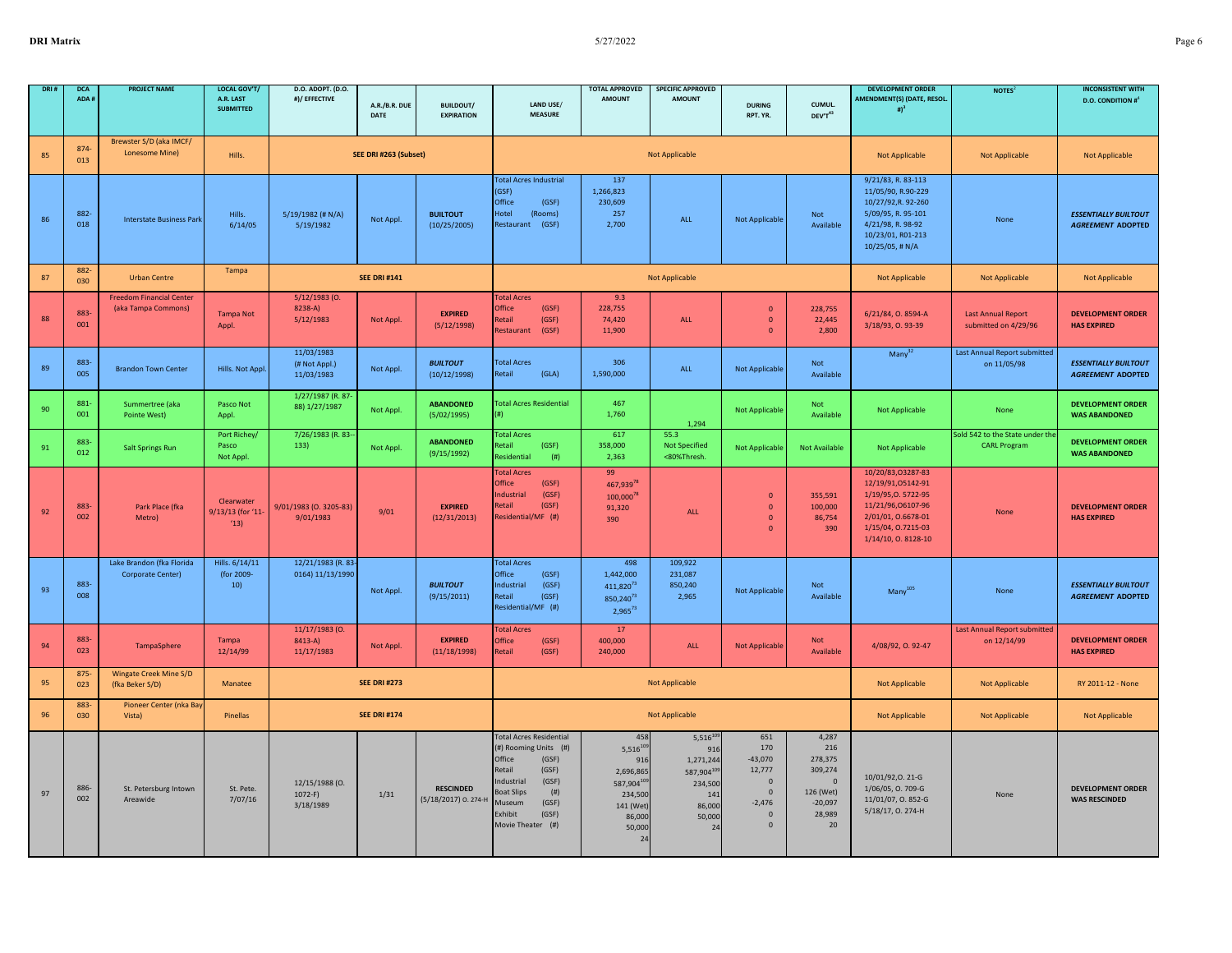| DRI: | <b>DCA</b><br>ADA# | <b>PROJECT NAME</b>                                                           | <b>LOCAL GOV'T/</b><br>A.R. LAST<br><b>SUBMITTED</b> | D.O. ADOPT. (D.O.<br>#)/ EFFECTIVE      | A.R./B.R. DUE<br>DATE | <b>BUILDOUT/</b><br><b>EXPIRATION</b>                                      | LAND USE/<br><b>MEASURE</b>                                                                                                                                           | <b>TOTAL APPROVED</b><br><b>AMOUNT</b>                                       | <b>SPECIFIC APPROVED</b><br><b>AMOUNT</b>                            | <b>DURING</b><br>RPT. YR.                                                            | CUMUL.<br>DEV'T43                                                            | <b>DEVELOPMENT ORDER</b><br>AMENDMENT(S) (DATE, RESOL.<br>$\sharp$ <sup>3</sup>                            | NOTES <sup>2</sup>                                                     | <b>INCONSISTENT WITH</b><br><b>D.O. CONDITION #</b> <sup>4</sup>                                                       |
|------|--------------------|-------------------------------------------------------------------------------|------------------------------------------------------|-----------------------------------------|-----------------------|----------------------------------------------------------------------------|-----------------------------------------------------------------------------------------------------------------------------------------------------------------------|------------------------------------------------------------------------------|----------------------------------------------------------------------|--------------------------------------------------------------------------------------|------------------------------------------------------------------------------|------------------------------------------------------------------------------------------------------------|------------------------------------------------------------------------|------------------------------------------------------------------------------------------------------------------------|
| 98   | 885-<br>004        | Sabal Center                                                                  | Hills. 12/14/17                                      | 8/20/1985 (R. 85-0148)<br>8/20/1985     | 8/20                  | 11/28/2593/95/97<br>98/99/136<br>11/28/2593/95/97<br>98/99/136             | Total Acres Office/R&D<br>GSF) Retail<br>(GSF)<br>lotel<br>(Rooms)                                                                                                    | 195<br>3,267,000<br>150,000<br>1,000                                         | 1,737,000<br>150,000<br>265                                          | $\mathsf 0$<br>$\pmb{0}$<br>$\Omega$                                                 | 1,288,850<br>$\mathsf 0$<br>265                                              | Many <sup>83</sup>                                                                                         | None                                                                   | RY 2016-17 - None.<br>RY 2015-16 - Delinquent.                                                                         |
| 99   | 884<br>011         | Harbor Watch &<br>Riverside Landings (aka<br><b>Pointe Alexis</b><br>N. & S.) | Tarpon<br><b>Springs</b><br>9/17/97                  | 12/14/1983 (R. 83-91)<br>12/14/1983     | Not Appl.             | <b>ABANDONED</b><br>(7/02/2002)                                            | <b>Total Acres Residential</b><br><b>Boat Slips</b><br>(#)                                                                                                            | 180<br>453<br>23 (Wet)                                                       | <b>ALL</b>                                                           | <b>Not Applicable</b>                                                                | <b>Not Available</b>                                                         | 3/19/85, R. 85-32<br>3/07/89, R. 89-13<br>5/01/90, R. 90-18<br>11/04/91, R. 91-19<br>12/2/97, R. 97-79     | None                                                                   | <b>DEVELOPMENT ORDER</b><br><b>WAS ABANDONED</b>                                                                       |
| 100  | 884-<br>003        | St. Petersburg Intown<br>Stadium                                              | St. Pete.                                            | 12/22/1983 (0.<br>$711-F$               | Not Appl.             | <b>EXPIRED</b><br>(2/03/1990)                                              | <b>Total Acres Stadium</b><br>(Seats)                                                                                                                                 | 66<br>46,000                                                                 | ALL                                                                  | $\Omega$                                                                             | 43,000                                                                       | None                                                                                                       | None                                                                   | <b>DEVELOPMENT ORDER</b><br><b>HAS EXPIRED</b>                                                                         |
| 101  | 884-<br>020        | Arvida<br>(fka Circle-N-Bar Ranch)                                            | Manatee                                              |                                         | <b>SEE DRI #202</b>   |                                                                            |                                                                                                                                                                       |                                                                              | <b>Not Applicable</b>                                                |                                                                                      |                                                                              | <b>Not Applicable</b>                                                                                      | <b>Not Applicable</b>                                                  | <b>Not Applicable</b>                                                                                                  |
| 102  | 884<br>045         | Creekwood                                                                     | Manatee<br>11/13/13A&<br>12/19/13B                   | 8/27/1985 (R. 85-<br>149) 8/27/1985     | 10/22                 | 11/22/19 <sup>64/90/93/</sup><br>95<br>11/22/1964/90/93/<br>95             | <b>Total Acres Residential</b><br>Industrial<br>(GSF)<br>(GSF)<br>Retail<br>Office<br>(GSF)<br>Hotel<br>(Rooms) Mini<br>Wrhse.<br>(GSF)                               | 818<br>1,362<br>800,000<br>603,000<br>100,000<br>100<br>80,000               | ALL                                                                  | $\mathsf 0$<br>$\mathbf 0$<br>$\mathbf 0$<br>$^{\circ}$<br>$^{\circ}$<br>$\mathbf 0$ | 592<br>89,084<br>501,594<br>3,990<br>78<br>50,000                            | $\mathsf{Many}^{114}$                                                                                      | 5/19/86, -240 Acres to<br>Manatee County 4/22/93, -<br>271.74<br>Acres | RY 2012-13 - "Letter in Lieu."<br>None.<br>RY 2011-12 - Never<br>Submitted                                             |
| 103  | 885-<br>036        | Cooper Creek                                                                  | Manatee 5/09/17<br>(for '14-'17)                     | 1/09/1986 (R. 85-<br>236) 1/09/1986     | 1/09B<br>(Even)       | 12/30/19 <sup>64/87/90/</sup><br>93<br>12/30/20 <sup>64/87/90/</sup><br>93 | <b>Total Acres</b><br>Retail<br>(GSF)<br>(SF#)<br>Residential<br>Residential<br>(MF#) Hote<br>Rooms)<br>Office<br>(GSF)<br>(GSF)<br>Vo-Tech                           | 951,200<br>403<br>614<br>400<br>378,700<br>20,000                            | ALL                                                                  | 28,919<br>$\mathbf 0$<br>$^{\circ}$<br>$\mathbf 0$<br>$^{\circ}$<br>$\Omega$         | 831,321<br>403<br>290<br>244<br>146,783<br>$\Omega$                          | $Many^{35}$                                                                                                | None                                                                   | RYs 2014-17 - Multiple Years,<br>Late & WQ Monitoring not<br>Conducted.<br>RYs 2012-14 - Biennial.<br>None.            |
| 104  | 885-<br>022        | <b>International Plaza</b>                                                    | Tampa<br>7/08/19                                     | $6/13/1985$ (0.<br>8905-A)<br>6/13/1985 | 7/01                  | $2/04/26^{59/93/}$<br>99/136<br>$2/04/26^{59/93/}$<br>99/136               | <b>Total Acres</b><br>Office<br>(GSF)<br>Retail<br>(GSF)<br>Hotel<br>(Rooms)                                                                                          | 157<br>2,000,000<br>1,290,000<br>750                                         | ALL                                                                  | $\mathsf 0$<br>$\overline{0}$<br>$\Omega$                                            | 1,260,000<br>1,331,336<br>293                                                | Many <sup>36</sup>                                                                                         | None                                                                   | RY 2018-19 - None                                                                                                      |
| 105  | 886-<br>064        | Sunforest                                                                     | Hills.<br>3/29/18                                    | 2/09/1988 (R. 88-0035)<br>2/09/1988     | 2/09                  | $6/15/2019^{98}$<br>10/20/202198                                           | <b>Total Acres</b><br>Office<br>(GSF)<br>Retail<br>(GSF)<br>Hotel<br>(Rooms)<br>Hotel<br>(Suites)<br>Voc./Trade<br>(GSF)<br>Restaurant<br>(GSF) MF<br>Units/Apts. (#) | 58<br>880,659 <sup>5</sup><br>10,000<br>100<br>$4,000^5$<br>678 <sup>5</sup> | 437,3925<br>10,0005<br>n.<br>n <sup>5</sup><br>$4,000^{51}$<br>67853 | $\mathbf 0$<br>$\mathsf 0$<br>$\mathbf 0$<br>0<br>$\mathbf 0$<br>0<br>$\Omega$       | 182,506<br>0<br>$\mathbf 0$<br>$\mathbf{0}$<br>130,000<br>$\mathbf 0$<br>678 | Many <sup>37</sup>                                                                                         | None                                                                   | RY 2017-18 - None                                                                                                      |
| 106  | 885-<br>009        | Corporex                                                                      | Hills.<br>7/07/17                                    | 4/29/1985 (R. 85-0063)<br>4/29/1985     | 4/29                  | 1/16/2087/97/98<br>129<br>1/16/2187/97/98                                  | <b>Total Acres</b><br>Service Ctr.<br>(GSF)<br>(GSF)<br>Industrial<br>Office<br>(GSF)<br>Retail<br>(GSF)<br>Hotel<br>(Rms.)                                           | 99<br>94,000<br>520,000<br>293,500<br>32,000<br>250                          | ALL                                                                  | $\mathsf 0$<br>$\mathbf{0}$<br>$\mathbf 0$<br>$\mathbf 0$<br>$^{\circ}$              | 94,000<br>336,920<br>143,500<br>$\mathbf{0}$<br>98                           | 2/22/94, R.94-0054<br>4/11/95, R. 95-083<br>5/23/00, R. 00-097<br>9/27/05, R 05-215<br>12/07/10, R. 10-178 | None                                                                   | RY 2016-17 - None ("Letter in<br>Lieu")<br>RY 2015-16 - None<br>("Letter in Lieu")<br>RY 2014-15 - Never<br>Submitted. |
| 107  | 885-<br>023        | Tampa Bay Park of<br>Commerce                                                 | Pinellas                                             |                                         | <b>SEE DRI #158</b>   |                                                                            |                                                                                                                                                                       |                                                                              | <b>Not Applicable</b>                                                |                                                                                      |                                                                              | Not Applicable                                                                                             | Not Applicable                                                         | Not Applicable                                                                                                         |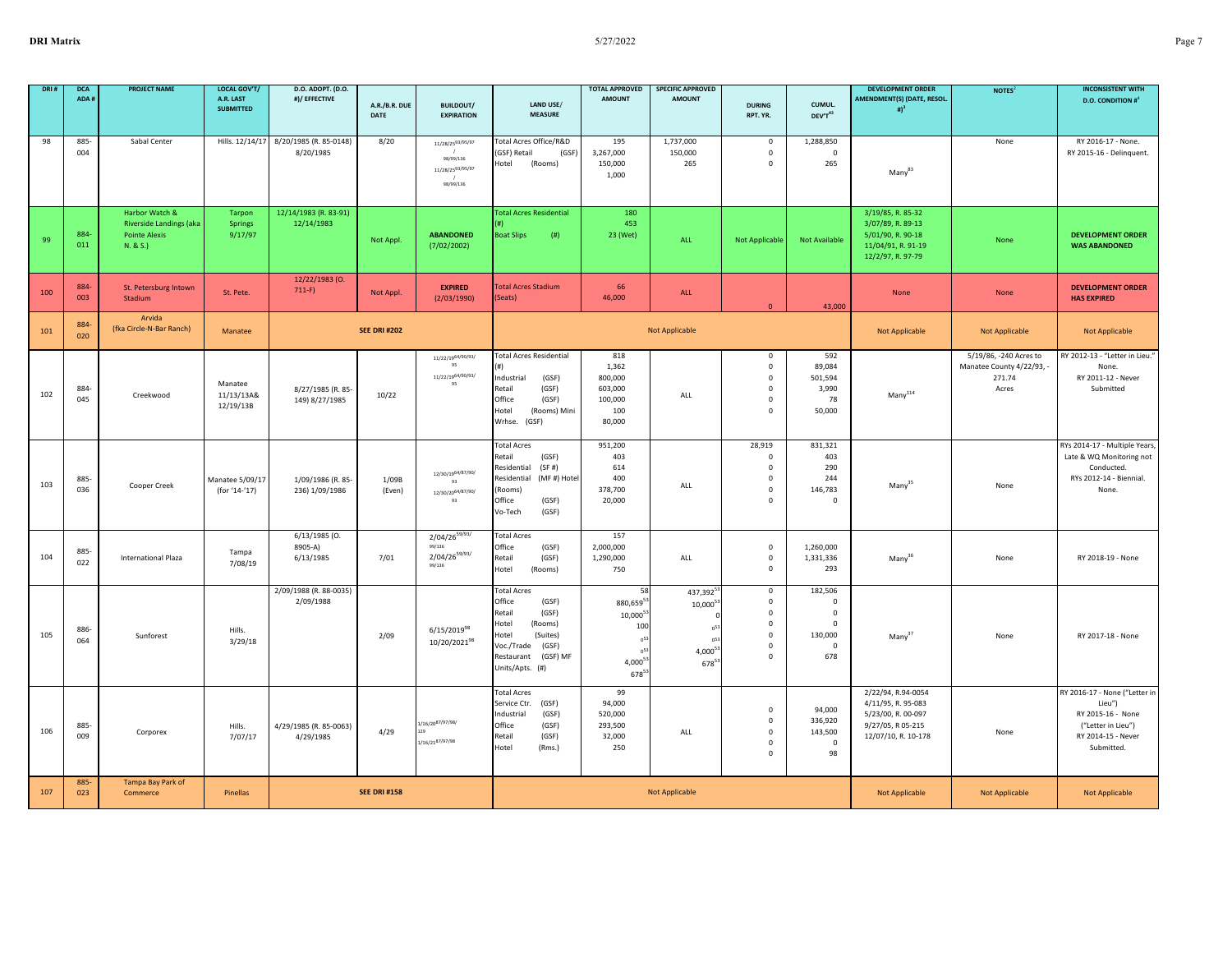|     | <b>DCA</b><br>ADA # | <b>PROJECT NAME</b>                                  | <b>LOCAL GOV'T/</b><br>A.R. LAST<br><b>SUBMITTED</b> | D.O. ADOPT. (D.O.<br>#)/ EFFECTIVE    | A.R./B.R. DUE<br><b>DATE</b> | <b>BUILDOUT/</b><br><b>EXPIRATION</b>                                                                                    | LAND USE/<br><b>MEASURE</b>                                                                                                                                              | <b>TOTAL APPROVED</b><br><b>AMOUNT</b>                                                                                       | <b>SPECIFIC APPROVED</b><br><b>AMOUNT</b>                                                                                                 | <b>DURING</b><br>RPT. YR.                                                           | CUMUL.<br>DEV'T43                                                   | <b>DEVELOPMENT ORDER</b><br>AMENDMENT(S) (DATE, RESOL.<br># $)^3$                                                                                                                            | NOTES <sup>2</sup>                                | <b>INCONSISTENT WITH</b><br><b>D.O. CONDITION #</b> <sup>4</sup> |
|-----|---------------------|------------------------------------------------------|------------------------------------------------------|---------------------------------------|------------------------------|--------------------------------------------------------------------------------------------------------------------------|--------------------------------------------------------------------------------------------------------------------------------------------------------------------------|------------------------------------------------------------------------------------------------------------------------------|-------------------------------------------------------------------------------------------------------------------------------------------|-------------------------------------------------------------------------------------|---------------------------------------------------------------------|----------------------------------------------------------------------------------------------------------------------------------------------------------------------------------------------|---------------------------------------------------|------------------------------------------------------------------|
| 108 | 885<br>038          | Hidden River Corporate<br>Park                       | Tampa<br>7/01/20                                     | 8/08/1985 (0.<br>8969-A)<br>8/08/1985 | 7/01                         | $4/27/24^{59/93/}$<br>99/136<br>$4/27/29^{59/93/}$<br>99/136                                                             | <b>Total Acres</b><br>Office<br>(GSF) Med.<br>Office<br>(GSF) Retail<br>(GSF)<br>Hotel<br>(Rooms)<br>Resid./MF (Units)                                                   | 476<br>3,890,641 <sup>4</sup><br>121,600 <sup>4</sup><br>116,077 <sup>4</sup><br>$301^{4}$<br>5484                           | 2,690,6414<br>121,60049<br>116,02849<br>$301^{49}$<br>54849                                                                               | $\mathsf 0$<br>$\mathsf 0$<br>$\mathsf 0$<br>$\mathbf 0$<br>$\mathsf 0$             | 1,210,123<br>121,600<br>11,490<br>301<br>548                        | 1/11/90, 0.90-02<br>1/25/90, 0.90-20<br>4/25/91, 0.91-72<br>8/06/92, 0.92-129<br>8/05/93, 0.93-101<br>5/23/96, 0.96-104<br>2/10/05, 0.2005-44<br>10/17/13, 0.2013-140<br>5/15/15, 0. 2015-60 | None                                              | RY 2019-20 - None                                                |
| 109 | 885<br>005          | <b>Island Center</b>                                 | Tampa<br>3/26/90                                     | 1/03/1985 (O.<br>8761-A)              | Not Appl.                    | <b>EXPIRED</b><br>(1/04/1990)                                                                                            | <b>Total Acres</b><br>Office<br>(GSF)                                                                                                                                    | 2.9<br>260,000                                                                                                               | ALL                                                                                                                                       | Not Applicable                                                                      | Not<br>Available                                                    | <b>Not Applicable</b>                                                                                                                                                                        | <b>Last Annual Report</b><br>submitted on 8/15/90 | <b>DEVELOPMENT ORDER</b><br><b>HAS EXPIRED</b>                   |
| 110 | 885-<br>034         | Rocky Point Harbor (fka<br>Babcock)                  | Tampa<br>7/05/17                                     | 2/26/1987 (0.<br>9544-A)<br>2/26/1987 | 7/01                         | PARCEL "J"<br>$3/23/19^{87/89/}$<br>93/98<br>$3/22/20^{87/98/}$<br>93/98<br><b>ALL OTHER</b><br>12/31/2004<br>12/31/2005 | <b>Total Acres</b><br>Office<br>(GSF)<br>(GSF) Hotel<br>Restaurant<br>(Rooms)<br>Apts.<br>(Units) Wet<br><b>Slips</b><br>(# )<br>MF/Condos. (Units)                      | 529,025<br>16,000<br>79111<br>464<br>35<br>0111                                                                              | ALL                                                                                                                                       | $\mathbf 0$<br>$\mathsf 0$<br>$\mathsf 0$<br>$\mathsf 0$<br>0<br>$\Omega$           | 454,274<br>11,000<br>379111<br>464<br>0<br>$0^{111}$                | 10/08/92, 0.92-162<br>1/06/95, 0.95-4<br>4/29/96, 0.96-88<br>12/19/97, 0.97-265<br>6/22/00, 2000-157<br>9/28/06, 2006-232                                                                    | None                                              | RY 2016-17 - None<br>("Letter in Lieu")                          |
| 111 | 885<br>016          | Forest Lakes/Ph. II                                  | <b>Oldsmar Not</b><br>Appl.                          | 10/18/1988 (R. 88-34)<br>12/03/1988   | Not Appl.                    | <b>BUILTOUT</b><br>(7/27/2004)                                                                                           | <b>Total Acres Residential</b><br>(#) Retail                                                                                                                             | 381<br>2,263<br>116,000                                                                                                      | ALL                                                                                                                                       | <b>Not Applicable</b>                                                               | Not<br>Available                                                    | None                                                                                                                                                                                         | <b>Last Annual Report</b><br>submitted on 1/07/91 | <b>ESSENTIALLY BUILTOUT</b><br><b>AGREEMENT ADOPTED</b>          |
| 112 | 885-<br>013         | Fountain Square (fka<br><b>Colonial Penn)</b>        | Tampa                                                |                                       | <b>SEE DRI #227</b>          |                                                                                                                          |                                                                                                                                                                          |                                                                                                                              | Not Applicable                                                                                                                            |                                                                                     |                                                                     | <b>Not Applicable</b>                                                                                                                                                                        | Not Applicable                                    | Not Applicable                                                   |
| 113 | 885-<br>006         | One Metro Center (aka<br>Lake Tower Place)           | <b>Tampa Not</b><br>Appl.                            | 1/02/1986 (O.<br>$9154-A)$            | Not Appl.                    | <b>EXPIRED</b><br>(1/02/1996)                                                                                            | <b>Total Acres</b><br>Office<br>(GSF)                                                                                                                                    | 18<br>263,563                                                                                                                | ALL                                                                                                                                       | Not Applicable                                                                      | 210,000                                                             | 3/13/86, O. 9215-A                                                                                                                                                                           | None                                              | <b>DEVELOPMENT ORDER</b><br><b>HAS EXPIRED</b>                   |
| 114 | 885<br>053          | Tampa Oaks<br>(fka State Street Florida & GTE<br>64) | Temple<br>Terrace<br>3/12/18                         | 4/30/1985 (R. 85-0072)<br>4/30/1985   | 4/30                         | 12/31/2018 <sup>59</sup><br>12/31/202359                                                                                 | <b>Total Acres</b><br>Office<br>(GSF)<br>Service Ctr. (GSF) Retail<br>(GSF)<br>Hotel<br>(Rooms)<br>Residential (MF/#)<br>ALF<br>(Units)                                  | 442,300 <sup>11</sup><br>$71,163^{11}$<br>$10,000^{11}$<br>$280^{11}$<br>$530^{11}$<br>260                                   | ALL                                                                                                                                       | 0<br>0<br>$\mathsf 0$<br>$\mathbf 0$<br>$\mathsf 0$<br>108                          | 282,722<br>8,068<br>$\mathbf 0$<br>272<br>496<br>108                | 7/09/85, R.85-0125<br>5/23/89, R.89-0119<br>1/23/90, R.90-0027<br>11/10/92, 92-0273<br>12/19/96, R.96-310<br>4/09/98, 0.956<br>3/16/99, 0.994<br>12/19/06, 0. 1193                           | None                                              | RY 2017-18 - None                                                |
| 115 | 885<br>029          | Woodland Corporate<br>Center                         | Hills.<br>8/28/17                                    | 8/27/1985 (R. 85-0149)<br>8/27/1985   | 8/27                         | 11/06/17 <sup>87/93/95</sup><br>11/06/2287/93/95                                                                         | <b>Total Acres</b><br>Office<br>(GSF)<br>Industrial<br>(GSF)                                                                                                             | 183<br>811,000<br>268,950                                                                                                    | ALL                                                                                                                                       | $\mathsf 0$<br>$\mathbf 0$                                                          | 781,050<br>268,950                                                  | 1/23/90, R.90-0028<br>11/10/92, 92-0274<br>9/26/95, R. 95-218<br>8/12/97, R. 97-195<br>11/25/97, R.97-285<br>7/29/99, R. 99-137<br>10/24/06, R.06-235                                        | None                                              | RY 2015-16 - None<br>("Letter in Lieu")                          |
| 116 | 885<br>017          | Tampa Telecom Park (fka<br>GTE 326)                  | Temple<br>Terrace<br>5/29/20                         | 3/29/1985 (0.544)<br>5/29/1985        | 5/29                         | $2/20/23^{59/93/}$<br>99/136<br>$2/20/25^{59/93/}$<br>99/136                                                             | <b>Total Acres</b><br>Office<br>(GSF)<br>(GSF)<br>Service Ctr.<br>Industrial<br>(GSF) Spec<br>Retail<br>(GSF) Gen. Retail<br>(GSF) Hotel<br>(Rooms)<br>Day Care<br>(GSF) | 326<br>2,459,907 <sup>75</sup><br>958,450 <sup>75</sup><br>225,713<br>$28,200^{2}$<br>7,500 <sup>75</sup><br>265<br>19,38175 | 2,059,907 <sup>75</sup><br>658,450 <sup>75</sup><br>125,713<br>28,200 <sup>75</sup><br>7,500 <sup>75</sup><br>265<br>19,381 <sup>75</sup> | $\mathsf 0$<br>$\mathsf 0$<br>0<br>$\Omega$<br>2,515<br>$\mathbf{0}$<br>$\mathsf 0$ | 1,588,799<br>325,500<br>125,713<br>16,856<br>9,011<br>265<br>16,681 | Many <sup>70</sup>                                                                                                                                                                           | None                                              | RY 2019-20 - None                                                |
| 117 | 885<br>043          | One Pasco Center                                     | Pasco Not<br>Appl.                                   | 1/07/1986 (R. 86-<br>81) 1/07/1986    | Not Appl.                    | <b>ABANDONED</b><br>(3/21/2000)                                                                                          | <b>Total Acres Commercial</b><br>(GSF) Industrial<br>(GSF)<br>Hotel<br>(Rooms)<br>Office<br>(GSF)                                                                        | 201<br>50,000<br>1,250,000<br>220<br>850,000                                                                                 | 135,000<br>1.130.000<br>100<br>$\mathbf{0}$                                                                                               | <b>Not Applicable</b>                                                               | <b>Not Available</b>                                                | Not Applicable                                                                                                                                                                               | <b>Last Annual Report</b><br>submitted on 6/28/98 | <b>DEVELOPMENT ORDER</b><br><b>WAS ABANDONED</b>                 |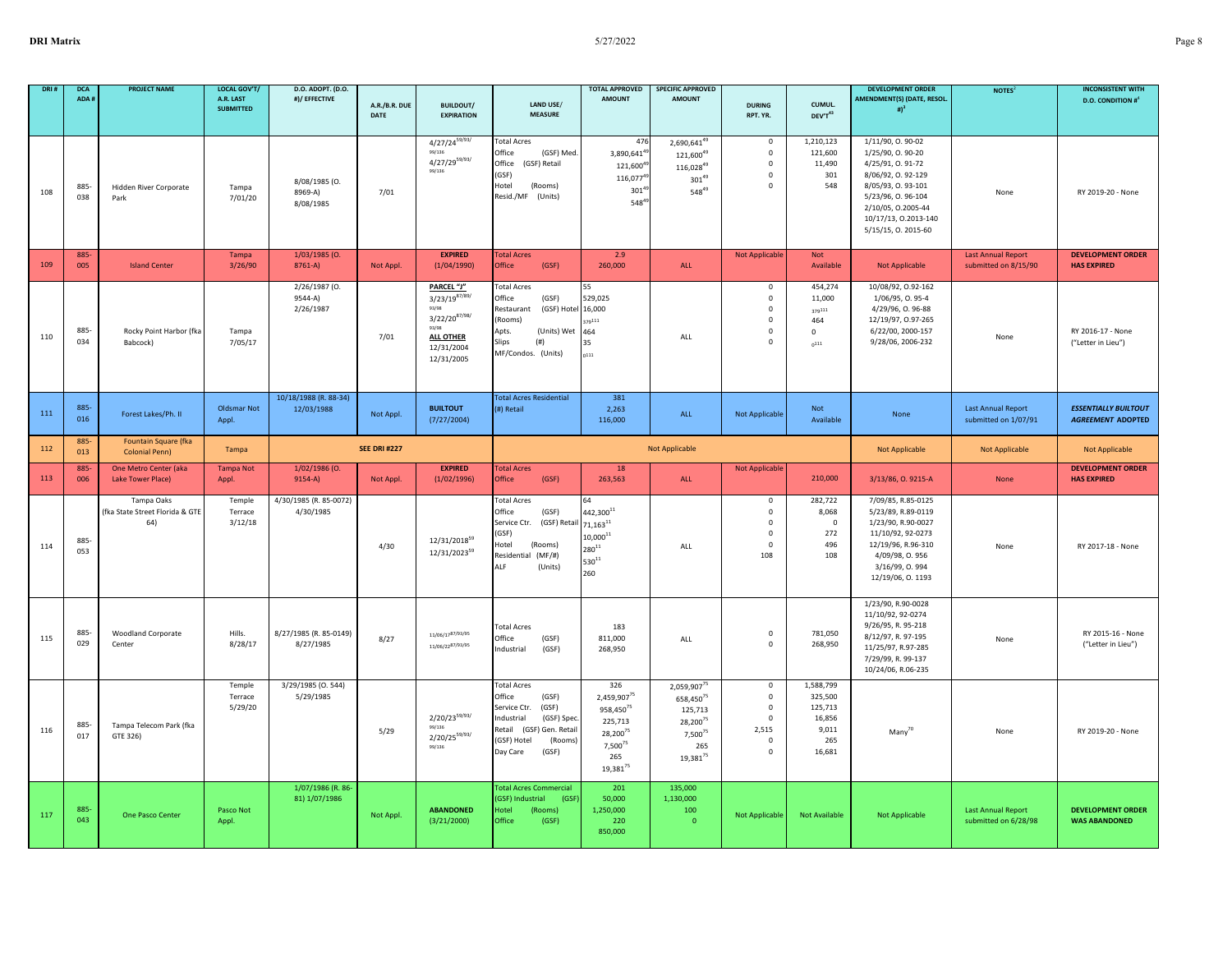| DRI 8 | <b>DCA</b><br>ADA# | <b>PROJECT NAME</b>           | <b>LOCAL GOV'T/</b><br>A.R. LAST<br><b>SUBMITTED</b> | D.O. ADOPT. (D.O.<br>#)/ EFFECTIVE      | A.R./B.R. DUE<br><b>DATE</b> | <b>BUILDOUT/</b><br><b>EXPIRATION</b>                      | LAND USE/<br><b>MEASURE</b>                                                                                                                                                              | <b>TOTAL APPROVED</b><br><b>AMOUNT</b>                                                                                      | <b>SPECIFIC APPROVED</b><br><b>AMOUNT</b>                                                                         | <b>DURING</b><br>RPT. YR.                                                                                            | CUMUL.<br>DEV'T43                                                                           | <b>DEVELOPMENT ORDER</b><br>AMENDMENT(S) (DATE, RESOL.<br># $)^3$                                                                                                                                  | NOTES <sup>2</sup>                                                             | <b>INCONSISTENT WITH</b><br><b>D.O. CONDITION #</b> <sup>4</sup>                                                                |
|-------|--------------------|-------------------------------|------------------------------------------------------|-----------------------------------------|------------------------------|------------------------------------------------------------|------------------------------------------------------------------------------------------------------------------------------------------------------------------------------------------|-----------------------------------------------------------------------------------------------------------------------------|-------------------------------------------------------------------------------------------------------------------|----------------------------------------------------------------------------------------------------------------------|---------------------------------------------------------------------------------------------|----------------------------------------------------------------------------------------------------------------------------------------------------------------------------------------------------|--------------------------------------------------------------------------------|---------------------------------------------------------------------------------------------------------------------------------|
|       |                    |                               |                                                      |                                         |                              |                                                            |                                                                                                                                                                                          |                                                                                                                             |                                                                                                                   |                                                                                                                      |                                                                                             |                                                                                                                                                                                                    |                                                                                |                                                                                                                                 |
| 118   | 885-<br>037        | Tampa Cruise Ship<br>Terminal | Tampa 12/29/16<br>(for '14-'16)                      | 11/21/1985 (0.<br>9108-A)<br>11/21/1985 | 7/01B<br>(Even)              | $12/31/22^{59/93}$<br>12/31/2759/93                        | <b>Total Acres</b><br>Hotel<br>(Rooms)<br>Office<br>(GSF)<br>(SF)<br>Aquarium<br>Retail<br>(GSF)<br>Restaurant<br>(SF)<br>Terminals<br>(SF)<br>Theatre<br>(Seats)<br>Res./Condos<br>(# ) | 21<br>1,200<br>$\mathbf{1{,}086{,}911}^{113}$<br>194,910 $^{113}$<br>91,400<br>83,600<br>105,000(2)<br>2,464<br>$\mathbf 0$ | 600<br>486,911 <sup>113</sup><br>194,910 <sup>113</sup><br>76,400<br>63,600<br>105,000(2)<br>2,464<br>$\mathbf 0$ | $\mathbf{0}$<br>$\mathbf 0$<br>$\mathbf 0$<br>$^{\circ}$<br>$\mathbf 0$<br>$\mathbf 0$<br>$\mathbf 0$<br>$\mathbf 0$ | $\mathbf 0$<br>$\mathbf 0$<br>194,910<br>88,400<br>33,600<br>82,000<br>2,464<br>$\mathbf 0$ | 8/20/87, O. 9696-A<br>1/25/90, 0.90-09<br>10/10/91, 0.91-192<br>8/29/96, 0.96-178<br>9/28/06, 2006-233                                                                                             | None                                                                           | RY 2015-16 - Delinquent<br>Report & Multiple Years                                                                              |
| 119   | 885<br>024         | Northwood                     | Pasco<br>11/21/16<br>(for RYs 2014-<br>16)           | 10/08/1985 (R. 86-17)<br>10/08/1985     | 10/08B<br>(Even)             | $1/12/21^{59/93/}$<br>95/99<br>$1/12/21^{59/93/}$<br>95/99 | <b>Total Acres Residential/SF</b><br>(#) Residential/MF (#)<br>Retail<br>(GSF)                                                                                                           | 1,085<br>1,215<br>624<br>562,500                                                                                            | ALL                                                                                                               | 22<br>264<br>8,795                                                                                                   | 600<br>576<br>378,740                                                                       | 10/21/86, R. 87-17<br>11/15/94, R. 95-41<br>10/12/99, R. 00-13<br>4/18/00, R. 00-172<br>6/08/04, R. 04-205<br>11/08/06, R. 07-39<br>9/09/09, R. 09-363<br>3/06/12, R. 12-131<br>11/28/17, R. 18-49 | None                                                                           | RYs 2014-16 - Biennial<br>Report. None.                                                                                         |
| 120   | 886-<br>081        | Kingsford Mine S/D<br>(IMC)   | Hills.                                               |                                         | SEE DRI #263 (Subset)        |                                                            |                                                                                                                                                                                          |                                                                                                                             | <b>Not Applicable</b>                                                                                             |                                                                                                                      |                                                                                             | Not Applicable                                                                                                                                                                                     | Not Applicable                                                                 | <b>Not Applicable</b>                                                                                                           |
| 121   | 885<br>048         | Carillon                      | St. Pete.<br>12/17/10                                | 12/10/1985 (R.85<br>748) 12/10/1985     | 12/01                        | <b>EXPIRED</b><br>12/31/2010ww                             | <b>Total Acres</b><br>Office<br>(GSF)<br>Hotel<br>(Rooms)                                                                                                                                | 180<br>2,675,000<br>300                                                                                                     | ALL                                                                                                               | $\mathbf{0}$<br>$\Omega$                                                                                             | 2,226,545<br>227                                                                            | 9/04/86, O. 929-F<br>9/17/92, O. 38-G<br>6/19/96, O. 233-G<br>3/01/01, O. 466-G<br>6/16/05, O. 735-G                                                                                               | 1986, -252 Acres to City of St.<br><b>Petersburg (for Gateway</b><br>Areawide) | RY 2009-10 - None                                                                                                               |
| 122   | N/A                | Lifsey/Rocky Point            | <b>Tampa Not</b><br>Appl.                            | 1/13/1987 (0.<br>$9689 - A$             | Not Appl.                    | <b>ABANDONED</b><br>(2/02/1988)                            | <b>Total Acres</b><br>Office<br>(GSF)<br>Restaurant<br>(GSF) Retai<br>(GSF)<br>Hotel<br>(Rooms)                                                                                          | 74<br>2,127,500<br>42,000<br>80,000<br>1,300                                                                                | 250,000<br>14,000<br>$\overline{0}$<br>$\Omega$                                                                   | Not Applicable                                                                                                       | Not Available                                                                               | Not Applicable                                                                                                                                                                                     | <b>Last Annual Report</b><br>submitted on 8/28/90                              | <b>DEVELOPMENT ORDER</b><br><b>WAS ABANDONED</b>                                                                                |
| 123   | 885-<br>046        | Bay Area Outlet Mall          | Largo 3/31/16 (for<br>$(14-16)$                      | 4/08/1986 (R. 86-<br>155) 4/08/1986     | 4/08                         | $11/06/17^{87/93/95}$<br>$11/06/17^{87/93/95}$             | <b>Total Acres</b><br>Retail<br>(GSF)<br>(GSF)<br>Office<br>Condos<br>(# )<br>(# )<br>Apartments                                                                                         | 34<br>646,460<br>30,000<br>258<br>$^{\circ}$                                                                                | ALL                                                                                                               | 130,821<br>$\mathbf 0$<br>$\mathbf 0$<br>342                                                                         | 151,343<br>$\mathbf 0$<br>$\mathbf 0$<br>342                                                | 2/88, R. 88-65<br>5/89, R. 89-176<br>9/10/91, R91-301<br>12/23/97, R.97-372<br>1/19/99, 0.99-29<br>2/19/08, 0.2008-14<br>1/03/12, 0. 2012-22                                                       | None                                                                           | RYs 2014-16 - Delingent.<br>Multi-Year Report.<br>Conversion for Apt. Units not<br>Provided.<br>RY 2013-14 -<br>Never Submitted |
| 124   | 985<br>051         | Sarasota-Bradenton Airport    | Manatee/<br>Sarasota                                 |                                         | <b>SEE DRI #254</b>          |                                                            |                                                                                                                                                                                          |                                                                                                                             | <b>Not Applicable</b>                                                                                             |                                                                                                                      |                                                                                             | <b>Not Applicable</b>                                                                                                                                                                              | <b>Not Applicable</b>                                                          | <b>Not Applicable</b>                                                                                                           |
| 125   | 880-<br>021        | Tara S/D                      | Manatee                                              |                                         | <b>WITHDRAWN</b>             |                                                            |                                                                                                                                                                                          |                                                                                                                             | <b>Not Applicable</b>                                                                                             |                                                                                                                      |                                                                                             | Not Applicable                                                                                                                                                                                     | <b>Not Applicable</b>                                                          | <b>APPLICATION WAS</b><br><b>WITHDRAWN</b>                                                                                      |
| 126   | 886-<br>062        | Wyndtree                      | Pasco                                                |                                         | <b>WITHDRAWN</b>             |                                                            |                                                                                                                                                                                          |                                                                                                                             | <b>Not Applicable</b>                                                                                             |                                                                                                                      |                                                                                             | Not Applicable                                                                                                                                                                                     | <b>Not Applicable</b>                                                          | <b>APPLICATION WAS</b><br><b>WITHDRAWN</b>                                                                                      |
| 127   | 886-<br>007        | <b>Bayonet Point Mall</b>     | Pasco Not<br>Appl.                                   | 4/23/1986<br>R. 86-158                  | Not Appl.                    | <b>ABANDONED</b><br>(11/28/2000)                           | <b>Total Acres</b><br>Retail<br>(GSF)                                                                                                                                                    | 31.7<br>314,000                                                                                                             | ALL                                                                                                               | <b>Not Applicable</b>                                                                                                | Not<br>Available                                                                            | Not Applicable                                                                                                                                                                                     | <b>Last Annual Report</b><br>submitted on 4/14/94                              | <b>DEVELOPMENT ORDER</b><br><b>WAS ABANDONED</b>                                                                                |
| 128   | N/A                | <b>Mangrove Bay Marina</b>    | Hills.                                               |                                         | <b>WITHDRAWN</b>             |                                                            |                                                                                                                                                                                          |                                                                                                                             | <b>Not Applicable</b>                                                                                             |                                                                                                                      |                                                                                             | <b>Not Applicable</b>                                                                                                                                                                              | <b>Not Applicable</b>                                                          | <b>APPLICATION WAS</b><br><b>WITHDRAWN</b>                                                                                      |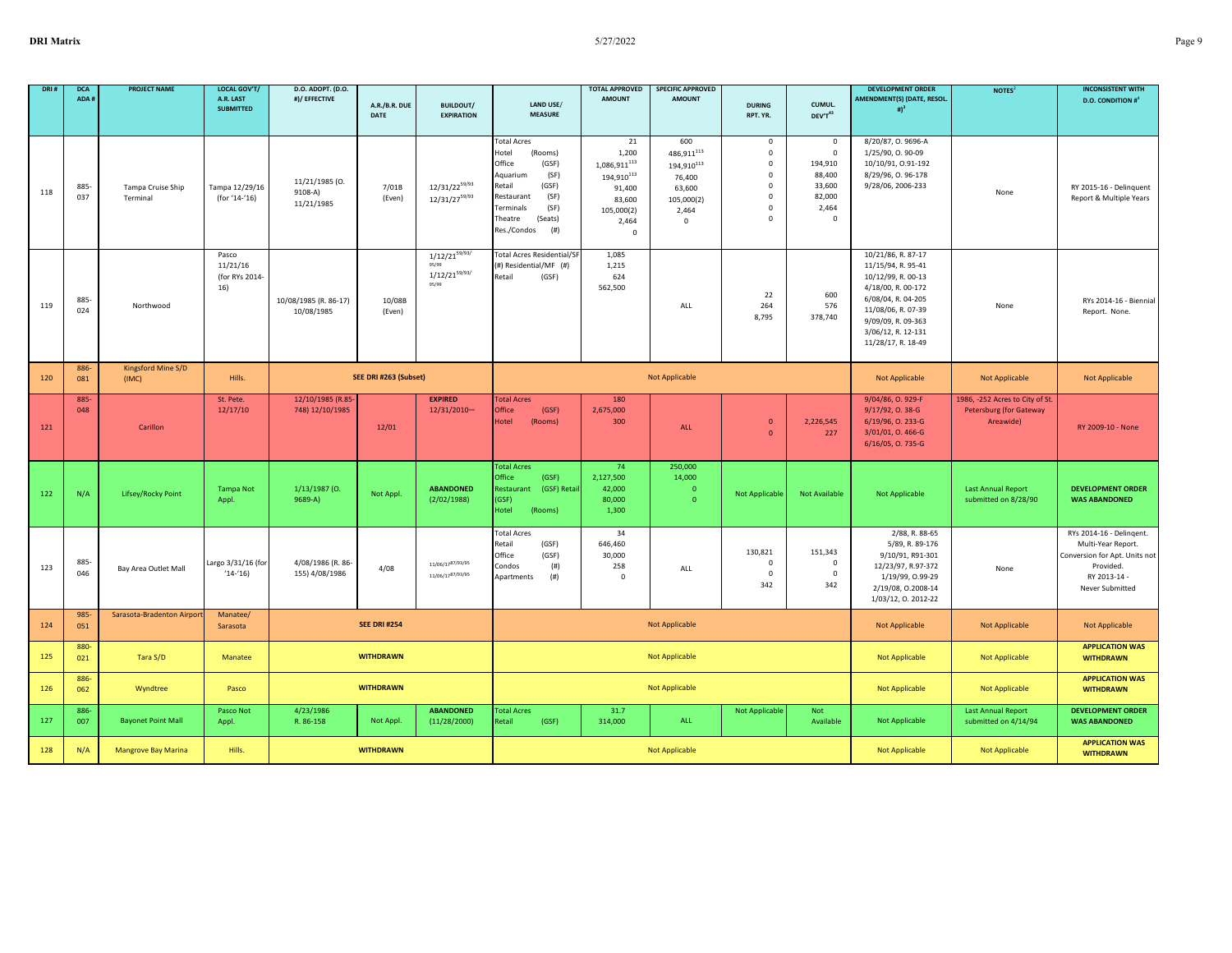| <b>DRI</b>    | <b>DCA</b><br>ADA# | <b>PROJECT NAME</b>                        | LOCAL GOV'T/<br>A.R. LAST<br><b>SUBMITTED</b> | D.O. ADOPT. (D.O.<br>#)/ EFFECTIVE                         | A.R./B.R. DUE       | <b>BUILDOUT/</b>                                                                | LAND USE/                                                                                                                                                                                                                       | <b>TOTAL APPROVED</b><br><b>AMOUNT</b>                                                          | <b>SPECIFIC APPROVED</b><br><b>AMOUNT</b>                                                                | <b>DURING</b>                                                                                                  | CUMUL.                                                                                      | <b>DEVELOPMENT ORDER</b><br>AMENDMENT(S) (DATE, RESOL.<br># $)^3$                                                                                    | NOTES <sup>2</sup>                                 | <b>INCONSISTENT WITH</b><br><b>D.O. CONDITION #</b> <sup>4</sup>                |
|---------------|--------------------|--------------------------------------------|-----------------------------------------------|------------------------------------------------------------|---------------------|---------------------------------------------------------------------------------|---------------------------------------------------------------------------------------------------------------------------------------------------------------------------------------------------------------------------------|-------------------------------------------------------------------------------------------------|----------------------------------------------------------------------------------------------------------|----------------------------------------------------------------------------------------------------------------|---------------------------------------------------------------------------------------------|------------------------------------------------------------------------------------------------------------------------------------------------------|----------------------------------------------------|---------------------------------------------------------------------------------|
|               |                    |                                            |                                               |                                                            | DATE                | <b>EXPIRATION</b>                                                               | <b>MEASURE</b>                                                                                                                                                                                                                  |                                                                                                 |                                                                                                          | RPT. YR.                                                                                                       | DEV'T43                                                                                     |                                                                                                                                                      |                                                    |                                                                                 |
| 129           | 886-<br>006        | Seven Oaks (fka<br>Saddlebrook<br>Village) | Pasco<br>11/04/16                             | 8/19/1986 (R. 86-<br>258) 8/19/1986                        | 8/19B<br>(Even)     | $5/03/22^{59/93/}$<br>95/97/99<br>$5/03/27^{59/93/}$<br>95/97/99                | <b>Total Acres</b><br>Residential/SF (#)<br>Residential/TH (#)<br>Residential/Apts (#)<br>Retail<br>(GSF)<br>Office<br>(GSF)<br>Industrial<br>(GSF)<br>Hotel<br>(Rooms)<br>Hospital<br>(Beds) Med.<br>Office <sup>9</sup> (GSF) | 2,50<br>2,201<br>77610<br>$1,095^{10}$<br>1,624,51910<br>407,28010<br>135,842<br>250            | ALL                                                                                                      | 33<br>126<br>$\mathsf 0$<br>$\mathbf 0$<br>$\mathbf 0$<br>$\mathsf 0$<br>$\mathbf 0$<br>$^{\circ}$<br>$\Omega$ | 1,777<br>565<br>558<br>538,548<br>387,830<br>$\mathbf 0$<br>$\mathbf 0$<br>0<br>$\mathbf 0$ | Many <sup>32</sup>                                                                                                                                   | None                                               | RYs 2014-16 - Biennial.<br>Only portion of Project<br>East of I-75 has Reported |
| 130           | 886-<br>038        | Cypress Banks                              | Manatee<br>3/16/17                            | 11/16/1989 (R. 89-161/R)<br>11/16/1989                     | 2/22B<br>(Odd)      | 10/26/2564/93/95/<br>96/97/98/99<br>10/26/25 <sup>64/93/95/</sup><br>6/97/98/99 | <b>Total Acres Residential</b><br>Retail<br>(GSF)                                                                                                                                                                               | 4,056<br>5,835<br>171,737                                                                       | ALL                                                                                                      | 146<br>15,500                                                                                                  | 5,245<br>143,231                                                                            | $Many^{31}$                                                                                                                                          | None                                               | RY 2016-17 - None                                                               |
| 131           | 887<br>004         | Regency Park North                         | Hills.<br>6/20/17                             | 4/26/1988 (R. 88-0131)<br>4/26/1988                        | 4/26                | $8/15/18^{59/87/}$<br>93/98<br>$12/14/19^{59/87/}$<br>93/98                     | <b>Total Acres</b><br>Office<br>(GSF)<br>Residential/MF (#) Retail<br>(GSF)<br>Hotel<br>(Rms.)<br>$(GSF)$ <sup>13</sup><br>(R/D)                                                                                                | 120<br>623,005<br>565<br>50,000<br>392<br>$^{\circ}$                                            | ALL                                                                                                      | $\mathsf 0$<br>$\mathbf 0$<br>$\mathbf 0$<br>$\mathbf 0$<br>$\mathbf 0$                                        | 410,666<br>360<br>$\mathbf 0$<br>392<br>$\mathbf 0$                                         | 12/12/89, 89-0230<br>12/30/90, 90-0274<br>9/08/92, R.92-0216<br>9/13/94, R.94-0226<br>5/07/96, R. 96-095<br>2/10/98, R. 98-030<br>8/26/03, R. 03-178 | None                                               | RY 2016-17 - None<br>("Letter in Lieu")                                         |
| 132<br>/PP    | 886-<br>017        | Gateway Centre/<br><b>Pinellas Park</b>    | Pinellas Park<br>12/21/15                     | 7/23/1986 (O.<br>1617/PP)<br>10/30/1986<br>(O. 939-F/SP)   | 11/06               | <b>RESCINDED</b><br>(11/10/2016) O. 3997 Hotel                                  | <b>Total Acres Industrial</b><br>(GSF)<br>Office<br>(GSF)<br>Retail<br>(GSF)<br>(Rooms)<br>Residential/MF (#) Auto<br>Musm. (GSF)                                                                                               | 494<br>2,005,35892<br>1,759,192 <sup>92</sup><br>246,000<br>500<br>$732^{92}$<br>$14,652^{92}$  | 1,485,348 <sup>92</sup><br>768,713 <sup>92</sup><br>150,000<br>300<br>732 <sup>92</sup><br>$14,652^{92}$ | $\mathbf 0$<br>$\mathbf 0$<br>6,099<br>$\mathbf{0}$<br>320<br>$\mathbf{0}$                                     | 951,321<br>289,695<br>58,788<br>$\overline{0}$<br>732<br>14,652                             | Many <sup>39</sup>                                                                                                                                   | None                                               | <b>DEVELOPMENT ORDER</b><br><b>WAS RESCINDED</b>                                |
| 132<br>$/$ SP | 886-<br>017        | Gateway Centre/ St.<br>Petersburg          | St. Pete<br>10/14/09                          | 7/23/1986 (O.<br>1617/PP)<br>10/30/1986<br>$(O. 939-F/SP)$ | Not Appl.           | <b>RESCINDED</b><br>(9/16/2010) O. 992-G Office                                 | <b>Total Acres Industrial</b><br>(GSF)<br>(GSF)                                                                                                                                                                                 | 94<br>800,000<br>540,521                                                                        | 800,000<br>$\Omega$                                                                                      | Not Applicable                                                                                                 | Not Available                                                                               | Manv <sup>45</sup>                                                                                                                                   | None                                               | <b>DEVELOPMENT ORDER</b><br><b>WAS RESCINDED</b>                                |
| 133           | 882<br>001         | Harbour Island/Phase II                    | Tampa                                         |                                                            | <b>SEE DRI #217</b> |                                                                                 |                                                                                                                                                                                                                                 |                                                                                                 | <b>Not Applicable</b>                                                                                    |                                                                                                                |                                                                                             | Not Applicable                                                                                                                                       | None                                               | <b>Not Applicable</b>                                                           |
| 134           | 886-<br>013        | Harborage at Bayboro                       | St. Pete.                                     | 10/23/1986 (O.<br>$944-F$                                  | Not Appl.           | <b>EXPIRED</b><br>(12/07/1991)                                                  | <b>Total Acres</b><br>(# )<br><b>Boat Slips</b><br>Office<br>(GSF)                                                                                                                                                              | <b>Not Specified</b><br>255 (Wet)<br>1,150                                                      | ALL                                                                                                      | <b>Not Applicable</b>                                                                                          | Not<br>Available                                                                            | 11/05/87, 0.1009-F                                                                                                                                   | None                                               | <b>DEVELOPMENT ORDER</b><br><b>HAS EXPIRED</b>                                  |
| 135           | 886-<br>050        | <b>Cypress Lakes</b>                       | Oldsmar<br>7/27/06                            | 7/14/1987 (R. 87-<br>15) 6/06/1988                         | Not Appl.           | <b>BUILTOUT</b><br>(12/15/06)                                                   | <b>Total Acres</b><br>Residential/SF (#)<br>Residential/MF (#)<br>Office<br>(GSF)<br>Retail<br>(GSF)<br>Hotel<br>(Rooms)                                                                                                        | 440<br>$250^{28}$<br>$250^{28}$<br>250.000 <sup>28</sup><br>250,000 <sup>28</sup><br>$125^{28}$ | ALL                                                                                                      | <b>Not Applicable</b>                                                                                          | Not<br>Available                                                                            | 9/08/87, R.87-22 & R.87-<br>23<br>3/06/90, R. 90-95<br>10/02/90, R. 90-32<br>4/18/95, R. 95-13<br>$6/15/99$ - R. 99-16<br>12/05/06, EBOA             | 4/18/95, -742 Acres to Pinellas<br>County & SWFWMD | <b>ESSENTIALLY BUILTOUT</b><br><b>AGREEMENT ADOPTED</b>                         |
| 136           | N/A                | <b>Central Plaza</b>                       | St. Pete.                                     |                                                            | <b>WITHDRAWN</b>    |                                                                                 |                                                                                                                                                                                                                                 |                                                                                                 | Not Applicable                                                                                           |                                                                                                                |                                                                                             | <b>Not Applicable</b>                                                                                                                                | Not Applicable                                     | <b>APPLICATION WAS</b><br><b>WITHDRAWN</b>                                      |
| 137           | N/A                | Marina del Sol                             | St. Pete.                                     |                                                            | <b>WITHDRAWN</b>    |                                                                                 |                                                                                                                                                                                                                                 |                                                                                                 | <b>Not Applicable</b>                                                                                    |                                                                                                                |                                                                                             | <b>Not Applicable</b>                                                                                                                                | Not Applicable                                     | <b>APPLICATION WAS</b><br><b>WITHDRAWN</b>                                      |
| 138           | N/A                | <b>General Aviation</b><br>Airport         | Sarasota/<br>Manatee                          |                                                            | <b>WITHDRAWN</b>    |                                                                                 |                                                                                                                                                                                                                                 |                                                                                                 | <b>Not Applicable</b>                                                                                    |                                                                                                                |                                                                                             | <b>Not Applicable</b>                                                                                                                                | <b>Not Applicable</b>                              | <b>APPLICATION WAS</b><br><b>WITHDRAWN</b>                                      |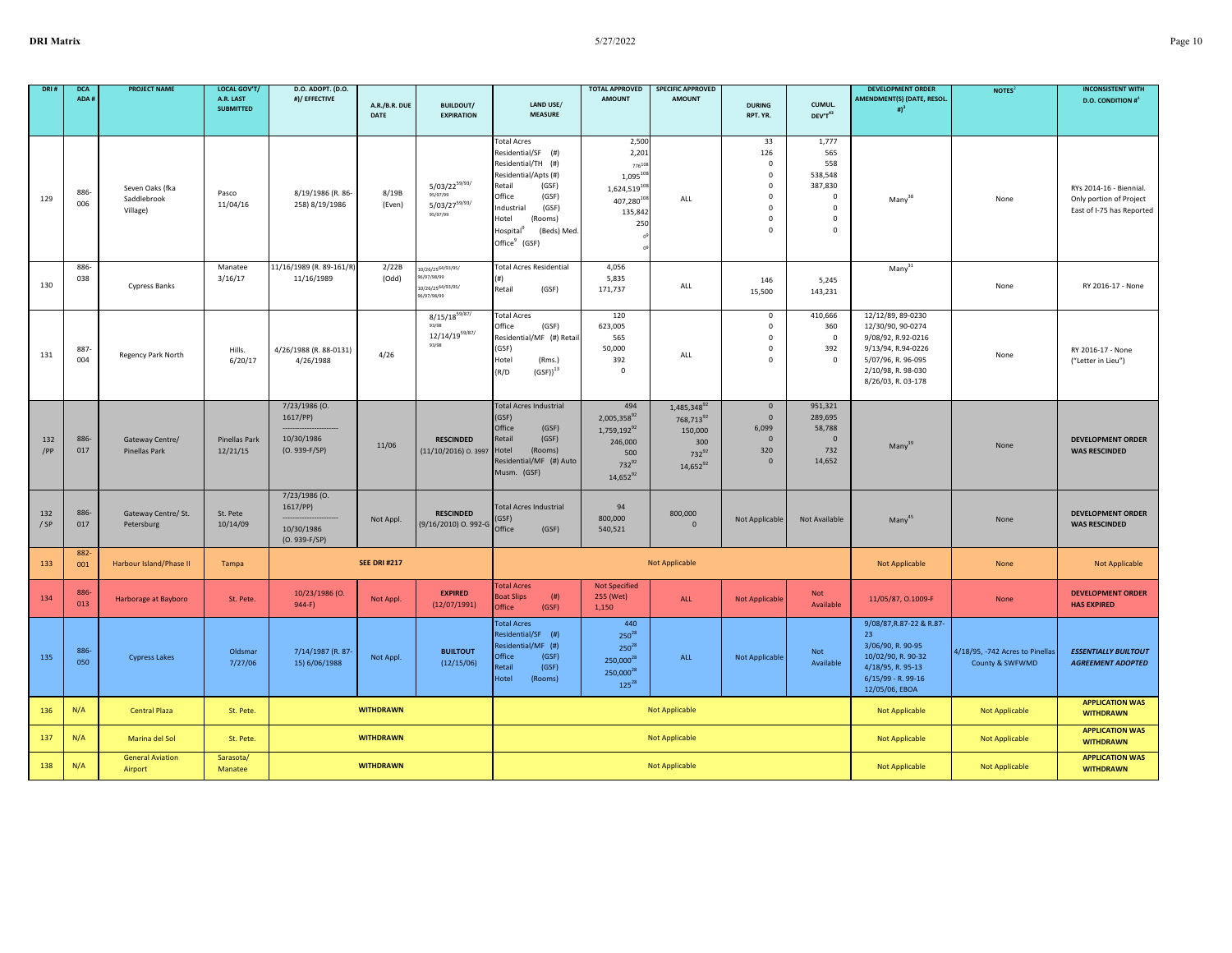| DRI#     | <b>DCA</b><br>ADA # | <b>PROJECT NAME</b>                            | LOCAL GOV'T/<br>A.R. LAST<br><b>SUBMITTED</b> | D.O. ADOPT. (D.O.<br>#)/ EFFECTIVE     | A.R./B.R. DUE<br><b>DATE</b> | <b>BUILDOUT/</b><br><b>EXPIRATION</b>                                                                                                                                                     | LAND USE/<br><b>MEASURE</b>                                                                                                                                                                                              | <b>TOTAL APPROVED</b><br><b>AMOUNT</b>                                                                           | <b>SPECIFIC APPROVED</b><br><b>AMOUNT</b>                                                                     | <b>DURING</b><br>RPT. YR.                                                                                                              | CUMUL.<br>DEV'T43                                                                            | <b>DEVELOPMENT ORDER</b><br>AMENDMENT(S) (DATE, RESOL.<br>$#$ <sup>3</sup>                                                                                          | NOTES <sup>2</sup>                                                                                                                                      | <b>INCONSISTENT WITH</b><br><b>D.O. CONDITION #</b> <sup>4</sup>                                                                                                                                                                                                       |
|----------|---------------------|------------------------------------------------|-----------------------------------------------|----------------------------------------|------------------------------|-------------------------------------------------------------------------------------------------------------------------------------------------------------------------------------------|--------------------------------------------------------------------------------------------------------------------------------------------------------------------------------------------------------------------------|------------------------------------------------------------------------------------------------------------------|---------------------------------------------------------------------------------------------------------------|----------------------------------------------------------------------------------------------------------------------------------------|----------------------------------------------------------------------------------------------|---------------------------------------------------------------------------------------------------------------------------------------------------------------------|---------------------------------------------------------------------------------------------------------------------------------------------------------|------------------------------------------------------------------------------------------------------------------------------------------------------------------------------------------------------------------------------------------------------------------------|
| 139<br>E | 886-<br>030         | <b>Tampa Technology</b><br>Park/East (TTPE)    | Tampa 9/23/16<br>(for '06-'16)                | 9/11/1986 (0.<br>9359-A)<br>10/24/1986 | Not Appl.                    | <b>BUILTOUT</b><br>(6/13/06)                                                                                                                                                              | <b>Total Acres</b><br>Lt. Industrial (GSF)<br>Office<br>(GSF)<br>Retail/Office (GSF)<br>Comm./Mixd (GSF) Gov't<br>Svcs. (GSF) Hotel<br>(Rooms) Residential-<br>SF/MF                                                     | 593<br>6.120.984<br>1,050,780<br>833,796<br>340,000<br>58,000<br>480<br>1,107                                    | 2,401,518<br>411.242<br>433,204<br>340,000<br>58,000<br>192<br>1,107                                          | <b>Not Applicable</b>                                                                                                                  | Not<br>Available                                                                             | $Many^{10}$                                                                                                                                                         | 8/04/96, -566 Acres to Star<br>Capital Group, Ltd.<br>10/28/99, - 403.13<br><b>Acres to ELAPP</b>                                                       | <b>ESSENTIALLY BUILTOUT</b><br><b>AGREEMENT ADOPTED</b><br>RYs 2006-16 - Multi-Yr.<br>Report. Not Yet<br>Reviewed.                                                                                                                                                     |
| 139<br>W | 886-<br>030         | Tampa Technology<br>Park/West (TTPW)           | Tampa 6/13/16<br>(for '14-'16)                | 9/11/1986 (0.<br>9359-A)<br>10/24/1986 | 7/01B<br>(Even)              | (Flex A only)<br>12/31/2012 ***<br>12/31/2012 vver<br>(Flex B only)<br>12/31/25 <sup>59/87/97</sup><br>12/31/35 <sup>59/87/97</sup><br>(USAA only)<br>12/31/2559/93<br>$12/31/35^{59/93}$ | <b>Total Acres</b><br>(GSF) [Flex<br>Office<br>A] [Flex B] [USAA]<br>Retail/Office (GSF)<br>Residential/SF (#)<br>Residential/MF (#) Hotel<br>(Rooms) Lt. Industrial<br>(GSF) Skilled Nrsg (Beds)<br>Asstd Living (Beds) | 1,150<br>4,897,19510<br>$\epsilon$<br>[3,697,195]<br>[1, 200, 000]<br>420,31<br>181<br>394<br>55910<br>3,801,594 | $1,640,593^{10}$<br>$\mathbb{I}$<br>$^{\circ}$<br>[440,593]<br>[1, 200, 000]<br>82,108<br>181<br>394<br>12710 | $\mathsf 0$<br>0]<br>0]<br>0]<br>$\mathsf 0$<br>$\mathsf 0$<br>$\mathsf 0$<br>$\mathsf 0$<br>$\mathbf 0$<br>$\mathsf 0$<br>$\mathbf 0$ | 629,882<br>0]<br>160,576]<br>[469, 306]<br>4,052<br>177<br>378<br>127<br>6,056               | Many <sup>60</sup>                                                                                                                                                  | <b>TTPW/TTPE</b><br>8/04/96, -566 Acres to Star<br>Capital Group, Ltd.<br>10/28/99, - 403.13<br>Acres to ELAPP                                          | RYs 2014-16 - Delinquent<br>and Multi-Yr. Report. WQ<br>monitoring was not<br>provided.<br>RYs 2012-14 - Delinquent<br>and Multi-Yr. Report. WQ<br>monitoring not required.<br>RYs 2007-12 - Delinquent<br>and Multi-Yr. Report. WQ<br>monitoring was not<br>provided. |
| 140      | 886<br>059          | Tampa Triangle                                 | Hills.<br>9/25/17                             | 9/22/1987 (R. 87-0319)<br>9/22/1987    | 9/22                         | 7/04/1987/93/<br>$7/04/19^{87/93/}$<br>96/97                                                                                                                                              | <b>Total Acres</b><br>(GSF) Svc.<br>Office<br>Center (GSF) Retail<br>(GSF) Residential/MF (#)                                                                                                                            | 121<br>$508,653^{55}$<br>50,000<br>24,750<br>93055                                                               | ALL                                                                                                           | $\mathsf 0$<br>$\mathsf 0$<br>$\mathsf 0$<br>$\mathbf 0$                                                                               | $\mathbf 0$<br>118,822<br>$\mathbf 0$<br>910                                                 | $Many^{52}$                                                                                                                                                         | None                                                                                                                                                    | RY 2016-17 - None<br>("Letter in Lieu")                                                                                                                                                                                                                                |
| 141      | 887-<br>001         | Westshore Areawide                             | Tampa<br>7/11/18                              | 1/07/1988 (0.88-1)<br>1/07/1988        | 5/31B<br>(Even)              | 11/20/24 <sup>59/93/98</sup><br>99/136<br>11/20/2959/93/98<br>/99/136                                                                                                                     | <b>Total Acres</b><br>Office<br>(GSF)<br>Retail<br>(GSF)<br>Hotel<br>(Rooms)<br>Industrial<br>(GSF)<br>Residential/MF (#)                                                                                                | 1,450<br>9,339,242 <sup>6</sup><br>1,696,229 <sup>6</sup><br>$3,633^{6}$<br>178,502 <sup>6</sup><br>$3,057^6$    | 5,529,89563<br>1,696,22963<br>1,82363<br>178,50263<br>$3,057^{63}$                                            | 78,550<br>[1,069]<br>$\Omega$<br>$\mathsf 0$<br>$\mathsf 0$                                                                            | 2,309,775<br>1,690,284<br>1,309<br>163,511<br>2,997                                          | 5/28/92, 0.92-80<br>12/28/93, 0.197<br>7/15/99, 0.99-160<br>7/19/01, 2001-148<br>3/31/05, 2005-85<br>8/21/08, 2008-138<br>11/20/08, 2008-197<br>8/23/18, 0.2018-142 | None                                                                                                                                                    | RY 2017-18 -<br><b>Delinquent Report</b><br>2016-17 & RYs 2013-16 -<br><b>Delinquent Reports</b>                                                                                                                                                                       |
| 142      | 886-<br>051         | <b>Highland Park</b>                           | Hills.<br>2/07/07                             | 11/10/1987 (R. 87-<br>0365) 12/10/1987 | Not Appl.                    | <b>BUILTOUT</b><br>(2/10/2009)                                                                                                                                                            | <b>Total Acres</b><br>Office<br>(GSF)<br>(GSF)<br>Service Ctr.<br>Residential/MF (#) Hotel<br>(Rooms)                                                                                                                    | 52.75<br>654,800<br>390,000<br>557<br>350                                                                        | ALL                                                                                                           | <b>Not Applicable</b>                                                                                                                  | Not<br>Available                                                                             | 1/23/90, R.90-0022<br>5/09/95, R. 95-110<br>10/20/98, R.98-208                                                                                                      | None                                                                                                                                                    | <b>ESSENTIALLY BUILTOUT</b><br><b>AGREEMENT ADOPTED</b>                                                                                                                                                                                                                |
| 143      | N/A                 | <b>Feather Sound</b><br><b>Commerce Center</b> | Pinellas                                      |                                        | <b>WITHDRAWN</b>             |                                                                                                                                                                                           |                                                                                                                                                                                                                          |                                                                                                                  | <b>Not Applicable</b>                                                                                         |                                                                                                                                        |                                                                                              | Not Applicable                                                                                                                                                      | Not Applicable                                                                                                                                          | <b>APPLICATION WAS</b><br><b>WITHDRAWN</b>                                                                                                                                                                                                                             |
| 144      | 886-<br>065         | Sunway                                         | Hills.<br>4/20/00                             | 11/10/1987 (R. 87-<br>0366) 4/13/1988  | Not Appl.<br>(3/15)          | <b>RESCINDED</b><br>$(8/11/2020)$ R.<br>2020-069                                                                                                                                          | <b>Total Acres</b><br>Retail<br>(GSF)                                                                                                                                                                                    | 72<br>120,000                                                                                                    | ALL                                                                                                           | $\mathbf{0}$                                                                                                                           | 57,495                                                                                       | 3/15/88, R.88-0051<br>3/13/90, R.90-0071<br>8/28/91, R.91-0181<br>3/16/95, R. 95-041<br>7/23/96, R. 96-176<br>8/11/20, R. 20-069                                    | None                                                                                                                                                    | <b>DEVELOPMENT ORDER</b><br><b>WAS RESCINDED</b>                                                                                                                                                                                                                       |
| 145      | 886<br>041          | Southbend                                      | Hills.<br>8/01/18                             | 11/25/1986 (R. 86-<br>0260) 11/25/1986 | 6/30                         | 12/31/30 59/93/95<br>Phases 1 & 2B 97/98<br>5/11/2359/93/95/<br>Phase 2A 97/98<br>12/31/30 59/93/95<br>/97/98                                                                             | <b>Total Acres Retail/Rgnl</b><br>(GSF) Retail/Nghbd (GSF)<br>Office<br>(GSF)<br>Residential/SF (#)<br>Residential/MF (#)<br>Residential/TH (#) Hotel<br>(Rooms)                                                         | 612<br>1,400,000<br>216,600<br>888,045<br>1,020<br>472<br>322<br>750                                             | ALL                                                                                                           | $\mathbf 0$<br>$\mathsf 0$<br>$\Omega$<br>$\mathsf 0$<br>$\mathsf 0$<br>$\mathsf 0$<br>$\Omega$                                        | $\mathbf 0$<br>$\mathbf 0$<br>$\Omega$<br>1,154<br>$\mathbf 0$<br>$\mathbf 0$<br>$\mathbf 0$ | Many <sup>80</sup>                                                                                                                                                  | 7/10/90, -250 Acres to Harles<br>Lusk III, trustee for General<br><b>Homes Liquidating Trust</b><br>12/11/91, -527 Acres to<br>Thompson & Sumner Trusts | RY 2017-18 - "Letter in<br>Lieu." None.                                                                                                                                                                                                                                |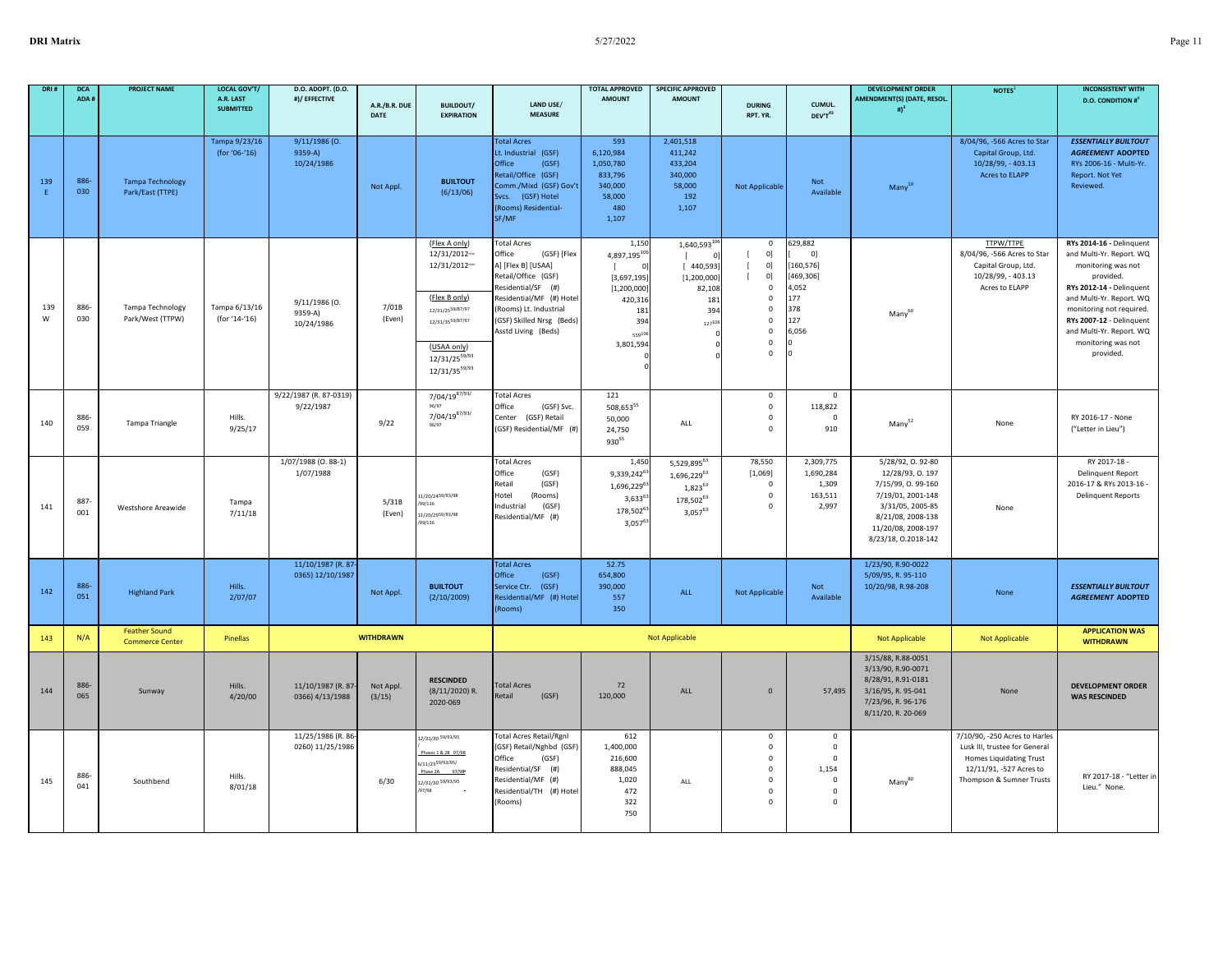| DRI# | <b>DCA</b><br>ADA # | <b>PROJECT NAME</b>                                  | LOCAL GOV'T/<br>A.R. LAST<br><b>SUBMITTED</b> | D.O. ADOPT. (D.O.<br>#)/ EFFECTIVE      | A.R./B.R. DUE<br><b>DATE</b> | <b>BUILDOUT/</b><br><b>EXPIRATION</b>                 | LAND USE/<br><b>MEASURE</b>                                                                                                                                                                                   | <b>TOTAL APPROVED</b><br><b>AMOUNT</b>                                                                                                | <b>SPECIFIC APPROVED</b><br><b>AMOUNT</b>                                 | <b>DURING</b><br>RPT. YR.                         | CUMUL.<br>$\text{DEV} \text{T}^{43}$           | <b>DEVELOPMENT ORDER</b><br>AMENDMENT(S) (DATE, RESOL.<br># $)^3$                                                                                                                                   | NOTES <sup>2</sup>                                         | <b>INCONSISTENT WITH</b><br><b>D.O. CONDITION #</b>                           |
|------|---------------------|------------------------------------------------------|-----------------------------------------------|-----------------------------------------|------------------------------|-------------------------------------------------------|---------------------------------------------------------------------------------------------------------------------------------------------------------------------------------------------------------------|---------------------------------------------------------------------------------------------------------------------------------------|---------------------------------------------------------------------------|---------------------------------------------------|------------------------------------------------|-----------------------------------------------------------------------------------------------------------------------------------------------------------------------------------------------------|------------------------------------------------------------|-------------------------------------------------------------------------------|
|      |                     |                                                      |                                               |                                         |                              |                                                       |                                                                                                                                                                                                               |                                                                                                                                       |                                                                           |                                                   |                                                |                                                                                                                                                                                                     |                                                            |                                                                               |
| 146  | 887<br>018          | <b>Oak Creek</b><br>(fka Parkway Center)             | Hills. 11/02/06                               | 10/13/1987 (R. 87-<br>0334) 10/13/1987  | Not Appl.                    | <b>BUILTOUT</b><br>(11/15/2012)                       | <b>Total Acres Industrial</b><br>(GSF) Service Ctr. (GSF)<br>Hi-Tech<br>(GSF)<br>Retail<br>(GSF)<br>Res./SF<br>(Units)<br>Res./MF<br>(Units)<br><b>Schools</b><br>(# )<br>Office<br>(GSF)<br>Hotel<br>(Rooms) | 967<br>1,839,445 <sup>41</sup><br>$210,100^{4}$<br>318,601 <sup>4</sup><br>$50,000^4$<br>$1,199^{4}$<br>$1,279^{4}$<br>0 <sup>4</sup> | ALL                                                                       | Not Applicable                                    | Not<br>Available                               | 8/25/92, R. 92-0208<br>8/25/97, R97-189<br>11/25/97, R97-284<br>9/14/99, R. 99-202<br>9/12/00, R. 00-219<br>4/27/04, R. 04-080                                                                      | None                                                       | <b>ESSENTIALLY BUILTOUT</b><br><b>AGREEMENT ADOPTED</b>                       |
| 147  | 886<br>082          | Hunter's Green FQD                                   | Tampa<br>5/16/05                              | 5/15/1987<br>(# Not Appl.)<br>5/15/1987 | Not Appl.                    | <b>BUILTOUT</b><br>(12/05/2005)                       | <b>Total Acres</b><br>Res./SF<br>(# )<br>(# )<br>Res./MF<br>Retail<br>(GSF)                                                                                                                                   | 1,976<br>3,048<br>852<br>100,000                                                                                                      | ALL                                                                       | Not Applicable                                    | Not<br>Available                               | Many <sup>40</sup>                                                                                                                                                                                  | RY 1995-96, -586<br>Acres to Arbor Greene Joint<br>Venture | <b>ESSENTIALLY BUILTOUT</b><br><b>AGREEMENT ADOPTED</b>                       |
| 148  | 888<br>040          | The Pavilion (fka<br>Lumsden/301)                    | Hills.<br>8/29/13                             | 7/11/1989 (R. 89-0184)<br>8/10/1989     | Not Appl.                    | <b>EXPIRED</b><br>12/30/1687/93<br>$12/30/16^{87/93}$ | <b>Total Acres Res./MF</b><br>(#)<br>Res./SF<br>(# )<br>(GSF)<br><b>Retail</b><br>Office<br>(GSF)                                                                                                             | 245<br>54112<br>512<br>150,000<br>60,000 $^{112}$                                                                                     | ALL                                                                       | $\mathbf{0}$<br>$\mathbf{0}$<br>4,786<br>$\Omega$ | 604<br>512<br>73,600<br>$\mathbf{0}$           | 9/08/92, R.92-0217<br>6/08/93, R.93-0117<br>12/21/94,R94-0320<br>3/25/97, R.97-095<br>5/13/03, R. 03-089<br>1/24/06, R. 06-016<br>4/09/13, R. 13-055                                                | None                                                       | <b>DEVELOPMENT HAS BEEN</b><br><b>COMPLETED</b>                               |
| 149  | 886<br>079          | <b>Vandenburg General</b><br><b>Aviation Airport</b> | Hills.<br>9/21/06                             | 9/12/1989 (R. 89-<br>0243) 9/12/1989    | 9/12                         | <b>WITHDRAWN</b><br>(3/28/2007)                       | <b>Total Acres Misc.</b>                                                                                                                                                                                      | 407<br>Misc.                                                                                                                          | <b>ALL</b>                                                                | Ongoing                                           | Misc.                                          | 9/27/94, R.94-0243                                                                                                                                                                                  | None                                                       | <b>REMOVED AS A DRI.</b><br><b>GOVERNED BY AVIATION</b><br><b>MASTER PLAN</b> |
| 150  | 887<br>013          | <b>Calusa Trace</b>                                  | Hills.                                        |                                         | <b>WITHDRAWN</b>             |                                                       |                                                                                                                                                                                                               |                                                                                                                                       | <b>Not Applicable</b>                                                     |                                                   |                                                | Not Applicable                                                                                                                                                                                      | Not Applicable                                             | <b>APPLICATION WAS</b><br><b>WITHDRAWN</b>                                    |
| 151  | 887-<br>015         | Crosstown Center (fka<br>Lake Fair Mall)             | Hills.<br>8/31/20                             | 8/31/1987 (R. 87-0268)<br>8/31/1987     | 8/31                         | 5/02/2493/99/136<br>9/18/2993/99/136                  | <b>Total Acres</b><br>Office<br>(GSF)<br>etail<br>(GSF)<br>(Rooms)<br>Hotel<br>Res./MF<br>(#)                                                                                                                 | 258<br>$1,417,641^9$<br>345,000<br>200 <sup>9</sup><br>$1,097^9$                                                                      | 1,267,641 <sup>9</sup><br>50,000<br>$200^{94}$<br>1,09794                 | 252,052<br>0<br>$\mathsf 0$<br>$\mathsf 0$        | 790,574<br>$\mathbf 0$<br>$\mathsf 0$<br>1,097 | 5/07/91, R.91-0087<br>4/27/93, R.93-0088<br>10/24/95, R.95-235<br>9/09/97, R. 97-218<br>2/07/06, R. 06-026<br>6/07/11, R. 11-051<br>11/12/13, R. 13-174<br>7/21/15, R. 15-115<br>5/09/17, R. 17-057 | None                                                       | RY 2019-20 - None                                                             |
| 152  | N/A                 | Gulfstream                                           | Pasco                                         |                                         | <b>WITHDRAWN</b>             |                                                       |                                                                                                                                                                                                               |                                                                                                                                       | <b>Not Applicable</b>                                                     |                                                   |                                                | Not Applicable                                                                                                                                                                                      | Not Applicable                                             | <b>APPLICATION WAS</b><br><b>WITHDRAWN</b>                                    |
| 153  | 887<br>008          | <b>Stagecoach Run</b>                                | Pasco                                         |                                         | <b>WITHDRAWN</b>             |                                                       |                                                                                                                                                                                                               |                                                                                                                                       | Not Applicable                                                            |                                                   |                                                | Not Applicable                                                                                                                                                                                      | Not Applicable                                             | <b>APPLICATION WAS</b><br><b>WITHDRAWN</b>                                    |
| 154  | 884<br>020          | Arvida Corporate Center (aka<br>Arvida Park Center)  | <b>Manatee Not</b><br>Appl.                   | 10/28/1986 (R. 86<br>259) 10/28/1986    | Not Appl.                    | <b>ABANDONED</b><br>(2/23/1995)                       | <b>Total Acres Commercial</b><br>(GSF) Office<br>(GSF)<br><b>Hotel</b><br>(Rooms)<br>R&D<br>(GSF)<br>Theatre<br>(Screens)                                                                                     | 219<br>764,000<br>536,000<br>250<br>762,000<br>-6                                                                                     | 54<br>223,000<br>$\mathbf{0}$<br>$\mathbf 0$<br>$\bullet$<br>$\mathbf{0}$ | <b>Not Applicable</b>                             | <b>Not Available</b>                           | 2/23/95, R. 95-24                                                                                                                                                                                   | None                                                       | <b>DEVELOPMENT ORDER</b><br><b>WAS ABANDONED</b>                              |
| 155  | 887-<br>006         | <b>Breckenridge</b>                                  | Hills. Not Appl                               | 6/22/1987 (R. 87-0196)<br>6/01/1988     | Not Appl.                    | <b>EXPIRED</b><br>(6/01/1998)                         | <b>Total Acres</b><br>R&D<br>(GSF)<br>Service Ctr. (GSF) Office<br>(GSF)                                                                                                                                      | 64<br>203,228<br>190,509<br>63,484                                                                                                    | ALL                                                                       | <b>Not Applicable</b>                             | <b>Not Available</b>                           | 11/13/01, R.01-234                                                                                                                                                                                  | <b>Last Annual Report submitted</b><br>on 11/17/92         | <b>DEVELOPMENT ORDER</b><br><b>HAS EXPIRED</b>                                |
| 156  | $874 -$<br>143      | Largo Mall (fka Carriage<br>Hill<br>Mall S/D)        | Largo Not<br>Appl.                            | 11/04/1986 (0.86-56)<br>11/14/1986      | Not Appl.                    | <b>BUILTOUT</b><br>(12/04/1998)                       | <b>Total Acres</b><br>Retail<br>(GSF)                                                                                                                                                                         | 61<br>591,534                                                                                                                         | ALL                                                                       | Not Applicable                                    | Not<br>Available                               | 1/03/95, 0.95-13<br>7/13/01, 0.2001-45                                                                                                                                                              | <b>Last Annual Report</b><br>submitted on 3/19/99          | <b>ESSENTIALLY BUILTOUT</b><br><b>AGREEMENT ADOPTED</b>                       |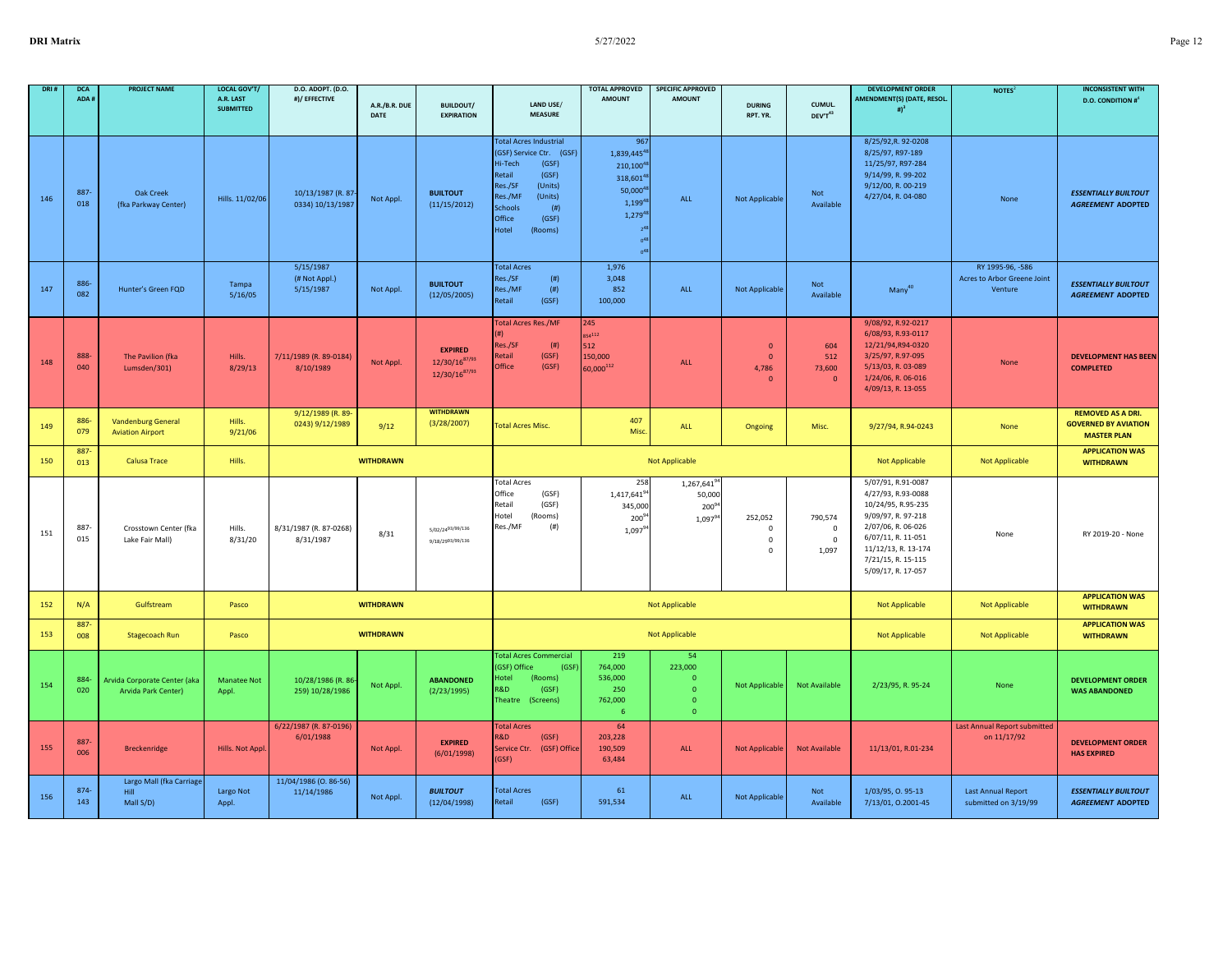| DRI#          | <b>DCA</b><br>ADA# | <b>PROJECT NAME</b>                         | <b>LOCAL GOV'T/</b><br>A.R. LAST<br><b>SUBMITTED</b> | D.O. ADOPT. (D.O.<br>#)/ EFFECTIVE                                    | A.R./B.R. DUE<br>DATE | <b>BUILDOUT/</b><br><b>EXPIRATION</b>                                     | LAND USE/<br><b>MEASURE</b>                                                                                                                                                                                                                                        | <b>TOTAL APPROVED</b><br><b>AMOUNT</b>                                                                                                    | <b>SPECIFIC APPROVED</b><br><b>AMOUNT</b>                                               | <b>DURING</b><br>RPT. YR.                                                                                                                                  | CUMUL.<br>DEV'T43                                                                                                                          | <b>DEVELOPMENT ORDER</b><br>AMENDMENT(S) (DATE, RESOL.<br># $)^3$                                                                             | NOTES <sup>2</sup>                | <b>INCONSISTENT WITH</b><br><b>D.O. CONDITION #</b>                                                               |
|---------------|--------------------|---------------------------------------------|------------------------------------------------------|-----------------------------------------------------------------------|-----------------------|---------------------------------------------------------------------------|--------------------------------------------------------------------------------------------------------------------------------------------------------------------------------------------------------------------------------------------------------------------|-------------------------------------------------------------------------------------------------------------------------------------------|-----------------------------------------------------------------------------------------|------------------------------------------------------------------------------------------------------------------------------------------------------------|--------------------------------------------------------------------------------------------------------------------------------------------|-----------------------------------------------------------------------------------------------------------------------------------------------|-----------------------------------|-------------------------------------------------------------------------------------------------------------------|
|               |                    |                                             |                                                      |                                                                       |                       |                                                                           |                                                                                                                                                                                                                                                                    |                                                                                                                                           |                                                                                         |                                                                                                                                                            |                                                                                                                                            |                                                                                                                                               |                                   |                                                                                                                   |
| 157<br>/ PA   | 887<br>024         | Trinity Communities/ Pasco                  | Pasco 12/20/17<br>(for '15-'17)                      | $(R. 90-56)$<br>12/19/1989<br>12/05/1989 (R. 89-<br>511) 12/28/1989   | 12/28B<br>(Odd)       | $5/03/24^{93/95/}$<br>98/99<br>$5/03/30^{93/95/}$<br>98/99                | <b>Total Acres</b><br>Residential/SF (#)<br>Residential/MF (#)<br>Mobile Homes (#)<br>Comm.Pk./Office<br>Comm.Pk/Indust.<br>Comm.Pk,/Mix Retail<br>(GSF) Med. Office (GSF)<br>Nghd. Ctr.<br>(GSF)<br>Office<br>(GSF)<br>Hospital<br>(Beds)<br>Life Care<br>(Units) | 3,206<br>$5,253^{10}$<br>$3,231^{10}$<br>1,235<br>536,556<br>160,144<br>717,800<br>1,101,548<br>321,680<br>60,000<br>43,000<br>240<br>840 | $4,152^{10}$<br>$1,008^{107}$<br>536,556<br>160,144<br>291,948<br>321,680<br>240<br>840 | $\mathbf{0}$<br>348<br>$^{\circ}$<br>$\mathbf 0$<br>$\mathbf 0$<br>$\Omega$<br>$\Omega$<br>$^{\circ}$<br>$\Omega$<br>$^{\circ}$<br>$\mathbf 0$<br>$\Omega$ | 3,758<br>708<br>$\mathbf 0$<br>261,086<br>$\mathbf 0$<br>$\Omega$<br>222.750<br>71,628<br>$\mathbf 0$<br>$\mathbf 0$<br>$\mathbf 0$<br>240 | Many <sup>44</sup>                                                                                                                            | None                              | RYs 2015-17 - None                                                                                                |
| 157<br>$/$ PI | 887-<br>024        | <b>Trinity Communities/</b><br>Pinellas     | Pinellas<br>12/23/09                                 | $(R. 90-56)$<br>12/19/1989<br>12/05/1989 (R. 89-<br>511<br>12/28/1989 | Not Appl.             | <b>RESCINDED</b><br>$(4/26/2011)$ R. 11-31 (#)                            | <b>Total Acres Residential/SF</b>                                                                                                                                                                                                                                  | 260<br>130                                                                                                                                | 130                                                                                     | $\mathbf{0}$                                                                                                                                               | 83                                                                                                                                         | Many <sup>44</sup>                                                                                                                            | None                              | <b>DEVELOPMENT ORDER</b><br><b>WAS RESCINDED</b>                                                                  |
| 158           | 885-<br>023        | Tampa Bay Park of<br>Commerce S/D           | Oldsmar/<br>Pinellas<br>6/26/17                      | 1/26/1988 (R. 88-<br>42) 7/14/1987                                    | 7/14                  | 5/18/1959/90/93/<br>95/97<br>3/20/20 <sup>59/90/93/</sup><br>95/97        | <b>Total Acres Industrial</b><br>(GSF)<br>Office<br>(GSF)<br>Retail<br>(GSF)<br>Residential<br>(# )                                                                                                                                                                | 1,200<br>779,227130<br>792,000130<br>39,362130<br>$\mathbf 0$                                                                             | ALL                                                                                     | $\Omega$<br>$\mathsf 0$<br>$\mathbf 0$<br>$\Omega$                                                                                                         | 696,982<br>580,662<br>$\mathbf 0$<br>$\mathbf 0$                                                                                           | 12/06/94, R.94-298<br>8/08/96, R. 96-16<br>2/18/97, R. 97-05<br>6/22/99, R. 99-115<br>7/05/05, R. 05-<br>20(City) 7/12/05, R.05-142<br>(Cnty) | 12/13/94, -170 Acres to<br>SWFWMD | RY 2016-17 - None<br>("Letter in Lieu")                                                                           |
| 159           | 887-<br>036        | <b>Eastshore Commerce Park</b>              | Hills. 11/28/98                                      | 9/27/1988 (R. 88-0255)<br>9/27/1988                                   | Not Appl.             | <b>RESCINDED</b><br>(10/11/2011) R. 11-<br>116                            | <b>Total Acres Industrial</b><br>(GSF)<br>Office<br>(GSF)<br>Retail<br>(GSF)                                                                                                                                                                                       | 434<br>4,417,200<br>832,600<br>108,900                                                                                                    | 1,689,160<br>735,040<br>57,400                                                          | $\mathbf 0$<br>$\mathbf 0$<br>$\mathbf 0$                                                                                                                  | $\mathbf{0}$<br>$\mathbf 0$<br>$\mathbf{0}$                                                                                                | 1/23/90, R.90-0026<br>9/08/92, R.92-0218<br>4/08/97, R97-104<br>10/11/11, R. 11-116                                                           | None                              | <b>DEVELOPMENT ORDER</b><br><b>WAS RESCINDED</b>                                                                  |
| 160           | 887-<br>039        | <b>North Palms Village</b>                  | Tampa 3/06/02<br>(for 2000-<br>01)                   | 1/05/1989 (0.89<br>10) 1/05/1989                                      | Not Appl.<br>(7/01)   | <b>EXPIRED</b><br>(2/14/2007)                                             | <b>Total Acres</b><br>Office<br>(GSF)<br>Retail<br>(GSF)<br>Hotel<br>(Rooms)<br>Residential/MF (#)                                                                                                                                                                 | 124<br>315,390<br>557,037<br>450<br>684                                                                                                   | ALL                                                                                     | $\mathbf{0}$<br>7,000<br>$\mathbf{0}$<br>$\Omega$                                                                                                          | $\overline{\mathbf{0}}$<br>342,813<br>200<br>138                                                                                           | 3/22/90, 0.90-86<br>12/20/94, 0.94-279<br>8/29/96, O. 96-179<br>1/30/97, O. 97-17<br>3/28/98, 0.98-117                                        | None                              | <b>DEVELOPMENT ORDER HAS</b><br><b>EXPIRED.</b><br>RY 2000-01 - MAJOR:<br>Bus Shelter & TSM Plan not<br>Provided. |
| 161           | 890-<br>024        | University Center Research.<br>& Dev't Park | Tampa<br>3/14/19                                     | 1/14/1990 (0.90<br>19) 1/25/1990                                      | 1/14                  | 7/18/26 <sup>59/93/</sup><br>98/99/136<br>$7/18/31^{59/93/}$<br>98/99/136 | <b>Total Acres</b><br>R&D<br>(GSF)<br>Hotel<br>(Rooms)                                                                                                                                                                                                             | 84<br>1,205,000<br>350                                                                                                                    | ALL                                                                                     | $\mathbf 0$<br>$\mathsf 0$                                                                                                                                 | 402,805<br>240                                                                                                                             | 9/15/94, 0. 94-176<br>6/09/05, 0.162<br>3/23/06, 0.2006-73                                                                                    | None                              | RY 2018-19 - None<br>("Letter in Lieu")                                                                           |
| 162           | 888<br>030         | Cross Creek (fka "A<br>New Community")      | Hills.<br>9/27/06                                    | 5/31/1989 (R. 89-0118)<br>5/23/1989                                   | 6/05                  | <b>EXPIRED</b><br>(12/30/2005)<br>12/31/2009                              | <b>Total Acres</b><br>Residential/SF (#)<br>Residential/MF (#) Retai<br>(GSF)<br>Office<br>(GSF)<br><b>Child Care</b><br>(GSF)                                                                                                                                     | 966<br>1,672<br>672<br>50,000<br>90,000<br>10,000                                                                                         | ALL                                                                                     | 25<br>$\overline{0}$<br>$\mathbf{0}$<br>25,269<br>$\mathbf{0}$                                                                                             | 1,237<br>648<br>74,844<br>40,089<br>9,558                                                                                                  | $Many^2$                                                                                                                                      | None                              | RYs 2004-06 - Multi-Year<br>Submittal.                                                                            |
| 163           | 888<br>012         | Cannon Ranch                                | Pasco 1/04/16 (for<br>$(14-(15))$                    | 4/18/1989 (R. 89-<br>145) 4/18/1989                                   | 4/18                  | <b>ABANDONED</b><br>(4/26/2016) R. 16<br>151                              | <b>Total Acres</b><br>Residential/SF (#)<br>Residential/MF (#)<br>Res./Retiremt. (#)<br>Res./"Access" (#) Retail<br>(GSF)<br>Office<br>(GSF)                                                                                                                       | 2,005<br>$2,350^{2}$<br>$1,750^{27}$<br>$2,600^{2}$<br>$400^{27}$<br>183,000<br>52,000                                                    | ALL                                                                                     | $\Omega$<br>$\mathbf{0}$<br>$\Omega$                                                                                                                       | $\mathbf{0}$<br>$\mathbf{0}$<br>$\Omega$<br>$\overline{0}$<br>$\Omega$                                                                     | 6/12/90, R. 90-169<br>3/20/01, R. 01-059<br>9/08/04, R. 04-267                                                                                | None                              | <b>DEVELOPMENT ORDER</b><br><b>WAS ABANDONED</b>                                                                  |
| 165           | 889<br>050         | Tampa Palms S/D                             | Tampa                                                |                                                                       | <b>WITHDRAWN</b>      |                                                                           |                                                                                                                                                                                                                                                                    |                                                                                                                                           | Not Applicable                                                                          |                                                                                                                                                            |                                                                                                                                            | Not Applicable                                                                                                                                | Not Applicable                    | <b>APPLICATION WAS</b><br><b>WITHDRAWN</b>                                                                        |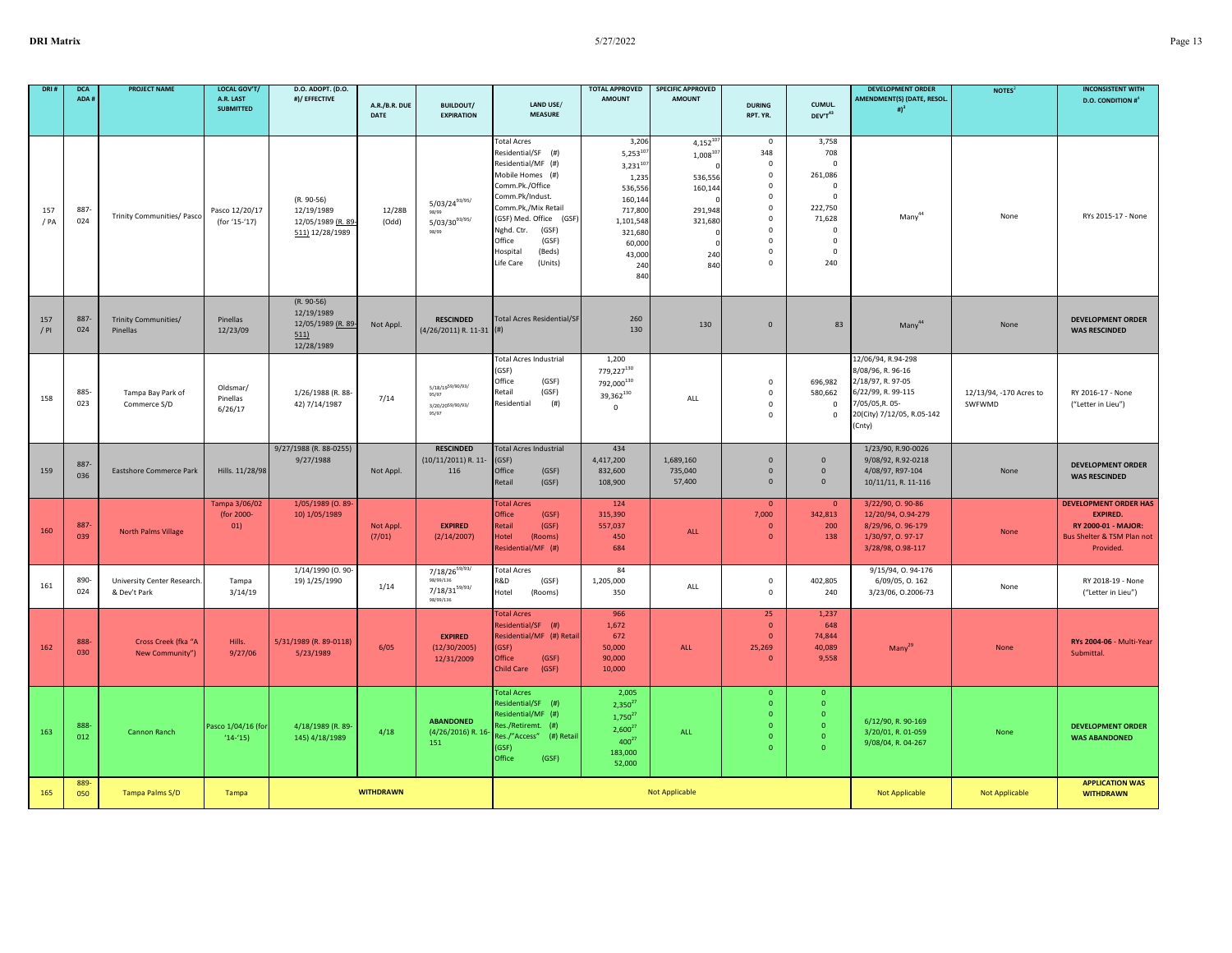| DRI # | <b>DCA</b><br>ADA# | <b>PROJECT NAME</b>                                         | LOCAL GOV'T/<br>A.R. LAST<br><b>SUBMITTED</b> | <b>D.O. ADOPT. (D.O.</b><br>#)/ EFFECTIVE | A.R./B.R. DUE<br>DATE | <b>BUILDOUT/</b><br><b>EXPIRATION</b>                         | LAND USE/<br><b>MEASURE</b>                                                                                                                     | <b>TOTAL APPROVED</b><br><b>AMOUNT</b>                                                                   | <b>SPECIFIC APPROVED</b><br><b>AMOUNT</b>                                        | <b>DURING</b><br>RPT. YR.                                                     | CUMUL.<br>$\text{DEV} \text{T}^{43}$                                   | <b>DEVELOPMENT ORDER</b><br>AMENDMENT(S) (DATE, RESOL.<br># $)^3$                                                                                                             | NOTES <sup>2</sup>                                | <b>INCONSISTENT WITH</b><br><b>D.O. CONDITION #</b>     |
|-------|--------------------|-------------------------------------------------------------|-----------------------------------------------|-------------------------------------------|-----------------------|---------------------------------------------------------------|-------------------------------------------------------------------------------------------------------------------------------------------------|----------------------------------------------------------------------------------------------------------|----------------------------------------------------------------------------------|-------------------------------------------------------------------------------|------------------------------------------------------------------------|-------------------------------------------------------------------------------------------------------------------------------------------------------------------------------|---------------------------------------------------|---------------------------------------------------------|
| 166   | 889<br>063         | Wesley Chapel Lakes                                         | Pasco<br>12/26/17                             | 12/19/1989 (R. 90-55)<br>12/19/1989       | 12/19                 | $3/01/20^{26/93/}$<br>$3/01/40^{26/93/}$<br>95/97             | <b>Total Acres</b><br>Residential/SFD (#)<br>Residential/Villas#<br>Residential/TH (#)<br>Residential/MF (#) Retail<br>(GSF)<br>Office<br>(GSF) | 2,150<br>2,19326,9<br>61226,9<br>98926,9<br>$162^{21}$<br>1,161,800 <sup>2</sup><br>393,200 <sup>2</sup> | 2,19326,9<br>61226,9<br>98926,9<br>$162^{2}$<br>220,000 <sup>2</sup><br>$n^{21}$ | 273<br>$\mathbf 0$<br>$\mathsf 0$<br>$\mathbf 0$<br>$\mathbf 0$<br>$\Omega$   | 2,378<br>$\mathbf 0$<br>$\mathsf 0$<br>$\mathbf 0$<br>$\mathbf 0$<br>0 | $\mathsf{Many}^\mathsf{115}$                                                                                                                                                  | None                                              | RY 2016-17 -None<br>RYs 2014-16 - Never<br>Submitted.   |
| 167   | N/A                | East & West Meadows                                         | Hills.                                        |                                           | <b>WITHDRAWN</b>      |                                                               |                                                                                                                                                 |                                                                                                          | <b>Not Applicable</b>                                                            |                                                                               |                                                                        | <b>Not Applicable</b>                                                                                                                                                         | Not Applicable                                    | <b>APPLICATION WAS</b><br><b>WITHDRAWN</b>              |
| 168   | 887<br>059         | Boca Bahia Park                                             | Hills. 12/17/96                               | 12/13/1988 (R. 88-<br>0298) 6/21/1989     | Not Appl.             | <b>ABANDONED</b><br>(3/08/2005)                               | <b>Total Acres</b><br>Office<br>(GSF)<br>Retail<br>(GSF) Lt.<br>Industrial (GSF)                                                                | 69<br>120,000<br>399,000<br>120,000                                                                      | <b>Not Specified</b><br><80% DRI<br>Thresholds                                   | <b>Not Applicable</b>                                                         | <b>Not Available</b>                                                   | Not Applicable                                                                                                                                                                | None                                              | <b>DEVELOPMENT ORDER</b><br><b>WAS ABANDONED</b>        |
| 169   | 888<br>002         | McKendree Ranch                                             | Pasco Not<br>Appl.                            | 1/10/89<br>R. 89-82                       | Not Appl.             | <b>ABANDONED</b><br>(11/01/1994)                              | <b>Total Acres</b><br>Mobile Homes (#)<br>Residential/SF (#) RV<br>Spaces<br>(# )<br>Commercial (GSF)                                           | 747<br>1,376<br>152<br>736<br>255,000                                                                    | Not Specified -<br><80% DRI<br>Thresholds                                        | <b>Not Applicable</b>                                                         | Not Available                                                          | <b>Not Applicable</b>                                                                                                                                                         | None                                              | <b>DEVELOPMENT ORDER</b><br><b>WAS ABANDONED</b>        |
| 170   | 887<br>051         | Westfield Citrus Park Mall (fka<br>Northwest Regional Mall) | Hills.<br>4/12/19                             | 2/28/1989 (R. 89-<br>0041) 11/15/1988     | 2/28                  | 6/09/2993/95/97<br>98/99/136<br>6/04/3193/95/97/<br>98/99/136 | <b>Total Acres</b><br>Reg. Mall<br>(GSF)<br>Retail<br>(GSF)<br>Office<br>(GSF)<br>Theatre<br>(Seats)                                            | 231<br>1,480,000<br>417,100<br>$112,709^{61}$<br>$3,642^{61}$                                            | ALL                                                                              | $\mathsf 0$<br>$\mathbf 0$<br>$\mathsf 0$<br>$\mathbf 0$                      | 974,527<br>406,001<br>8,400<br>3,642                                   | 1/24/90, R. 90-020<br>1/24/95, R. 95-024<br>3/25/97, R. 97-069<br>12/13/05, R.05-288                                                                                          | None                                              | RY 2018-19 - None                                       |
| 171   | 888<br>007         | <b>Riverfront Carousel</b>                                  | <b>Bradenton</b>                              |                                           | <b>WITHDRAWN</b>      |                                                               |                                                                                                                                                 |                                                                                                          | Not Applicable                                                                   |                                                                               |                                                                        | Not Applicable                                                                                                                                                                | Not Applicable                                    | <b>APPLICATION WAS</b><br><b>WITHDRAWN</b>              |
| 172   | 888<br>011         | <b>Bradenton Marina</b>                                     | <b>Bradenton Not</b><br>Appl.                 | 4/27/1988 (O.<br>2409) 4/27/1988          | Not Appl.             | <b>EXPIRED</b><br>(3/18/2000)                                 | <b>Total Acres</b><br>(#)<br><b>Boat Slips</b><br>Office<br>(GSF)<br>Restaurant<br>(Seats)                                                      | 12.36<br>$225^{15}$ (Wet)<br>1,500<br>280                                                                | ALL                                                                              | <b>Not Applicable</b>                                                         | <b>Not</b><br>Available                                                | 12/08/93, O. 2505                                                                                                                                                             | <b>Last Annual Report</b><br>submitted on 4/30/00 | <b>DEVELOPMENT ORDER</b><br><b>HAS EXPIRED</b>          |
| 173   | 888-<br>026        | <b>Tower Property</b>                                       | <b>Tampa</b><br>2/20/01                       | 2/09/1989 (0.89-<br>38) 2/09/1989         | Not Appl.             | <b>EXPIRED</b><br>1997<br>3/25/2002                           | <b>Total Acres</b><br>Office<br>(GSF)<br>Hotel<br>(Rooms)                                                                                       | 13<br>1,200,000<br>275                                                                                   | 800,000<br>275                                                                   | Not Applicable                                                                | <b>Not</b><br>Available                                                | None                                                                                                                                                                          | None                                              | <b>DEVELOPMENT ORDER</b><br><b>HAS EXPIRED</b>          |
| 174   | 883-<br>030        | <b>Bay Vista</b><br>(fka Pioneer Center S/D)                | Largo 3/06/09<br>(for RYs 2007-<br>09)        | 3/10/1989 (O. 89-<br>10) 3/07/1989        | Not Appl.             | <b>BUILTOUT</b><br>(9/25/2009)                                | <b>Total Acres</b><br>Office<br>(GSF)<br>(GSF)<br>Retail                                                                                        | 139<br>1,180,000<br>20,000                                                                               | ALL                                                                              | Not Applicable                                                                | Not<br>Available                                                       | Pinellas 11/01/94, O. 94-<br>$\Omega$<br>5/14/96, O. 96-45<br>3/02/99, O. 99-20<br>Largo 4/27/04, O.2004-33<br>8/16/05, 0.2005-63<br>4/04/06, 0.2006-26<br>7/17/07, 0.2007-67 | None                                              | <b>ESSENTIALLY BUILTOUT</b><br><b>AGREEMENT ADOPTED</b> |
| 175   | 889<br>014         | Forbes/Cohen Regional<br>Mall                               | Hills.                                        |                                           | <b>WITHDRAWN</b>      |                                                               |                                                                                                                                                 |                                                                                                          | <b>Not Applicable</b>                                                            |                                                                               |                                                                        | <b>Not Applicable</b>                                                                                                                                                         | Not Applicable                                    | <b>APPLICATION WAS</b><br><b>WITHDRAWN</b>              |
| 176   | 888<br>025         | <b>GATX Terminal</b><br>Expansion                           | Tampa                                         |                                           | <b>SEE DRI #224</b>   |                                                               |                                                                                                                                                 |                                                                                                          | <b>Not Applicable</b>                                                            |                                                                               |                                                                        | <b>Not Applicable</b>                                                                                                                                                         | <b>Not Applicable</b>                             | <b>Not Applicable</b>                                   |
| 177   | 888<br>029         | Rubin-ICOT Center                                           | Largo<br>8/29/05                              | 2/14/1989 (0.89-6)<br>2/14/1989           | Not Appl.             | <b>RESCINDED</b><br>$(8/03/2010)$ O.<br>2010-48               | <b>Total Acres</b><br>Office<br>(GSF)<br>Industrial<br>(GSF)<br>Retail<br>(GSF)<br>Hotel<br>(Rooms)<br>College (Students)<br>Residential/MF (#) | 244<br>444,187 <sup>5</sup><br>817,272<br>146,817<br>129<br>1,280<br>$288^{5}$                           | ALL                                                                              | $\mathbf 0$<br>$\mathbf{0}$<br>$\overline{0}$<br>$\mathbf{0}$<br>1,280<br>288 | 308,187<br>752,116<br>134,817<br>129<br>1,280<br>288                   | 9/01/94, 0.94-73<br>1/26/99, O. 99-7<br>9/26/00, O. 00-74<br>8/06/02, 0.2002-79                                                                                               | None                                              | <b>DEVELOPMENT ORDER</b><br><b>WAS RESCINDED</b>        |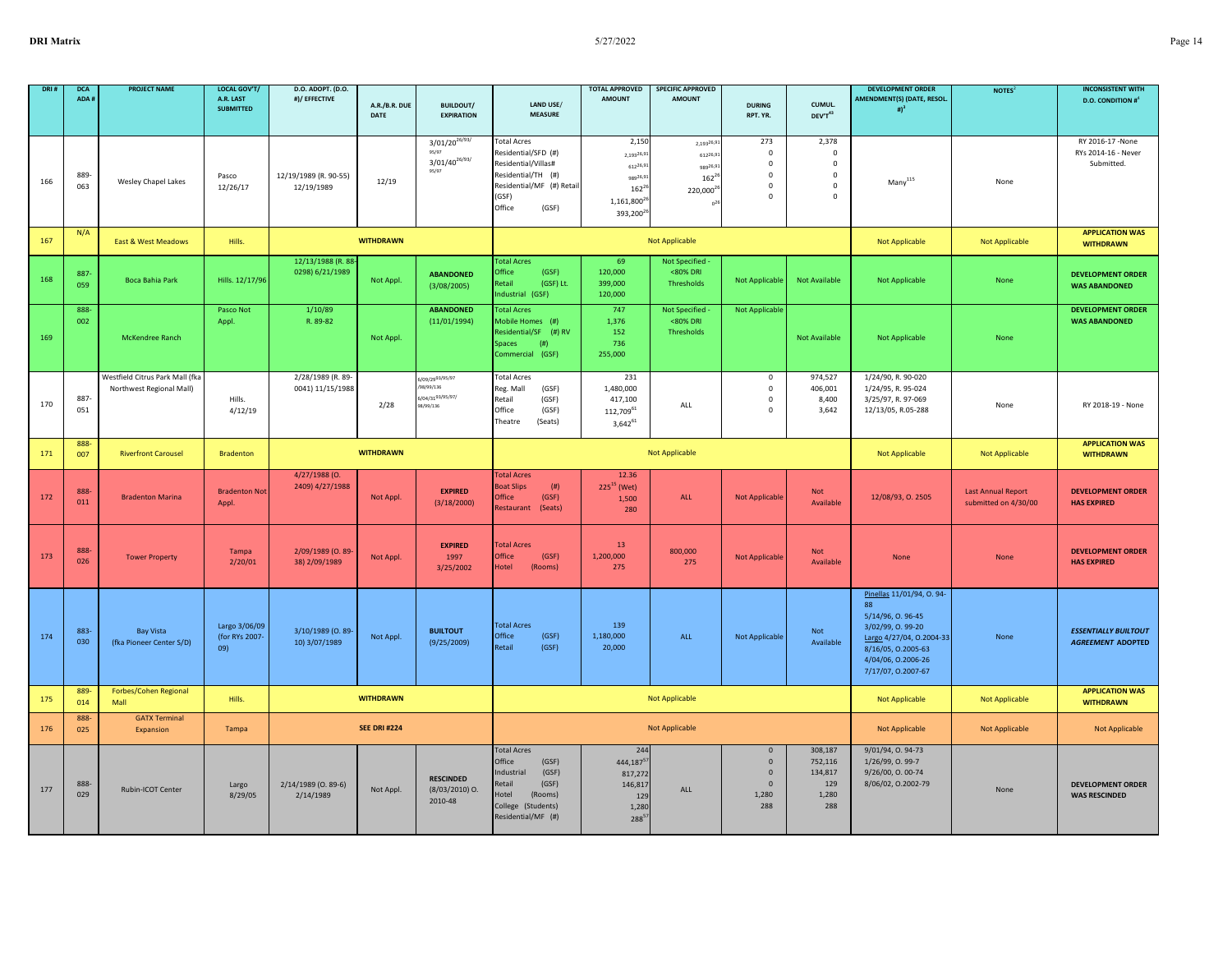| DRI 4 | <b>DCA</b><br>ADA# | <b>PROJECT NAME</b>                    | <b>LOCAL GOV'T/</b><br>A.R. LAST                | D.O. ADOPT. (D.O.<br>#)/ EFFECTIVE    |                       |                                                    |                                                                                                                                              | <b>TOTAL APPROVED</b><br><b>AMOUNT</b>                                     | <b>SPECIFIC APPROVED</b><br><b>AMOUNT</b>                         |                                                                                  |                                                          | <b>DEVELOPMENT ORDER</b><br><b>AMENDMENT(S) (DATE, RESOL.</b>                                                                                | <b>NOTES</b>                                                                      | <b>INCONSISTENT WITH</b><br><b>D.O. CONDITION #</b> <sup>4</sup>                                                                                                  |
|-------|--------------------|----------------------------------------|-------------------------------------------------|---------------------------------------|-----------------------|----------------------------------------------------|----------------------------------------------------------------------------------------------------------------------------------------------|----------------------------------------------------------------------------|-------------------------------------------------------------------|----------------------------------------------------------------------------------|----------------------------------------------------------|----------------------------------------------------------------------------------------------------------------------------------------------|-----------------------------------------------------------------------------------|-------------------------------------------------------------------------------------------------------------------------------------------------------------------|
|       |                    |                                        | <b>SUBMITTED</b>                                |                                       | A.R./B.R. DUE<br>DATE | <b>BUILDOUT/</b><br><b>EXPIRATION</b>              | LAND USE/<br><b>MEASURE</b>                                                                                                                  |                                                                            |                                                                   | <b>DURING</b><br>RPT. YR.                                                        | CUMUL.<br>DEV'T43                                        | # $)^3$                                                                                                                                      |                                                                                   |                                                                                                                                                                   |
| 178   | 888<br>033         | <b>World Mart Center</b>               | <b>Tampa Not</b><br>Appl.                       | 1/05/1989 (0.89-<br>03) 1/05/1989     | Not Appl              | <b>ABANDONED</b><br>(2/20/1998)                    | <b>Total Acres</b><br>Office<br>(GSF)<br>(GSF) Hotel<br>Commercial<br>(Rooms) Boat Slips<br>(#) Parking Spaces (#)                           | 11<br>1,700,000<br>150,000<br>200<br>50<br>3,000                           | Not Specified<br><80% of DRI<br>Thresholds                        | <b>Not Applicable</b>                                                            | <b>Not</b><br>Available                                  | 10/17/91, 0.91-198<br>12/05/94, 0.94-261<br>2/20/98, 0.98-0036                                                                               | <b>Last Annual Report submitted</b><br>on 12/21/95                                | <b>DEVELOPMENT ORDER</b><br><b>WAS ABANDONED</b>                                                                                                                  |
| 179   | 888<br>023         | <b>Sheraton Sand Key</b>               | Clearwater<br>Not Appl.                         | 1/19/1989 (O. 4770-89)<br>4/06/1989   | Not Appl.             | <b>EXPIRED</b><br>(3/03/1999)                      | <b>Total Acres</b><br>Hotel<br>(Rooms)                                                                                                       | 12<br>$750^1$                                                              | ALL                                                               | <b>Not Applicable</b>                                                            | Not<br>Available                                         | None                                                                                                                                         | Last Annual Report submitted<br>on 8/19/93. No Annual<br>Reports for RYs 1994-98. | <b>DEVELOPMENT ORDER</b><br><b>HAS EXPIRED</b>                                                                                                                    |
| 180   | 888<br>039         | <b>University Business</b><br>Center   | Tampa<br>4/20/05<br>(for RY<br>$2003 - 04$      | 2/09/1989 (0.89<br>39) 2/09/1989      | Not Appl.             | <b>BUILTOUT</b><br>(5/04/2006)                     | <b>Total Acres</b><br>Office<br>(GSF)<br>Industrial<br>(GSF)                                                                                 | 45<br>650,000<br>19,500                                                    | 447,343<br>19,500                                                 | Not Applicable                                                                   | Not<br>Available                                         | 1/25/90, 0.90-11<br>9/15/94, 0.94-175<br>3/28/96, O. 96-70                                                                                   | None                                                                              | <b>ESSENTIALLY BUILTOUT</b><br><b>AGREEMENT ADOPTED</b>                                                                                                           |
| 181   | 889-<br>029        | <b>Tri-County Business</b><br>Park     | Hills. 2/04/05<br>(for RYs<br>$2000 - 05$       | 12/12/1989 (R. 89-<br>0321) 1/12/1990 | Not Appl.             | <b>BUILTOUT</b><br>(8/15/2006)                     | <b>Total Acres Industrial</b><br>(GSF)<br>Office<br>(GSF)<br>Residential<br>(# )                                                             | 366<br>160,000<br>70,000<br>436                                            | ALL                                                               | Not Applicable                                                                   | Not<br>Available                                         | $Many^{74}$                                                                                                                                  | None                                                                              | <b>ESSENTIALLY BUILTOUT</b><br><b>AGREEMENT ADOPTED</b>                                                                                                           |
| 182   | 888-<br>036        | <b>GE Credit Auto Auction</b>          | Hills.                                          |                                       | <b>WITHDRAWN</b>      |                                                    |                                                                                                                                              |                                                                            | <b>Not Applicable</b>                                             |                                                                                  |                                                          | <b>Not Applicable</b>                                                                                                                        | <b>Not Applicable</b>                                                             | <b>APPLICATION WAS</b><br><b>WITHDRAWN</b>                                                                                                                        |
| 183   | N/A                | South Hills. County<br>Areawide        | Hills.                                          |                                       | <b>WITHDRAWN</b>      |                                                    |                                                                                                                                              |                                                                            | <b>Not Applicable</b>                                             |                                                                                  |                                                          | Not Applicable                                                                                                                               | <b>Not Applicable</b>                                                             | <b>APPLICATION WAS</b><br><b>WITHDRAWN</b>                                                                                                                        |
| 184   | 889-<br>062        | <b>Boyette Tract</b>                   | Hills.                                          |                                       | <b>WITHDRAWN</b>      |                                                    |                                                                                                                                              |                                                                            | <b>Not Applicable</b>                                             |                                                                                  |                                                          | <b>Not Applicable</b>                                                                                                                        | <b>Not Applicable</b>                                                             | <b>APPLICATION WAS</b><br><b>WITHDRAWN</b>                                                                                                                        |
| 185   | 889<br>009         | <b>River Club</b>                      | Manatee<br>12/10/01                             | 11/30/1989 (R. 89<br>243) 11/30/1989  | Not Appl.             | <b>EXPIRED</b><br>(12/30/2000)                     | <b>Total Acres Residential</b><br>(#)                                                                                                        | 964<br>944                                                                 | ALL                                                               | <b>Not Applicable</b>                                                            | <b>Not</b><br>Available                                  | 3/26/92, R. 92-27<br>3/24/94, R. 93-238<br>12/04/01, R.01-158                                                                                | <b>Last Annual Report submitted</b><br>on 12/10/01                                | <b>DEVELOPMENT ORDER</b><br><b>HAS EXPIRED</b>                                                                                                                    |
| 186   | 888<br>061         | <b>Lands End Marina</b>                | Hills.<br>5/12/98                               | 11/30/1989 (R. 89<br>0282) 4/11/1990  | Not Appl.             | <b>EXPIRED</b><br>(12/30/1997)                     | <b>Total Acres</b><br><b>Boat Slips</b><br>(# )<br><b>Retail</b><br>(GSF)<br>Office<br>(GSF)                                                 | 3.69<br>99 (Wet)<br>12,000<br>1,200                                        | ALL                                                               | <b>Not Applicable</b>                                                            | 99 (Wet)<br>12,000<br>1,200                              | 3/23/93, R. 93-0072                                                                                                                          | None                                                                              | <b>DEVELOPMENT ORDER</b><br><b>HAS EXPIRED</b>                                                                                                                    |
| 187   | 889<br>010         | <b>OMC Marina at Gulf</b><br>Landings  | Pasco                                           |                                       | <b>WITHDRAWN</b>      |                                                    |                                                                                                                                              |                                                                            | <b>Not Applicable</b>                                             |                                                                                  |                                                          | <b>Not Applicable</b>                                                                                                                        | <b>Not Applicable</b>                                                             | <b>APPLICATION WAS</b><br><b>WITHDRAWN</b>                                                                                                                        |
| 188   | 889<br>021         | Walden Woods<br><b>Business Center</b> | <b>Plant City</b><br>10/12/17 (for<br>$(15-17)$ | 8/14/1989 (R. 25-1989)<br>9/30/1989   | 8/01                  | 1/26/2059/93/98/<br>136<br>1/26/2559/93/98/<br>136 | <b>Total Acres Warehouse</b><br>(GSF) Lt. Industrial (GSF)<br>Office<br>(GSF)<br>(GSF)<br>Retail<br>Residential/MF (#)<br>Residential/SF (#) | 526<br>2,142,686<br>2,066,571<br>401,950<br>338,301<br>$1,010^{50}$<br>200 | 2,142,686<br>452,853<br>300,000<br>274,361<br>$1,010^{50}$<br>200 | $\mathsf 0$<br>$\mathbf 0$<br>$\mathbf 0$<br>$\mathbf 0$<br>$\overline{4}$<br>26 | $\mathbf 0$<br>657,686<br>49,377<br>24,593<br>482<br>169 | 1/10/94, 0. 2-1994<br>9/09/02, 0.26-2002<br>8/22/05, 0.33-2005                                                                               | None                                                                              | RYs 2015-17 - Delinquent<br>and Multiple Yr Report.<br>RYs 2013-15 - Delinquent<br>and Multiple Yr Report.<br>RYs 2011-13 - Delinquent<br>and Multiple Yr Report. |
| 189   | 890-<br>004        | <b>Big Basin Commerce</b><br>Park      | Hills. 3/01/04<br>(for 2002-<br>03)             | 7/30/1991 (R. 91-0157)<br>9/23/1991   | Not Appl.             | <b>BUILTOUT</b><br>(10/26/2004)                    | <b>Total Acres Off./Svc.Ctr</b><br>(GSF)<br>(GSF) Retail<br>Service/Dist. (GSF)<br>Industrial<br>(GSF)<br>Residential/MF (#)                 | 220<br>459,846<br>25,000<br>144,900<br>109,675<br>247                      | ALL                                                               | Not Applicable                                                                   | Not<br>Available                                         | 12/13/94, 94-0319<br>5/16/97, R. 97-124<br>1/13/98, 98-010<br>11/05/98, R.98-234<br>9/22/04 (EBOA)                                           | None                                                                              | <b>ESSENTIALLY BUILTOUT</b><br><b>AGREEMENT ADOPTED</b>                                                                                                           |
| 190   | 889<br>023         | <b>University Commons</b>              | Manatee<br>6/23/14                              | 1/04/1994 (0.93-<br>54) 4/15/1994     | 4/15                  | <b>EXPIRED</b><br>(9/14/15)                        | <b>Total Acres</b><br>Residential/SF (#)<br>Residential/MF (#)<br>Skilled Nurs. (Bed)<br>(GSF)<br><b>Retail</b><br>Office<br>(GSF)           | 286<br>400<br>383<br>120<br>443,28917<br>10,000                            | ALL                                                               | $\mathbf{0}$<br>$\mathbf 0$<br>$\mathbf 0$<br>$\mathbf 0$<br>$\mathbf{0}$        | 529<br>240<br>120<br>396,170<br>$\Omega$                 | 1/04/94, 0.93-54<br>8/03/99, O. 99-38<br>4/25/00, 0.00-27<br>12/19/00, O. 00-52<br>3/12/02, 0.02-19<br>6/22/04, 0.04-47<br>8/05/08, O. 08-21 | None                                                                              | <b>DEVELOPMENT ORDER</b><br><b>HAS EXPIRED</b>                                                                                                                    |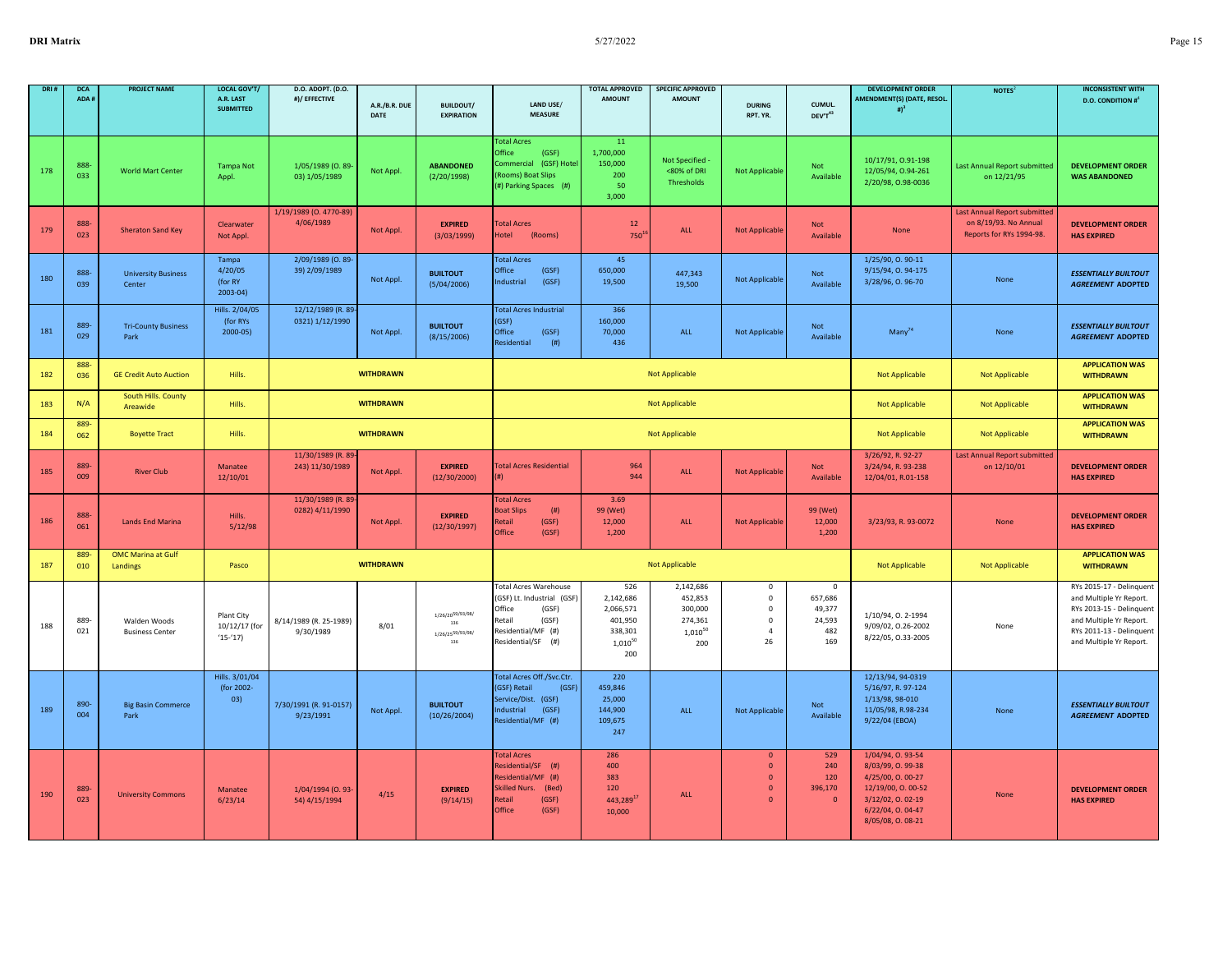| DRI # | <b>DCA</b><br>ADA# | <b>PROJECT NAME</b>                                                  | LOCAL GOV'T/<br>A.R. LAST<br><b>SUBMITTED</b> | D.O. ADOPT. (D.O.<br>#)/ EFFECTIVE      | A.R./B.R. DUE<br>DATE | <b>BUILDOUT/</b><br><b>EXPIRATION</b>                                             | LAND USE/<br><b>MEASURE</b>                                                                                                                      | <b>TOTAL APPROVED</b><br><b>AMOUNT</b>                                                           | <b>SPECIFIC APPROVED</b><br><b>AMOUNT</b>                                              | <b>DURING</b><br>RPT. YR.                                                              | CUMUL.<br>DEV'T <sup>43</sup>                                                      | <b>DEVELOPMENT ORDER</b><br>AMENDMENT(S) (DATE, RESOL.<br>$\sharp$ ) <sup>3</sup>                                                              | NOTES <sup>2</sup>                                                                                                                                                                         | <b>INCONSISTENT WITH</b><br><b>D.O. CONDITION #</b> 4                                        |
|-------|--------------------|----------------------------------------------------------------------|-----------------------------------------------|-----------------------------------------|-----------------------|-----------------------------------------------------------------------------------|--------------------------------------------------------------------------------------------------------------------------------------------------|--------------------------------------------------------------------------------------------------|----------------------------------------------------------------------------------------|----------------------------------------------------------------------------------------|------------------------------------------------------------------------------------|------------------------------------------------------------------------------------------------------------------------------------------------|--------------------------------------------------------------------------------------------------------------------------------------------------------------------------------------------|----------------------------------------------------------------------------------------------|
| 191   | 889<br>015         | <b>Fishhawk Ranch</b>                                                | Hills. 10/30/12                               | 7/07/1989 (R. 89-0172)<br>7/25/1989     | Not Appl.             | <b>BUILTOUT</b><br>(2/09/2016)                                                    | <b>Total Acres</b><br>Residential/SF (#)<br>Residential/MF (#) Retail<br>(GSF)<br>Office<br>(GSF)<br>Warehouse (GSF)                             | 3,037<br>4,503<br>660<br>386,569 <sup>86</sup><br>92,000<br>48,31586                             | 4,499<br>160<br>386,56986<br>50,000<br>48,31586                                        | 36<br>$\mathbf 0$<br>$\mathbf 0$<br>$\mathbf{0}$<br>$\circ$                            | 3,202<br>487<br>249,102<br>45,878<br>48,315                                        | $Many^{62}$                                                                                                                                    | 7/14/92, -484 Acres to<br><b>ELAP Prgm.</b><br>9/14/94, -465 Acres to<br><b>Brandon Props.</b><br>FY 1995-96, -992.6 Ac.<br>to Fishhawk Comm. LP<br>11/18/03, -1,450<br>Acres to ELAP Prgm | RY 2011-12 - None<br>RYs 2009-11 - Delinquent<br>Annual Report that spanned<br>multiple yrs. |
| 192   | 889-<br>014        | <b>Advanced Leasing Mall</b>                                         | Hills.                                        |                                         | <b>DENIED</b>         |                                                                                   |                                                                                                                                                  |                                                                                                  | Not Applicable                                                                         |                                                                                        |                                                                                    | Not Applicable                                                                                                                                 | Not Applicable                                                                                                                                                                             | <b>APPLICATION WAS</b><br><b>DENIED</b>                                                      |
| 193   | 889<br>031         | <b>STAR Enterprise (aka)</b><br><b>Texaco Terminal</b><br>Expansion) | <b>Tampa Not</b><br>Appl.                     | 4/26/1990 (0.90-<br>103) 4/26/1990      | Not Appl.             | <b>EXPIRED</b><br>(6/10/2000)                                                     | <b>Total Acres PetroStor</b><br>(Brls) Additive Stor. (Brls)<br>Cement Stor. (Brls)<br>Loading Bays (#)                                          | $\overline{9}$<br>325,000<br>572,000<br>20,000<br>-5                                             | ALL                                                                                    | $\mathbf{0}$<br>$\mathbf{0}$<br>$\mathbf 0$<br>$\mathbf{0}$                            | $\mathbf{0}$<br>$\mathbf{0}$<br>$\mathbf 0$<br>$\mathbf{0}$                        | None                                                                                                                                           | <b>Last Annual Report</b><br>submitted on 7/07/95                                                                                                                                          | <b>DEVELOPMENT ORDER</b><br><b>HAS EXPIRED</b>                                               |
| 194   | 889-<br>022        | DG Farms (fka<br>Casperson)                                          | Hills. 10/06/17                               | 7/11/1989 (R. 89-0171)<br>7/21/1989     | 7/11                  | 7/25/2487/93/95/<br>97/98/136<br>1/25/2987/93/95/<br>97/98/136                    | Total Acres Res./Retire.<br>Res./SFD<br>(# )<br>Res./SFA<br>(# )<br>(# )<br>Res./MF<br>Res./SFA-MF<br>(# )<br>Retail<br>(GSF)<br>Office<br>(GSF) | 1,385<br>1,450 <sup>54</sup><br>$3,124^{54}$<br>$500^{54}$<br>1,000<br>5454<br>435,047<br>10,000 | $1,450^5$<br>$1,344^{5}$<br>54<br>235,047<br>10,000                                    | 178<br>102<br>$\mathbf 0$<br>$\mathbf 0$<br>$\mathbf{0}$<br>$\mathbf 0$<br>$\mathbf 0$ | 1,380<br>152<br>$\mathbf 0$<br>$\mathbf 0$<br>$^{\circ}$<br>224,262<br>$\mathbf 0$ | 1/23/90, R.90-0024<br>11/10/92, 92-0276<br>4/08/97, R. 97-105<br>1/23/03, R. 03-025<br>9/09/08, R. 08-134<br>5/10/16, R. 16-056                | None                                                                                                                                                                                       | RY 2016-17 - None                                                                            |
| 195   | 889<br>048         | Gateway Areawide                                                     | St. Pete.<br>7/05/16                          | 11/30/1989 (0.<br>$1142-F$<br>1/18/1990 | Not Appl.             | <b>RESCINDED</b><br>(5/18/2017) O. 275-H                                          | <b>Total Acres</b><br>Office<br>(GSF)<br>(GSF)<br>ndustrial<br>(GSF)<br>Retail<br>Residential/MF (#) Hotel<br>(Rooms)                            | 1,653<br>3,193,9344<br>2,877,8084<br>149,997 <sup>4</sup><br>$3,100^{4}$<br>$120^{4}$            | ALL                                                                                    | 10,673<br>$\mathbf 0$<br>16,345<br>$\mathbf 0$<br>$\mathbf{0}$                         | 1,508,959<br>2,201,205<br>73,429<br>1,256<br>$\overline{0}$                        | 3/19/92, O. 5-G<br>9/17/98, O. 347-G<br>2/15/01, O. 462-G<br>5/17/01, O. 474-G<br>11/01/01, O. 505-G<br>6/19/03, O. 599-G<br>5/18/17, O. 275-H | None                                                                                                                                                                                       | <b>DEVELOPMENT ORDER</b><br><b>WAS RESCINDED</b>                                             |
| 196   | 889<br>024         | Towermarc/Waters<br>Avenue                                           | Hills.<br>3/30/05                             | 8/22/1989 (R. 89-0203)<br>1/13/1990     | Not Appl.             | <b>BUILTOUT</b><br>(2/07/2006)                                                    | <b>Total Acres</b><br>Office<br>(GSF)<br>Office/S.C.<br>(GSF)<br>(GSF)<br>Retail/S.C.<br>(GSF)<br>Retail<br>Hotel<br>(Rooms)                     | 199<br>1,563,00060<br>550,500 <sup>60</sup><br>296,450 <sup>60</sup><br>443,21660<br>250         | 611,8066<br>0 <sup>60</sup><br>n60<br>400,000 <sup>60</sup><br>$\overline{\mathbf{0}}$ | Not Applicable                                                                         | Not<br>Available                                                                   | 3/09/93, R.93-0057<br>9/21/93, R.93-0201<br>3/21/95, R. 95-060<br>10/10/95, R.95-232<br>2/07/06, # N/A                                         | None                                                                                                                                                                                       | <b>ESSENTIALLY BUILTOUT</b><br><b>AGREEMENT ADOPTED</b>                                      |
| 197   | 889-<br>043        | Gregg Business Center (fka<br>CMI/Plant City)                        | Plant City<br>5/18/16                         | 1/30/1990 (0.1-<br>1990) 1/30/1990      | 1/01                  | $12/30/19^{59/93}$<br>$3/16/20^{59/93}$                                           | <b>Total Acres Industrial</b><br>(GSF)<br>Office<br>(GSF)<br>(GSF)<br>Retail<br>Residential<br>(# )                                              | 1,404<br>11,000,000<br>360,000<br>165,000<br>$0^{66}$                                            | 4,000,000<br>150,000<br>60,000<br>0 <sup>66</sup>                                      | $\pmb{0}$<br>$\mathbf 0$<br>$\mathsf 0$<br>$\mathsf 0$                                 | 1,023,838<br>$\mathbf 0$<br>6,600<br>$\overline{0}$                                | 10/28/91, 28-1991<br>2/10/92, 0.8-1992<br>11/23/92, 75-1992<br>12/12/94, 44-1994<br>4/25/05, 0.12-2005                                         | None                                                                                                                                                                                       | RY 2015-16 - None                                                                            |
| 198   | 876<br>004         | Four Corners Mine S/D<br>(IMCF)                                      | Manatee                                       |                                         | <b>SEE DRI #251</b>   |                                                                                   |                                                                                                                                                  |                                                                                                  | <b>Not Applicable</b>                                                                  |                                                                                        |                                                                                    | Not Applicable <sup>51</sup>                                                                                                                   | None                                                                                                                                                                                       | <b>Not Applicable</b>                                                                        |
| 199   | 887<br>015         | Lake Fair Mall S/D                                                   | Hills.                                        |                                         | <b>WITHDRAWN</b>      |                                                                                   |                                                                                                                                                  |                                                                                                  | <b>Not Applicable</b>                                                                  |                                                                                        |                                                                                    | <b>Not Applicable</b>                                                                                                                          | None                                                                                                                                                                                       | <b>APPLICATION WAS</b><br><b>WITHDRAWN</b>                                                   |
| 200   | 889-<br>050        | Tampa Palms S/D                                                      | Tampa                                         |                                         | <b>WITHDRAWN</b>      |                                                                                   |                                                                                                                                                  |                                                                                                  | <b>Not Applicable</b>                                                                  |                                                                                        |                                                                                    | <b>Not Applicable</b>                                                                                                                          | None                                                                                                                                                                                       | <b>APPLICATION WAS</b><br><b>WITHDRAWN</b>                                                   |
| 201   | N/A                | Manatee Park of<br>Commerce                                          | Manatee                                       |                                         | <b>WITHDRAWN</b>      |                                                                                   |                                                                                                                                                  |                                                                                                  | Not Applicable                                                                         |                                                                                        |                                                                                    | <b>Not Applicable</b>                                                                                                                          | None                                                                                                                                                                                       | <b>APPLICATION WAS</b><br><b>WITHDRAWN</b>                                                   |
| 202   | 890<br>009         | Unnamed Exclusive Golf<br>and Country Club                           | Manatee<br>10/09/19                           | 9/27/1993 (0.93-<br>21) 11/22/1993      | 9/27                  | 3/22/22 <sup>64/87/90/</sup><br>93/95/97<br>9/29/26 <sup>64/90/93/</sup><br>95/97 | <b>Total Acres Residential/SF</b><br>(#) Restaurant (GSF)<br>Golf<br>(Holes)                                                                     | 1,174<br>1,238<br>32,000<br>27                                                                   | ALL                                                                                    | $\mathbf 0$<br>$\mathsf 0$<br>$\mathsf 0$                                              | 1,201<br>24,600<br>27                                                              | 2/23/95, 0.95-13<br>7/08/97, 0.97-24<br>12/14/99, O. 99-55<br>4/24/01, 0.01-19<br>9/03/09, 0.09-46<br>12/06/12, 0. 12-20                       | 2/23/95, +164.23<br>Acres from DRI #154.                                                                                                                                                   | RY 2018-19 - None                                                                            |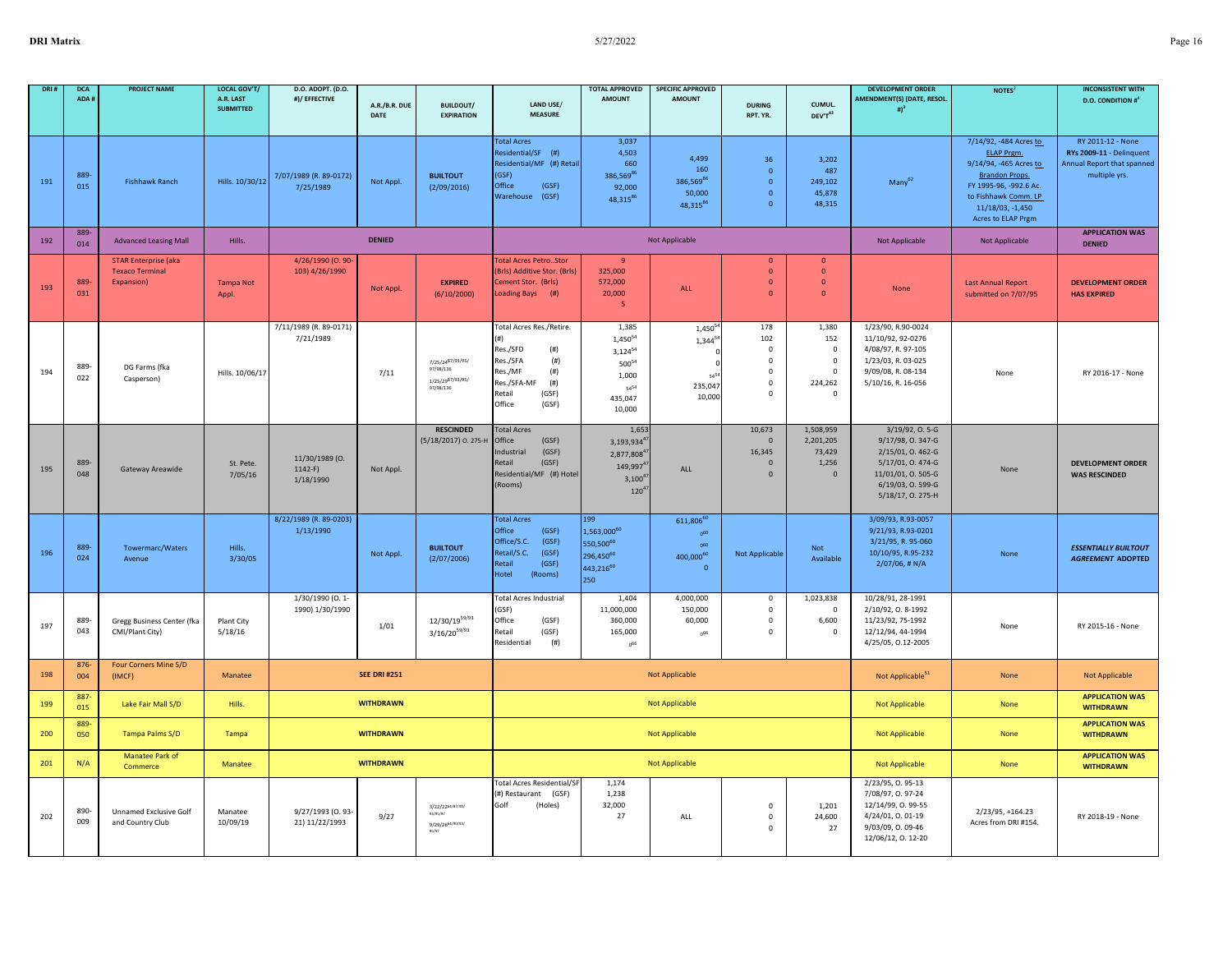| DRI 8 | <b>DCA</b><br>ADA # | <b>PROJECT NAME</b>                                   | <b>LOCAL GOV'T/</b><br>A.R. LAST<br><b>SUBMITTED</b> | D.O. ADOPT. (D.O.<br>#)/ EFFECTIVE  | A.R./B.R. DUE<br>DATE | <b>BUILDOUT/</b><br><b>EXPIRATION</b>                      | LAND USE/<br><b>MEASURE</b>                                                                                                                                 | <b>TOTAL APPROVED</b><br><b>AMOUNT</b>                                     | <b>SPECIFIC APPROVED</b><br><b>AMOUNT</b>  | <b>DURING</b><br>RPT. YR.                                                    | CUMUL.<br>DEV'T43                                          | <b>DEVELOPMENT ORDER</b><br><b>AMENDMENT(S) (DATE, RESOL.</b><br># $)^3$                                                         | NOTES <sup>2</sup>                                                                                              | <b>INCONSISTENT WITH</b><br><b>D.O. CONDITION #</b>                                         |
|-------|---------------------|-------------------------------------------------------|------------------------------------------------------|-------------------------------------|-----------------------|------------------------------------------------------------|-------------------------------------------------------------------------------------------------------------------------------------------------------------|----------------------------------------------------------------------------|--------------------------------------------|------------------------------------------------------------------------------|------------------------------------------------------------|----------------------------------------------------------------------------------------------------------------------------------|-----------------------------------------------------------------------------------------------------------------|---------------------------------------------------------------------------------------------|
| 203   | 882<br>022          | Beacon Woods East<br>S/D                              | Pasco<br>9/20/17                                     | 2/27/1990 (R. 90-<br>91) 2/27/1990  | 8/31                  | $4/14/19^{59/87/}$<br>93/97<br>$4/14/19^{59/87/}$<br>93/97 | <b>Total Acres</b><br>Residential/SF (#)<br>Residential/MF (#) Retai<br>(GSF)<br>Office<br>(GSF)<br>Nursing Hm. (Beds)<br>Library<br>(GSF)                  | 1,246<br>2,588<br>544<br>193,250<br>130,000<br>150<br>32,000               | ALL                                        | 0<br>$\mathbf 0$<br>$\mathbf 0$<br>$\mathsf 0$<br>$\mathbf 0$<br>$\mathbf 0$ | 2,498<br>$\mathbf 0$<br>114,800<br>56,500<br>120<br>32,000 | 7/29/94, 0.94-277<br>4/27/99, R. 99-161<br>9/04/02, R. 02-241<br>11/08/05, R. 06-22<br>12/21/10, R. 11-113<br>12/06/11, R. 12-57 | 5/05/93, -215 Acres to Gotlieb<br>Trust.<br>Development Order<br>reactivated on 11/08/06.                       | RY 2016-17 - None                                                                           |
| 204   | 890<br>011          | <b>Tierra Verde Marine Center</b>                     | <b>Pinellas Not</b><br>Appl                          | 5/17/1990 (O. 90-<br>34) 7/02/1990  | Not Appl.             | <b>EXPIRED</b><br>(7/01/1995)                              | <b>Total Acres</b><br>(# )<br><b>Boat Slips</b><br>(GSF)<br>Retail<br>Office<br>(GSF)                                                                       | 11<br>384 (Dry)<br>6,240<br>1,560                                          | ALL                                        | <b>Not Applicable</b>                                                        | 384 (Dry)<br>6,021<br>1,500                                | <b>None</b>                                                                                                                      | <b>Last Annual Report</b><br>submitted on 6/05/95                                                               | <b>DEVELOPMENT ORDER</b><br><b>HAS EXPIRED</b>                                              |
| 205   | 890<br>020          | Regatta Pointe Marina                                 | Palmetto<br>5/16/95                                  | 2/18/1991 (0.450)<br>2/18/1991      | Not Appl.             | <b>EXPIRED</b><br>(12/31/1995)                             | <b>Total Acres</b><br><b>Boat Slips</b><br>(# )<br>Retail<br>(GSF)                                                                                          | -3<br>$350^{20}$ (Wet)<br>14,200                                           | ALL                                        | <b>Not Applicable</b>                                                        | 350 (Wet)<br>14,200                                        | None                                                                                                                             | None                                                                                                            | <b>DEVELOPMENT ORDER</b><br><b>HAS EXPIRED</b>                                              |
| 206   | 890<br>049          | Serenova                                              | Pasco Not<br>Appl.                                   | 1/28/1992 (R. 92-<br>118) 3/18/1992 | Not Appl.             | <b>ABANDONED</b><br>(3/04/1997)                            | <b>Total Acres Residential</b><br>Retail<br>(GSF)<br>Office<br>(GSF)<br>(GSF)<br>Industrial<br>Hotel<br>(Rooms)<br>Nursing Hm. (Beds)<br>Hospital<br>(Beds) | 6,714<br>6,481<br>2,783,198<br>2,426,605<br>2,614,426<br>700<br>150<br>200 | Not Specified<br><80% of DRI<br>Thresholds | Not Applicable                                                               | Not<br>Available                                           | 7/28/92, R. 92-267<br>10/13/94, R. 95-17<br>3/04/97, R. 97-123                                                                   | -6,567 Acres to SWFWMD for<br>mitigation of Suncoast<br>Parkway.<br>Last Annual Report submitted<br>on 2/27/95. | <b>DEVELOPMENT ORDER</b><br><b>WAS ABANDONED</b>                                            |
| 207   | 889<br>047          | <b>Wolf Creek Branch</b>                              | Hills.<br>1/20/06                                    |                                     | <b>SEE DRI #266</b>   |                                                            |                                                                                                                                                             |                                                                            | <b>Not Applicable</b>                      |                                                                              |                                                            | Not Applicable                                                                                                                   | Not Applicable                                                                                                  | <b>S/D WAS APPROVED</b>                                                                     |
| 208   | 889<br>057          | The Crescent (fka<br>Towermarc/301)                   | Hills.<br>5/01/17                                    | 1/09/1990 (R. 90-0029)<br>1/31/1990 | 1/31                  | 11/21/1787/93/95<br>$1/07/22^{93/95}$                      | <b>Total Acres</b><br>Office<br>(GSF)<br>Industrial<br>(GSF)<br>Retail<br>(GSF)<br>Hotel<br>(Rooms) Multi<br>Family<br>(# )                                 | 145<br>993,750 <sup>135</sup><br>350,000<br>110,000<br>220<br>$90^{135}$   | ALL                                        | 0<br>$\mathsf 0$<br>$\mathsf 0$<br>$\mathbf 0$<br>$\mathbf 0$                | 581,899<br>75,125<br>2,940<br>$\overline{\mathbf{0}}$<br>0 | 10/25/94, 94-0271<br>3/5/98, R. 98-29<br>4/13/04, R. 04-073<br>10/11/05, R.05-230<br>9/13/16, R. 16-127                          | None                                                                                                            | RY 2016-17 - None ("Letter in<br>Lieu")<br>RYs 2012-16. Delinquent and<br>Multi-Yr. Report. |
| 209   | 890<br>005          | Apollo Beach/<br>Phases 2-4                           | Hills.<br>8/24/98                                    | 5/07/1991 (R. 91-0086)<br>6/05/1991 | Not Appl.             | <b>ABANDONED</b><br>$(6/13/2006)^6$                        | <b>Total Acres Residential/SF</b><br>(#)                                                                                                                    |                                                                            | ALL                                        | Not Applicable                                                               | Not<br>Available                                           | 3/22/99, R. 99-051<br>2/22/00, R. 00-028<br>1/23/01, R. 01-009<br>6/13/06, R. 06-119                                             | 6/30/93, 1,200 acres sold to<br>Hills. Co. ELAPP Program.                                                       | <b>DEVELOPMENT ORDER</b><br><b>WAS ABANDONED</b>                                            |
| 210   | 890-<br>045         | New River                                             | Pasco 2/20/15 (for<br>$(11-(14))$                    | 1/07/1992 (R. 92-<br>98) 7/17/1992  | Not Appl.             | <b>RESCINDED</b><br>(3/28/2017) R. 17-<br>137              | <b>Total Acres</b><br>Residential/SF (#)<br>Residential/MF (#) Retail<br>(GSF)<br>Office<br>(GSF)                                                           | 1,800<br>2,818<br>1,982<br>560,000<br>120,000                              | 1.250<br>300<br>50,000<br>120,000          | 39<br>$\mathbf 0$<br>$\mathbf 0$<br>$\Omega$                                 | 709<br>$\overline{0}$<br>12,000<br>$\mathbf 0$             | 3/24/92, R. 92-205<br>6/15/93, R. 93-265<br>5/18/99 - 0.99-184<br>11/14/00, R.01-056<br>11/18/03, 0.04-43<br>3/28/17, R. 17-137  | None                                                                                                            | <b>DEVELOPMENT ORDER</b><br><b>WAS RESCINDED</b>                                            |
| 211   | 874<br>016          | Meadow Pointe (fka Trout<br>Creek S/D)                | Pasco<br>5/02/18                                     | 11/21/1989 (R. 90-32)<br>11/21/1989 | 11/21<br>(for'16-'17) | $3/13/19^{59/87}$<br>/93/97<br>$3/13/22^{59/93}$           | Total Acres Residential/S<br>(#) Residential/MF (#)<br>Off./Retail <sup>19</sup> (GSF)                                                                      | 1,821<br>3,255<br>1,245<br>653,900                                         | ALL                                        | 0<br>$\mathbf 0$<br>$\mathbf 0$                                              | 2,952<br>717<br>320,134                                    | 12/06/91, R. 92-50<br>12/17/96, R. 97-98<br>2/10/98, R. 98-91<br>3/08/05, R. 05-136                                              | None                                                                                                            | RY 2016-17 - Delinquent<br>Annual Report.                                                   |
| 212   | 896-<br>005         | Hillsborough River Realty (fka<br>Jeffries Companies) | Tampa<br>7/15/16                                     | 5/19/1997 (0.97-<br>105) 5/19/1997  | Not Appl.             | <b>RESCINDED</b><br>$(3/02/2017)$ O.<br>2017-40            | <b>Total Acres</b><br>Office<br>(GSF)<br>(GSF)<br>Retail<br><b>Slips</b><br>(# )                                                                            | 6.5<br>900,000<br>125,000<br>5                                             | ALL                                        | $\mathbf{0}$<br>$\mathbf 0$<br>$\mathbf{0}$                                  | $\mathbf{0}$<br>$\mathbf{0}$<br>$\mathbf{0}$               | 9/25/97, 0.97-193<br>12/05/02, 2002-261<br>3/02/17, 0. 2017-40                                                                   | None                                                                                                            | <b>DEVELOPMENT ORDER</b><br><b>WAS RESCINDED</b>                                            |
| 213   | 891<br>001          | Hills. County Mine<br><b>Consolidation (IMC)</b>      | Hills.<br>8/01/07                                    |                                     | <b>SEE DRI #263</b>   |                                                            |                                                                                                                                                             |                                                                            | <b>Not Applicable</b>                      |                                                                              |                                                            | Not Applicable                                                                                                                   | Not Applicable                                                                                                  | <b>Not Applicable</b>                                                                       |
| 214   | 886<br>059          | <b>Tampa Triangle S/D</b>                             | Tampa                                                |                                     | <b>WITHDRAWN</b>      |                                                            |                                                                                                                                                             |                                                                            | <b>Not Applicable</b>                      |                                                                              |                                                            | Not Applicable                                                                                                                   | <b>Not Applicable</b>                                                                                           | <b>APPLICATION WAS</b><br><b>WITHDRAWN</b>                                                  |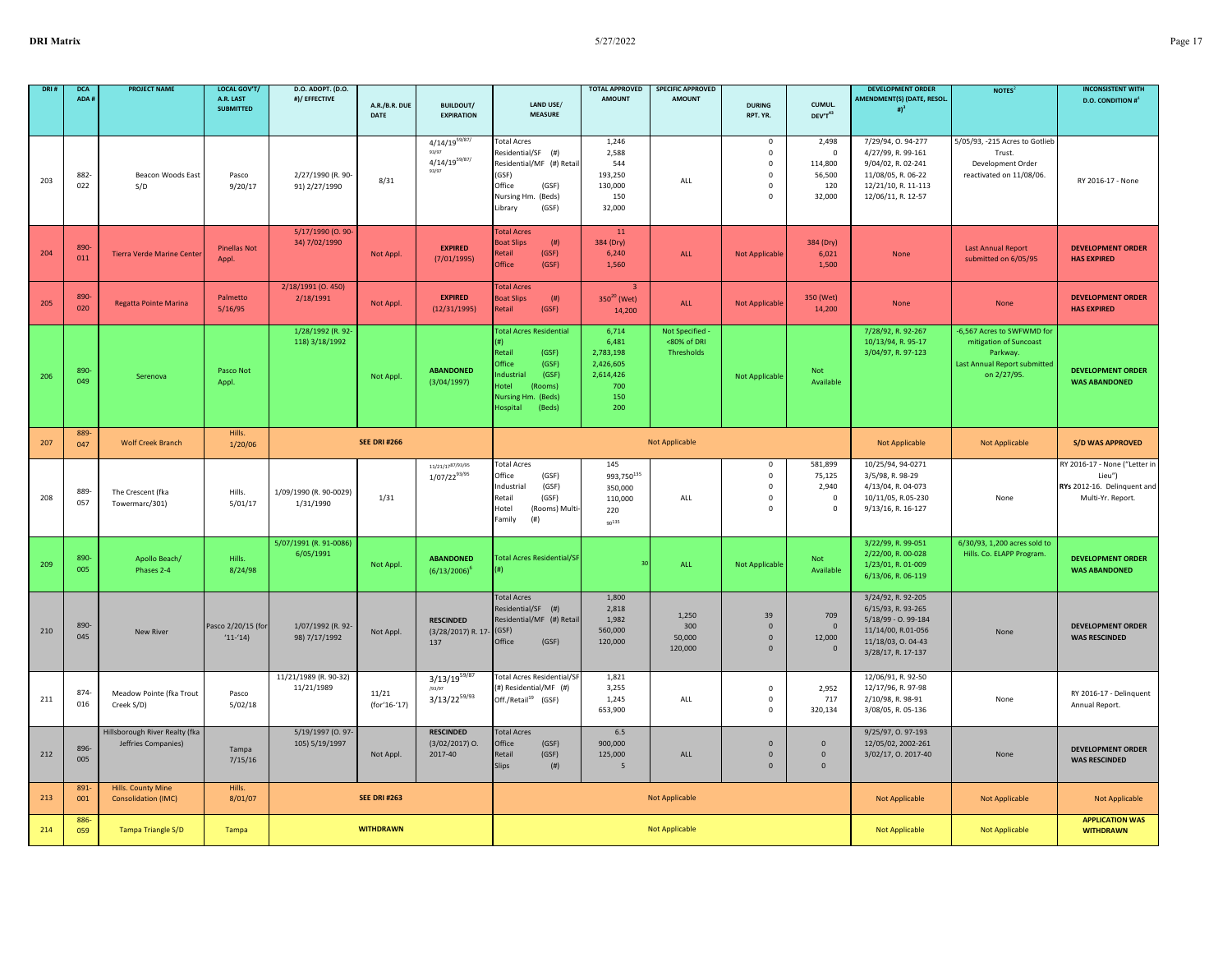| DRI# | <b>DCA</b><br>ADA i | <b>PROJECT NAME</b>                       | <b>LOCAL GOV'T/</b><br>A.R. LAST<br><b>SUBMITTED</b> | D.O. ADOPT. (D.O.<br>#)/ EFFECTIVE                  | A.R./B.R. DUE<br><b>DATE</b> | <b>BUILDOUT/</b><br><b>EXPIRATION</b>                          | LAND USE/<br><b>MEASURE</b>                                                                                                                                                                                                 | <b>TOTAL APPROVED</b><br><b>AMOUNT</b>                                                               | <b>SPECIFIC APPROVED</b><br><b>AMOUNT</b>            | <b>DURING</b><br>RPT. YR.                                                                                           | CUMUL.<br>DEV'T43                                                                           | <b>DEVELOPMENT ORDER</b><br><b>AMENDMENT(S) (DATE, RESOL.</b><br>#) <sup>3</sup>                                                                                                                               | NOTES <sup>2</sup>                                | <b>INCONSISTENT WITH</b><br><b>D.O. CONDITION #</b> <sup>4</sup> |
|------|---------------------|-------------------------------------------|------------------------------------------------------|-----------------------------------------------------|------------------------------|----------------------------------------------------------------|-----------------------------------------------------------------------------------------------------------------------------------------------------------------------------------------------------------------------------|------------------------------------------------------------------------------------------------------|------------------------------------------------------|---------------------------------------------------------------------------------------------------------------------|---------------------------------------------------------------------------------------------|----------------------------------------------------------------------------------------------------------------------------------------------------------------------------------------------------------------|---------------------------------------------------|------------------------------------------------------------------|
|      |                     |                                           |                                                      |                                                     |                              |                                                                |                                                                                                                                                                                                                             |                                                                                                      |                                                      |                                                                                                                     |                                                                                             |                                                                                                                                                                                                                |                                                   |                                                                  |
| 215  | 875<br>004          | <b>Gulfview Square Mall</b><br>S/D        | Pasco<br>2/11/05                                     | 2/04/1992 (R. 92-<br>127) 6/25/1991                 | Not Appl.                    | <b>BUILTOUT</b><br>(9/27/05)                                   | <b>Total Acres</b><br>Reg. Mall<br>(GSF) (GLA)                                                                                                                                                                              | 110<br>1,159,156<br>1,050,000                                                                        | 916,342<br>823,674                                   | N/A N/A                                                                                                             | N/A N/A                                                                                     | 5/04/93, R. 93-215<br>$9/27/05$ , # N/A                                                                                                                                                                        | None                                              | <b>ESSENTIALLY BUILTOUT</b><br><b>AGREEMENT ADOPTED</b>          |
| 216  | 891-<br>036         | University Lakes                          | Manatee<br>3/16/18                                   | 10/28/1993 (R. 93-25)<br>6/01/1992                  | 2/22B<br>(Even)              | 4/11/3364/93/95/<br>96/99/136<br>4/11/3864/93/95/<br>96/99/136 | Total Acres Resid./SFD<br>Resid./SFA<br>(# )<br>Resid./MF<br>(# )<br>Retail/Gnrl.<br>(GSF)<br>Retail/Nghbd (GSF)<br>Retail/Hwy.<br>(GSF)<br>ndustrial<br>(GSF)<br>Office<br>(GSF)<br>Hotel<br>(Rooms)<br>(Beds)<br>Hospital | 4,103<br>2,330<br>88<br>1,671<br>677,506<br>183,235<br>$\Omega$<br>18,603<br>1,021,969<br>620<br>150 | ALL                                                  | 53<br>$\mathsf 0$<br>23<br>$\mathsf 0$<br>$\mathsf 0$<br>$\mathsf 0$<br>$\mathbf 0$<br>12,000<br>122<br>$\mathsf 0$ | 1,546<br>88<br>1,308<br>483,530<br>52,764<br>$\mathbf 0$<br>18,603<br>811,993<br>337<br>120 | 12/21/95, 0.95-44<br>11/19/97, 0.97-61<br>12/16/97, R. 97-81<br>2/22/00, 0.00-45<br>12/18/01, 0.01-60<br>8/26/03, 0.03-35<br>10/19/04, 0.04-59<br>10/16/07, 0.07-72<br>12/06/12, 0. 12-34<br>5/04/17, 0. 17-06 | None                                              | RYs 2016-18 - Biennial.<br>None                                  |
| 217  | 882-<br>001         | Harbour Island S/D                        | Tampa<br>3/14/19                                     | 4/15/1994 (0.94<br>68) 4/18/1994                    | 2/18                         | 7/20/1759/87/98/<br>$104\,$<br>8/11/2159/87/98/<br>104         | <b>Total Acres Residential</b><br>(#) Hotel<br>(Rooms)<br>Office<br>(GSF)<br>(GSF)<br>Retail<br>Athletic Fac.<br>(GSF) Boat<br>(# )<br>ilips<br>(Rms.)<br>Conv.Ctr                                                          | 178<br>4,650<br>550<br>1,000,000<br>240,000 <sup>69</sup><br>30,000<br>500<br>350                    | ALL                                                  | 340<br>$\mathsf 0$<br>$\mathsf 0$<br>$\mathsf 0$<br>$\mathsf 0$<br>$\mathsf 0$<br>$\mathbf 0$                       | 3,083<br>299<br>484.044<br>60,175<br>30,000<br>261<br>$\mathbf 0$                           | 4/24/97, 0.97-88<br>7/16/98, 0.98-158                                                                                                                                                                          | None                                              | RY 2018-19 - None<br>("Letter in Lieu")                          |
| 218  | 891-<br>017         | Gateway North                             | Manatee<br>10/06/17 (for<br>$(15-17)$                | 4/09/1992 (0.92-<br>39) 4/30/1994                   | 8/26B<br>(Odd)               | 5/12/28 <sup>64/93/95/96</sup><br>5/12/3364/93/96/96           | <b>Total Acres</b><br>Residential/SF (#)<br>Residential/MF (#)<br>Residential/TH (#)<br>Office<br>(GSF)<br>Retail<br>(GSF)<br>Office/SC<br>(GSF)                                                                            | 1,070<br>1,685<br>722<br>393<br>960,500<br>445,200<br>397,500                                        | 1,685<br>578<br>265<br>154,500<br>386,000<br>100,000 | 131<br>$\mathsf 0$<br>$\mathsf 0$<br>$\mathsf 0$<br>$\mathbf 0$<br>$\mathbf 0$                                      | 184<br>$\mathbf 0$<br>$\mathbf 0$<br>$^{\circ}$<br>$^{\circ}$<br>$\mathbf 0$                | 2/24/94, 0.93-49<br>8/29/97, 0.97-62<br>8/23/05, 0.05-17<br>8/07/08, 0.08-58<br>12/02/10, 0. 10-44<br>5/05/16, 0. 16-25                                                                                        | None                                              | RYs 2015-17 Biennial -<br>None                                   |
| 219  | N/A                 | <b>Babcock S/D</b>                        | Tampa                                                |                                                     | <b>WITHDRAWN</b>             |                                                                |                                                                                                                                                                                                                             |                                                                                                      | <b>Not Applicable</b>                                |                                                                                                                     |                                                                                             | <b>Not Applicable</b>                                                                                                                                                                                          | <b>Not Applicable</b>                             | <b>APPLICATION WAS</b><br><b>WITHDRAWN</b>                       |
| 220  | 888-<br>025         | <b>GATX Terminal Exp.</b>                 | Tampa                                                |                                                     | <b>WITHDRAWN</b>             |                                                                |                                                                                                                                                                                                                             |                                                                                                      | <b>Not Applicable</b>                                |                                                                                                                     |                                                                                             | Not Applicable                                                                                                                                                                                                 | Not Applicable                                    | <b>APPLICATION WAS</b><br><b>WITHDRAWN</b>                       |
| 221  | 892-<br>008         | Pinellas Co. Criminal<br>Courthouse FQD   | Pinellas 9/19/13<br>(for '11-'12)                    | 10/28/1992<br>(# Not Appl.)<br>11/04/1992           | Not Appl.                    | <b>RESCINDED</b><br>(11/06/2013) FDEO<br>#13-115               | <b>Total Acres</b><br>Jail Expan.<br>(GSF)<br>Beds)<br>Court Expan. (GSF)                                                                                                                                                   | 64<br>2,061,000<br>4,811<br>500,000                                                                  | 1,137,000<br>4,171<br>500,000                        | $\mathbf{0}$<br>$\mathbf 0$<br>$\mathbf{0}$                                                                         | Not Spec. Not<br>Spec. 500,000                                                              | $3/21/94$ , # N/A<br>9/08/03, #N/A<br>11/06/13, FDEO #13-<br>115                                                                                                                                               | None                                              | <b>DEVELOPMENT ORDER</b><br><b>WAS RESCINDED</b>                 |
| 222  | 887<br>051          | Northwest Regional Mall<br>S/D            | Hills.                                               |                                                     | <b>WITHDRAWN</b>             |                                                                |                                                                                                                                                                                                                             |                                                                                                      | Not Applicable                                       |                                                                                                                     |                                                                                             | Not Applicable                                                                                                                                                                                                 | Not Applicable                                    | <b>APPLICATION WAS</b><br><b>WITHDRAWN</b>                       |
| 223  | 892-<br>009         | <b>CITGO Tampa Terminal</b><br>Expansion  | <b>Tampa Not</b><br>Appl.                            | 9/17/1992 (0.92-<br>149) 10/02/1992                 | Not Appl.                    | <b>EXPIRED</b><br>(12/15/1997)                                 | <b>Total Acres</b><br>(Brls) Addty<br>Petro Stor<br>Stor.<br>(Brls) Diesel Stor<br>(Brls) Loading Bays<br>(# )                                                                                                              | 24<br>360,000<br>476<br>80,000<br>$\overline{4}$                                                     | ALL                                                  | $\overline{0}$<br>$\mathbf{0}$<br>$\mathbf 0$<br>$\overline{0}$                                                     | 360,000<br>$\overline{0}$<br>80,000<br>$\overline{4}$                                       | 6/13/96, O. 96-128                                                                                                                                                                                             | <b>Last Annual Report</b><br>submitted on 11/1/97 | <b>DEVELOPMENT ORDER</b><br><b>HAS EXPIRED</b>                   |
| 224  | 888-<br>025         | CFPL (fka GATX)<br>Terminal Expansion S/D | Tampa<br>6/30/17                                     | 2/09/1993 (0.93-<br>10) 2/10/1993                   | 7/01                         | 11/30/2015 <sup>93</sup><br>$3/26/2017^{93}$                   | <b>Total Acres</b><br>Petro Stor.<br>(Brls)<br>Loading Bays<br>(# )                                                                                                                                                         | 33<br>2,040,000<br>$\overline{2}$                                                                    | ALL                                                  | $\mathsf 0$<br>$\mathsf 0$                                                                                          | 240,000<br>$\mathsf 0$                                                                      | None                                                                                                                                                                                                           | None                                              | RY 2016-17 - None                                                |
| 225  | N/A                 | Nu-Gulf S/D                               | Manatee                                              |                                                     | <b>WITHDRAWN</b>             |                                                                |                                                                                                                                                                                                                             |                                                                                                      | Not Applicable                                       |                                                                                                                     |                                                                                             | <b>Not Applicable</b>                                                                                                                                                                                          | Not Applicable                                    | <b>APPLICATION WAS</b><br><b>WITHDRAWN</b>                       |
| 226  | 881<br>021          | Busch Gardens S/D                         | Tampa<br>5/24/22                                     | 9/22/1981 (#72)<br>6/25/1998<br>7/06/1998 (98-0147) | 4/01B<br>(Even)              | 1/01/2290/98/136<br>1/02/2390/98/136                           | <b>Total Acres</b><br>(Rooms) Rides<br>Hotel<br>& Attract.                                                                                                                                                                  | 401.6<br>2,100<br>Unmeasurable                                                                       | ALL                                                  | $\Omega$<br>Unmsrable.                                                                                              | $\overline{0}$<br>Unmsrable.                                                                | 3/25/99, O. 99-66<br>10/02/03, 2003-253                                                                                                                                                                        | None                                              | RYs 2018-20 - Biennial<br>None                                   |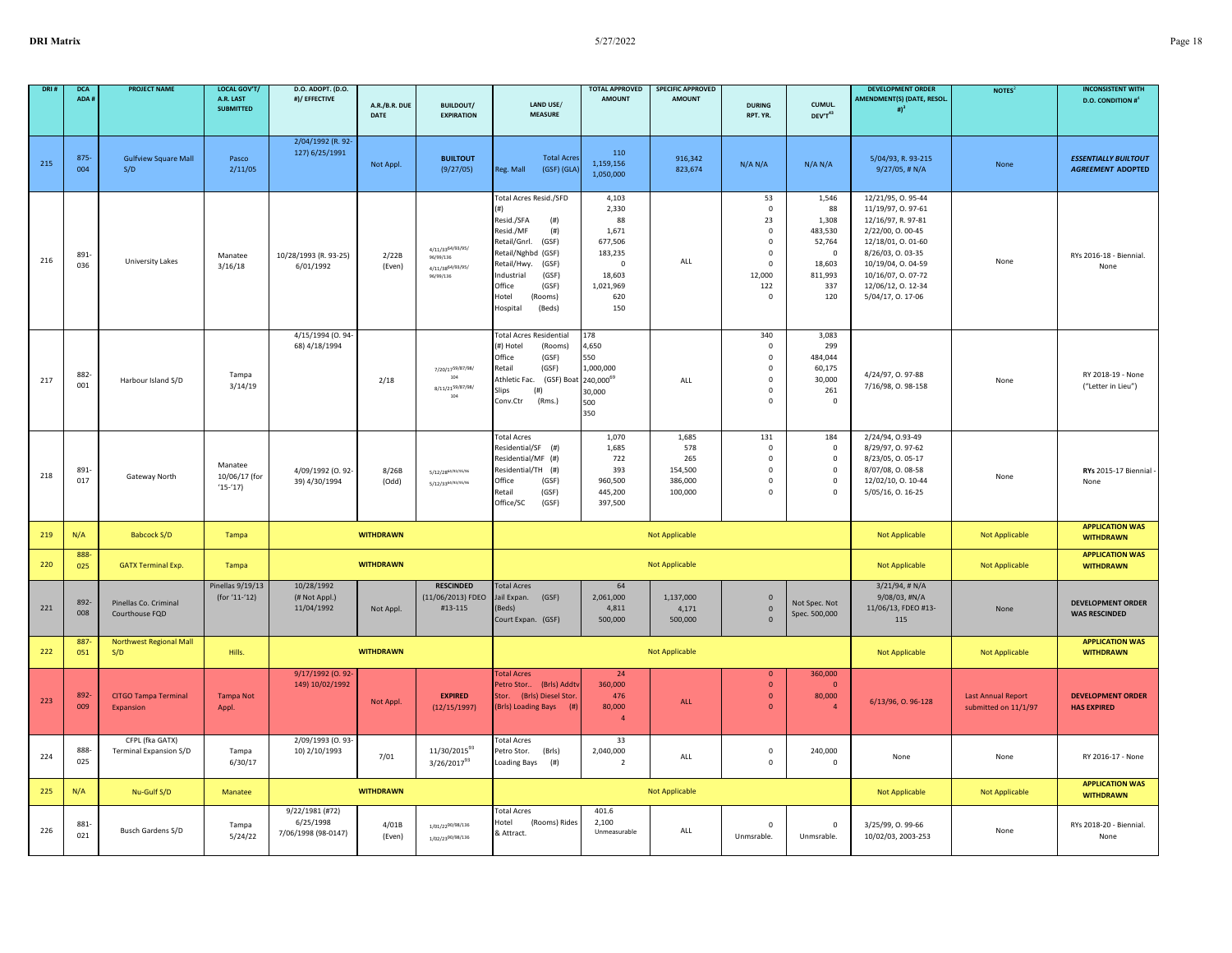| DRI: | <b>DCA</b><br>ADA # | <b>PROJECT NAME</b>                                                | <b>LOCAL GOV'T/</b><br>A.R. LAST<br><b>SUBMITTED</b> | D.O. ADOPT. (D.O.<br>#)/ EFFECTIVE   | A.R./B.R. DUE       | <b>BUILDOUT/</b>                                                 | LAND USE/                                                                                                                                                                                                                                                             | <b>TOTAL APPROVED</b><br><b>AMOUNT</b>                                                                                                   | <b>SPECIFIC APPROVED</b><br><b>AMOUNT</b>                                                                                            | <b>DURING</b>                                                                                                                                                | CUMUL.                                                                                                                                                | <b>DEVELOPMENT ORDER</b><br>AMENDMENT(S) (DATE, RESOL.<br># $)^3$                                                               | NOTES <sup>2</sup>                                      | <b>INCONSISTENT WITH</b><br><b>D.O. CONDITION #</b> <sup>4</sup>                                                                                                      |
|------|---------------------|--------------------------------------------------------------------|------------------------------------------------------|--------------------------------------|---------------------|------------------------------------------------------------------|-----------------------------------------------------------------------------------------------------------------------------------------------------------------------------------------------------------------------------------------------------------------------|------------------------------------------------------------------------------------------------------------------------------------------|--------------------------------------------------------------------------------------------------------------------------------------|--------------------------------------------------------------------------------------------------------------------------------------------------------------|-------------------------------------------------------------------------------------------------------------------------------------------------------|---------------------------------------------------------------------------------------------------------------------------------|---------------------------------------------------------|-----------------------------------------------------------------------------------------------------------------------------------------------------------------------|
|      |                     |                                                                    |                                                      |                                      | <b>DATE</b>         | <b>EXPIRATION</b>                                                | <b>MEASURE</b>                                                                                                                                                                                                                                                        |                                                                                                                                          |                                                                                                                                      | RPT. YR.                                                                                                                                                     | DEV'T43                                                                                                                                               |                                                                                                                                 |                                                         |                                                                                                                                                                       |
| 227  | 885-<br>013         | Fountain Square S/D                                                | Tampa<br>10/15/03                                    | 5/20/1994 (0.94<br>85) 5/20/1994     | Not Appl.           | <b>BUILTOUT</b><br>(12/11/2004)                                  | <b>Total Acres</b><br>Office<br>(GSF)                                                                                                                                                                                                                                 | 118<br>855,100                                                                                                                           | ALL                                                                                                                                  | <b>Not Applicable</b>                                                                                                                                        | Not<br>Available                                                                                                                                      | 12/16/94, 0.94-277<br>12/11/04 - EBOA                                                                                           | None                                                    | <b>ESSENTIALLY BUILTOUT</b><br><b>AGREEMENT ADOPTED</b>                                                                                                               |
| 228  | N/A                 | <b>Charlie Daniels S/D</b>                                         | Pasco                                                |                                      | <b>WITHDRAWN</b>    |                                                                  |                                                                                                                                                                                                                                                                       |                                                                                                                                          | <b>Not Applicable</b>                                                                                                                |                                                                                                                                                              |                                                                                                                                                       | <b>Not Applicable</b>                                                                                                           | <b>Not Applicable</b>                                   | <b>APPLICATION WAS</b><br><b>WITHDRAWN</b>                                                                                                                            |
| 229  | 897-<br>014         | <b>Gulf Coast Factory Shops (aka</b><br><b>Prime Outlet Shops)</b> | Manatee<br>3/10/10                                   | 12/16/1997 (O. 97-78)<br>12/30/1997  | 12/16               | <b>EXPIRED</b><br>(12/16/2006)                                   | <b>Total Acres</b><br>Retail<br>(GSF)                                                                                                                                                                                                                                 | 65.0<br>633,681                                                                                                                          | ALL                                                                                                                                  | $\Omega$                                                                                                                                                     | 513,381                                                                                                                                               | 12/31/98, 0.98-48                                                                                                               | None                                                    | RY 2008-09 - None                                                                                                                                                     |
| 230  | 985<br>051          | Sarasota-Bradenton Airport<br>S/D                                  | Manatee/<br>Sarasota                                 |                                      | <b>SEE DRI #254</b> |                                                                  |                                                                                                                                                                                                                                                                       |                                                                                                                                          | <b>Not Applicable</b>                                                                                                                |                                                                                                                                                              |                                                                                                                                                       | <b>Not Applicable</b>                                                                                                           | Not Applicable                                          | Not Applicable                                                                                                                                                        |
| 231  | 896<br>004          | Phosphogypsum Stack<br>Expansion                                   | Hills.<br>8/02/19                                    | 6/19/1996 (R. 96-<br>161) 11/14/1996 | 6/19                | 12/31/2026<br>12/31/2031                                         | <b>Total Acres</b><br>Mining<br>(Tons)<br>(Ft.)<br>Stack Hgt                                                                                                                                                                                                          | 576<br>480<br>260'                                                                                                                       | ALL                                                                                                                                  | $\mathsf 0$<br>Ongoing                                                                                                                                       | $\mathbf 0$<br>Ongoing                                                                                                                                | 12/11/01, R.01-265                                                                                                              | None                                                    | RY 2018-19- None                                                                                                                                                      |
| 232  | 897<br>009          | ABR                                                                | <b>Tarpon Spring</b><br>11/25/02                     | 6/02/1998 (R. 98<br>20) 7/17/1998    | Not Appl.           | <b>ABANDONED</b><br>(7/20/2004)                                  | <b>Total Acres</b><br>Office<br>(GSF)<br>Retail<br>(GSF)                                                                                                                                                                                                              | 73.8<br>400,000<br>50,000                                                                                                                | ALL                                                                                                                                  | $\mathbf{0}$<br>$\Omega$                                                                                                                                     | $\mathbf 0$<br>$\overline{\mathbf{0}}$                                                                                                                | 11/17/98, R. 98-76<br>4/20/99, R. 99-20<br>7/20/04, R.2004-27                                                                   | None                                                    | <b>DEVELOPMENT ORDER</b><br><b>WAS ABANDONED</b>                                                                                                                      |
| 233  | 898-<br>009         | Connerton                                                          | Pasco 6/28/17 (for<br>$(14-16)$                      | 7/18/2000 (R. 00-<br>252) 9/01/2000  | 9/17E               | $3/02/36^{59/93/}$<br>95/97/99<br>$3/02/47^{59/93/}$<br>95/97/99 | Acres Resid./Retrmnt (#)<br>Residential/SFD (#)<br>Residential/SFD (#)<br>Residential/MF (#) Retail 1,069<br>GSF) Gen. Office<br>(GSF)<br>Gov't Office (GSF) Med.<br>Office (GSF) Industrial<br>(GSF)<br>Hospital<br>(Beds) Nurs<br>Home (Beds) Comm.Coll.<br>(Stud.) | 5,000<br>1,500<br>4,512<br>1,520<br>730,131<br>737,320 <sup>46</sup><br>300,000<br>200,000<br>200.000<br>150<br>100<br>900 <sup>46</sup> | 1,500<br>4,400<br>3,331<br>1.520<br>330,131<br>537,320 <sup>4</sup><br>300,000<br>200,000<br>100,000<br>150<br>100<br>n <sup>4</sup> | $\mathsf 0$<br>802<br>$\mathsf 0$<br>$\mathbf 0$<br>4,490<br>$\mathbf 0$<br>$\mathbf 0$<br>$\mathbf 0$<br>$\mathbf 0$<br>$\Omega$<br>$\mathsf 0$<br>$\Omega$ | $\mathbf 0$<br>1,074<br>$\mathbf 0$<br>$\overline{0}$<br>76,536<br>13,026<br>$\mathbf 0$<br>$\mathbf 0$<br>$^{\circ}$<br>$^{\circ}$<br>50<br>$\Omega$ | 8/12/03, R. 03-224<br>11/18/03, R. 04-42<br>3/22/05, R. 05-155<br>5/09/06, R. 06-223<br>11/08/06, R. 07-40<br>1/13/15, R. 15-74 | 3/22/05 -2,981 ac. to<br>SWFWMD & -55.0 ac.<br>for ROW. | RYs 2014-16 - Biennial.<br>Delinquent and WQ<br>monitoring not Conducted.<br>RY 2013-14 - Letter in Lieu.<br>Delinquent.<br>RY 2012-13 - Delinquent<br>Annual Report. |
| 234  | N/A                 | <b>Pine Level</b>                                                  | Manatee                                              |                                      | <b>WITHDRAWN</b>    |                                                                  |                                                                                                                                                                                                                                                                       |                                                                                                                                          | <b>Not Applicable</b>                                                                                                                |                                                                                                                                                              |                                                                                                                                                       | <b>Not Applicable</b>                                                                                                           | Not Applicable                                          | <b>APPLICATION WAS</b><br><b>WITHDRAWN</b>                                                                                                                            |
| 235  | 876-<br>004         | <b>Mosaic Southeast Tract</b>                                      | Manatee<br>8/01/17                                   | 12/19/2000 (O. 00-<br>49) 3/02/2001  | Not Appl.           | <b>RESCINDED</b><br>(5/24/2018)<br>LDA 17-03                     | <b>Total Acres</b><br>Mining<br>(Acres)                                                                                                                                                                                                                               | 2,611<br>2,217                                                                                                                           | ALL                                                                                                                                  | $\mathbf 0$                                                                                                                                                  | 1,737                                                                                                                                                 | None                                                                                                                            | None                                                    | <b>DEVELOPMENT ORDER</b><br><b>WAS RESCINDED</b>                                                                                                                      |
| 236  | 899-<br>012         | Riviera Dunes                                                      | Palmetto 2/14/18<br>(for '16-'17)                    | 12/20/1999 (0. 665)<br>12/20/1999    | 11/15               | 8/05/2059/93/98/<br>99/136<br>8/07/2059/93/98/<br>99/136         | <b>Total Acres</b><br>Residential/SF (#)<br>Residential/MF (#)<br>Retail/Spclty. (GSF)<br>Med. Office<br>(GSF)<br>Retail/Conv. (GSF) Wet<br>Slips/Public (#) Wet<br>Slips/Prvt (#) Hotel<br>(Rooms) Golf Center<br>GSF)<br>Office<br>(GSF)                            | 205<br>$224^{76}$<br>61976<br>71,65976<br>20.00076<br>3,500<br>$220^{76}$<br>18076<br>$0^{76}$<br>$0^{76}$<br>$\mathsf 0$                | ALL                                                                                                                                  | $\overline{2}$<br>$\mathsf 0$<br>$\mathsf 0$<br>$\mathsf 0$<br>$\mathbf 0$<br>$\mathsf 0$<br>$\mathbf 0$<br>$\mathsf 0$<br>$\mathsf 0$<br>$\mathbf 0$        | 208<br>358<br>9,000<br>$\mathbf 0$<br>3,500<br>220<br>180<br>$\mathbf 0$<br>0<br>0                                                                    | 5/19/03, 0.03-774<br>3/01/04, 0.04-796<br>12/06/04, 0.04-830<br>10/17/05, 0.05-871<br>1/22/08, 0.08-956                         | None                                                    | RY 2016-17 - Letter in Lieu.<br>None.<br>RYs 2013-16 - Delinquent and<br>Multi-Yr. Annual Report                                                                      |
| 237  | N/A                 | I-75/SR 70                                                         | <b>Manatee Not</b><br>Appl.                          |                                      | <b>WITHDRAWN</b>    |                                                                  |                                                                                                                                                                                                                                                                       |                                                                                                                                          | <b>Not Applicable</b>                                                                                                                |                                                                                                                                                              |                                                                                                                                                       | <b>Not Applicable</b>                                                                                                           | Not Applicable                                          | <b>APPLICATION WAS</b><br><b>WITHDRAWN</b>                                                                                                                            |
| 238  | N/A                 | <b>Carrollwood Springs</b>                                         | <b>Hills. Not Appl</b>                               |                                      | <b>WITHDRAWN</b>    |                                                                  |                                                                                                                                                                                                                                                                       |                                                                                                                                          | <b>Not Applicable</b>                                                                                                                |                                                                                                                                                              |                                                                                                                                                       | <b>Not Applicable</b>                                                                                                           | <b>Not Applicable</b>                                   | <b>APPLICATION WAS</b><br><b>WITHDRAWN</b>                                                                                                                            |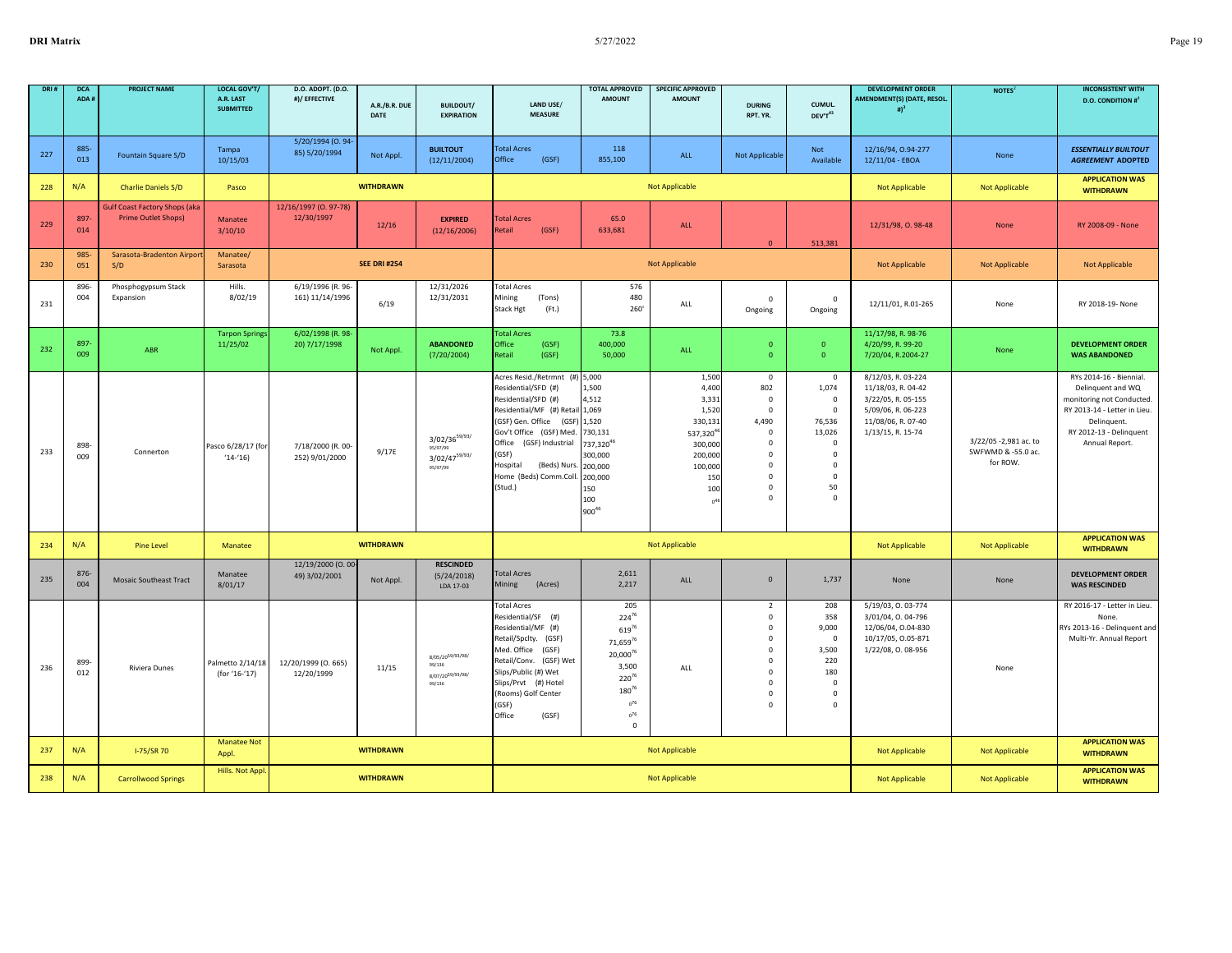|     | <b>DCA</b><br>ADA # | <b>PROJECT NAME</b>                                                             | <b>LOCAL GOV'T/</b><br>A.R. LAST<br><b>SUBMITTED</b> | D.O. ADOPT. (D.O.<br>#)/ EFFECTIVE  | A.R./B.R. DUE<br>DATE | <b>BUILDOUT/</b><br><b>EXPIRATION</b>                                                                       | LAND USE/<br><b>MEASURE</b>                                                                                                                                                              | <b>TOTAL APPROVED</b><br><b>AMOUNT</b>                                                                 | <b>SPECIFIC APPROVED</b><br><b>AMOUNT</b> | <b>DURING</b><br>RPT. YR.                                                                                       | CUMUL.<br>DEV'T43                                                                       | <b>DEVELOPMENT ORDER</b><br>AMENDMENT(S) (DATE, RESOL.<br># $)^3$                                                                              | NOTES <sup>2</sup> | <b>INCONSISTENT WITH</b><br><b>D.O. CONDITION #</b> <sup>4</sup>                                                                                        |
|-----|---------------------|---------------------------------------------------------------------------------|------------------------------------------------------|-------------------------------------|-----------------------|-------------------------------------------------------------------------------------------------------------|------------------------------------------------------------------------------------------------------------------------------------------------------------------------------------------|--------------------------------------------------------------------------------------------------------|-------------------------------------------|-----------------------------------------------------------------------------------------------------------------|-----------------------------------------------------------------------------------------|------------------------------------------------------------------------------------------------------------------------------------------------|--------------------|---------------------------------------------------------------------------------------------------------------------------------------------------------|
| 239 | 889-<br>039         | River Club Park of<br>Commerce                                                  | Manatee 1/26/18<br>(for '16-'17)                     | 12/04/2001 (0. 01-46)<br>12/14/2001 | 11/30                 | 9/13/2364/93/95<br>9/13/2564/93/95                                                                          | <b>Total Acres</b><br>Retail<br>(GSF)<br>Office<br>(GSF)<br>(GSF)<br>Industrial<br>Motel<br>(Rooms)<br>Residential/MF (#)<br>Residential/SF (#)<br>Asstd. Living<br>(# )                 | 249<br>425,000<br>325,000<br>60,000<br>270<br>$500^{67}$<br>$\overline{2}$<br>$\mathbf 0$              | ALL                                       | $\mathsf 0$<br>$\mathsf 0$<br>$\mathbf 0$<br>$\mathbf 0$<br>$\mathbf 0$<br>$\mathbf 0$<br>$\Omega$              | 210,768<br>18,440<br>$\mathbf 0$<br>$\mathbf 0$<br>336<br>$\overline{2}$<br>$\mathbf 0$ | 6/01/06, 0.06-29<br>4/05/07, 0.07-34<br>11/06/14, 0. 14-16                                                                                     | None               | RY 2016-17 - Issue of Medical<br>Office develop- ment still not<br>addressed.<br>RY 2015-16 - Delinquent and<br>development of Medical<br>Office space. |
| 240 | 899-<br>009         | Heritage Harbour (f/k/a<br>Heritage Sound)                                      | Manatee<br>7/21/16                                   | 3/21/2000 (O. 00-<br>19) 3/21/2000  | 3/21<br>(Even)        | 11/20/2464/93/95<br>97/98<br>11/20/26 <sup>64/93</sup> /95<br>7/98                                          | Total Acres Resid./SFD<br>(#)<br>Resid./SFA<br>(# )<br>Resid./MF<br>(#) ACLF<br>(Beds)<br>Retail<br>(GSF)<br>Office<br>(GSF)<br>Hotel<br>(Rooms)<br>Golf<br>(Holes)                      | 2,789<br>2,270<br>1,140<br>1,940103<br>600<br>$788,837^{103}$<br>170,000<br>300<br>45                  | ALL                                       | 168<br>87<br>102<br>$\overline{0}$<br>12,500<br>$\mathbf 0$<br>$\mathbf 0$<br>$\mathbf{0}$                      | 1,668<br>306<br>1,775<br>$\mathbf 0$<br>12,500<br>28,000<br>$\mathbf 0$<br>45           | 6/17/03, 0.03-25<br>3/11/08, 0.08-33<br>6/03/10, 0. 10-47<br>10/06/11, 0. 11-31<br>9/04/14, 0. 14-37<br>5/05/16, 0. 16-16<br>6/24/20, 0. 20-08 | None               | RYs 2016-18 - BIENNIAL.<br>None.                                                                                                                        |
| 241 | 877<br>008          | Harbor Bay                                                                      | Hills. 3/06/18 (for<br>$(15-17)$                     | 3/23/1999 (R. 99-<br>051) 4/02/1999 | 3/23                  | 6/10/2359/87/93/<br>$10/08/25^{59/93/}$<br>95/98                                                            | <b>Total Acres Residential/SF</b><br>(#) Residential/MF (#)<br>Commercial (GSF) Office<br>(GSF) Boat Slips/Wet (#)<br>ALF<br>(Units)                                                     | 1,096<br>1,550<br>700<br>300,000<br>40,000<br>675<br>$\mathbf 0$                                       | ALL                                       | 73<br>$\mathbf 0$<br>$\mathsf 0$<br>$\mathbf 0$<br>$\mathbf 0$<br>$\Omega$                                      | 1,232<br>273<br>93,544<br>6,900<br>407<br>$\mathbf 0$                                   | 1/23/01, R. 01-008<br>10/09/01, R.01-226<br>8/22/02, R. 02-167<br>10/09/07, R. 07-188                                                          | None               | RYs 2015-17 - Late/Multi- Yr.<br>Report Submitted & semi-<br>annual WQ monitoring not<br>provided.                                                      |
| 242 | 800<br>002          | Phosphogypsum Stack System<br>Expansion (fka Cargill<br>Riverview Facility S/D) | Hills.<br>6/27/19                                    | 6/13/2000 (R. 00-<br>111) 7/28/2000 | 6/30                  | 12/31/2037<br>12/31/2042                                                                                    | <b>Total Acres</b><br>Stack Incr.<br>(Ft.)                                                                                                                                               | 250                                                                                                    | ALL                                       | Ongoing                                                                                                         | 238                                                                                     | 10/25/05, R.05-243<br>1/12/10, R. 10-004                                                                                                       | None               | RY 2018-19 - None                                                                                                                                       |
| 243 | 800-<br>009         | Mitchell Ranch Plaza                                                            | Pasco<br>6/12/17                                     | 4/03/2001 (R. 01-<br>182) 6/14/2001 | 6/14B<br>(Even)       | 12/15/2025ww<br>12/15/2029ww                                                                                | <b>Total Acres</b><br>Retail<br>(GSF) Med<br>Office<br>(GSF) Hospital<br>(Beds)<br>Hotel<br>(Rooms)<br>Day Care<br>(GSF)<br>(GSF) ALF<br>Restaurant<br>(Beds)                            | 125<br>370,990<br>212,000<br>375<br>151139<br>5,000<br>8,000<br>140139                                 | ALL                                       | $-27$<br>$\mathbf 0$<br>$\mathsf 0$<br>6<br>$\mathsf 0$<br>$\Omega$                                             | 370,963<br>90,000<br>242<br>$\mathbf 0$<br>$\mathsf 0$<br>$\mathsf 0$                   | 12/17/02, R. 03-65<br>12/06/05, R. 06-38<br>12/21/10, R. 11-114<br>1/08/19, R. 19-71                                                           | None               | RY 2016-17 - Not Yet<br>Reviewed.<br>RYs 2014-16 - Delinquent<br>Biennial Report. Not Yet<br>Reviewed.                                                  |
| 244 | 800-<br>017         | Cypress Creek                                                                   | Pasco<br>6/28/17                                     | 6/18/2002<br>R. 02-181<br>6/18/2002 | 6/18                  | $12/15/20^{59/93}$<br>12/31/2259/93                                                                         | <b>Total Acres</b><br>Retail<br>(GSF)<br>Office<br>(GSF)<br>Residential/MF (#) Hotel<br>(Rooms)                                                                                          | 40<br>$717,005^{71/116}$<br>528,200 <sup>11</sup><br>4641<br>37311                                     | ALL                                       | 150,000<br>$\mathsf 0$<br>$\mathbf 0$<br>80                                                                     | 605,38771<br>172,228<br>464<br>174                                                      | 12/05/06, R. 07-63<br>5/12/09, R. 09-205                                                                                                       | None               | RY 2016-17 - None                                                                                                                                       |
| 245 | 874-<br>031         | <b>Big Bend Transfer</b><br>Company                                             | Hills.<br>3/30/22                                    | 4/11/2002<br>R. 02-061<br>4/11/2002 | 4/11                  | 12/11/2028<br>12/11/2028                                                                                    | <b>Total Acres</b><br>Solid Sulfur Stor. Sulfur<br>Melting Liquid Sulfur Tnk<br>Fuel Oil Tank Caustic<br>Soda Tk Other <sup>42</sup>                                                     | 17.93<br>154,000 SF<br>17,100 SF<br>30,000 Tons<br>12,000 Gals.<br>7,500 Gals.<br>Misc.                | ALL                                       | $\mathbf 0$<br>$\mathbf 0$<br>$\mathbf 0$<br>$\mathbf 0$<br>$\mathbf 0$<br>$\Omega$                             | $\mathsf 0$<br>$\mathbf 0$<br>$\mathsf 0$<br>$\mathsf 0$<br>$\mathsf 0$<br>$\mathbf 0$  | 5/11/04, R. 04-085<br>9/23/08, R. 08-148                                                                                                       | None               | RY 2019-20 - None                                                                                                                                       |
| 246 | 800-<br>018         | <b>Suncoast Crossings</b>                                                       | Pasco<br>8/29/16                                     | 4/24/2001 (R. 01-<br>198) 6/28/2001 | 4/24B<br>(Even)       | 12/31/1859/87/93<br>(Westside BO)<br>12/31/2559/87/93<br>(Eastside BO)<br>$6/28/27^{93}$<br>(DO Expiration) | <b>Total Acres</b><br>Office<br>(GSF)<br>(GSF) Lt.<br>Retail<br>Industrial<br>(GSF)<br>Res./SFD<br>(# )<br>Res./SFA<br>(# )<br>Res./MF<br>(#)<br>Hotel<br>(Rms.)<br>(GSF)<br>Mini-Wrhse. | 689<br>$1,062,935^{125}$<br>$508,134^{125}$<br>21,019<br>551<br>183<br>994125<br>210125<br>$\mathsf 0$ | ALL                                       | $\mathbf 0$<br>$\mathbf 0$<br>$\mathbf 0$<br>$\mathsf 0$<br>$\mathbf{0}$<br>$\mathbf 0$<br>$\Omega$<br>$\Omega$ | 134,749<br>280,635<br>55,583<br>544<br>183<br>344<br>100<br>$\mathbf 0$                 | 7/13/04, R. 04-222<br>1/11/05, R. 05-83<br>1/27/09, R. 09-105<br>4/25/17, R. 17-158<br>1/09/18, R. 18-79                                       | None               | RY 2015-16 - "Letter in<br>Lieu." None.                                                                                                                 |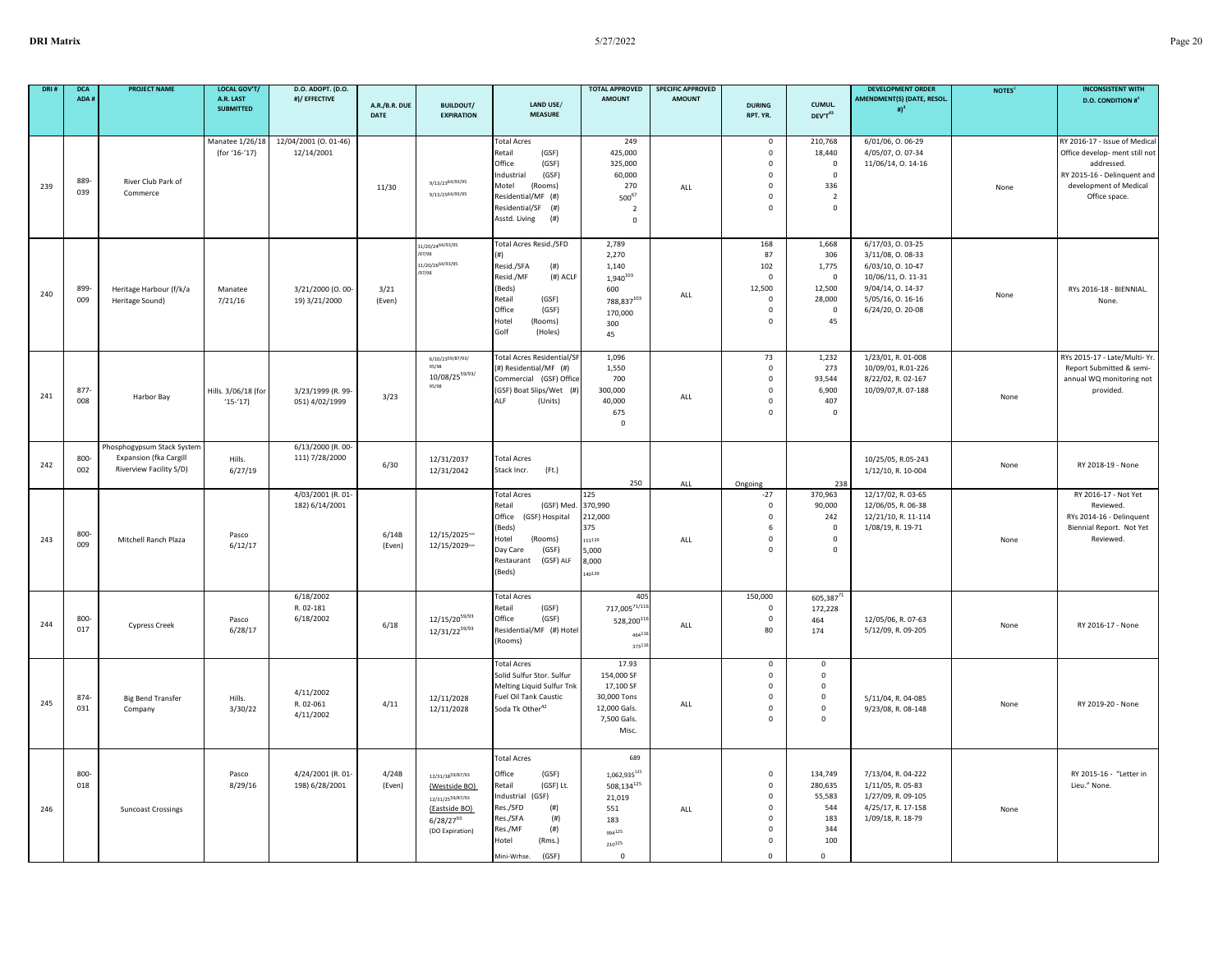| DRI# | <b>DCA</b> | <b>PROJECT NAME</b>                                                                        | <b>LOCAL GOV'T/</b>                                 | D.O. ADOPT. (D.O.                                                                                       |                        |                                                                                                               |                                                                                                                                                  | <b>TOTAL APPROVED</b>                                                                            | <b>SPECIFIC APPROVED</b>                       |                                                                                                             |                                                                                                    | <b>DEVELOPMENT ORDER</b>                                                                                                      | NOTES <sup>2</sup> | <b>INCONSISTENT WITH</b>                     |
|------|------------|--------------------------------------------------------------------------------------------|-----------------------------------------------------|---------------------------------------------------------------------------------------------------------|------------------------|---------------------------------------------------------------------------------------------------------------|--------------------------------------------------------------------------------------------------------------------------------------------------|--------------------------------------------------------------------------------------------------|------------------------------------------------|-------------------------------------------------------------------------------------------------------------|----------------------------------------------------------------------------------------------------|-------------------------------------------------------------------------------------------------------------------------------|--------------------|----------------------------------------------|
|      | ADA#       |                                                                                            | A.R. LAST<br><b>SUBMITTED</b>                       | #)/ EFFECTIVE                                                                                           | A.R./B.R. DUE<br>DATE  | <b>BUILDOUT/</b><br><b>EXPIRATION</b>                                                                         | LAND USE/<br><b>MEASURE</b>                                                                                                                      | <b>AMOUNT</b>                                                                                    | <b>AMOUNT</b>                                  | <b>DURING</b><br>RPT. YR.                                                                                   | CUMUL.<br>DEV'T <sup>43</sup>                                                                      | AMENDMENT(S) (DATE, RESOL.<br># $)^3$                                                                                         |                    | <b>D.O. CONDITION #</b> <sup>4</sup>         |
|      |            |                                                                                            |                                                     |                                                                                                         |                        |                                                                                                               |                                                                                                                                                  |                                                                                                  |                                                |                                                                                                             |                                                                                                    |                                                                                                                               |                    |                                              |
|      |            |                                                                                            |                                                     |                                                                                                         |                        |                                                                                                               | <b>Total Acres</b>                                                                                                                               | 742                                                                                              |                                                |                                                                                                             |                                                                                                    |                                                                                                                               |                    |                                              |
| 247  | 801-       | Long Lake Ranch                                                                            | Pasco                                               | 2/24/2004 (R. 04-                                                                                       | Not Appl.              | <b>RESCINDED</b>                                                                                              | Office<br>(GSF)                                                                                                                                  | 1,716,226                                                                                        | ALL                                            | $\mathbf 0$                                                                                                 | $\mathbf{0}$                                                                                       | 11/25/08, R. 09-46                                                                                                            | None               | <b>DEVELOPMENT ORDER</b>                     |
|      | 001        |                                                                                            | 3/19/18                                             | 106) 5/13/2004                                                                                          |                        | (7/10/2018) R. 18-                                                                                            | Retail<br>(GSF)                                                                                                                                  | 150,000                                                                                          |                                                | $\mathbf 0$                                                                                                 | $\mathbf 0$                                                                                        | 11/17/15, R. 16-26                                                                                                            |                    | <b>WAS RESCINDED</b>                         |
|      |            |                                                                                            |                                                     |                                                                                                         |                        | 221                                                                                                           | Residential/SF (#)<br>Residential/MF (#)                                                                                                         | 1,968 118                                                                                        |                                                | 156<br>52                                                                                                   | 180<br>162                                                                                         | 7/10/18, R. 18-221                                                                                                            |                    |                                              |
|      |            |                                                                                            |                                                     |                                                                                                         |                        |                                                                                                               | Hotel<br>(Rooms)                                                                                                                                 | $300^{118}$<br>220                                                                               |                                                | $\mathbf{0}$                                                                                                | $\mathbf{0}$                                                                                       |                                                                                                                               |                    |                                              |
|      |            |                                                                                            |                                                     |                                                                                                         |                        |                                                                                                               | <b>Fotal Acres Commercial</b>                                                                                                                    | 150                                                                                              |                                                |                                                                                                             |                                                                                                    |                                                                                                                               |                    |                                              |
|      | 801        |                                                                                            | Pasco                                               | 3/28/2006 (R. 06-                                                                                       |                        | <b>ABANDONED</b>                                                                                              | (GSF)<br>(GSF) Office                                                                                                                            | 783,000                                                                                          | 110,000                                        | $\Omega$                                                                                                    | $\bullet$                                                                                          | 7/28/09, R. 09-320                                                                                                            |                    | <b>DEVELOPMENT ORDER</b>                     |
| 248  | 015        | <b>Sunlake Centre</b>                                                                      | 4/22/08                                             | 182)                                                                                                    | Not Appl.              | (4/27/2010)                                                                                                   | Residential/MF (#)                                                                                                                               | 340,000<br>600                                                                                   | 95,000<br>600                                  | $\Omega$<br>$\Omega$                                                                                        | $\overline{0}$<br>$\Omega$                                                                         | 4/27/10, R. 10-232                                                                                                            | None               | <b>WAS ABANDONED</b>                         |
|      |            |                                                                                            |                                                     |                                                                                                         |                        |                                                                                                               |                                                                                                                                                  |                                                                                                  |                                                |                                                                                                             |                                                                                                    |                                                                                                                               |                    |                                              |
|      |            |                                                                                            |                                                     |                                                                                                         |                        |                                                                                                               | <b>Total Acres</b>                                                                                                                               | 995                                                                                              |                                                |                                                                                                             |                                                                                                    |                                                                                                                               |                    |                                              |
|      |            |                                                                                            |                                                     |                                                                                                         |                        |                                                                                                               | (GSF)<br>Industrial                                                                                                                              | 3,742,220                                                                                        |                                                | $\mathbf 0$                                                                                                 | 1,256,206                                                                                          |                                                                                                                               |                    |                                              |
| 249  | 801        | South Shore Corporate                                                                      | Hills. 3/03/17 (for                                 | 6/12/2002 (R. 02-                                                                                       | Not Appl.              | 12/31/3193/95/                                                                                                | Office<br>(GSF)                                                                                                                                  | 556,000                                                                                          | ALL                                            | $\mathsf 0$                                                                                                 | $\mathsf 0$                                                                                        | 3/08/05, R. 05-060                                                                                                            | None               | RY 2015-16 - Delinquent                      |
|      | 012        | Park                                                                                       | $(15-16)$                                           | 104) 6/12/2002                                                                                          |                        | 97/98/136<br>12/31/3393/95/                                                                                   | Commercial (GSF)                                                                                                                                 | 315,000                                                                                          |                                                | $\mathsf 0$                                                                                                 | 2,794                                                                                              | 1/23/07, R. 07-023                                                                                                            |                    | Annual Report.                               |
|      |            |                                                                                            |                                                     |                                                                                                         |                        | 97/98/136                                                                                                     | Residential/MF (#)<br>Residential/SF (#)                                                                                                         | 619101                                                                                           |                                                | 22<br>131                                                                                                   | 120<br>510                                                                                         | 2/12/19, R. 19-031<br>4/09/19, R. 19-054                                                                                      |                    |                                              |
|      |            |                                                                                            |                                                     |                                                                                                         |                        |                                                                                                               | (Rooms)<br>Hotel                                                                                                                                 | 904101<br>150                                                                                    |                                                | $\mathbf 0$                                                                                                 | $\mathbf{0}$                                                                                       |                                                                                                                               |                    |                                              |
|      |            |                                                                                            |                                                     |                                                                                                         |                        |                                                                                                               | College (Students)                                                                                                                               | 2,800                                                                                            |                                                | $\mathsf 0$                                                                                                 | 500                                                                                                |                                                                                                                               |                    |                                              |
|      |            |                                                                                            |                                                     |                                                                                                         |                        |                                                                                                               | <b>Total Acres</b>                                                                                                                               | 44                                                                                               |                                                |                                                                                                             |                                                                                                    |                                                                                                                               |                    |                                              |
|      |            |                                                                                            |                                                     |                                                                                                         |                        |                                                                                                               | Office<br>(Sq. Ft.)                                                                                                                              | 1,000,000                                                                                        | 825,000                                        | $\mathbf 0$                                                                                                 | 125,575                                                                                            |                                                                                                                               |                    | RYs 2018-20 - Letter in                      |
| 250  | 801        | Independence Park                                                                          | Tampa                                               | 10/10/2002                                                                                              | 7/01B                  | $12/31/25^{90/93}$                                                                                            | Hotel <sup>72</sup><br>(Rooms)                                                                                                                   | $\mathbf 0$                                                                                      | $\mathbf 0$                                    | 0                                                                                                           | $\mathbf 0$                                                                                        | 10/24/06, 2006-274                                                                                                            | None               | Lieu. Multi-Yr. Rpt.                         |
|      | 018        |                                                                                            | 3/03/20 (for                                        | $0.2002 - 223$                                                                                          | (Even)                 | $12/31/35^{93}$                                                                                               | Res./Condos <sup>72</sup> (#)                                                                                                                    | $\Omega$                                                                                         | $\Omega$                                       | $\mathbf 0$                                                                                                 | $\mathbf 0$                                                                                        |                                                                                                                               |                    | RY 2017-18 - Not                             |
|      |            |                                                                                            | $(18-20)$                                           | 11/30/2002                                                                                              |                        |                                                                                                               | Res./Apts. <sup>72</sup><br>(# )<br>Med.Office (Sq.Ft.)                                                                                          | $\mathbf 0$<br>$\Omega$                                                                          | $\mathbf 0$<br>$\Omega$                        | $\mathbf 0$<br>$\mathbf 0$                                                                                  | $\mathbf 0$<br>$\Omega$                                                                            |                                                                                                                               |                    | Submitted                                    |
|      |            |                                                                                            |                                                     |                                                                                                         |                        |                                                                                                               | Adult Educ (Sq.Ft.)                                                                                                                              | $\mathbf 0$                                                                                      | $\mathbf 0$                                    | 0                                                                                                           | $\mathbf 0$                                                                                        |                                                                                                                               |                    |                                              |
|      |            |                                                                                            |                                                     | 1/15/2009                                                                                               |                        |                                                                                                               |                                                                                                                                                  |                                                                                                  |                                                |                                                                                                             |                                                                                                    |                                                                                                                               |                    |                                              |
| 251  | N/A        | Addition/Altman Tract                                                                      | 7/30/20                                             |                                                                                                         | 7/31                   |                                                                                                               | <b>Total Acres Mine Acres</b>                                                                                                                    | 1,519                                                                                            | ALL                                            |                                                                                                             |                                                                                                    | None                                                                                                                          | None               | RY 2019-20 - None                            |
|      |            |                                                                                            |                                                     |                                                                                                         |                        |                                                                                                               |                                                                                                                                                  |                                                                                                  |                                                |                                                                                                             |                                                                                                    |                                                                                                                               |                    |                                              |
|      |            |                                                                                            |                                                     |                                                                                                         |                        |                                                                                                               | <b>Jameson Tract)</b>                                                                                                                            |                                                                                                  |                                                |                                                                                                             |                                                                                                    |                                                                                                                               |                    |                                              |
|      |            |                                                                                            |                                                     |                                                                                                         |                        |                                                                                                               | (NE Tract)                                                                                                                                       |                                                                                                  |                                                |                                                                                                             |                                                                                                    |                                                                                                                               |                    | RY 2019-20 - None                            |
|      |            |                                                                                            |                                                     |                                                                                                         |                        |                                                                                                               |                                                                                                                                                  |                                                                                                  |                                                |                                                                                                             |                                                                                                    |                                                                                                                               |                    |                                              |
|      |            |                                                                                            |                                                     |                                                                                                         |                        |                                                                                                               |                                                                                                                                                  | (5,052)                                                                                          |                                                | (9)                                                                                                         | (4,698)                                                                                            |                                                                                                                               |                    |                                              |
|      |            |                                                                                            |                                                     |                                                                                                         |                        |                                                                                                               | <b>Total Acres</b>                                                                                                                               | 510                                                                                              |                                                |                                                                                                             |                                                                                                    |                                                                                                                               |                    |                                              |
|      |            |                                                                                            |                                                     |                                                                                                         |                        |                                                                                                               | Reg. Mall<br>(GSF)                                                                                                                               | 1,525,00082                                                                                      | 1,200,000 <sup>82</sup>                        | $\mathbf{0}$                                                                                                | $\mathbf{0}$                                                                                       |                                                                                                                               |                    |                                              |
| 252  | N/A        | Cypress Creek Town                                                                         | Pasco                                               | 4/26/2005                                                                                               | 4/26B                  | <b>RESCINDED</b>                                                                                              | Retail Center (GSF)                                                                                                                              | 600,000                                                                                          | 600,000                                        | $\mathbf 0$                                                                                                 | $\mathbf{0}$                                                                                       | 5/13/08, R. 08-217                                                                                                            | None               | <b>DEVELOPMENT ORDER</b>                     |
|      |            |                                                                                            |                                                     |                                                                                                         |                        |                                                                                                               |                                                                                                                                                  |                                                                                                  |                                                |                                                                                                             |                                                                                                    |                                                                                                                               |                    |                                              |
|      |            |                                                                                            |                                                     |                                                                                                         |                        |                                                                                                               | Residential/MF (#)                                                                                                                               | 630                                                                                              | 230                                            | $\mathbf{0}$                                                                                                | $\Omega$                                                                                           |                                                                                                                               |                    |                                              |
|      |            |                                                                                            |                                                     |                                                                                                         |                        |                                                                                                               | Hotel<br>(Rooms)                                                                                                                                 | 700                                                                                              | 350                                            | $\mathbf 0$                                                                                                 | $\mathbf 0$                                                                                        |                                                                                                                               |                    |                                              |
|      |            |                                                                                            |                                                     |                                                                                                         |                        |                                                                                                               | Movie Thtr. (Seats)                                                                                                                              | n82                                                                                              | $0^{82}$                                       | $\mathbf{0}$                                                                                                | $\Omega$                                                                                           |                                                                                                                               |                    |                                              |
|      |            |                                                                                            |                                                     |                                                                                                         |                        |                                                                                                               | <b>Total Acres</b>                                                                                                                               | 182.8                                                                                            |                                                |                                                                                                             |                                                                                                    |                                                                                                                               |                    |                                              |
| 253  | N/A        | The Grove at Wesley Chapel                                                                 | Pasco                                               | 3/22/2005                                                                                               | 5/27B                  | <b>RESCINDED</b>                                                                                              | Commercial (GSF)                                                                                                                                 | 761,295137                                                                                       | ALL                                            | 12,546                                                                                                      | 401,452                                                                                            | 3/13/07, R. 07-152                                                                                                            | None               | <b>DEVELOPMENT ORDER</b>                     |
|      |            |                                                                                            |                                                     |                                                                                                         |                        |                                                                                                               |                                                                                                                                                  |                                                                                                  |                                                |                                                                                                             |                                                                                                    |                                                                                                                               |                    |                                              |
|      |            |                                                                                            |                                                     |                                                                                                         |                        |                                                                                                               | (Rooms)<br>Hotel                                                                                                                                 | $110^{137}$                                                                                      |                                                | $\mathbf{0}$                                                                                                | $\mathbf 0$                                                                                        |                                                                                                                               |                    |                                              |
|      |            |                                                                                            |                                                     |                                                                                                         |                        |                                                                                                               | <b>AIRPORT PRCL</b>                                                                                                                              |                                                                                                  |                                                |                                                                                                             |                                                                                                    |                                                                                                                               |                    |                                              |
|      |            |                                                                                            |                                                     |                                                                                                         |                        |                                                                                                               | Runway14/32 (LF)                                                                                                                                 | 9,503                                                                                            | 9,503                                          | $\mathbf 0$                                                                                                 | 7,003                                                                                              |                                                                                                                               |                    |                                              |
|      |            |                                                                                            |                                                     |                                                                                                         |                        |                                                                                                               | Terminal<br>(SF)                                                                                                                                 | 480,000                                                                                          | 305,000                                        | 0                                                                                                           | 305,000                                                                                            |                                                                                                                               |                    |                                              |
|      |            |                                                                                            |                                                     |                                                                                                         |                        |                                                                                                               | Comm. Enplnmts.(#)                                                                                                                               |                                                                                                  |                                                |                                                                                                             |                                                                                                    |                                                                                                                               |                    |                                              |
|      |            |                                                                                            |                                                     |                                                                                                         |                        | 6/18/1864/97/104                                                                                              | Gen. Hangars<br>(# )                                                                                                                             | 445                                                                                              | 445                                            | $\mathbf 0$                                                                                                 | 228                                                                                                |                                                                                                                               |                    |                                              |
| 251  | N/A        | Four Corners Mine<br>Four Corners Mine<br>Addition/Phase 2<br>Center<br>(fka Oakley Plaza) | Manatee<br>Manatee<br>7/30/20<br>6/01/17<br>8/31/17 | 0.08-32 3/01/09<br>11/21/2002<br>0.02-58 12/16/2002<br>R. 05-188<br>5/11/2005<br>R. 05-156<br>5/27/2005 | 7/31<br>(Odd)<br>(Odd) | 12/31/24<br>12/31/24<br>$12/31/21^{64}$<br>$12/31/32^{64}$<br>102<br>(11/27/2018) R. 19-53 Theatre<br>Phase 1 | <b>Total Acres Mine Acres</b><br>(2/19/2019) R. 19- Hwy. Comm. (GSF)<br>Office<br>(GSF)<br>(Seats)<br>Residential/MF (#)<br>General Ops.<br>(# ) | 2,048<br>11,157<br>9,958<br>(4,906)<br>96,000<br>420,000<br>2,738<br>300<br>1,274,000<br>256,273 | ALL<br>96,000<br>120,000<br>930,000<br>202,536 | 144<br>42<br>(33)<br>$\mathbf 0$<br>$\mathbf 0$<br>$\mathbf 0$<br>$\mathbf 0$<br>$\mathbf 0$<br>$\mathbf 0$ | 1,160<br>8,096<br>(3, 398)<br>16,898<br>$\mathbf{0}$<br>2,738<br>$\mathbf{0}$<br>593,830<br>89,070 | 9/27/05, 0.05-42<br>8/07/08, 0.08-16<br>12/15/09, R. 10-100<br>11/18/14, R. 15-36<br>2/10/09, R. 09-116<br>11/27/18, R. 19-53 | Not Applicable     | <b>WAS RESCINDED</b><br><b>WAS RESCINDED</b> |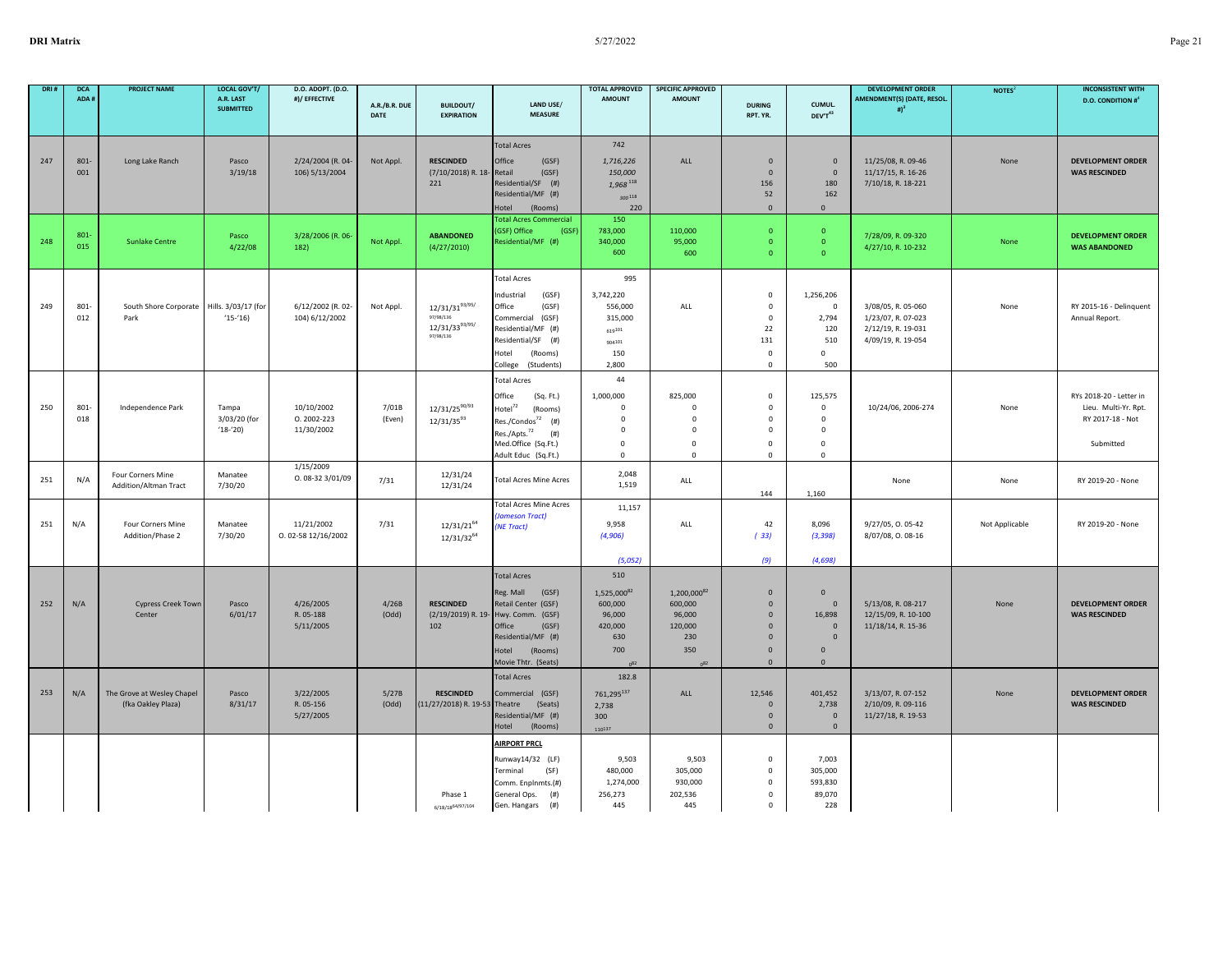| DRI# | <b>DCA</b><br>ADA # | <b>PROJECT NAME</b>                             | LOCAL GOV'T/<br>A.R. LAST<br><b>SUBMITTED</b> | D.O. ADOPT. (D.O.<br>#)/ EFFECTIVE  | A.R./B.R. DUE                       | <b>BUILDOUT/</b>                                                            | LAND USE/                                                                                                                                                                                                                                                                                                                                                                             | <b>TOTAL APPROVED</b><br><b>AMOUNT</b>                                                                                                                                                                | <b>SPECIFIC APPROVED</b><br><b>AMOUNT</b>                     | <b>DURING</b>                                                                                                                                                                                                                   | CUMUL.                                                                                                                                                                                                                                 | <b>DEVELOPMENT ORDER</b><br>AMENDMENT(S) (DATE, RESOL.                                                                            | NOTES <sup>2</sup> | <b>INCONSISTENT WITH</b><br><b>D.O. CONDITION #</b> <sup>4</sup>                       |
|------|---------------------|-------------------------------------------------|-----------------------------------------------|-------------------------------------|-------------------------------------|-----------------------------------------------------------------------------|---------------------------------------------------------------------------------------------------------------------------------------------------------------------------------------------------------------------------------------------------------------------------------------------------------------------------------------------------------------------------------------|-------------------------------------------------------------------------------------------------------------------------------------------------------------------------------------------------------|---------------------------------------------------------------|---------------------------------------------------------------------------------------------------------------------------------------------------------------------------------------------------------------------------------|----------------------------------------------------------------------------------------------------------------------------------------------------------------------------------------------------------------------------------------|-----------------------------------------------------------------------------------------------------------------------------------|--------------------|----------------------------------------------------------------------------------------|
|      |                     |                                                 |                                               |                                     | DATE                                | <b>EXPIRATION</b>                                                           | <b>MEASURE</b>                                                                                                                                                                                                                                                                                                                                                                        |                                                                                                                                                                                                       |                                                               | RPT. YR.                                                                                                                                                                                                                        | DEV'T43                                                                                                                                                                                                                                | # $)^3$                                                                                                                           |                    |                                                                                        |
| 254  | N/A                 | Sarasota-Bradenton<br>International Airport S/D | Manatee/<br>Sarasota<br>7/15/19               | 1/11/2005<br>$0.04-34$<br>1/15/2005 | 7/16                                | Phase 2<br>6/26/22 <sup>64/97</sup> /104<br>Expiration<br>$8/27/22^{64/97}$ | Parking Gar.<br>(Sp)<br>Maint. Fac.<br>(SF)<br><b>OUTPARCELS</b><br>(COMBINED)<br>(SF)<br>Commercial                                                                                                                                                                                                                                                                                  | 800<br>62,000<br>82,324                                                                                                                                                                               | $\mathbf 0$<br>62,000<br>82,324                               | $\mathbf 0$<br>$\mathbf 0$<br>$\mathbf 0$                                                                                                                                                                                       | $\mathsf{O}$<br>$\mathsf{O}$<br>57,324                                                                                                                                                                                                 | 5/24/05, 0.05-35<br>9/18/17, 0. 17-07                                                                                             | None               | RY 2018-19 - None                                                                      |
|      |                     |                                                 |                                               |                                     |                                     |                                                                             | (SF)<br>Industrial<br>Office<br>(SF)<br>(SF)<br>Restaurant<br>Hotel<br>(Rooms)                                                                                                                                                                                                                                                                                                        | 378,447<br>240,000<br>20,000<br>400                                                                                                                                                                   | 378,447<br>220,000<br>20,000<br>400                           | Not Spec.<br>$^{\circ}$<br>$\mathbf 0$<br>$\mathbf 0$                                                                                                                                                                           | 168,447<br>20,000<br>$\Omega$<br>108                                                                                                                                                                                                   |                                                                                                                                   |                    |                                                                                        |
| 255  | N/A                 | <b>Bexley Ranch</b>                             | Pasco<br>7/24/14                              | 3/28/2006<br>Res. 06-181 TBD        | Not Appl.                           | <b>RESCINDED</b><br>(4/21/2015) R. 15-<br>131                               | <b>Total Acres</b><br>Residential/SF (#)<br>Residential/MF (#)<br>Commercial (GSF)<br>Office<br>(GSF)<br>Schools<br>(# )                                                                                                                                                                                                                                                              | 6,872<br>6,000<br>1.000<br>294,721<br>537,200                                                                                                                                                         | 4,930<br>600<br>203,221<br>537,200<br>$\overline{\mathbf{3}}$ | N/A                                                                                                                                                                                                                             | N/A                                                                                                                                                                                                                                    | 3/25/08, R. 08-177                                                                                                                | None               | <b>DEVELOPMENT ORDER</b><br><b>WAS RESCINDED</b>                                       |
| 256  | N/A                 | Northwest Sector                                | Manatee<br>9/20/16                            | 11/01/07<br>$0.07 - 68$<br>12/04/07 | 9/09B<br>(Even)                     | 3/18/2487/90/93/<br>95/96/97/99<br>3/18/2893/95/96/<br>97/99                | <b>Total Acres Residential/SF</b><br>(#) Residential/MF (#)<br>Commercial (GSF)<br>Office<br>(GSF)                                                                                                                                                                                                                                                                                    | 1,519<br>3,833<br>689<br>200,000<br>105,000                                                                                                                                                           | 2,411<br>689<br>200,000<br>105,000                            | 530<br>336<br>$\mathsf 0$<br>100,000                                                                                                                                                                                            | 1,557<br>336<br>$\mathsf 0$                                                                                                                                                                                                            | 8/06/13, 0. 13-24<br>11/02/17, 0. 17-32                                                                                           | None               | RYs 2014-16 - Biennial.<br>None.                                                       |
| 257  | N/A                 | Pasco Town Centre                               | Pasco                                         |                                     | <b>WITHDRAWN (ADMINISTRATIVELY)</b> |                                                                             | <b>Total Acres</b><br>Residential/SF (#)<br>Residential/MF (#)<br>Commercial (GSF)<br>Office<br>(GSF)<br>Lt. Industrial<br>(# )<br>Hotel<br>(GSF)                                                                                                                                                                                                                                     | 945<br>150<br>1,600<br>2,000,000<br>1,700,000<br>1,700,000<br>640                                                                                                                                     | None                                                          |                                                                                                                                                                                                                                 | $\mathbf 0$<br>Not Applicable                                                                                                                                                                                                          | Not Applicable                                                                                                                    | Not Applicable     | <b>APPLICATION WAS</b><br><b>WITHDRAWN</b>                                             |
| 258  | N/A                 | <b>Epperson Ranch</b>                           | Pasco<br>1/11/13                              | 11/05/08<br>R. 09-38<br>1/17/09     | Not Appl.                           | <b>ABANDONED</b><br>(11/05/2014)                                            | <b>Total Acres</b><br>(# )<br>Res./SF<br>Res./SF <sup>85</sup><br>(# )<br>Res./MF<br>(# )<br>Commercial<br>(GSF)<br>Office<br>(GSF)<br>Motel<br>(Rooms)<br>Schools<br>(# )                                                                                                                                                                                                            | 1,742<br>2,529<br>1,17685<br>200<br>209,000<br>50,000<br>100                                                                                                                                          | ALL                                                           | $\overline{0}$<br>$\mathbf{0}$<br>$\mathbf{0}$<br>$\overline{0}$<br>$\Omega$<br>$\Omega$<br>$\overline{0}$                                                                                                                      | $\mathbf{0}$<br>$\mathbf{0}$<br>$\mathbf{0}$<br>$\overline{0}$<br>$\Omega$<br>$\mathbf{o}$<br>$\mathbf{0}$                                                                                                                             | 11/02/14, R. 15-27                                                                                                                | None               | <b>DEVELOPMENT ORDER</b><br><b>WAS ABANDONED</b>                                       |
| 259  | N/A                 | Lake Hutto                                      | Hills. 5/16/16 (for<br>$(14-15)$              | 12/05/2006<br>Res. 06-271           | 12/5B<br>(Odd)                      | 7/21/202797/98<br>7/21/202997/98                                            | <b>Total Acres</b><br>Res./SFD<br>(# )<br>(# )<br>Res./SFA<br>(# )<br>Res./MF<br>Retail/TownCtr.(SF)<br>Retail/Vill.Ctr. (SF)<br>Office-Genrl (GSF)<br>Office-Med. (GSF) Mini<br>Warhse (GSF) Schools<br>(#) Day Care (Student)<br>Fitness<br>(GSF)<br>Private Sch.(Studnt)<br>ACLF<br>(Beds)<br>Tnhms/Condos (#)<br>Sr. Hsng Attach (#)<br>Sr. Hsng. Detach (#)<br>Cong. Care (Beds) | 1,139<br>1,563<br>724126<br>260126<br>173,652126<br>5,000<br>279,000<br>36,000<br>111,000126<br>2<br>$160^{126}$<br>$\mathbf 0$<br>$\Omega$<br>$\mathbf 0$<br>$\mathbf 0$<br>$\pmb{0}$<br>$\mathbf 0$ | ALL                                                           | 181<br>$\overline{0}$<br>$\mathbf 0$<br>$\Omega$<br>$\mathsf 0$<br>$\mathsf{o}\,$<br>0<br>0<br>$\mathsf 0$<br>$\mathbf 0$<br>$\mathbf 0$<br>$\mathbf 0$<br>$\Omega$<br>$\mathbf 0$<br>$\mathbf 0$<br>$\mathbf 0$<br>$\mathsf 0$ | 677<br>48<br>$\mathbf 0$<br>15,200<br>$\overline{0}$<br>113,000<br>$\overline{0}$<br>$\mathbf{0}$<br>$\overline{2}$<br>$\mathbf 0$<br>$\Omega$<br>$\mathbf 0$<br>$\mathbf 0$<br>$\mathbf 0$<br>$\mathbf 0$<br>$\pmb{0}$<br>$\mathbf 0$ | 1/10/12, R. 12-007<br>7/22/14, R. 14-097<br>6/09/15, R. 15-096<br>1/12/16, R. 16-008<br>11/03/16, R. 16-163<br>4/10/18, R. 18-032 | None               | RY 2014-15 - Delinquent<br>Annual Report.<br>RY 2013-14 - Delinquent<br>Annual Report. |
|      |                     |                                                 |                                               |                                     |                                     |                                                                             | <b>Total Acres</b><br>Res./SF<br>(# )<br>Res./SF Retrmnt (#)<br>Res./MF<br>(# )<br>Retail<br>(GSF)                                                                                                                                                                                                                                                                                    | 5,142<br>$4,447^{100}$<br>2,500<br>4,526<br>3,180,800                                                                                                                                                 | $4,447^{100}$<br>2,500<br>3,526<br>2,720,800                  | $\mathsf 0$<br>$\mathsf 0$<br>$\mathbf 0$<br>4,462                                                                                                                                                                              | $\mathbf 0$<br>$\mathsf 0$<br>$\mathsf 0$<br>776,847                                                                                                                                                                                   | 10/09/07, R. 08-06<br>9/07/10, R. 10-376<br>9/21/10, R. 10-399<br>10/23/12, R. 13-29<br>6/11/13, R. 13-245<br>1/14/14, R. 14-66   |                    | RYs 2013-15 - Biennial.                                                                |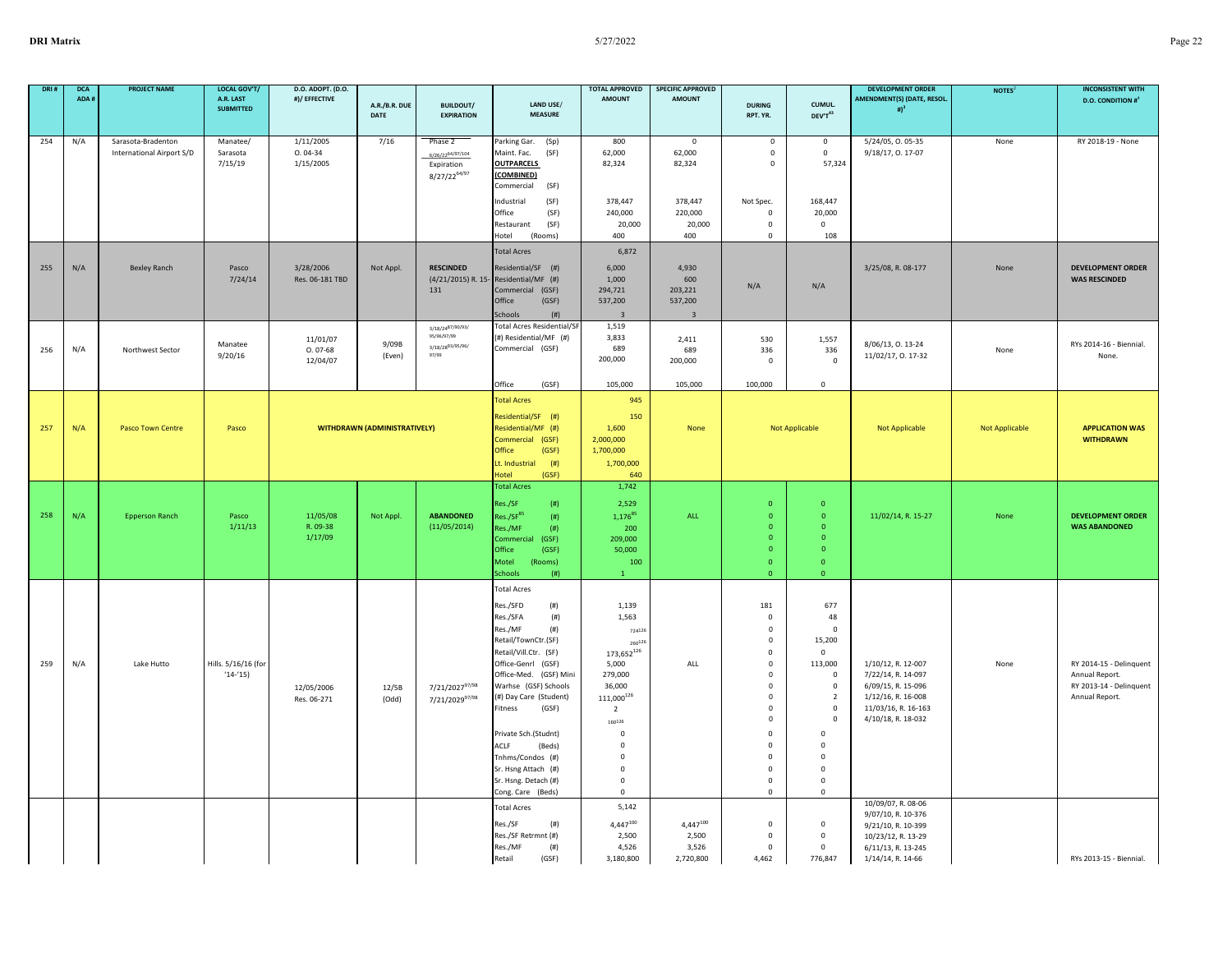| DRI# | <b>DCA</b><br>ADA # | <b>PROJECT NAME</b>                           | LOCAL GOV'T/<br>A.R. LAST<br><b>SUBMITTED</b> | D.O. ADOPT. (D.O.<br>#)/ EFFECTIVE | A.R./B.R. DUE<br>DATE | <b>BUILDOUT/</b><br><b>EXPIRATION</b>                                            | LAND USE/<br><b>MEASURE</b>                                                                                                                                                                                                                                | <b>TOTAL APPROVED</b><br><b>AMOUNT</b>                                                                                                  | <b>SPECIFIC APPROVED</b><br><b>AMOUNT</b>                                                                                                                 | <b>DURING</b><br>RPT. YR.                                                                                                                                                | CUMUL.<br>DEV'T43                                                                                                                                                | <b>DEVELOPMENT ORDER</b><br><b>AMENDMENT(S) (DATE, RESOL</b><br># $)^3$                                                           | NOTES <sup>2</sup>    | <b>INCONSISTENT WITH</b><br><b>D.O. CONDITION #</b>                                                                                              |
|------|---------------------|-----------------------------------------------|-----------------------------------------------|------------------------------------|-----------------------|----------------------------------------------------------------------------------|------------------------------------------------------------------------------------------------------------------------------------------------------------------------------------------------------------------------------------------------------------|-----------------------------------------------------------------------------------------------------------------------------------------|-----------------------------------------------------------------------------------------------------------------------------------------------------------|--------------------------------------------------------------------------------------------------------------------------------------------------------------------------|------------------------------------------------------------------------------------------------------------------------------------------------------------------|-----------------------------------------------------------------------------------------------------------------------------------|-----------------------|--------------------------------------------------------------------------------------------------------------------------------------------------|
| 260  | N/A                 | Wiregrass Ranch                               | Pasco 12/08/15<br>(for '13-'15)               | 7/17/2007<br>Res. 07-291           | 10/09B<br>(Odd)       | 10/29/2031<br>10/29/2035                                                         | Office<br>(GSF)<br>Lt. Industrial (GSF)<br>Hospital<br>(Beds)<br>Med.Office<br>(GSF) Hotel<br>(Rms.)<br>Attraction/RF (GSF)<br>Comm.College (#)<br>Schools<br>(# )<br>Golf<br>(Holes)<br>University<br>(# )<br>Movie Theatre (#)                           | 4,000,000100<br>1,000,000<br>$1,000^{100}$<br>1,600,000100<br>1,000<br>300,000<br>4,000<br>$\overline{4}$<br>$\mathsf 0$<br>$\mathbf 0$ | 4,000,000100<br>,000,000<br>$1,000^{100}$<br>$,600,000^{100}$<br>1,000<br>300,000<br>4,000<br>$\overline{\mathbf{3}}$<br>18<br>$\mathsf 0$<br>$\mathbf 0$ | $\mathbf 0$<br>$\mathbf 0$<br>150<br>99,180<br>$\Omega$<br>$\mathbf 0$<br>$\mathbf 0$<br>$\mathbf 0$<br>$\mathbf 0$<br>$\Omega$<br>$\mathbf 0$                           | $\mathbf 0$<br>$\mathsf 0$<br>150<br>99,180<br>$\mathsf 0$<br>$\mathsf 0$<br>$\mathsf 0$<br>$\mathsf 0$<br>$\mathsf 0$<br>$\mathsf 0$<br>$\mathsf 0$             | 1/22/19, R. 19-82                                                                                                                 | None                  | Not Yet Reviewed.<br>RYs 2011-13 - Extent of<br>compliance with Condi-<br>tions 5.k.(1)(e), 5.k.(1)(j)<br>୍ଷ<br>5.k.(3)(c) was not<br>addressed. |
| 261  | N/A                 | <b>Ashley Glen</b>                            | Pasco                                         | 9/25/07<br>Res. 07-364             | Not Appl.             | <b>RESCINDED</b><br>(1/24/2012) R. 12-91 Res./Apts.                              | <b>Total Acres</b><br>Res.I/Condos<br>(# )<br>(# )<br>Office<br>(GSF)<br>Commercial (GSF)<br>(GSF)<br>Day Care                                                                                                                                             | 260<br>$180^{81}$<br>600 <sup>81</sup><br>1,800,000<br>444,000<br>6,000                                                                 | ALL                                                                                                                                                       | $\Omega$<br>$\mathbf{0}$<br>$\overline{0}$<br>$\mathbf{0}$<br>$\Omega$                                                                                                   | $\Omega$<br>$\mathbf{0}$<br>$\mathbf{0}$<br>$\mathbf{0}$<br>$\mathbf{0}$                                                                                         | None                                                                                                                              | None                  | <b>DEVELOPMENT ORDER</b><br><b>WAS RESCINDED</b>                                                                                                 |
| 262  | N/A                 | <b>Two Rivers</b>                             | Pasco                                         |                                    | <b>WITHDRAWN</b>      |                                                                                  |                                                                                                                                                                                                                                                            |                                                                                                                                         | Not Applicable                                                                                                                                            |                                                                                                                                                                          |                                                                                                                                                                  | <b>Not Applicable</b>                                                                                                             | <b>Not Applicable</b> | <b>APPLICATION WAS</b><br><b>WITHDRAWN</b>                                                                                                       |
| 263  | N/A                 | Hillsborough County Mine<br>Consolidation S/D | Hills.<br>8/01/20                             | 3/11/08<br>Res. 08-047             | 7/31                  | 12/31/2018 <sup>79</sup><br>12/31/2026 <sup>79</sup><br>12/31/2027 <sup>79</sup> | <b>Total Acres Mining</b>                                                                                                                                                                                                                                  | 48,595<br>40,552                                                                                                                        | 30,708                                                                                                                                                    | 230                                                                                                                                                                      | 30,478                                                                                                                                                           | $Many^{127}$                                                                                                                      | None                  | RY 2019-20 - None                                                                                                                                |
| 264  | N/A                 | <b>Starkey Ranch</b>                          | Pasco                                         | 9/23/08 (Res. 08-<br>393)          | Not Appl.             | <b>RESCINDED</b><br>(9/11/2012) R. 12<br>309                                     | <b>Total Acres</b><br>Residential/SF (#)<br>Residential/TH (#)<br>Residential/Apts.(#)<br>Office<br>(GSF)<br>Commercial (GSF) Lt.<br>Industrial (GSF)<br>ACLF<br>(Beds)<br>(GSF)<br>Day Care<br>Theatre (Scr./Seats)<br>Hotel<br>(Rooms)<br>Schools<br>(#) | 2,530<br>2,870<br>1,015<br>400<br>344,520<br>277,150<br>170,000<br>120<br>30,000<br>16/4,000<br>100                                     | ALL                                                                                                                                                       | $\overline{0}$<br>$\overline{0}$<br>$\mathbf 0$<br>$\mathbf{0}$<br>$\mathbf{0}$<br>$\mathbf{0}$<br>$\mathbf{0}$<br>$\Omega$<br>$\mathbf 0$<br>$\Omega$<br>$\overline{0}$ | $\mathbf{0}$<br>$\overline{0}$<br>$\mathbf{0}$<br>$\Omega$<br>$\mathbf{0}$<br>$\overline{0}$<br>$\mathbf{0}$<br>$\Omega$<br>$\mathbf{0}$<br>$\Omega$<br>$\Omega$ | None                                                                                                                              | None                  | <b>DEVELOPMENT ORDER</b><br><b>WAS RESCINDED</b>                                                                                                 |
| 265  | N/A                 | Lakewood Centre                               | Manatee<br>5/02/16                            | 8/05/2008 (Ord.<br>$08-13)$        | 3/01B<br>(Even)       | 9/10/3487/90/93/<br>95/96/97/99<br>9/10/3593/95/96/<br>97/99                     | Total Acres Res./MF<br>(#)<br>Res./SF<br>(#)<br>Retail<br>(GSF)<br>Office<br>(GSF) Lt.<br>Industrial<br>(GSF) Hotel<br>(Rooms)                                                                                                                             | 1,592<br>3,239119<br>1.444<br>1,574,000 $^{119}$<br>1,463,000 $^{119}$<br>250,000<br>300                                                | ALL                                                                                                                                                       | 360<br>392<br>126,138<br>21,672<br>$\mathbf 0$<br>$\mathbf 0$                                                                                                            | 888<br>442<br>126,138<br>47,072<br>$\mathsf 0$<br>$\mathsf 0$                                                                                                    | 12/06/12, 0. 12-28<br>$10/03/13 - 0.13 - 28$<br>12/04/14, 0. 14-30<br>5/09/17, 0. 17-16<br>8/01/19, 0. 19-11<br>6/04/20, O. 20-01 | None                  | RYs 2016-18 - Biennial.<br>None.                                                                                                                 |
| 266  | N/A                 | Waterset (fka Wolf<br>Creek Branch S/D)       | Hills.<br>5/05/16                             | 12/12/2006 (Res.<br>$06 - 276$     | 3/31B<br>(Even)       | 3/23/2793/97/98<br>6/21/3793/97/98                                               | <b>Overall Acres</b><br>(# )<br>Res./SFD<br>Res./SFA<br>(#)<br>(# )<br>Res./Sr. SFD<br>Res./Sr. SFA<br>(# )<br>Res./MF<br>(#)<br>Commercial (GSF)<br>Office<br>(GSF)<br>Priv. Sch.(Students)                                                               | 2,375<br>3,619<br>959<br>400<br>100<br>1,350<br>$478,480^{131}\,$<br>198,900<br>$1,250^{131}$                                           | ALL                                                                                                                                                       | 319<br>$\mathbf 0$<br>$^{\circ}$<br>$\mathsf 0$<br>$\mathsf 0$<br>916110<br>$\mathbf 0$<br>$\mathsf{O}$                                                                  | 506<br>$\mathbf{0}$<br>$\mathbf{0}$<br>$\mathsf 0$<br>$\mathsf 0$<br>${\bf 15}, {\bf 555}^{110}$<br>$\mathbf 0$<br>$\mathbf 0$                                   | 2/08/11, R. 011-016<br>12/09/14, R. 14-166<br>9/13/16, R. 16-126<br>3/10/20, R. 20-027                                            | None                  | RYs 2014-16 - Biennial.<br>None.                                                                                                                 |
| 267  | N/A                 | Sunwest Harbourtowne                          | Pasco<br>9/29/14 (for<br>$(12-14)$            | 3/30/2010 (Res.<br>$10-196)$       | 5/30B<br>(Even)       | 11/02/2393/95<br>11/02/3093/95                                                   | Total Acres Res./SFA<br>Res/SFD<br>(# )<br>Retail<br>(Sq. Ft.)<br>Office<br>(Sq. Ft.)<br>Hotel<br>(Rooms)<br>Boat Slip<br>(Dry #) (Wet<br>#1<br>Golf<br>(Holes)                                                                                            | 1,072<br>2,150<br>350<br>250,000<br>50,000<br>250<br>350<br>250                                                                         | ALL                                                                                                                                                       | $\mathbf 0$<br>$\mathbf 0$<br>$\mathsf 0$<br>0<br>$\pmb{0}$<br>$\mathbf 0$<br>$\Omega$                                                                                   | $\mathbf 0$<br>$\mathbf 0$<br>$\mathsf 0$<br>$\mathbf 0$<br>$\mathbf 0$<br>$\mathbf 0$<br>$\Omega$                                                               | None                                                                                                                              | None                  | RYs 2012-14 (Biennial)<br>"Letter in Lieu." None.                                                                                                |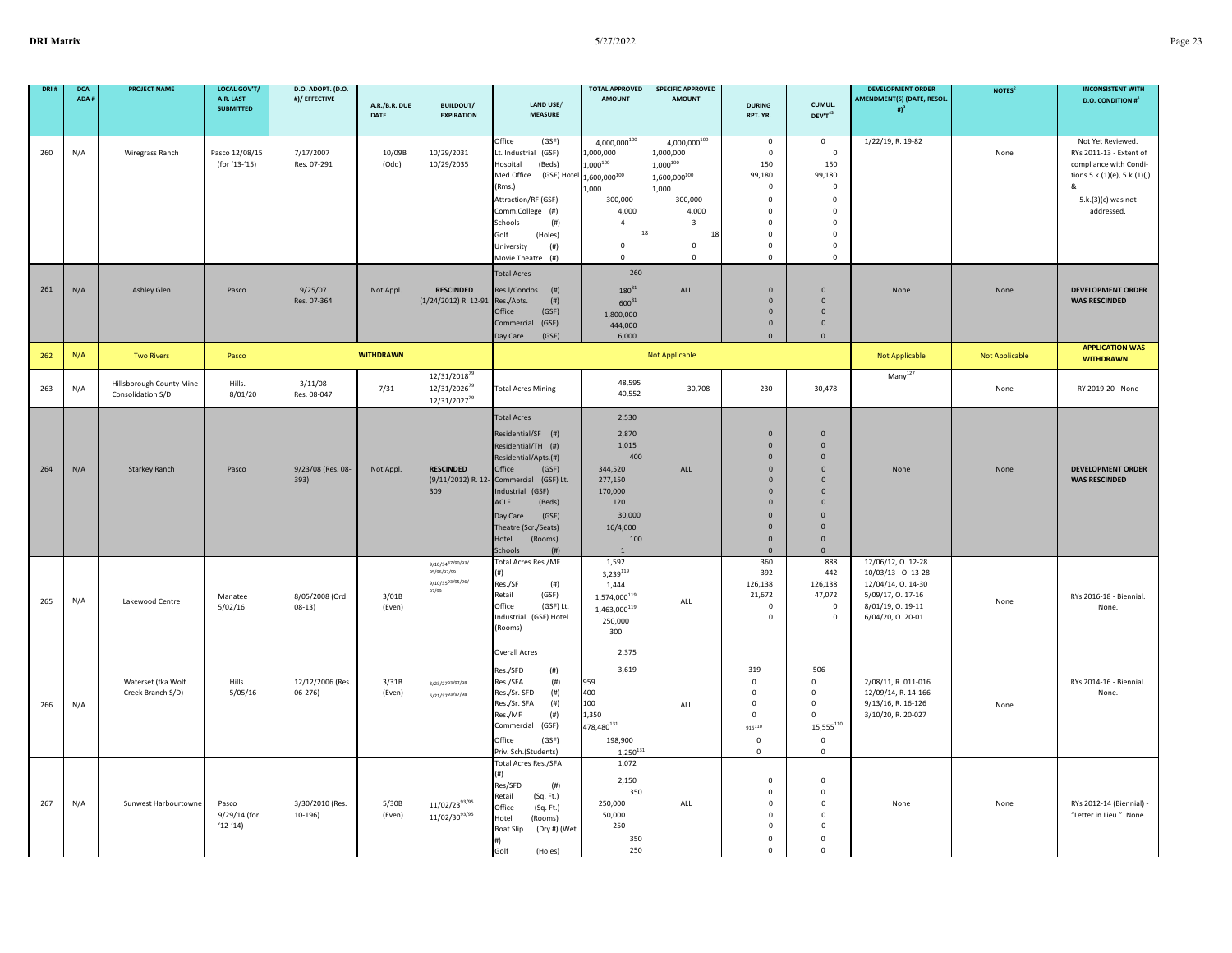| DRI# | <b>DCA</b><br>ADA # | <b>PROJECT NAME</b>                                     | LOCAL GOV'T/<br>A.R. LAST<br><b>SUBMITTED</b> | D.O. ADOPT. (D.O.<br>#)/ EFFECTIVE        | A.R./B.R. DUE<br><b>DATE</b>                          | <b>BUILDOUT/</b><br><b>EXPIRATION</b> | LAND USE/<br><b>MEASURE</b>                                                                                                                                               | <b>TOTAL APPROVED</b><br><b>AMOUNT</b>                                           | <b>SPECIFIC APPROVED</b><br><b>AMOUNT</b>        | <b>DURING</b><br>RPT. YR.                                                                                | CUMUL.<br>DEV'T43                                                                                   | <b>DEVELOPMENT ORDER</b><br>AMENDMENT(S) (DATE, RESOL.<br># $)^3$ | NOTES <sup>2</sup>    | <b>INCONSISTENT WITH</b><br><b>D.O. CONDITION #</b> |
|------|---------------------|---------------------------------------------------------|-----------------------------------------------|-------------------------------------------|-------------------------------------------------------|---------------------------------------|---------------------------------------------------------------------------------------------------------------------------------------------------------------------------|----------------------------------------------------------------------------------|--------------------------------------------------|----------------------------------------------------------------------------------------------------------|-----------------------------------------------------------------------------------------------------|-------------------------------------------------------------------|-----------------------|-----------------------------------------------------|
|      |                     |                                                         |                                               |                                           |                                                       |                                       |                                                                                                                                                                           | 18                                                                               |                                                  |                                                                                                          |                                                                                                     |                                                                   |                       |                                                     |
| 268  | N/A                 | North Ybor Channel                                      | Tampa                                         | WITHDRAWN (12/15/2011) ALTHOUGH NO FORMAL | <b>APPLICATION WAS</b><br><b>PREVIOUSLY SUBMITTED</b> |                                       |                                                                                                                                                                           |                                                                                  | Not Applicable                                   | $\mathbf 0$                                                                                              | $\mathsf 0$                                                                                         | Not Applicable                                                    | Not Applicable        | <b>APPLICATION WAS</b><br><b>WITHDRAWN</b>          |
| 269  | N/A                 | Parrish Lakes                                           | Manatee                                       | 10/15/2017<br>(Ord. 17-36)                | 12/02B<br>(Odd)                                       | 12/31/2036<br>12/31/2037              | <b>Total Acres</b><br>Res./SFD<br>(# )<br>Res./SFA & TH (#)<br>Res./Semi Det. (#)<br>Res./MF Apts (#)<br>Res./MF Condos (#)<br>Retail<br>(Sq. Ft.)<br>Office<br>(Sq. Ft.) | 1,155<br>1,450<br>550<br>200<br>550<br>550<br>400,000<br>50,000                  | ALL                                              | $\mathbf 0$<br>$\mathbf 0$<br>$\mathbf 0$<br>$\mathbf 0$<br>$\Omega$<br>$\mathbf 0$<br>$\Omega$          | $\mathbf 0$<br>$\mathsf 0$<br>$\mathbf 0$<br>$\mathbf 0$<br>$\mathbf 0$<br>$\pmb{0}$<br>$\mathsf 0$ | None                                                              | None                  | Not Applicable                                      |
| 270  | N/A                 | <b>Four Corners Mine</b><br>Addition S/D (G&D<br>Farms) | Manatee                                       |                                           | <b>WITHDRAWN (9/07/2011)</b>                          |                                       |                                                                                                                                                                           |                                                                                  | Not Applicable                                   |                                                                                                          |                                                                                                     | Not Applicable                                                    | <b>Not Applicable</b> | <b>APPLICATION WAS</b><br><b>WITHDRAWN</b>          |
| 271  | N/A                 | Robinson Gateway                                        | Manatee<br>7/26/18                            | 4/02/15 (Ord. 15-<br>14)                  | 8/31E                                                 | 12/31/2025<br>12/31/2026              | <b>Total Acres</b><br>Residential/SF (#)<br>Residential/MF (#) Retail<br>(Sq. Ft.)<br>Office<br>(Sq. Ft.)<br>Movie Thtr. (Seats) Hotel<br>(Rooms)                         | 288<br>320<br>222<br>900,000<br>600,000<br>1,750<br>350                          | 320<br>222<br>900,000<br>600,000<br>1,750<br>350 | $\mathbf 0$<br>$\mathbf 0$<br>$\mathbf 0$<br>$\mathbf 0$<br>$\mathbf 0$<br>$\Omega$                      | $\mathbf 0$<br>$\mathsf 0$<br>$\mathbf 0$<br>$\mathbf 0$<br>$\mathbf 0$<br>$\Omega$                 | None                                                              | None                  | RY 2017-18 - Biennial.<br>Letter in Lieu. None.     |
| 272  | N/A                 | <b>Wingate Extension</b>                                | Manatee                                       |                                           | <b>WITHDRAWN (11/29/2011)</b>                         |                                       |                                                                                                                                                                           |                                                                                  | <b>Not Applicable</b>                            |                                                                                                          |                                                                                                     | <b>Not Applicable</b>                                             | <b>Not Applicable</b> | <b>APPLICATION WAS</b><br><b>WITHDRAWN</b>          |
| 273  | N/A                 | Wingate Creek Mine S/D                                  | Manatee<br>3/29/18                            | 2/19/13 (Ord. 13-<br>01)                  | Not Appl.                                             | <b>RESCINDED</b>                      | <b>Total Acres Mineable</b><br>(5/24/2018) LDA 17-04 Acres Disturbance Acres                                                                                              | 3,028<br>1,809<br>783                                                            | ALL                                              | $\mathbf{0}$<br>N/A                                                                                      | 1,110<br>N/A                                                                                        | $Many^{34}$                                                       | 7/25/9530             | <b>DEVELOPMENT ORDER</b><br><b>WAS RESCINDED</b>    |
|      |                     |                                                         |                                               |                                           |                                                       |                                       |                                                                                                                                                                           |                                                                                  |                                                  |                                                                                                          |                                                                                                     |                                                                   |                       |                                                     |
| 407  | N/A                 | Beverly Hills - 1974<br>(Unit 6)                        | <b>Citrus</b>                                 | 8/17/1976 (Res.<br>$76-65$                |                                                       | <b>EXPIRED</b><br>(8/17/1996)         | <b>Total Acres Residential</b><br>(#)<br><b>Hospital</b><br>(Beds)<br>Nurs.Home (Beds)<br>Golf<br>(Holes)                                                                 | 450<br>1,400<br>N/A N/A 9                                                        | ALL                                              | <b>None</b>                                                                                              | N/A                                                                                                 | N/A                                                               | <b>None</b>           | <b>DEVELOPMENT ORDER</b><br><b>HAS EXPIRED</b>      |
| 408  | N/A                 | Beverly Hills - 1981<br>(Phase II)                      | Citrus 2/04/20<br>(for '18-'19)               | 12/15/1981 (R. 81-<br>147)                | 10/20                                                 | 8/05/2022<br>8/05/2022                | Total Acres Res./SF<br>Detached Res./SF Cluster<br>Res./SF Attached<br>Res./Multi-Family<br>Office<br>(GSF)<br>Comm./Office(SF)<br>Comm/Nghd Svcs<br>LifeCareCtr (Units)  | 2,235<br>2,219<br>2,850<br>1,032<br>1,415<br>270,000<br>450,000<br>80,000<br>400 | ALL                                              | 42<br>$\mathbf 0$<br>$\mathbf 0$<br>$\mathbf 0$<br>$\mathbf 0$<br>$\mathbf 0$<br>$\mathbf 0$<br>$\Omega$ | 2,038<br>$\mathbf 0$<br>241<br>$\mathbf 0$<br>$\mathbf 0$<br>117,368<br>18,400<br>$\mathbf 0$       | $\mathsf{Many}^{121}$                                             | None                  | RY 2018-19 - None                                   |
| 409  | N/A                 | <b>Clearview Estates</b>                                | Citrus 11/30/17<br>(for '15-'17)              | 8/22/78 (R. 78-49)                        | 3/31B<br>(Odd)                                        | 8/26/2293/98/136<br>8/26/2493/98/136  | <b>Total Acres</b><br>Resid - 1 Ac Lot (#) Resid<br>$\frac{1}{2}$ Ac Lot $(# )$<br>Commercial (GSF)<br>Office<br>(GSF)                                                    | 908<br>471<br>277<br>450,000<br>100,000                                          | ALL                                              | N/S N/S 0<br>$\mathbf 0$                                                                                 | 253<br>183<br>$\mathbf 0$<br>$\mathsf 0$                                                            | Many <sup>123</sup>                                               | None                  | RYs 2015-17 - Biennial.<br>Delinquent.              |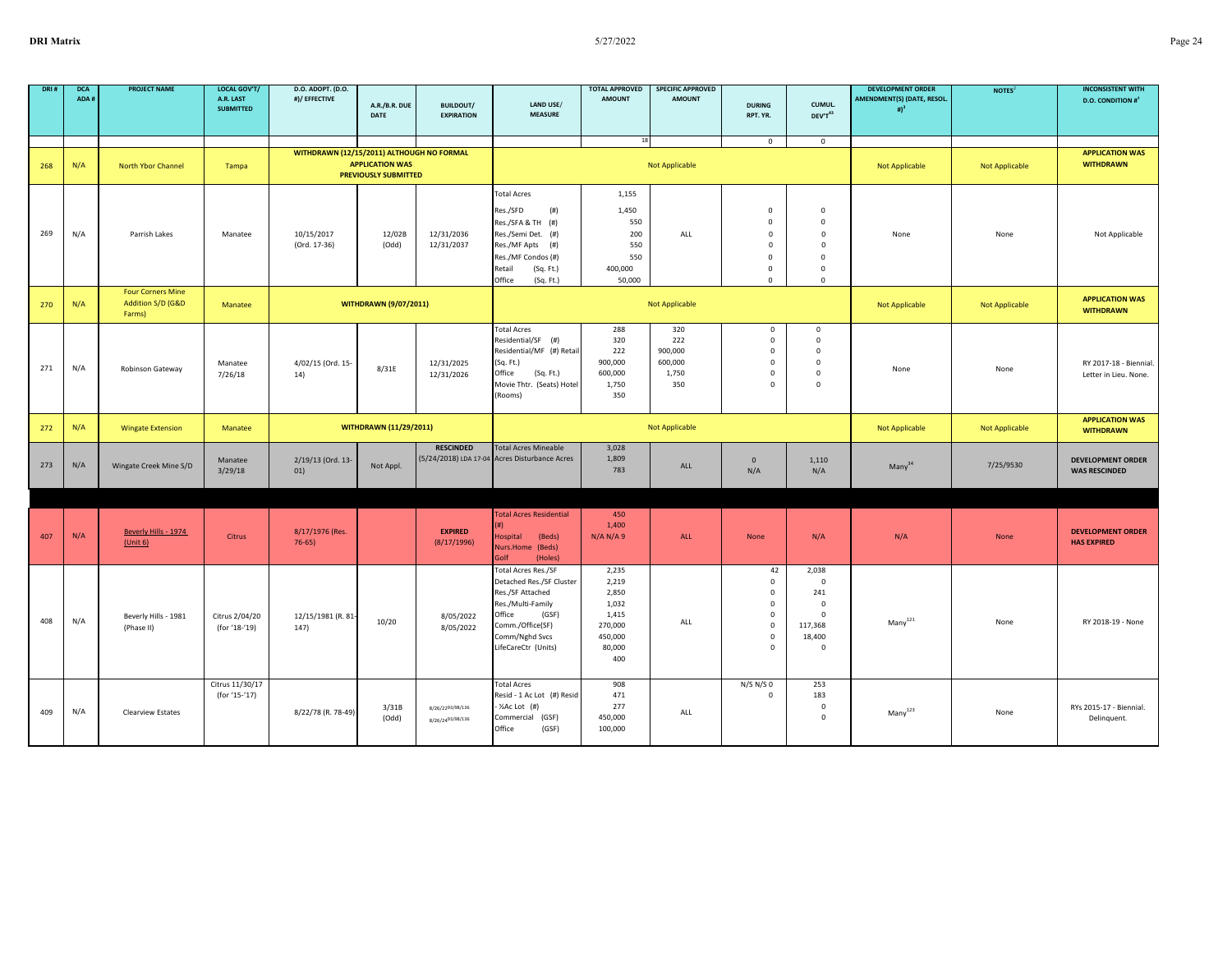| DRI 8 | <b>DCA</b><br>ADA # | <b>PROJECT NAME</b>                                                    | <b>LOCAL GOV'T/</b><br>A.R. LAST<br><b>SUBMITTED</b> | D.O. ADOPT. (D.O.<br>#)/ EFFECTIVE | A.R./B.R. DUE<br><b>DATE</b> | <b>BUILDOUT/</b><br><b>EXPIRATION</b>                | LAND USE/<br><b>MEASURE</b>                                                                                                                                                                                 | <b>TOTAL APPROVED</b><br><b>AMOUNT</b>                                             | <b>SPECIFIC APPROVED</b><br><b>AMOUNT</b> | <b>DURING</b><br>RPT. YR.                                                                                               | CUMUL.<br>DEV'T43                                                            | <b>DEVELOPMENT ORDER</b><br>AMENDMENT(S) (DATE, RESOL.<br>$\#$ <sup>3</sup>                                                                         | NOTES <sup>2</sup> | <b>INCONSISTENT WITH</b><br><b>D.O. CONDITION #</b> <sup>4</sup>        |
|-------|---------------------|------------------------------------------------------------------------|------------------------------------------------------|------------------------------------|------------------------------|------------------------------------------------------|-------------------------------------------------------------------------------------------------------------------------------------------------------------------------------------------------------------|------------------------------------------------------------------------------------|-------------------------------------------|-------------------------------------------------------------------------------------------------------------------------|------------------------------------------------------------------------------|-----------------------------------------------------------------------------------------------------------------------------------------------------|--------------------|-------------------------------------------------------------------------|
|       |                     |                                                                        |                                                      |                                    |                              |                                                      |                                                                                                                                                                                                             |                                                                                    |                                           |                                                                                                                         |                                                                              |                                                                                                                                                     |                    |                                                                         |
| 416   | N/A                 | Citrus Hills II                                                        | Citrus 12/01/17<br>(for '15-'17)                     | 1/14/1986 (R. 86-<br>09)           | 1/31B<br>(Odd)               | $9/20/2054^{98/136}$<br>$9/20/2054^{98/136}$         | <b>Total Acres</b><br>Res./SF Cluster (#)<br>Res./SFD<br>(# )<br>Res./MF<br>(# )<br>Res/Estate Lots (#)<br>Res./Rural Lots (#)<br>Res./ANY TYPE<br>Commercial (GSF)<br>Office<br>(GSF)<br>Nghbd Svcs. (GSF) | 2,021<br>1,069<br>972<br>393<br>360<br>55<br>2,989<br>558,320<br>230,000<br>87,000 | ALL                                       | $\overline{2}$<br>120<br>124<br>$\overline{2}$<br>$\mathbf 0$<br>$\mathbf 0$<br>$\mathbf{0}$<br>$\mathbf 0$<br>$\Omega$ | 682<br>247<br>367<br>408<br>35<br>1,297<br>88,320<br>$\mathbf 0$<br>$\Omega$ | Many <sup>122</sup>                                                                                                                                 | None               | RYs 2015-17 - Biennial.<br>Delinquent.                                  |
| 420   | N/A                 | Meadowcrest                                                            | Citrus<br>2/04/20                                    | 3/17/87 (R. 87-47)                 | 1/31                         | 12/29/2040 <sup>87</sup><br>12/29/2040 <sup>87</sup> | <b>Total Acres</b><br>Residential/SFD (#)<br>Residential/SFA (#)<br>Residential/MF (#)<br>Residential/Sr. Hsg Office 0<br>(GSF) Commercial (GSF)<br>Industrial<br>(GSF)                                     | 342<br>174<br>196<br>499134<br>170,000<br>93,000<br>290,500 $^{134}$               | ALL                                       | $\overline{2}$<br>$\mathbf 0$<br>$\mathbf 0$<br>$\mathbf 0$<br>$\mathbf 0$<br>0<br>$\Omega$                             | 171<br>70<br>499<br>$\Omega$<br>76,178<br>45,844<br>146,062                  | Many <sup>128</sup>                                                                                                                                 | None               | RY 2019-20 - None                                                       |
| 422   | N/A                 | Betz Farm                                                              | Citrus<br>3/12/19                                    | 3/01/1988 (R. 88-<br>29)           | 2/01                         | $1/31/2019^{59/93}$<br>2/01/202259/93                | Total Acres Res./S.F.<br>Cluster (#) Res./M.F.<br>(#)                                                                                                                                                       | 520<br>1,014<br>528                                                                | ALL                                       | $\mathsf 0$<br>$\mathbf 0$                                                                                              | $\mathbf 0$<br>$\mathbf 0$                                                   | 3/13/90, R. 90-44<br>6/23/92, R. 92-120<br>7/28/92, R. 92-137<br>4/23/02, R.2002-088<br>3/28/06, R. 06-066                                          | None               | RY 2018-19 - None<br>RY 2017-18 - Not<br>Sumitted.<br>RY 2016-17 - None |
| 423   | N/A                 | Rock Crusher Road                                                      | Citrus<br>1/28/19                                    | 7/26/1994 (R. 94-<br>103)          | 1/01                         | 5/26/2019136<br>5/26/2019136                         | <b>Total Acres Residential</b><br>(#) Commercial (GSF)<br>Office<br>(GSF)                                                                                                                                   | 1,505<br>1,552<br>110,000<br>36,080                                                | ALL                                       | $\overline{2}$<br>$\mathbf 0$<br>$\mathsf 0$                                                                            | 837<br>8,646<br>6,243                                                        | 4/14/03, R.2004-031                                                                                                                                 | None               | RY 2018-19 - None                                                       |
| 425   | N/A                 | Crystal River Mall                                                     | Crystal River                                        | 9/09/1989 (R. 89-<br>R-8)          | 1/31                         | 12/31/2015<br>12/31/2025                             | <b>Total Acres</b><br>Mall<br>(GSF)<br>Commercial (GSF)<br>Residential/MF (#)                                                                                                                               | 260<br>481,000<br>334,850<br>549                                                   | ALL                                       | N/A                                                                                                                     | N/A                                                                          | 5/10/99, R. 99-R-02<br>7/24/06, R. 06-R-38                                                                                                          | None               | N/A                                                                     |
| 430   | N/A                 | <b>Cross Florida Barge Canal</b><br>Cruise Ship Dock (aka Sun<br>Cruz) | Citrus 6/19/20<br>(for '18-'20)                      | 4/13/1999 (R. 99-<br>048)          | 5/28                         | <b>EXPIRED</b><br>4/13/2000                          | <b>Total Acres Cruise Ship</b><br>up-<br>port Amenities                                                                                                                                                     | 7.8<br>Misc.                                                                       | ALL                                       | $\Omega$                                                                                                                | $\Omega$                                                                     | None                                                                                                                                                | None               | <b>DEVELOPMENT ORDER</b><br><b>HAS EXPIRED</b>                          |
|       |                     |                                                                        |                                                      |                                    |                              |                                                      |                                                                                                                                                                                                             |                                                                                    |                                           |                                                                                                                         |                                                                              |                                                                                                                                                     |                    |                                                                         |
| 510   | N/A                 | <b>River Pines</b>                                                     | Hernando                                             | 1/08/85 (No. Res.<br>#)            | 1/31                         | <b>EXPIRED</b><br>12/31/2005                         | <b>Total Acres Residential</b><br>(#)                                                                                                                                                                       | 404<br>800                                                                         | ALL                                       | None                                                                                                                    | N/A                                                                          | 7/13/88, No Res. #<br>1/23/90, No Res. #<br>11/13/90, No Res. #                                                                                     | None               | <b>DEVELOPMENT ORDER</b><br><b>HAS EXPIRED</b>                          |
| 512   | N/A                 | <b>Timber Pines S/D</b>                                                | Hernando                                             | 6/08/1988<br>(No Res. #)           | Not Appl.                    | <b>BUILTOUT</b><br>(7/03/2014)                       | <b>Total Acres Residential</b><br>(#) Comm/Off. (Acres)<br><b>ALF</b><br>(Units)<br>Skilled Nrsg (Beds) Golf<br>(Acres)                                                                                     | 1,420<br>3,471<br>43<br>210<br>60<br>304                                           | ALL                                       | N/A                                                                                                                     | N/A                                                                          | 6/07/94, No Res. #<br>3/04/97, No Res. #<br>1/06/98, No Res. #<br>3/06/02, No Res. #<br>5/10/06, No Res. #<br>9/18/07, No Res. #<br>7/03/2014, EBOA |                    | <b>ESSENTIALLY BUILTOUT</b><br><b>AGREEMENT ADOPTED</b>                 |
| 513   | N/A                 | <b>Spring Hill</b>                                                     | Hernando                                             | 8/07/1979<br>(No Res. #)           | N/A                          | <b>EXPIRED</b><br>8/07/1989                          | <b>Total Acres Residential</b><br>(#)                                                                                                                                                                       | 353<br>876                                                                         | ALL                                       | None                                                                                                                    | N/A                                                                          | None                                                                                                                                                | None               | <b>DEVELOPMENT ORDER</b><br><b>HAS EXPIRED</b>                          |
| 514   | N/A                 | <b>Holland Spring</b>                                                  | Hernando                                             | 4/27/83<br>(No Res. $#$ )          | 5/27                         | <b>EXPIRED</b><br>$4/26/2011^{59}$                   | <b>Total Acres Residential/S</b><br>(#) Residential/MF (#)<br>Commercial (Acres) Priv.<br>School (Acres)                                                                                                    | 1,090<br>2,034<br>360<br>42<br>31                                                  | ALL                                       | None                                                                                                                    | N/A                                                                          | Many <sup>124</sup>                                                                                                                                 | None               | <b>DEVELOPMENT ORDER</b><br><b>HAS EXPIRED</b>                          |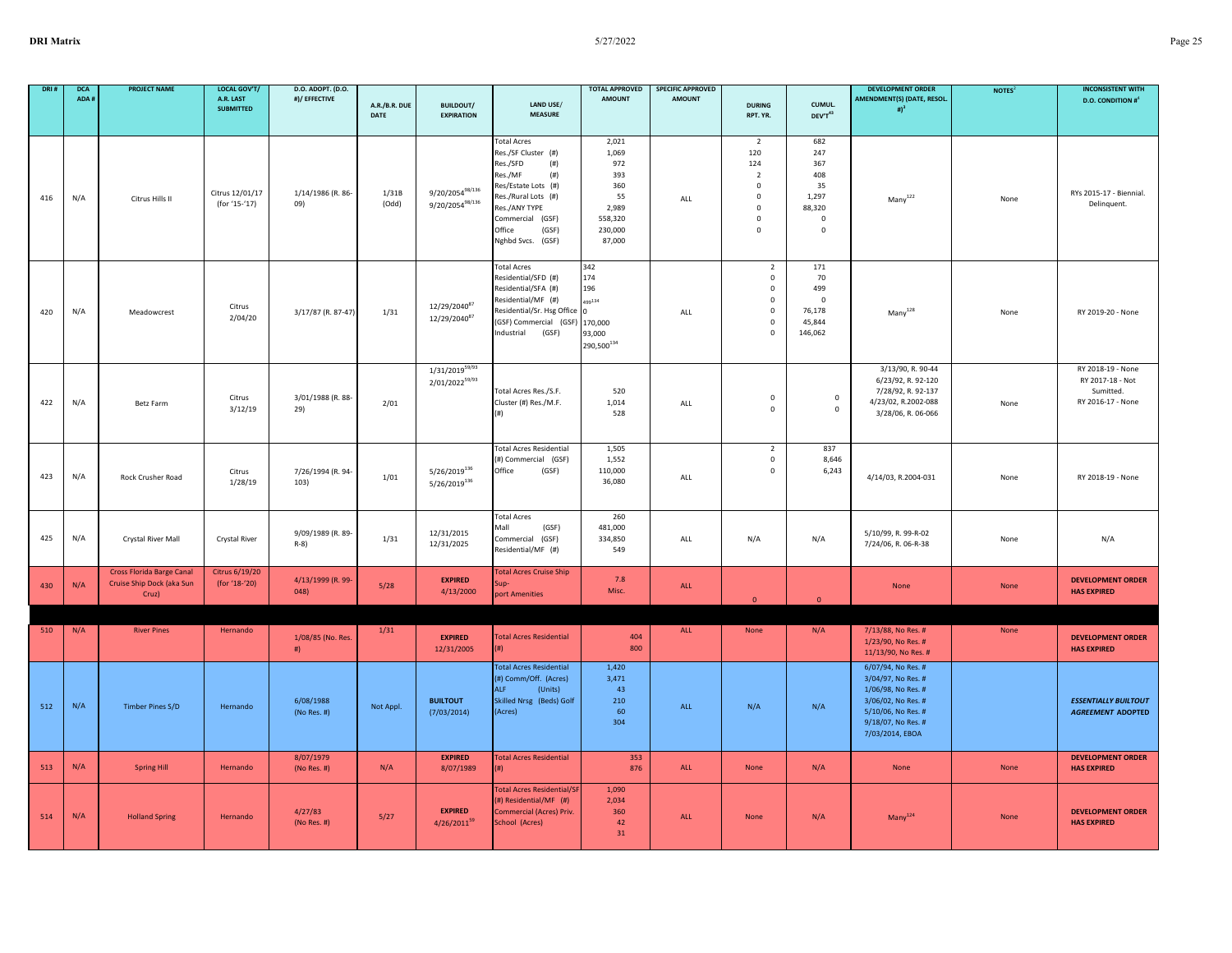| DRI # | <b>DCA</b><br>ADA# | <b>PROJECT NAME</b>  | <b>LOCAL GOV'T/</b><br>A.R. LAST<br><b>SUBMITTED</b> | D.O. ADOPT. (D.O.<br>#)/ EFFECTIVE | A.R./B.R. DUE<br><b>DATE</b> | <b>BUILDOUT/</b><br><b>EXPIRATION</b>                | LAND USE/<br><b>MEASURE</b>                                                                                                                                           | <b>TOTAL APPROVED</b><br><b>AMOUNT</b>                           | <b>SPECIFIC APPROVED</b><br><b>AMOUNT</b> | <b>DURING</b><br>RPT. YR.                                                                                    | CUMUL.<br>DEV'T <sup>43</sup>                                                           | <b>DEVELOPMENT ORDER</b><br>AMENDMENT(S) (DATE, RESOL.<br># $)^3$                                                                                          | NOTES <sup>2</sup> | <b>INCONSISTENT WITH</b><br><b>D.O. CONDITION #</b>                                                   |
|-------|--------------------|----------------------|------------------------------------------------------|------------------------------------|------------------------------|------------------------------------------------------|-----------------------------------------------------------------------------------------------------------------------------------------------------------------------|------------------------------------------------------------------|-------------------------------------------|--------------------------------------------------------------------------------------------------------------|-----------------------------------------------------------------------------------------|------------------------------------------------------------------------------------------------------------------------------------------------------------|--------------------|-------------------------------------------------------------------------------------------------------|
| 521   | N/A                | Seven Hills          | Hernando<br>2/17/16 (for '14-<br>(15)                | 8/25/87<br>(No Res. #)             | 1/31                         | <b>EXPIRED</b><br>11/30/2015<br>11/30/2015           | <b>Total Acres Residential/SF</b><br>$($ #) Residential/MF $($ #)<br>Commercial (Acres) Office<br>(Acres) Business Pk<br>(Acres) YMCA<br>(Acres) Life Care<br>(Acres) | 1.159<br>1,800<br>900<br>91<br>9<br>10 <sup>°</sup><br>20<br>37  | ALL                                       | $\mathbf{0}$<br>$\mathbf{0}$<br>$\mathbf{0}$<br>$\mathbf{0}$<br>$\mathbf{0}$<br>$\mathbf{0}$<br>$\mathbf{0}$ | 1,863<br>294<br>122,610 SF<br>84,776 SF<br>88,517 SF<br>17,000 SF<br>42 Units           | 6/06/89, No Res. #<br>3/23/93, No Res. #<br>7/15/97, No Res. #<br>12/11/02, No Res. #<br>3/14/07, R. 2007-76<br>3/12/08, R. 2008-61<br>5/26/09, R.2009-110 | None               | RY 2014-15 - Delinquent.<br><b>Not Yet Reviewed</b><br><b>DEVELOPMENT ORDER HAS</b><br><b>EXPIRED</b> |
| 522   | N/A                | Sunrise              | Hernando<br>4/26/18                                  | 9/12/2007<br>(No Res. #)           | 2/01                         | 12/31/2187/90/93<br>12/31/33 <sup>87/90/93</sup>     | <b>Total Acres</b><br>Residential/SF (#)<br>Residential/MF (#)<br>Commercial (GSF)<br>Office<br>(GSF) Mini-<br>Wrhse (GSF) Motel<br>(Rooms)<br>Golf<br>(Holes)        | 1,385<br>4,200<br>600<br>325,000<br>50,000<br>40,000<br>75<br>18 | ALL                                       | $\mathbf 0$<br>$\Omega$<br>$\Omega$<br>$\Omega$<br>$\Omega$<br>$\Omega$<br>$\Omega$<br>$\Omega$              | $\circ$<br>$\Omega$<br>$\circ$<br>$\Omega$<br>$\Omega$<br>$\circ$<br>$\circ$<br>$\circ$ | None                                                                                                                                                       | None               | RY 2017-18 - None                                                                                     |
| 524   | N/A                | <b>Hickory Hill</b>  | Hernando<br>2/24/16                                  | 4/26/2007<br>(No Res. #)           | 2/01                         | 12/31/2029<br>11/01/2032                             | <b>Total Acres Residential/SF</b><br>(#) Commercial (GSF)<br>Golf<br>(Holes)                                                                                          | 2,771<br>1,500<br>50,000<br>54                                   | ALL                                       | $\Omega$<br>$\mathbf 0$<br>$\Omega$                                                                          | $\mathbf 0$<br>$\circ$<br>$\Omega$                                                      | None                                                                                                                                                       | None               | RY 2015-16 - "Letter in<br>Lieu." None.                                                               |
| 526   | N/A                | Lake Hideaway        | Hernando<br>2/09/18                                  | 2/13/2008<br>(No Res. #)           | 2/01                         | 12/31/2020<br>12/31/2027                             | <b>Total Acres Residential/SF</b><br>(#) Residential/MF (#)<br>Office<br>(GSF)<br>Commercial (GSF)                                                                    | 885<br>2,400<br>1,300<br>150,000<br>50,000                       | ALL                                       | $\Omega$<br>$^{\circ}$<br>$\mathbf 0$<br>$\mathbf 0$                                                         | $\Omega$<br>$\mathbf 0$<br>$\circ$<br>$\circ$                                           | None                                                                                                                                                       | None               | RY 2017-18 - None                                                                                     |
| 528   | N/A                | <b>Hernando Oaks</b> | Hernando                                             |                                    | <b>WITHDRAWN</b>             |                                                      |                                                                                                                                                                       |                                                                  | <b>Not Applicable</b>                     |                                                                                                              |                                                                                         | Not Applicable                                                                                                                                             | Not Applicable     | <b>APPLICATION WAS</b><br><b>WITHDRAWN</b>                                                            |
| 532   | N/A                | Quarry Preserve      | Hernando<br>11/28/17                                 | 8/31/2010<br>(No Res. #)           | 7/01                         | 11/30/2031 <sup>99</sup><br>11/30/2036 <sup>99</sup> | <b>Total Acres Residential/SF</b><br>(#) Residential/MF (#)<br>Nhbd.Comm. (GSF) Hwy.<br>Comm. (GSF) Business<br>Pk. (GSF) Hotel<br>(Rooms)                            | 4,280<br>3,950<br>1,850<br>545,000<br>315,000<br>850,000<br>200  | ALL                                       | $\mathbf 0$<br>$\Omega$<br>$\Omega$<br>$\Omega$<br>$\mathbf 0$<br>$\Omega$                                   | $\mathbf 0$<br>$\mathbf 0$<br>$\mathbf 0$<br>$\circ$<br>$\mathbf 0$<br>$\Omega$         | 2/08/11, No. Res. #                                                                                                                                        | None               | RY 2016-17 - "Letter in Lieu"<br>RYs 2014-16 - Multi-Year.<br>Delinquent. "Letter in Lieu."           |
| 549   | N/A                | Oak Sound            | Hernando                                             | 6/19/1984<br>(No Res. $#$ )        | Not Appl.                    | <b>ABANDONED</b><br>(4/18/1995)                      |                                                                                                                                                                       |                                                                  | <b>Not Applicable</b>                     |                                                                                                              |                                                                                         | 4/19/85, No Res. #                                                                                                                                         | None               | <b>DEVELOPMENT ORDER</b><br><b>WAS ABANDONED</b>                                                      |

**\*\*\***

**LEGEND**

**"SEE DRI #" - The DRI was updated as part of a Substantial Deviation or incorporated into another DRI. "WITHDRAWN" - DRI Application was** *withdrawn* **prior to Development Order approval for a variety of reasons. "EXPIRED" - The Buildout and** 

**Development Order have lapsed and/or development is complete.** - The DRI granted "Essentially Builtout Agreement" status signifying little/no remaining dev't. **"ABANDONED" - The Development Order was invalidated upon agreement to construct at less than DRI thresholds.**

**"DENIED" - The DRI was** *denied* **Development Order approval.**

**"RESCINDED" - The Development Order was** *rescinded* **in accordance with 2011 legislation (i.e. HB 7207).**

**"ACTIVE" - The project is currently under** *active* **DRI review. A Development Order has not been issued.**

**FOOTNOTES**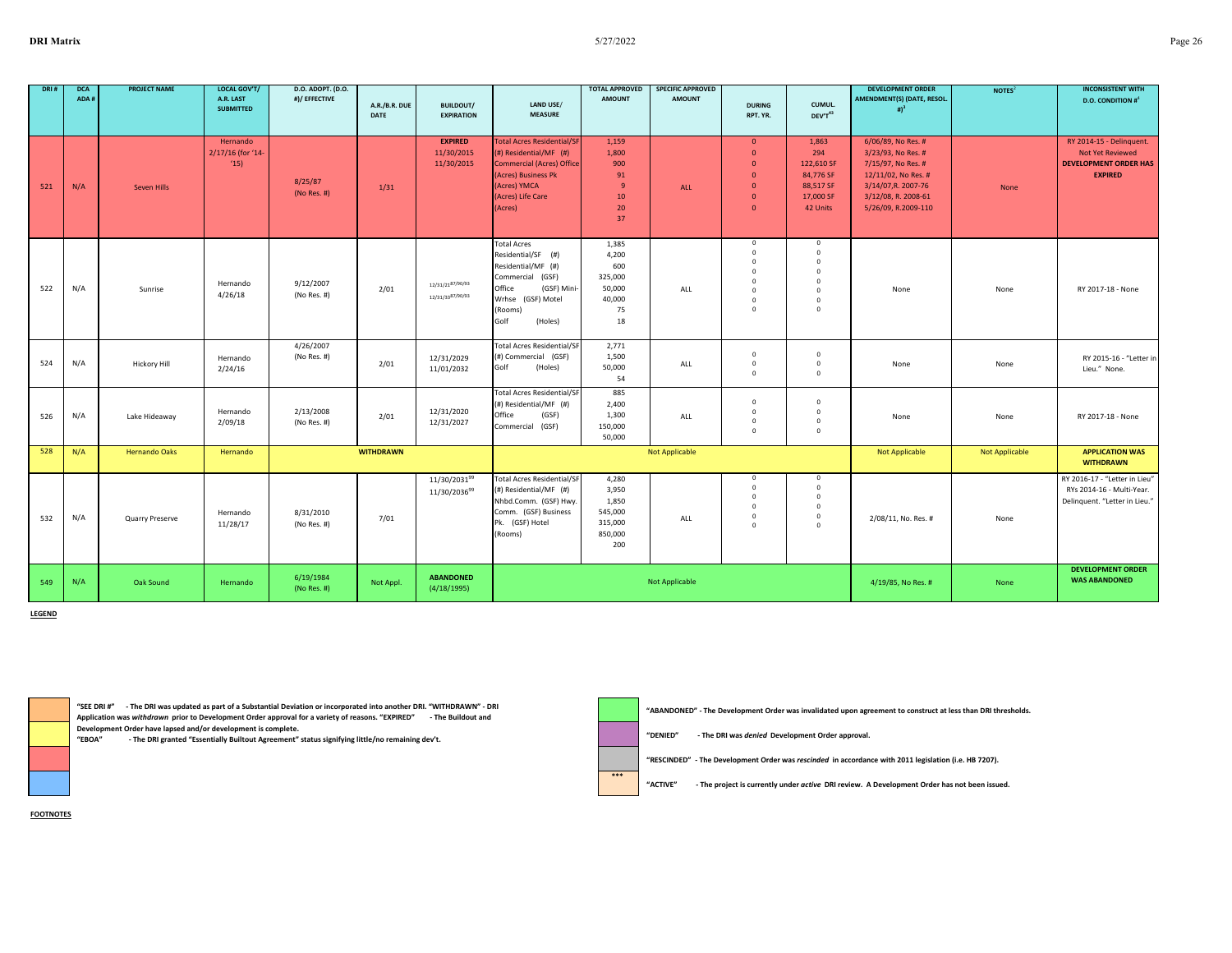| <b>DRI</b> Matrix    |                    |                                                                                                                                                                                                                                                                                                                                                                                                         |                                                     |                                    |                       |                                       |                             | 5/27/2022                              |                                           |                           |                   |                                                                                                                                                                                                                                |                    |                                                          |
|----------------------|--------------------|---------------------------------------------------------------------------------------------------------------------------------------------------------------------------------------------------------------------------------------------------------------------------------------------------------------------------------------------------------------------------------------------------------|-----------------------------------------------------|------------------------------------|-----------------------|---------------------------------------|-----------------------------|----------------------------------------|-------------------------------------------|---------------------------|-------------------|--------------------------------------------------------------------------------------------------------------------------------------------------------------------------------------------------------------------------------|--------------------|----------------------------------------------------------|
|                      |                    |                                                                                                                                                                                                                                                                                                                                                                                                         |                                                     |                                    |                       |                                       |                             |                                        |                                           |                           |                   |                                                                                                                                                                                                                                |                    |                                                          |
| DRI#                 | <b>DCA</b><br>ADA# | <b>PROJECT NAME</b>                                                                                                                                                                                                                                                                                                                                                                                     | <b>LOCAL GOV'T</b><br>A.R. LAST<br><b>SUBMITTED</b> | D.O. ADOPT. (D.O.<br>#)/ EFFECTIVE | A.R./B.R. DUE<br>DATE | <b>BUILDOUT/</b><br><b>EXPIRATION</b> | LAND USE/<br><b>MEASURE</b> | <b>TOTAL APPROVED</b><br><b>AMOUNT</b> | <b>SPECIFIC APPROVED</b><br><b>AMOUNT</b> | <b>DURING</b><br>RPT. YR. | CUMUL.<br>DEV'T43 | <b>DEVELOPMENT ORDER</b><br><b>AMENDMENT(S) (DATE, RESOL.</b><br>#                                                                                                                                                             | NOTES <sup>2</sup> | <b>INCONSISTENT WITH</b><br><b>D.O. CONDITION #</b>      |
| 1.                   |                    | For Phase Breakdown, please refer to individual annual reports. "Approved Amount" is total conceptually approved. For specifically approved amount see individual annual report (summaries).                                                                                                                                                                                                            |                                                     |                                    |                       |                                       |                             |                                        |                                           |                           |                   |                                                                                                                                                                                                                                |                    |                                                          |
| 2.                   |                    | The "Notes" section of this Table includes acknowledged land transaction greater than 100 Acres.                                                                                                                                                                                                                                                                                                        |                                                     |                                    |                       |                                       |                             |                                        |                                           |                           |                   |                                                                                                                                                                                                                                |                    |                                                          |
| 3.                   |                    | The Column entitled "Development Order Amendment(s)" identifies the rendering Date and Resolution/Ordinance number only. For components of the amendment(s), please refer to individual annual report(s).                                                                                                                                                                                               |                                                     |                                    |                       |                                       |                             |                                        |                                           |                           |                   |                                                                                                                                                                                                                                |                    |                                                          |
| $\overline{4}$<br>5. |                    | The extent of a project's inconsistency(ies) with it's respective Development Order are described in this column. If the particular cell is noted with the word "None," this means the inconsistency(ies) with the Development                                                                                                                                                                          |                                                     |                                    |                       |                                       |                             |                                        |                                           |                           |                   |                                                                                                                                                                                                                                |                    |                                                          |
| 6.                   |                    | Development parameters are inclusive of vested portions of development. (DRI #17)                                                                                                                                                                                                                                                                                                                       |                                                     |                                    |                       |                                       |                             |                                        |                                           |                           |                   |                                                                                                                                                                                                                                |                    |                                                          |
|                      |                    | The Apollo Beach/Phase 2-4 DRI (#209) was abandoned in 2006 with development consisting of only 30 residential units (on 11.12 acres). Previous acreage & entitlements were transferred to both the Apollo Beach (#59) and/or                                                                                                                                                                           |                                                     |                                    |                       |                                       |                             |                                        |                                           |                           |                   |                                                                                                                                                                                                                                |                    |                                                          |
| 7.                   |                    |                                                                                                                                                                                                                                                                                                                                                                                                         |                                                     |                                    |                       |                                       |                             |                                        |                                           |                           |                   | The Bayonet Point Shopping Mall DRI (#35) was approved with a maximum of 569,938 sq. ft. of Retail, 500 Multi-Family units and 4,500 Movie Theatre seats. No limits were established for Office and/or Hotel uses. All must be |                    |                                                          |
|                      |                    | (LUEM) conversions dated 4/17/18 (i.e. 44,989 sq. ft. of Retail → 123 Hotel Rooms) within Phase 2.                                                                                                                                                                                                                                                                                                      |                                                     |                                    |                       |                                       |                             |                                        |                                           |                           |                   |                                                                                                                                                                                                                                |                    |                                                          |
| 8.<br>9.             |                    | Storage Capacity is a culmination of: Asphault, "Bunker C" Oil, Sulfuric Acid and Diesel. (DRI #53)                                                                                                                                                                                                                                                                                                     |                                                     |                                    |                       |                                       |                             |                                        |                                           |                           |                   |                                                                                                                                                                                                                                |                    |                                                          |
| 10.                  |                    | The Seven Oaks DRI (#129) is authorized to construct a maximum of a 480-bed hospital facility & 250,000 sq. ft. of medical office space in a northern or central zone parcel on the eastern portion of the DRI subject to a la                                                                                                                                                                          |                                                     |                                    |                       |                                       |                             |                                        |                                           |                           |                   |                                                                                                                                                                                                                                |                    |                                                          |
|                      |                    | 282), 10/04/01 (0. 2001-219), 12/05/02 (0. 2002-260), 9/04/03 (0. 2003-217), 1/26/05 (0. 2006-20). The independent TTPE Development Order was not modified since Essentially Builtout Agreement adopted on 6/13/06.                                                                                                                                                                                     |                                                     |                                    |                       |                                       |                             |                                        |                                           |                           |                   | The Tampa Technology Park DRI (#139) had the following Development Order amendments: 12/18/86 (0.9466-A), 10/10/91 (0.91-94), 10/10/91 (0.91-95), 12/19/91 (0.91-93), 10/27/94 (0.94-222), 10/27/94 (0.94-222), 12/19/91 (0.94 |                    |                                                          |
| 11.                  |                    |                                                                                                                                                                                                                                                                                                                                                                                                         |                                                     |                                    |                       |                                       |                             |                                        |                                           |                           |                   | The Tampa Oaks DRI #114 (formerly State Street Florida) entitlements were modified by a Land Use Equivalency Matrix conversion requests dated October 3, 2005 (117,670 sq. ft. of Office → 296 Multi-Family units + 842 sq. f  |                    |                                                          |
|                      |                    | 26, 2015 (30,389 sq. ft. of Service Center → 130 additional Hotel rooms)                                                                                                                                                                                                                                                                                                                                |                                                     |                                    |                       |                                       |                             |                                        |                                           |                           |                   |                                                                                                                                                                                                                                |                    |                                                          |
| 12.                  |                    | The Cruise Ship Terminal D.O. specifies the following ranges of development: 200,000 - 1,399,800 GSF/Office, 300 - 1,200 Rooms/Hotel, 24,000 - 150,000 GSF/Specialty Retail and a minimum of 41,000 GSF/Restaurant, dependent                                                                                                                                                                           |                                                     |                                    |                       |                                       |                             |                                        |                                           |                           |                   |                                                                                                                                                                                                                                |                    |                                                          |
| 13.                  |                    | The Regency Park D.O. (DRI #131) allows the developer flexibility to construct either 150 Hotel Rooms or 518,000 GSF of Research/Development space.                                                                                                                                                                                                                                                     |                                                     |                                    |                       |                                       |                             |                                        |                                           |                           |                   |                                                                                                                                                                                                                                |                    |                                                          |
| 14.                  |                    | Last information received for Tampa Technology Park/Phase I (DRI #139) was 534,000 sq. ft. of office space in the FY 1991/92 Annual Report.                                                                                                                                                                                                                                                             |                                                     |                                    |                       |                                       |                             |                                        |                                           |                           |                   |                                                                                                                                                                                                                                |                    |                                                          |
| 15.                  |                    |                                                                                                                                                                                                                                                                                                                                                                                                         |                                                     |                                    |                       |                                       |                             |                                        |                                           |                           |                   |                                                                                                                                                                                                                                |                    |                                                          |
| 16.                  |                    | The Bradenton Municipal Marina D.O. (DRI #172) identifies that 46 wet slips were already constructed prior to D.O. approval. Therefore, these 225 slips represent the expansion of the Marina and are exclusive of the 46 alre<br>The developer of the Sheraton Sand Key DRI (#179) has the option of constructing a total of 750 additional Hotel Rooms or 428 Hotel Rooms plus 267 Condominium Units. |                                                     |                                    |                       |                                       |                             |                                        |                                           |                           |                   |                                                                                                                                                                                                                                |                    |                                                          |
| 17.                  |                    | Not reflected in the University Commons DRI (#190) Commercial entitlements are 54,560 sq. ft. allowed under "canopies."                                                                                                                                                                                                                                                                                 |                                                     |                                    |                       |                                       |                             |                                        |                                           |                           |                   |                                                                                                                                                                                                                                |                    |                                                          |
| 18.                  |                    | The developer of the Exclusive Country Club DRI (#202) has been granted the flexibility to exchange approval of 200 Apartments (M/F Residential) for 40,000 additional GSF of Retail space plus an additional 8,000 GSF Restau                                                                                                                                                                          |                                                     |                                    |                       |                                       |                             |                                        |                                           |                           |                   |                                                                                                                                                                                                                                |                    |                                                          |
| 19.                  |                    | The developer of the Meadow Pointe DRI (#211) has been granted the flexibility to construct 653,000 GSF of Retail or Office.                                                                                                                                                                                                                                                                            |                                                     |                                    |                       |                                       |                             |                                        |                                           |                           |                   |                                                                                                                                                                                                                                |                    |                                                          |
| 20.                  |                    | Ninety-eight (98) wet slips were already constructed prior to D.O. approval and are included in the total number of wet slips identified (350).                                                                                                                                                                                                                                                         |                                                     |                                    |                       |                                       |                             |                                        |                                           |                           |                   |                                                                                                                                                                                                                                |                    |                                                          |
| 21.                  |                    | Excludes various vested parcels/facilities. (DRI #230 - Sarasota/Bradenton International Airport S/D)                                                                                                                                                                                                                                                                                                   |                                                     |                                    |                       |                                       |                             |                                        |                                           |                           |                   |                                                                                                                                                                                                                                |                    |                                                          |
| 22.                  |                    | Area was not expanded. Developer constructed 2,300 LF runway expansion on existing DRI property.                                                                                                                                                                                                                                                                                                        |                                                     |                                    |                       |                                       |                             |                                        |                                           |                           |                   |                                                                                                                                                                                                                                |                    |                                                          |
| 23.                  |                    |                                                                                                                                                                                                                                                                                                                                                                                                         |                                                     |                                    |                       |                                       |                             |                                        |                                           |                           |                   | The Tampa Palms DRI (#65) had the following Development Order amendments: 9/05/85 (0. 9015-A & 9016-A), 6/20/91 (0. 91-98), 10/10/91 (0. 91-193), 12/19/91 (0. 91-228), 3/25/93 (0.93-40), 8/06/93 (0.93-109), 6/30/94 (0.94-1 |                    |                                                          |
|                      |                    | 3/25/97 (0.97-61), 9/30/99 (0.99-219), 11/18/99 (0.99-249), 9/07/00 (0.2000-237), 9/28/00 (0.2000-257), 11/16/00 (0.2000-310), 4/26/01 (0.2001-94), 6/05/03 (0.2003-129), 3/25/04 (0. 2004-76), 6/01/06 (0.2006-127) & 11/07/13                                                                                                                                                                         |                                                     |                                    |                       |                                       |                             |                                        |                                           |                           |                   |                                                                                                                                                                                                                                |                    |                                                          |
| 24.                  |                    |                                                                                                                                                                                                                                                                                                                                                                                                         |                                                     |                                    |                       |                                       |                             |                                        |                                           |                           |                   | The original Tampa Bay Center DRI (#16) had the following Development Order Amendments: 9/30/75 (R. 7658-F), 5/11/78 (0. 6935-A), 6/12/79 (R.5445-G), 11/30/89 (0.89-297), 8/22/02 (2002-179), 9/16/04 (2004-215) & 6/04/09 (0 |                    |                                                          |
| 144).                |                    |                                                                                                                                                                                                                                                                                                                                                                                                         |                                                     |                                    |                       |                                       |                             |                                        |                                           |                           |                   |                                                                                                                                                                                                                                |                    |                                                          |
| 25.                  |                    |                                                                                                                                                                                                                                                                                                                                                                                                         |                                                     |                                    |                       |                                       |                             |                                        |                                           |                           |                   | The Lakes DRI (#70) has experienced the following Development Order amendments: 10/26/82 (R. 83-009), 7/26/83 (R. 83-134), 9/06/83 (R. 83-152), 2/07/84 (R. 84-68), 2/11/86 (R. 86-119), 11/18/86 (R. 87-42), 3/24/87 (R. 87-4 |                    |                                                          |
| 27.                  |                    | The residential portion of the Cannon Ranch DRI (#163) is limited to a total of 6,700 residential units.                                                                                                                                                                                                                                                                                                |                                                     |                                    |                       |                                       |                             |                                        |                                           |                           |                   |                                                                                                                                                                                                                                |                    |                                                          |
| 28.                  |                    | Cypress Lakes DRI (#135) commercial square footage is exclusive of 5.2 Acre Ice Rink, which has also been identified as "commercial". In addition, approved development is limited to that which penerates 1,736 p.m. peak hou                                                                                                                                                                          |                                                     |                                    |                       |                                       |                             |                                        |                                           |                           |                   |                                                                                                                                                                                                                                |                    | The Cross Creek DRI (#162) had the following Development |
|                      |                    | Order amendments: 1/23/90 (R. 90-0025), 3/10/92 (R. 92-00540, 1/11/94 (R94-0012), 5/21/96 (R.96-118), 4/21/98 (R. 98-90), 8/11/98 (R. 98-160), 8/08/00 (R. 00-160), 10/09/01 (R. 01-207).                                                                                                                                                                                                               |                                                     |                                    |                       |                                       |                             |                                        |                                           |                           |                   |                                                                                                                                                                                                                                |                    |                                                          |
| 30.                  |                    | The following land transactions were acknowledged for Wingate Creek Sine S/D (DRI #95) on July 25, 1995: -468.54 Acres to BB Manatee, -75.41 Acres to Manatee County Sheriffs Department, and -301.24 Acres to Manatee County                                                                                                                                                                           |                                                     |                                    |                       |                                       |                             |                                        |                                           |                           |                   |                                                                                                                                                                                                                                |                    |                                                          |
| 31.                  |                    |                                                                                                                                                                                                                                                                                                                                                                                                         |                                                     |                                    |                       |                                       |                             |                                        |                                           |                           |                   | The Cypress Banks DRI (#130) had the following Development Order Amendments: 9/08/92 (R. 92-170), 5/26/94 (R. 94-133), 1/25/96 (R. 93-220), 1/06/98 (R. 97-63), 12/31/98 (R. 98-300), 4/27/99 (O. 99-25), 3/28/00 (O. 00-06),  |                    |                                                          |
| 32.                  |                    |                                                                                                                                                                                                                                                                                                                                                                                                         |                                                     |                                    |                       |                                       |                             |                                        |                                           |                           |                   | The Brandon Town Center DRI (#89) had the following Development Order amendments: 3/21/84 (R. 84-0050), 5/26/87 (R. 87-0170), 1/23/90 (R. 90-0021), 2/12/91 (R. 91-0033), 9/24/91 (R. 91-0213), 6/09/92 (R. 92-0137), 4/13/93  |                    | The River Ridge DRI (#74) had                            |
|                      |                    | the following Development Order Amendments: 1/10/84 (R. 84-61), 7/10/84 (R. 84-154), 5/12/87 (R. 87-187), 12/20/88 (R. 88-66A), 1/17/89 (R. 89-83), 8/08/93 (R. 89-222), 12/01/93 (R. 94-48), 4/11/00 (R. 00-082), 9/05/01 (R.                                                                                                                                                                          |                                                     |                                    |                       |                                       |                             |                                        |                                           |                           |                   |                                                                                                                                                                                                                                |                    |                                                          |
| (R. 09-351).         |                    |                                                                                                                                                                                                                                                                                                                                                                                                         |                                                     |                                    |                       |                                       |                             |                                        |                                           |                           |                   |                                                                                                                                                                                                                                |                    |                                                          |
| 34.                  |                    |                                                                                                                                                                                                                                                                                                                                                                                                         |                                                     |                                    |                       |                                       |                             |                                        |                                           |                           |                   | The Wingate Creek Mine DRI (#42/#95/#273) had a history of former Development Order and Amendment approvals prior to the latest S/D Development Order proposed as DRI #273. The following Development Order Amendments: 1/28/7 |                    |                                                          |
|                      |                    | 188), 12/16/97 (R. 97-241), 11/24/98 (R. 98-182), 7/27/99 (R. 99-89), 9/14/04 (O. 04-58) & 5/01/08 (O. 08-21).                                                                                                                                                                                                                                                                                          |                                                     |                                    |                       |                                       |                             |                                        |                                           |                           |                   |                                                                                                                                                                                                                                |                    |                                                          |
| 35.                  |                    |                                                                                                                                                                                                                                                                                                                                                                                                         |                                                     |                                    |                       |                                       |                             |                                        |                                           |                           |                   | The Cooper Creek DRI (#103) had the following Development Order Amendments: 12/23/86 (R. 86-323), 2/10/87 (R. 87-58), 3/29/90 (R. 90-39), 12/16/93 (R. 93-300), 6/22/95 (R. 93-313), 11/19/97 (R. 97-23), 9/07/99 (0. 99-40),  |                    |                                                          |
|                      |                    | subsequent "correction"), 5/24/11 (O. 11-16), 11/27/11 (O. 11-38) & 1/11/18 (O. 18-05).                                                                                                                                                                                                                                                                                                                 |                                                     |                                    |                       |                                       |                             |                                        |                                           |                           |                   |                                                                                                                                                                                                                                |                    |                                                          |
| 36.                  |                    | The International Plaza DRI (#104) had the following Development Order Amendments: 10/15/88 (R. 88-414), 1/25/90 (R. 90-07 & R. 90-08), 2/25/94 (R. 94-33), 12/16/94 (R. 94-269), 4/04/96 (O. 96-75), 5/7/97 (O. 97-101), 3/19                                                                                                                                                                          |                                                     |                                    |                       |                                       |                             |                                        |                                           |                           |                   |                                                                                                                                                                                                                                |                    |                                                          |
| 37.                  |                    |                                                                                                                                                                                                                                                                                                                                                                                                         |                                                     |                                    |                       |                                       |                             |                                        |                                           |                           |                   | The Sunforest DRI (#105) had the following Development Order Amendments: 5/24/88 (R. 88-0162), 8/30/88 (R. 88-0205), 7/12/89 (R.89-0183), 3/13/90 (R.90-0070), 7/30/91 (R.91-0179), 2/21/95 (R.95-040), 11/5/97 (R. 97-248), 9 |                    |                                                          |
|                      |                    | 5/13/03 (R. 03-090), 12/14/04 (R. 04-209), 11/13/07 (R. 07-210) & 3/06/14 (R. 14-029).                                                                                                                                                                                                                                                                                                                  |                                                     |                                    |                       |                                       |                             |                                        |                                           |                           |                   |                                                                                                                                                                                                                                |                    |                                                          |
| າດ                   |                    |                                                                                                                                                                                                                                                                                                                                                                                                         |                                                     |                                    |                       |                                       |                             |                                        |                                           |                           |                   | The Cours Only DDI (#130) hod the following Dovelopment Order Amendments 0/13/00 (D. 00.306) E/16/01 (D. 01.343) 0/00/01 (D. 01.351) 10/13/03 (D. 03.31) 3/13/03 (D. 03.31) 3/13/03 (D. 03.351) 10/15/06 (D. 06.341) and       |                    |                                                          |

38. The Seven Oaks DRI (#129) had the following Development Order Amendments: 9/13/88 (R. 88-286), 5/16/91 (R. 91-243), 9/09/91 (R. 91-355), 10/13/92 (R. 92-31), 7/13/93 (R. 93-253), 10/25/94 (R. 95-88), 5/14/96 (R. 96-215 9/08/04 (R. 04-266), 9/13/05 (R. 05-315), 12/02/08 (R. 09-61) & 4/05/11 (R. 11-203).

39. The original Gateway Centre DRI (#132) had the following Development Order Amendments to the Pinellas Park portion of development: 11/06/86 (0. 1662), 4/23/92 (0.2109), 10/14/93 (0.217), 1/31/94 (0.2230), 9/30/97 (0.24 In addition, the following Development Order Amendments were adopted for the St. Petersburg portion of development: 11/18/93 (0. 115), 9/27/97 (0.292-G). The independent Pinellas Park Development Order, adopted in July 200 11/10/16 (O. 3997).

40. Development Order Amendments were adopted on the following dates for the Hunters Green FQD DRI: 3/11/88, 10/20/92, 3/26/93, 12/3993, 5/05/94, 2/10/95, 5/10/95, 5/10/95, 5/10/95, 5/10/95, 5/10/95, 5/10/95, 5/2097, 9/10/ the Tarpon Lake Village DRI (#24): 10/08/85, (R85-639), 4/12/88 (R88-130), 11/17/89 (O. 89-60), 10/15/92 (O. 92-61), 5/5/98 (O. 98-47) & 1/25/00 (O. 00-10).

42. The Big Bend Transfer Company, LLC DRI approved other development, including: one ship/barge unloader, a conveyor system, one boiler, one process/purge water storage tank, four liquid sulfur truck loading stations, one

43. The primary sources of information under the column entitled "Cumulative Development" are Annual Reports and/or information obtained during any previous monitoring efforts required for the older projects. Annual Report the older DRIs or projects which have not recently submitted an Annual Report has not and could not be validated or verified by TBRPC staff.

44. The Trinity Communities DRI (#157) had the following Development Order Amendments: 11/10/92 (93-59 PA), 11/17/92 (92-335 PN), 7/17/92 (92-235 PN), 7/19/94 (94-270 PA), 8/02/94 (94-270 PA), 9/24/96 (96-239 PA), 01/09/96 6/12/01 (01-110 Pl), 6/19/07 (07-258 PA), 8/07/07 (07-101 Pl), 6/23/09 (09-270 PA), 8/04/09 (09-91Pl), 11/16/10 (11-65 PA), 1/25/11 (11-8 Pl), 5/22/12 (R. 12-205PA), 1/02/15 (R. 16-22 PA) & 8/15/17 (R. 17-234PA). The Pinel

45. The original Gateway Centre DRI (#132) had the following Development Order Amendments to the St. Petersburg portion of development: 11/18/93 (0.115), 9/27/97 (0.292- G), & 7/24/08 (0.884-G/Bifurcation). In addition, th development: 11/06/86 (0. 1662), 4/23/92 (0.2109), 10/14/93 (0. 2217), 1/31/94 (0.2230), 9/31/94 (0.2230), 9/30/97 (0.2430), 6/28/01 (0.2885) & 1/26/06 (0.3402). The bifurcated (independent) St. Petersburg Development Orde rescinded. Development Order was "Rescinded" on 9/16/10 (O. 992-G).

46. The Connerton DRI (#249) entitlements were modified by an Land Use Equivalency Matrix conversion request dated January 12, 2009 LUEM conversion request, whereby 18 golf holes + 500-student Comm. College was converted f

47. The Gateway Areawide DRI (#195) entitlements are reflective of Land Use Equivalency Matrix conversion requests dated April 13, 2006 (286,310 sq. ft. of Office → 830 MF Residential units), November 1, 2006 (2 separate) 11,945 sq. ft. of Retail → 74,440 sq. ft. of Office], November 3, 2006 [15,521 sq. ft. of Office → 32,222 sq. ft. of Olndustrial], January 19, 2010 [27,489 sq. ft. of Retail → 85,692 sq. ft. of Office + 18,419 sq. ft. of MF Residential units ➔ 208,909 sq. ft. of Industrial].

48. The identified entitlements associated with the Oak Creek DRI (#146) are reflective of existing development (at time of EBOA adoption) plus additional authorized development. Many entitlements were eliminated as a resu

49. The Hidden River Corporate Park DRI (#108) entitlements are reflective of Land Use Equivalency Matrix (LUEM) conversions dated 11/14/07 (i.e. 13,502 sq. ft. of Office → 48 MF Residential units), 8/31/09 (i.e. 13,502 s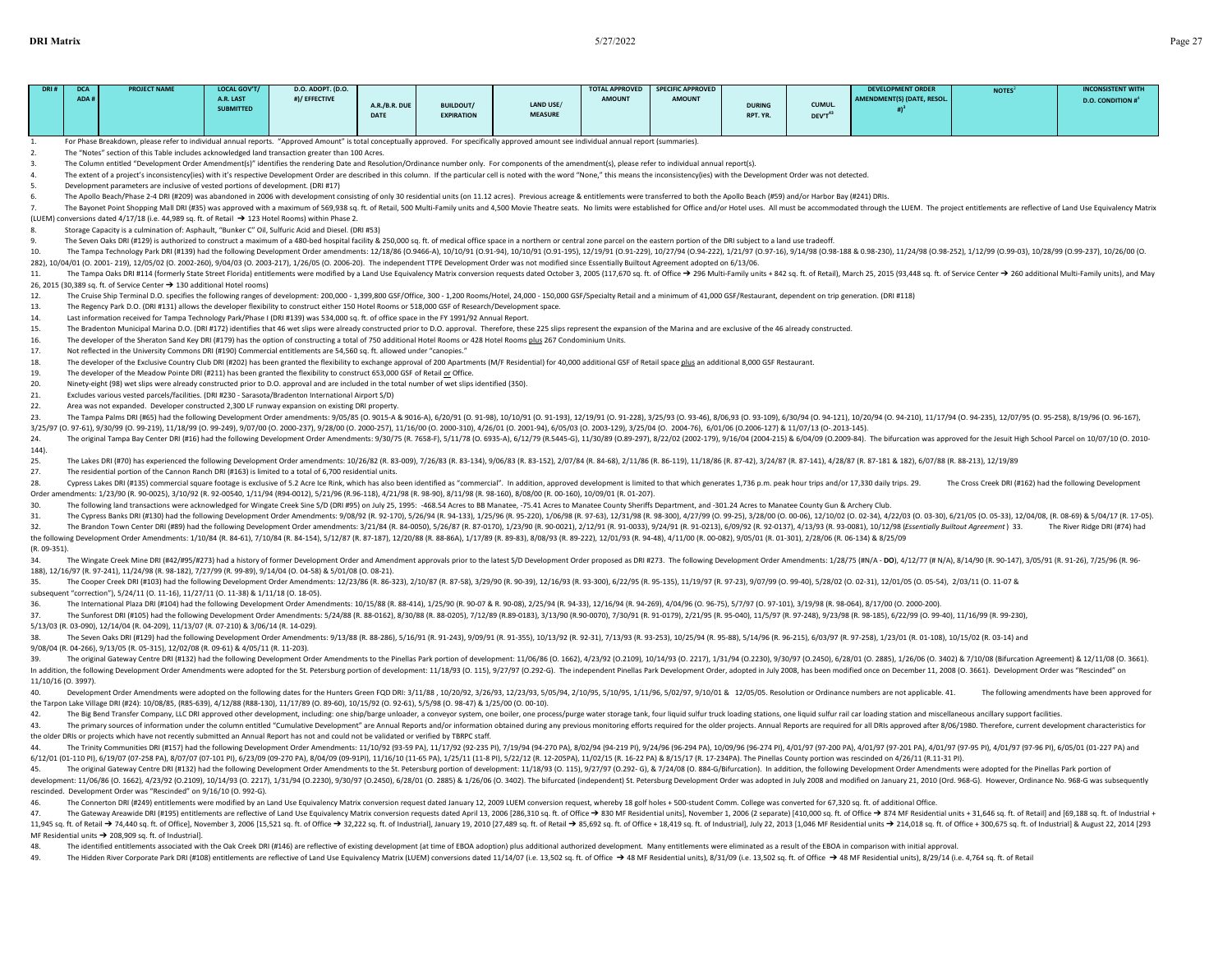| DRI# | ADA# | <b>PROJECT NAME</b> | <b>LOCAL GOV'T/</b><br>A.R. LAST<br><b>SUBMITTED</b> | D.O. ADOPT. (D.O.<br>#)/ EFFECTIVE | A.R./B.R. DUE<br><b>DATE</b> | <b>BUILDOUT/</b><br><b>EXPIRATION</b> | LAND USE/<br><b>MEASURE</b> | <b>AMOUNT</b> | TOTAL APPROVED SPECIFIC APPROVED<br><b>AMOUNT</b> | <b>DURING</b><br>RPT. YR. | <b>CUMUL.</b><br>DEV'T | <b>DEVELOPMENT ORDER</b><br>AMENDMENT(S) (DATE, RESOL. | <b>NOTES</b> | <b>INCONSISTENT WITH</b><br><b>D.O. CONDITION #</b> |
|------|------|---------------------|------------------------------------------------------|------------------------------------|------------------------------|---------------------------------------|-----------------------------|---------------|---------------------------------------------------|---------------------------|------------------------|--------------------------------------------------------|--------------|-----------------------------------------------------|
|------|------|---------------------|------------------------------------------------------|------------------------------------|------------------------------|---------------------------------------|-----------------------------|---------------|---------------------------------------------------|---------------------------|------------------------|--------------------------------------------------------|--------------|-----------------------------------------------------|

> 28 MF Residential units), 9/25/14 (i.e. 282,355 sq. ft. of General Office > 121,600 sq. ft. of Medical Office), 4/30/15 (i.e. 10,208 sq. ft. of Secialty Retail > 30 additional Multi-Family units) & 7/13/16 (i.e. 449 Hote

50. The Walden Woods DRI (#188) is authorized for a maximum of 1,010 Multi-Family Residential units. This includes 310 units located adjacent to the project which were required to included in the transportation analysis bu

The initial Four Corners Mine DRI (#198) Development Order was approved on 1/12/1993 (O. 92-64). The following document the chronology of subsequent amendments: 5/17/94 (R. 94-39), 10/03/95 (O. 95-41) & 9/26/96 (O. 96-43). 52 The Tampa Triangle DRI (#140) had the following Development Order Amendments: 1/23/90 (R 90-0032) 7/14/92 (R 92-0167) 10/25/94 (R 94-0272) 10/25/96 (R 96-215) 1/12/99 (R 99-005) 3/13/01 (R 01-042) 12/10/02 (R 02-276) 5/23/06 (R 06-105) 3/24/09 (R 09-037) 11/01/12 (R

12-155),9/13/16 (R16-128) & 4/12/22 (R22-037).

53. The Sunforest DRI (#105) is authorized to construct a maximum of 210,000 sq. ft. of Vocational/Trade space as a result of a Equivalency conversion. Additionally, the identified entitlements are reflective of a Land Use

Phase 2 Office space + 7,394 sq. ft. of Phase 1 Office space + 10,000 sq. ft. of Phase 2 Specialty Retail + 4,000 sq. ft. of Phase 2 Restaurant 360 Phase 2 Apartment [Multi-Family] units) → 360 Multi-Family [Apart-ment] u 54. The DG Farms DRI (#194) entitlements were modified by a Land Use Equivalency Matrix conversion request dated May 14, 2004.

55. The Tampa Triangle DRI (#140) entitlements were modified by a Land Use Equivalency Matrix conversion requests dated July 31, 2003 & May 29, 2013.

56. The Heritage Pines DRI (#77) had the following Development Order Amendments: 8/29/89 (R. 89-248), 9/26/95 (R. 95-315), 3/13/97 (R97-174), 1/20/98 (R. 98-67), 8/24/99 (R. 99-268), 3/10/04 (R. 04-118), and 9/21/04 (R. 04

57. The Rubin ICOT Center DRI (#177) entitlements were modified by a Land Use Equivalency Matrix conversion requests dated July 22, 2004 and September 23, 2004.

58. The Tampa Bay Park DRI (#83) is authorized to convert Office to Adult Education School space to a maximum of 150,000 sq. ft. at a 1:1 ratio. In addition, the following amendments were approved: 8/10/89 (0.89-191), 9/15 (*Essentially Builtout Agreement* **)**

59. The phase buildout date(s) and Development Order expiration date have been updated to reflect the three-year extension, recognized by modifications to Subsection 380.06(19)(c), F.S., facilitated by the 2007 legislation

60. The Tampa Technology Park DRI (#139) had the following Development Order amendments: 12/18/86 (0.9466-A), 10/10/91 (0.91-94), 10/10/91 (0.91-195), 12/19/91 (0.91-229), 10/27/94 (0.94222), 1/22/97 (0.97-16), 9/14/98 (0.

10/28/99 (O.99-237), 10/26/00 (O. 282), 10/04/01 (O. 2001- 219), 12/05/02 (O. 2002-260), 9/04/03 (O. 2003-217), 1/26/05 (O. 2006-20), 6/06/13 (O. 2013-77) & 4/05/18 (O. 18-56). 61. The Northwest Regional Mall DRI (#170) entitlements were modified by an Land Use Equivalency Matrix conversion request dated January 26, 2004.

62. The Fishhawk Ranch DRI (#191) had the following Development Order Amendments: 5/07/91 (R.91-0085), 7/14/92 (R.92-0166), 12/08/92 (R.92-0306), 4/21/98 (R.92-031), 7/29/99 (R.93-031), 7/29/99 (R.93-136), 10/09/01 (R.01-2

63. The Westshore Areawide DRI (#141) entitlements are reflective of Land Use Equivalency Matrix conversion requests dated June 30, 2011 (177,563 sq. ft. of Office and 21,498 sq. ft. of Industrial was converted to 50,000 s of Retail plus 1,057 MF Residential units), and June 16, 2014 (109,434 sq. ft. of Office was converted to 47,503 sq. ft. of Retail). The Westshore Areawide DRI (#141) allows a maximum of 4,000 multi-family residential unit

64. Manatee County adopted Resolution No. 07-180 to universally extend the phase buildout and D.O. expiration dates for all Manatee County DRIs to coincide with revisions approved to Subsection 380.06(19)(c), F.S. in 2007.

65. The Lake Brandon DRI (#93) entitlements were modified by an Land Use Equivalency Matrix conversion request dated May 23, 2005.

The Gregg Business Center DRI (#197) authorized conversion from Light Industrial to a maximum of 2,600 single-family or 3,500 multi-family residential units or a combination of both

67. The River Club Park of Commerce DRI (#239) entitlements were modified by an Land Use Equivalency Matrix conversion request dated December 8, 2005.

68. The Tampa Palms DRI (#65) buildout date is December 31, 2013 for only Area 3 & Phase 3/Area 4. The buildout date associated with all other Areas is December 31, 2006. Area #3 has already benefitted from the "automatic"

69. The Harbour Island DRI (#217) could include square footage associated with a 175-seat attraction facility.

The Tampa Telecom Park DRI (#116) had the following Development Order Amendments: 6/17/86 (R. 585), 12/21/86 (R. 600), 2/07/89 (R. 682), 4/03/90 (R. 717), 11/03/92 (0. 821), 7/20/99 (0. 1001), 12/21/04 (0. 1133), 7/19/05 ( 1201), 6/19/07 (O. 1206) & 10/17/17 (O. 1432).

71. The Retail entitlements reflected for the Cypress Creek DRI (#244) include approval for Day Care Facility(ies) totaling 10,145 sq. ft. of which a 7,500 sq. ft. Day Care facility has been constructed.

72. The Independence Park DRI (#250) is approved for a maximum of 1.100 Condominium units, 250 Hotel rooms, 1.100 Apartment units, 250,000 sq. ft. of Medical Office and/or 100,000 sq. ft. Adult Education Facility in conjun

73. The Lake Brandon DRI (#93) entitlements are reflective of cumulative Land Use Equivalency Matrix conversions dated 5/27/05, clarified as part of the RY 2007-08 Annual Report, 8/17/10 & 6/13/11.

74. The Tri-County Business Park DRI (#181) had the following Development Order Amendments: 6/20/90 (R. 90-0131), 12/08/92 (R. 92-305), 8/30/94 (R. 94-0209), 7/14/98 (R. 98-140), 2/22/00 (R. 00-026), 2/22/00 (R. 00-027), 8

75. The Tampa Telecom Park DRI (#116) entitlements are reflective of a Land Use Equivalency Matrix conversion requests dated June 20, 2008 (i.e. 149,675 sq. ft. of Service Center & 12,000 sq. ft. of Retail → 134,900 sq. f 29, 2017 (i.e. 12,300 sq. ft. of Office → 7,500 of General Commercial) and November 1, 2017 (i.e. 2,700 sq. ft. of Office → 2,700 sq. ft. of Daycare).

76. The Riviera Dunes DRI (#236) entitlements are reflective of a Land Use Equivalency Matrix conversion request dated January 21, 2007. Additionally, entitlements are reflective of multiple conversions recognized in asso

Specialty Retail → 87 Multi-Family units, removal of 10,000 sq. ft. of Specialty Retail [sold to City], 125 Hotel rooms → 100 Multi-Family units, 15,000 sq. ft. of Specialty Retail [sold to City], 125 Hotel rooms → 100 Mu 12, 2017 in which 26,346 sq. ft. of Specialty Retail ➔ 20,000 sq. ft. of Medical Office.

77. The Tara DRI (#66) had the following Development Order Amendments:12/23/80 (# N/A), 3/11/82 (# NA), 8/29/96 (96-31 & 97-25), 9/22/98 (0. 98-340), 8/10/01 (0.01-44), 5/25/04 (0.04-33), 11/30/04 (0.04-68), 5/09/06 (0.06-

78. The Park Place DRI (#92) entitlements are reflective of a Land Use Equivalency Matrix conversion request dated February 19, 2007.

79. The dates associated with the Hillsborough County Mine Consolidation S/D (#263) are December 31, 2017 (for Mining), December 31, 2026 (for Reclamation) and December 31, 2027 (for D.O. expiration).

80. The Southbend DRI (#145) had the following Development Order Amendments: 7/14/92 (R.92-0168), 8/4/97 (R. 97-168), 4/13/99 (R. 99-74), 4/11/00 (R. 00-082), 2/24/04 (R. 04-048), 9/27/05 (R. 05-214), 1/23/07 (R. 07-022),

81. The Ashley Glen DRI (#261) entitlements are reflective of a Land Use Equivalency Matrix conversion request dated October 12, 2007.

82. The Cypress Creek Town Center DRI (#252) entitlements are reflective of a Land Use Equivalency Matrix conversion request dated January 24, 2008 in which 115.075 sq. ft. of Regional Mall (Southside) space was converted back to the original entitlements.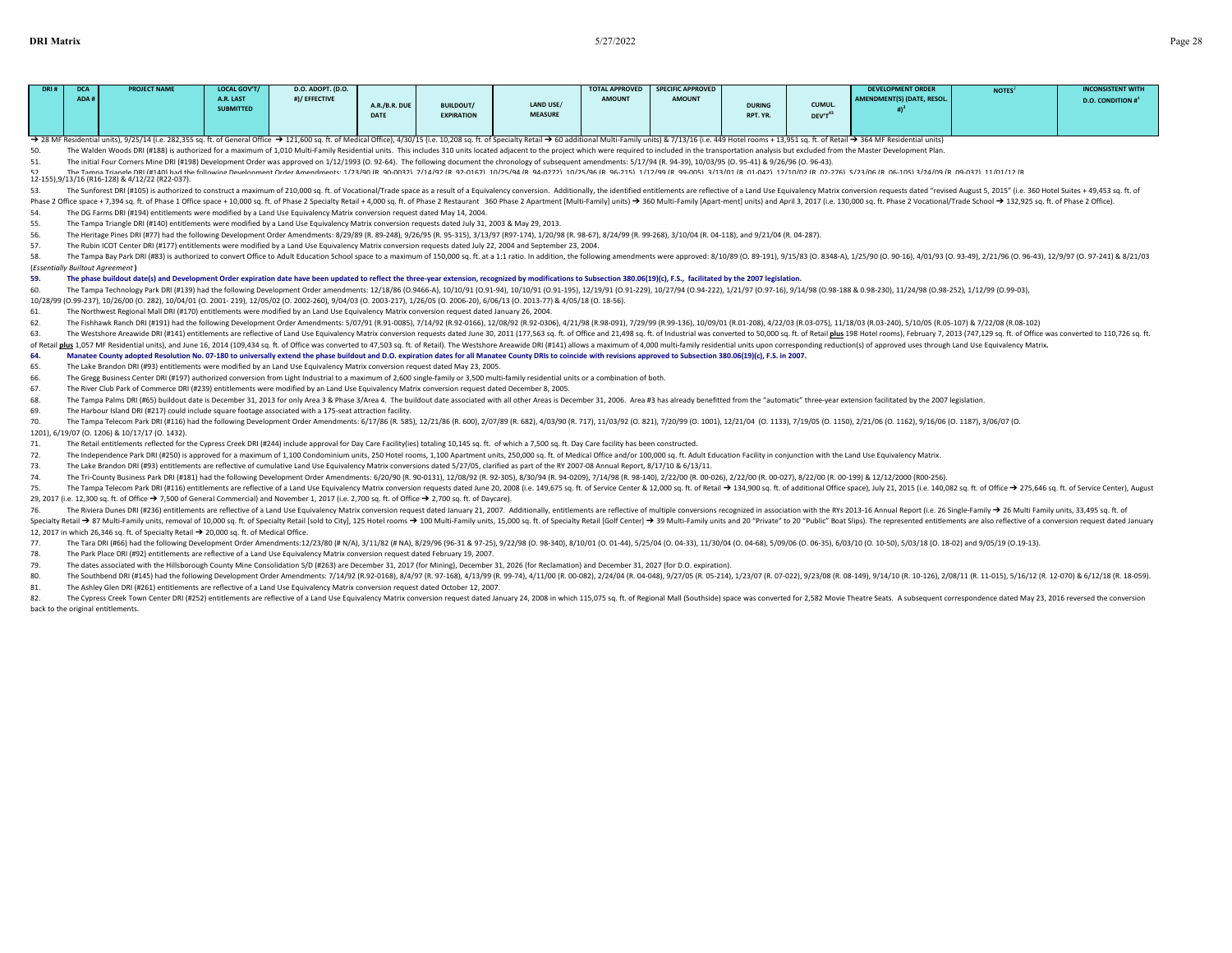| DRI# | <b>DCA</b> | <b>PROJECT NAME</b> | <b>LOCAL GOV'T/</b>           | <b>D.O. ADOPT. (D.O.</b> |                              |                                       |                             |               | TOTAL APPROVED SPECIFIC APPROVED |                           |                               | <b>DEVELOPMENT ORDER</b>          | <b>NOTES</b> | <b>INCONSISTENT WITH</b> |
|------|------------|---------------------|-------------------------------|--------------------------|------------------------------|---------------------------------------|-----------------------------|---------------|----------------------------------|---------------------------|-------------------------------|-----------------------------------|--------------|--------------------------|
|      | ADA#       |                     | A.R. LAST<br><b>SUBMITTED</b> | #)/ EFFECTIVE            | A.R./B.R. DUE<br><b>DATE</b> | <b>BUILDOUT/</b><br><b>EXPIRATION</b> | LAND USE/<br><b>MEASURE</b> | <b>AMOUNT</b> | <b>AMOUNT</b>                    | <b>DURING</b><br>RPT. YR. | CUMUL.<br>DEV'T <sup>43</sup> | <b>AMENDMENT(S) (DATE, RESOL.</b> |              | <b>D.O. CONDITION #</b>  |

83. The Sabal Center DRI (#98) had the following Development Order Amendments: 11/13/85 (R. 85-0220), 4/21/87 (R. 87-0123), 4/10/90 (R. 90-0075), 3/09/93 (R. 93-0056), 6/11/96 (R. 95-143), 2/11/97 (R. 97-027), 5/09/06 (R.

84. The Summerfield Crossings DRI (#73) entitlements are reflective of Land Use Equivalency Matrix conversion requests dated May 23, 2008 (i.e. 98 Single-Family units 180 Townhomes), January 24, 2014 (i.e. 20,168 sq. ft. o

Family units).

85. The Epperson Ranch DRI (#258) Development Order contains a requirement for 1,176 of the Single-Family (Detached) Residential units to be age restricted.

86. The Fishhawk Ranch DRI (#191) entitlements are reflective of a Land Use Equivalency Matrix conversion request dated June 8, 2009.

**87. The project buildout date(s) have been granted an additional two-year extension in association with the 2009 legislation (i.e. SB 360).**

88. The original Tampa Bay Center DRI (#16) had the following Development Order Amendments: 9/30/75 (R. 7658-F), 5/11/78 (O. 6935-A), 6/12/79 (B.5445-G), 11/30/89 (O.89-297), 8/27/02 (2002-179), 9/16/04 /2004-215), 8 604/0

89. The buildout date associated with Parcel "J" only of the Rocky Point Harbor DRI (#110) was extended by two years by the City of Tampa (to December 31, 2013) in accordance with Footnote #87 of this Table.

**90. The project buildout date(s) have been granted an additional two-year extension in association with the 2010 legislation (i.e. SB 1752).**

91. The Wesley Chapel Lakes DRI entitlements were modified by land use conversion requests dated March 11, 2011, April 6, 2011, November 10, 2011& April 9, 2013. In summary, 300 Villas + 726 Townhomes were exchanged for 46

92. The RYs 2008-10 Annual Report submitted for the Gateway Centre/PP DRI (#132PP) included recognition of conversion of 2,077 sq. ft. of Light Industrial for a 2,077 sq. ft. Auto Museum expansion. The entitlements were ad 2012 in which 229,519 sq. ft. of Phase 1 Office was exchanged for 432 additional Multi-Family units.

**93. The project buildout date(s) have been granted an additional four-year extension in association with the 2011 legislation (i.e. HB 7207 - now referred to as "Subsection 380.06(19)(c)2., F.S.").**

The Crosstown Center DRI (#151) entitlements are reflective of a Land Use Equivalency Matrix conversion request dated September 17, 2012 in which 100 Hotel rooms and 50,698 sq. ft. of Office space was converted for 244 add in which 81,661 sq. ft. of Office was converted to 240 Multi-Family Residential units within Phase 1B.

95. Governor Rick Scott signed Executive Orders 11-128, 11-172 & 11-202 into law during 2011 to account for the threat of statewide wildfires, yielding a potential (additional) 306 day extension of buildout and Development

**96. Governor Rick Scott signed Executive Order 16-136 into law during 2016 to account for the threat of Tropical Storm Colin, yielding a potential extension period of 60 days plus six months.**

97. Governor Rick Scott signed Executive Orders 12-140, 12-192, 12-217 & 12-199 into law during 2012 to account for the threat of Tropical Storms Isaac & Debby, yielding a potential (additional) one year plus 120-day exten

98. Governor Rick Scott signed Executive Orders 15-158 & 15-173 into law during 2015 to account for the flooding emergency declaration and Tropical Storm Erika, respectively, yielding a combined and potential 447 days exte

99. Governor Scott signed Executive Orders 16-136. 16-205 and/or 16-230 into law during 2016 to account for the Tropical Storm Colin. Tropical Depression #9. Hurricane Matthew and/or Tropical Storm Hermine (respectively).

Development Order expiration dates for each. A corresponding reduction in the number of days may apply to constitute and overlap period of the dates. Additionally, the Governor enacted Executive Order 16-149 due to the thr **additional periods of 60 days.**

100. The Wiregrass Ranch DRI (#260) entitlements are reflective of a Land Use Equivalency Matrix conversion associated with Resolution No. 13-29 in which 97 SFD units (in Phase 3) were converted for 75 additional Hospital was converted to 200,000 sq. ft. of additional Medical Office space.

101. The South Shore Corporate Park DRI (#249) are reflective of a Land Use Equivalency Matrix conversion requests dated April 16, 2012, in which a sub-Developer (i.e. Dune FL Land I Sub LLC) converted 200 Multi-Family for

converted 288 Multi-Family for 147 Single-Family Residential units, all within Phase 1 and a September 16, 2019 conversion request in which Artesian Farms Inc. converted 71 Multi-Family for 36 Single-Family Residential uni

102. The Tampa Palms/Area 3 DRI (#65) is conceptually approved for an additional 3,158 Residential units and 258,500 sq. ft. of Retail, contingent upon further transportation analysis. Since Residential breakdown is determ

103. The Heritage Harbour DRI (#240) entitlements were modified by a Land Use Equivalency Matrix conversion request dated September 28, 2012 in which 63,063 sq. ft. of Retail was converted for 350 Multi-Family/Apartment un

104. The project buildout date(s) have been granted an additional two-year extension in association with the 2012 legislation (i.e. HB 503). Such extension can be granted in the event a cumulative four year extension was n

105. The Lake Brandon DRI (#93) had the following Development Order Amendments: 6/21/88 (R.88-0179), 1/23/90 (R.90-0023), 11/13/90 (R90-0244), 9/13/94 (R.94-0225), 11/21/95 (R.95-265), 11/21/99 (R.99-018), 10/25/05 (R.05-2

106. The Tampa Technology Park West DRI (#139W) reflects a Land Use Equivalency Matrix conversion recognized in the RYs 2007-12 Annual Report in which 44,980 sq. ft. of Office was converted for 127 Hotel rooms

107. The Trinity Communities DRI (#157) entitlements were modified by a Land Use Equivalency Matrix conversion request dated June 5, 2013 in which 50 Single-Family Residential units were converted for 97 Multi-Family/Apart

108. The Seven Oaks DRI (#129) entitlements were modified by a Land Use Equivalency Matrix conversion requests dated June 5, 2013 (i.e. 14,735 sq. ft. of Retail was converted for 100 Townhomes [Multi-Family] in Phase 2] an Family] in Phase 2 on East side and 17,720 sq. ft. of Office in Phase 1 on East side to 60,000 sq. ft. of Commercial in Phase 2 on the West side.

109. The St. Petersburg Intown Areawide DRI (#97) RY 2012-13 Annual Report included recognition of a LUEM conversion whereby 168,526 sq. ft. of Retail was converted for an additional 816 Residential units & the RY 2014-15 Residential units.

110. No non-residential uses were initially approved within the Waterset North portion of the Waterset DRI (#256). A 6,195 sq. ft. Day Care facility (identified in RY 2012-13 ARS), the 8,444 sq. ft. Montessori school (iden the approved Commercial uses.

111. The Rocky Point Harbor DRI (#110) was authorized to convert 176 existing Hotel rooms for 161 MF Residential (Condominium) units as part of Ordinance No. 2006-232. To date, these units remain as Hotel rooms.

112. The Pavilion DRI (#148) entitlements are reflective of a Land Use Equivalency Matrix conversion request dated September 23, 2013 in which 80,000 sq. ft. of Office was converted for 250 additional Multi-Family units.